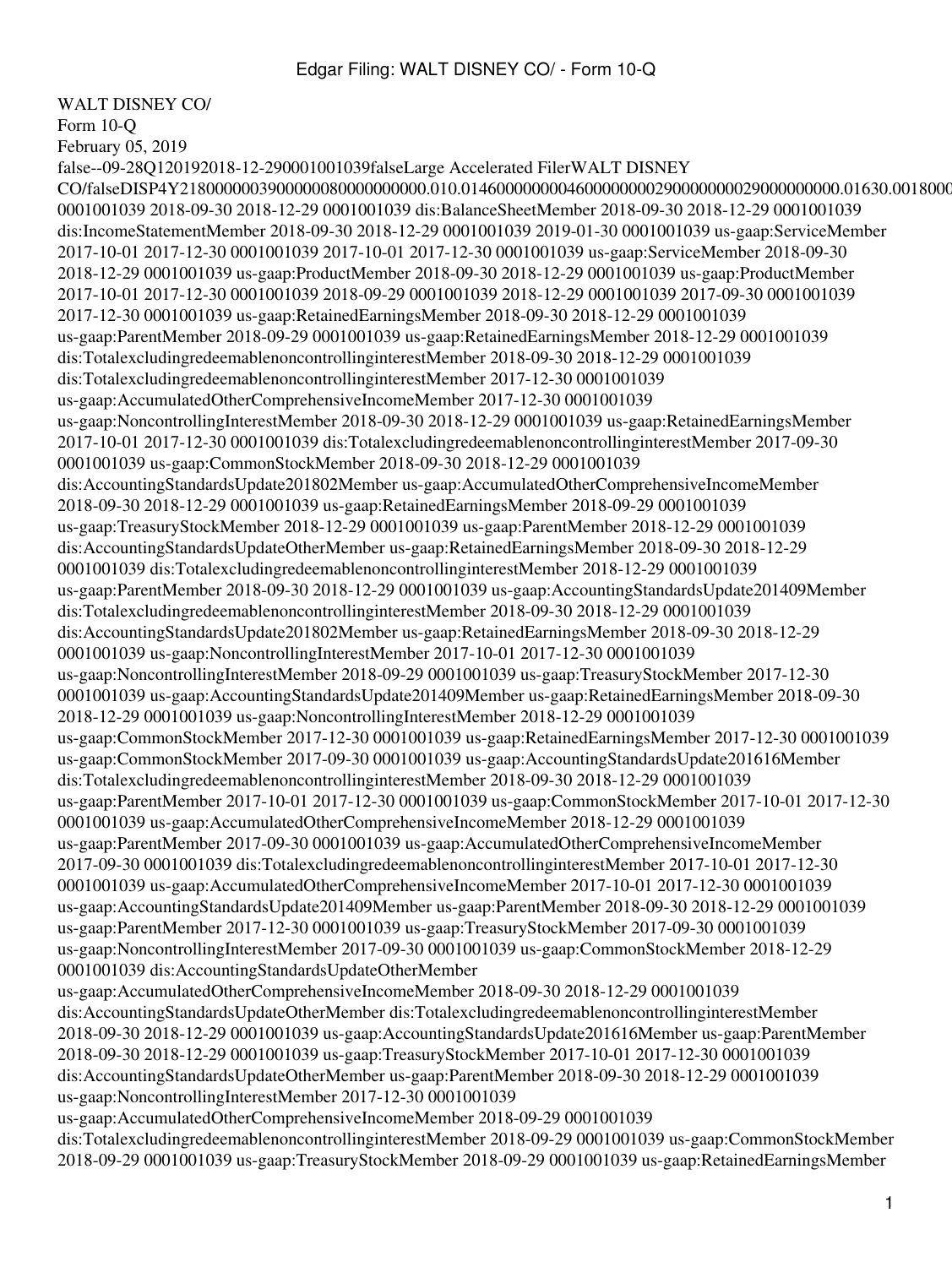2017-09-30 0001001039 us-gaap:AccountingStandardsUpdate201616Member us-gaap:RetainedEarningsMember 2018-09-30 2018-12-29 0001001039 us-gaap:AccumulatedOtherComprehensiveIncomeMember 2018-09-30 2018-12-29 0001001039 dis:ParksExperiencesConsumerProductsMember 2017-10-01 2017-12-30 0001001039 dis:DirecttoConsumerInternationalMember 2017-10-01 2017-12-30 0001001039 dis:StudioEntertainmentMember 2017-10-01 2017-12-30 0001001039 dis:StudioEntertainmentMember 2018-09-30 2018-12-29 0001001039 dis:EliminationsMember 2018-09-30 2018-12-29 0001001039 dis:ParksExperiencesConsumerProductsMember 2018-09-30 2018-12-29 0001001039 dis:EliminationsMember 2017-10-01 2017-12-30 0001001039 dis:MediaNetworksMember 2017-10-01 2017-12-30 0001001039 dis:DirecttoConsumerInternationalMember 2018-09-30 2018-12-29 0001001039 dis:MediaNetworksMember 2018-09-30 2018-12-29 0001001039 dis:BAMTechLLCMember 2018-12-29 0001001039 dis:AEMember 2018-12-29 0001001039 dis:ViceMediaMember 2018-12-29 0001001039 us-gaap:IntersegmentEliminationMember dis:StudioEntertainmentMember 2018-09-30 2018-12-29 0001001039 dis:ShanghaiDisneyResortMember 2018-12-29 0001001039 us-gaap:IntersegmentEliminationMember dis:StudioEntertainmentMember 2017-10-01 2017-12-30 0001001039 dis:HuluLlcMember 2018-12-29 0001001039 dis:ViceMediaMember dis:VicelandMember 2018-12-29 0001001039 dis:HongKongDisneylandMember 2018-12-29 0001001039 dis:AEMember dis:VicelandMember 2018-12-29 0001001039 dis:IntersegmentcontenttransactionsMember 2017-10-01 2017-12-30 0001001039 dis:StudioEntertainmentintersegmentcontenttransactionsMember dis:DirecttoConsumerInternationalMember 2017-10-01 2017-12-30 0001001039 dis:IntersegmentcontenttransactionsMember 2018-09-30 2018-12-29 0001001039 dis:MediaNetworksintersegmentcontenttransactionsMember dis:DirecttoConsumerInternationalMember 2018-09-30 2018-12-29 0001001039 dis:MediaNetworksintersegmentcontenttransactionsMember dis:DirecttoConsumerInternationalMember 2017-10-01 2017-12-30 0001001039 dis:StudioEntertainmentintersegmentcontenttransactionsMember dis:DirecttoConsumerInternationalMember 2018-09-30 2018-12-29 0001001039 dis:StudioEntertainmentintersegmentcontenttransactionsMember dis:MediaNetworksMember 2017-10-01 2017-12-30 0001001039 dis:StudioEntertainmentintersegmentcontenttransactionsMember dis:MediaNetworksMember 2018-09-30 2018-12-29 0001001039 dis:TotalSegmentsMember 2017-10-01 2017-12-30 0001001039 dis:TotalSegmentsMember 2018-09-30 2018-12-29 0001001039 us-gaap:IntersegmentEliminationMember dis:ParksExperiencesConsumerProductsMember 2018-09-30 2018-12-29 0001001039 us-gaap:IntersegmentEliminationMember dis:ParksExperiencesConsumerProductsMember 2017-10-01 2017-12-30 0001001039 2018-09-30 0001001039 us-gaap:LicenseMember dis:DirecttoConsumerInternationalMember 2018-09-30 2018-12-29 0001001039 dis:ResortandvacationsMember dis:MediaNetworksMember 2018-09-30 2018-12-29 0001001039 us-gaap:AdvertisingMember 2018-09-30 2018-12-29 0001001039 dis:OtherRevenueMember dis:ParksExperiencesConsumerProductsMember 2018-09-30 2018-12-29 0001001039 dis:AffiliatefeesMember 2018-09-30 2018-12-29 0001001039 us-gaap:AdvertisingMember dis:StudioEntertainmentMember 2018-09-30 2018-12-29 0001001039 us-gaap:EntertainmentMember 2018-09-30 2018-12-29 0001001039 us-gaap:AdmissionMember 2018-09-30 2018-12-29 0001001039 dis:TVSVODdistributionlicensingMember dis:DirecttoConsumerInternationalMember 2018-09-30 2018-12-29 0001001039 dis:ResortandvacationsMember dis:ParksExperiencesConsumerProductsMember 2018-09-30 2018-12-29 0001001039 dis:TheatricaldistributionlicensingMember dis:MediaNetworksMember 2018-09-30 2018-12-29 0001001039 us-gaap:LicenseMember dis:StudioEntertainmentMember 2018-09-30 2018-12-29 0001001039 us-gaap:EntertainmentMember dis:MediaNetworksMember 2018-09-30 2018-12-29 0001001039 us-gaap:AdvertisingMember dis:ParksExperiencesConsumerProductsMember 2018-09-30 2018-12-29 0001001039 dis:OtherRevenueMember 2018-09-30 2018-12-29 0001001039 dis:AffiliatefeesMember dis:DirecttoConsumerInternationalMember 2018-09-30 2018-12-29 0001001039 dis:OtherRevenueMember dis:DirecttoConsumerInternationalMember 2018-09-30 2018-12-29 0001001039 dis:AffiliatefeesMember dis:MediaNetworksMember 2018-09-30 2018-12-29 0001001039 dis:ResortandvacationsMember dis:DirecttoConsumerInternationalMember 2018-09-30 2018-12-29 0001001039 us-gaap:LicenseMember dis:EliminationsMember 2018-09-30 2018-12-29 0001001039 us-gaap:AdmissionMember dis:StudioEntertainmentMember 2018-09-30 2018-12-29 0001001039 dis:TVSVODdistributionlicensingMember dis:EliminationsMember 2018-09-30 2018-12-29 0001001039 dis:OtherRevenueMember dis:StudioEntertainmentMember 2018-09-30 2018-12-29 0001001039 us-gaap:LicenseMember 2018-09-30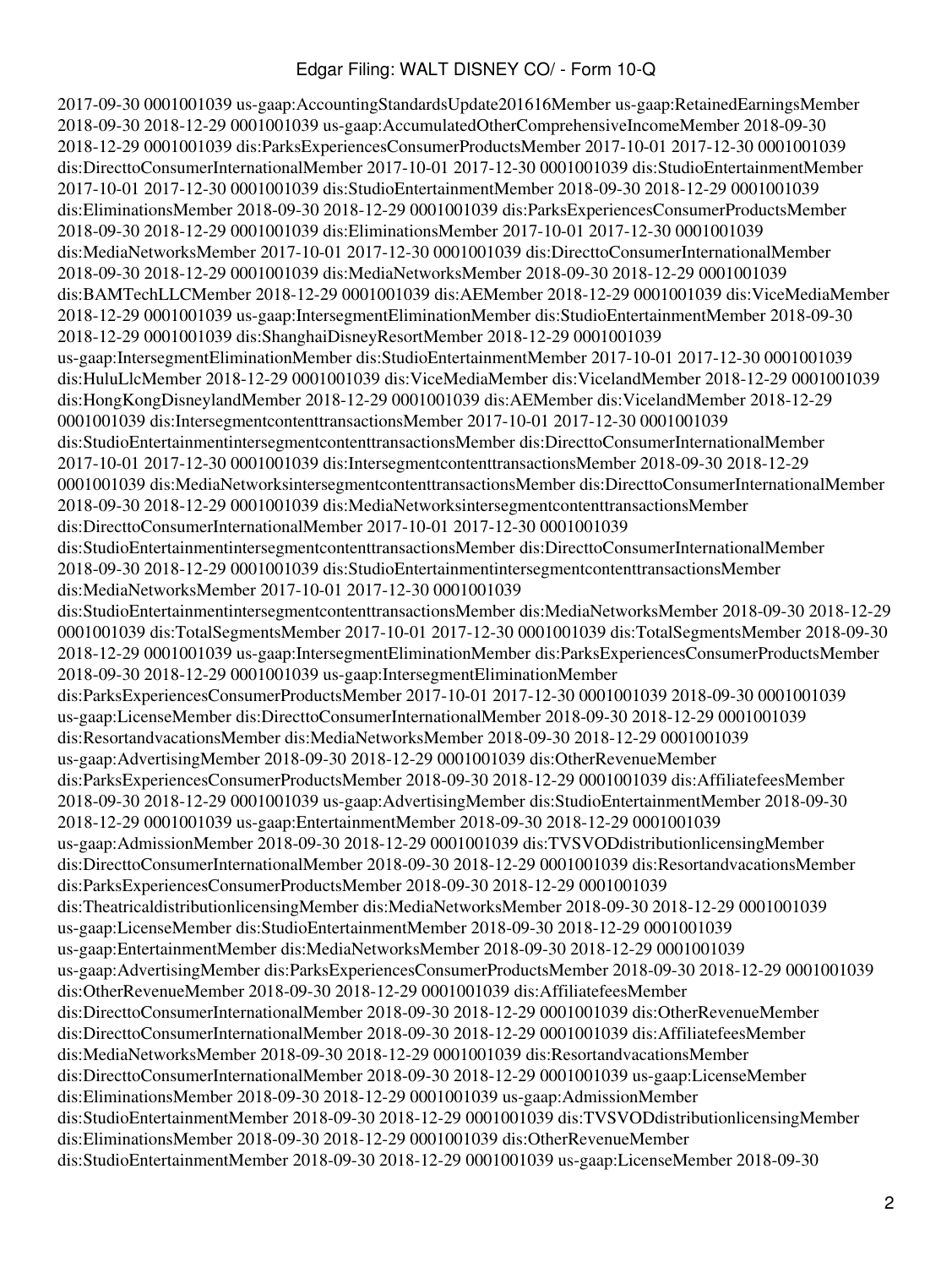2018-12-29 0001001039 dis:TheatricaldistributionlicensingMember dis:ParksExperiencesConsumerProductsMember 2018-09-30 2018-12-29 0001001039 us-gaap:AdvertisingMember dis:MediaNetworksMember 2018-09-30 2018-12-29 0001001039 dis:RetailandwholesalesalesofmerchandisefoodandbeverageMember 2018-09-30 2018-12-29 0001001039 dis:TheatricaldistributionlicensingMember 2018-09-30 2018-12-29 0001001039 us-gaap:AdmissionMember dis:ParksExperiencesConsumerProductsMember 2018-09-30 2018-12-29 0001001039 us-gaap:EntertainmentMember dis:EliminationsMember 2018-09-30 2018-12-29 0001001039 dis:ResortandvacationsMember 2018-09-30 2018-12-29 0001001039 dis:TheatricaldistributionlicensingMember dis:StudioEntertainmentMember 2018-09-30 2018-12-29 0001001039 dis:OtherRevenueMember dis:MediaNetworksMember 2018-09-30 2018-12-29 0001001039 dis:TheatricaldistributionlicensingMember dis:EliminationsMember 2018-09-30 2018-12-29 0001001039 us-gaap:AdvertisingMember dis:DirecttoConsumerInternationalMember 2018-09-30 2018-12-29 0001001039 us-gaap:AdmissionMember dis:MediaNetworksMember 2018-09-30 2018-12-29 0001001039 dis:TVSVODdistributionlicensingMember 2018-09-30 2018-12-29 0001001039 us-gaap:LicenseMember dis:ParksExperiencesConsumerProductsMember 2018-09-30 2018-12-29 0001001039 us-gaap:EntertainmentMember dis:StudioEntertainmentMember 2018-09-30 2018-12-29 0001001039 us-gaap:AdmissionMember dis:DirecttoConsumerInternationalMember 2018-09-30 2018-12-29 0001001039 dis:AffiliatefeesMember dis:ParksExperiencesConsumerProductsMember 2018-09-30 2018-12-29 0001001039 dis:OtherRevenueMember dis:EliminationsMember 2018-09-30 2018-12-29 0001001039 dis:RetailandwholesalesalesofmerchandisefoodandbeverageMember dis:ParksExperiencesConsumerProductsMember 2018-09-30 2018-12-29 0001001039 dis:AffiliatefeesMember dis:StudioEntertainmentMember 2018-09-30 2018-12-29 0001001039 dis:TheatricaldistributionlicensingMember dis:DirecttoConsumerInternationalMember 2018-09-30 2018-12-29 0001001039 us-gaap:LicenseMember dis:MediaNetworksMember 2018-09-30 2018-12-29 0001001039 dis:AffiliatefeesMember dis:EliminationsMember 2018-09-30 2018-12-29 0001001039 dis:TVSVODdistributionlicensingMember dis:StudioEntertainmentMember 2018-09-30 2018-12-29 0001001039 dis:ResortandvacationsMember dis:EliminationsMember 2018-09-30 2018-12-29 0001001039 us-gaap:AdvertisingMember dis:EliminationsMember 2018-09-30 2018-12-29 0001001039 dis:TVSVODdistributionlicensingMember dis:MediaNetworksMember 2018-09-30 2018-12-29 0001001039 dis:ResortandvacationsMember dis:StudioEntertainmentMember 2018-09-30 2018-12-29 0001001039 dis:TVSVODdistributionlicensingMember dis:ParksExperiencesConsumerProductsMember 2018-09-30 2018-12-29 0001001039 us-gaap:AdmissionMember dis:EliminationsMember 2018-09-30 2018-12-29 0001001039 us-gaap:EntertainmentMember dis:DirecttoConsumerInternationalMember 2018-09-30 2018-12-29 0001001039 us-gaap:EntertainmentMember dis:ParksExperiencesConsumerProductsMember 2018-09-30 2018-12-29 0001001039 srt:EuropeMember dis:DirecttoConsumerInternationalMember 2018-09-30 2018-12-29 0001001039 dis:LatinAmericaandOtherMember dis:StudioEntertainmentMember 2018-09-30 2018-12-29 0001001039 dis:UnitedStatesandCanadaMember dis:DirecttoConsumerInternationalMember 2018-09-30 2018-12-29 0001001039 srt:AsiaPacificMember dis:ParksExperiencesConsumerProductsMember 2018-09-30 2018-12-29 0001001039 dis:LatinAmericaandOtherMember dis:MediaNetworksMember 2018-09-30 2018-12-29 0001001039 dis:LatinAmericaandOtherMember 2018-09-30 2018-12-29 0001001039 srt:AsiaPacificMember 2018-09-30 2018-12-29 0001001039 dis:LatinAmericaandOtherMember dis:ParksExperiencesConsumerProductsMember 2018-09-30 2018-12-29 0001001039 srt:AsiaPacificMember dis:EliminationsMember 2018-09-30 2018-12-29 0001001039 srt:EuropeMember 2018-09-30 2018-12-29 0001001039 srt:AsiaPacificMember dis:StudioEntertainmentMember 2018-09-30 2018-12-29 0001001039 dis:UnitedStatesandCanadaMember dis:EliminationsMember 2018-09-30 2018-12-29 0001001039 dis:LatinAmericaandOtherMember dis:DirecttoConsumerInternationalMember 2018-09-30 2018-12-29 0001001039 dis:UnitedStatesandCanadaMember 2018-09-30 2018-12-29 0001001039 dis:UnitedStatesandCanadaMember dis:ParksExperiencesConsumerProductsMember 2018-09-30 2018-12-29 0001001039 srt:EuropeMember dis:EliminationsMember 2018-09-30 2018-12-29 0001001039 srt:AsiaPacificMember dis:MediaNetworksMember 2018-09-30 2018-12-29 0001001039 dis:UnitedStatesandCanadaMember dis:StudioEntertainmentMember 2018-09-30 2018-12-29 0001001039 srt:AsiaPacificMember dis:DirecttoConsumerInternationalMember 2018-09-30 2018-12-29 0001001039 dis:LatinAmericaandOtherMember dis:EliminationsMember 2018-09-30 2018-12-29 0001001039 dis:UnitedStatesandCanadaMember dis:MediaNetworksMember 2018-09-30 2018-12-29 0001001039 srt:EuropeMember dis:ParksExperiencesConsumerProductsMember 2018-09-30 2018-12-29 0001001039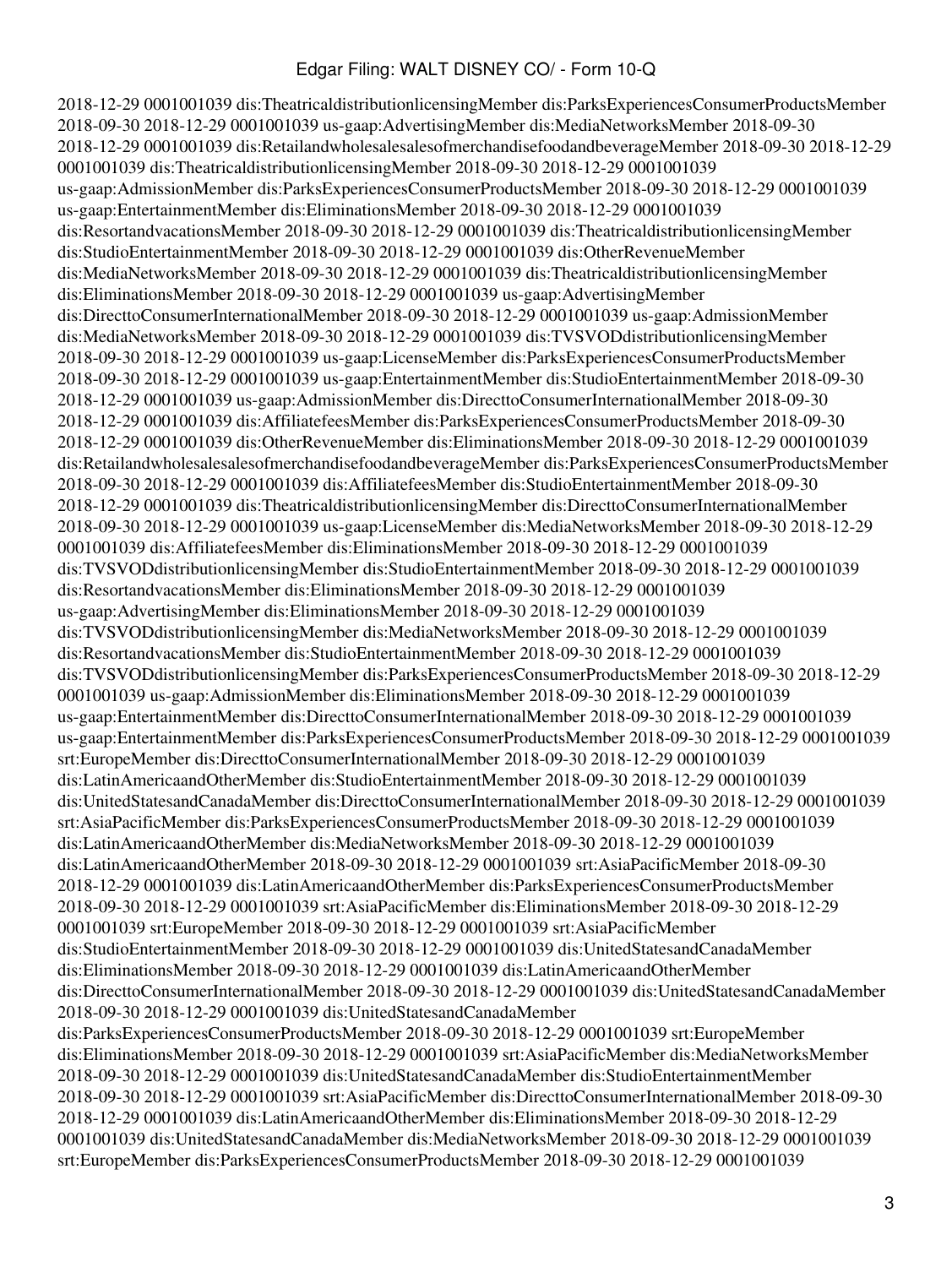srt:EuropeMember dis:MediaNetworksMember 2018-09-30 2018-12-29 0001001039 srt:EuropeMember dis:StudioEntertainmentMember 2018-09-30 2018-12-29 0001001039 us-gaap:AccountingStandardsUpdate201409Member us-gaap:DifferenceBetweenRevenueGuidanceInEffectBeforeAndAfterTopic606Member 2018-09-30 2018-12-29 0001001039 us-gaap:CalculatedUnderRevenueGuidanceInEffectBeforeTopic606Member 2018-09-30 2018-12-29 0001001039 us-gaap:CalculatedUnderRevenueGuidanceInEffectBeforeTopic606Member 2018-12-29 0001001039 us-gaap:AccountingStandardsUpdate201409Member us-gaap:DifferenceBetweenRevenueGuidanceInEffectBeforeAndAfterTopic606Member 2018-09-30 0001001039 us-gaap:CalculatedUnderRevenueGuidanceInEffectBeforeTopic606Member 2018-09-29 0001001039 us-gaap:AccountingStandardsUpdate201409Member us-gaap:DifferenceBetweenRevenueGuidanceInEffectBeforeAndAfterTopic606Member 2018-12-29 0001001039 dis:TheatricaldistributionlicensingMember dis:ParksExperiencesConsumerProductsMember 2017-10-01 2017-12-30 0001001039 dis:AffiliatefeesMember dis:EliminationsMember 2017-10-01 2017-12-30 0001001039 us-gaap:LicenseMember dis:DirecttoConsumerInternationalMember 2017-10-01 2017-12-30 0001001039 dis:OtherRevenueMember 2017-10-01 2017-12-30 0001001039 us-gaap:AdmissionMember 2017-10-01 2017-12-30 0001001039 dis:TVSVODdistributionlicensingMember dis:StudioEntertainmentMember 2017-10-01 2017-12-30 0001001039 dis:OtherRevenueMember dis:DirecttoConsumerInternationalMember 2017-10-01 2017-12-30 0001001039 dis:TVSVODdistributionlicensingMember dis:DirecttoConsumerInternationalMember 2017-10-01 2017-12-30 0001001039 dis:AffiliatefeesMember dis:MediaNetworksMember 2017-10-01 2017-12-30 0001001039 dis:OtherRevenueMember dis:EliminationsMember 2017-10-01 2017-12-30 0001001039 dis:OtherRevenueMember dis:StudioEntertainmentMember 2017-10-01 2017-12-30 0001001039 dis:TheatricaldistributionlicensingMember dis:StudioEntertainmentMember 2017-10-01 2017-12-30 0001001039 us-gaap:AdmissionMember dis:StudioEntertainmentMember 2017-10-01 2017-12-30 0001001039 us-gaap:LicenseMember 2017-10-01 2017-12-30 0001001039 dis:TVSVODdistributionlicensingMember dis:ParksExperiencesConsumerProductsMember 2017-10-01 2017-12-30 0001001039 us-gaap:AdvertisingMember dis:ParksExperiencesConsumerProductsMember 2017-10-01 2017-12-30 0001001039 dis:TVSVODdistributionlicensingMember dis:EliminationsMember 2017-10-01 2017-12-30 0001001039 us-gaap:EntertainmentMember dis:ParksExperiencesConsumerProductsMember 2017-10-01 2017-12-30 0001001039 dis:ResortandvacationsMember dis:DirecttoConsumerInternationalMember 2017-10-01 2017-12-30 0001001039 us-gaap:LicenseMember dis:StudioEntertainmentMember 2017-10-01 2017-12-30 0001001039 dis:ResortandvacationsMember dis:EliminationsMember 2017-10-01 2017-12-30 0001001039 us-gaap:EntertainmentMember 2017-10-01 2017-12-30 0001001039 dis:AffiliatefeesMember dis:StudioEntertainmentMember 2017-10-01 2017-12-30 0001001039 dis:OtherRevenueMember dis:MediaNetworksMember 2017-10-01 2017-12-30 0001001039 us-gaap:LicenseMember dis:ParksExperiencesConsumerProductsMember 2017-10-01 2017-12-30 0001001039 us-gaap:EntertainmentMember dis:DirecttoConsumerInternationalMember 2017-10-01 2017-12-30 0001001039 dis:ResortandvacationsMember 2017-10-01 2017-12-30 0001001039 us-gaap:AdmissionMember dis:EliminationsMember 2017-10-01 2017-12-30 0001001039 dis:ResortandvacationsMember dis:StudioEntertainmentMember 2017-10-01 2017-12-30 0001001039 us-gaap:LicenseMember dis:MediaNetworksMember 2017-10-01 2017-12-30 0001001039 us-gaap:AdmissionMember dis:ParksExperiencesConsumerProductsMember 2017-10-01 2017-12-30 0001001039 dis:TheatricaldistributionlicensingMember dis:EliminationsMember 2017-10-01 2017-12-30 0001001039 dis:RetailandwholesalesalesofmerchandisefoodandbeverageMember dis:ParksExperiencesConsumerProductsMember 2017-10-01 2017-12-30 0001001039 us-gaap:AdvertisingMember dis:StudioEntertainmentMember 2017-10-01 2017-12-30 0001001039 us-gaap:AdmissionMember dis:DirecttoConsumerInternationalMember 2017-10-01 2017-12-30 0001001039 us-gaap:AdvertisingMember dis:DirecttoConsumerInternationalMember 2017-10-01 2017-12-30 0001001039 dis:AffiliatefeesMember dis:DirecttoConsumerInternationalMember 2017-10-01 2017-12-30 0001001039 dis:TVSVODdistributionlicensingMember 2017-10-01 2017-12-30 0001001039 us-gaap:AdmissionMember dis:MediaNetworksMember 2017-10-01 2017-12-30 0001001039 dis:AffiliatefeesMember dis:ParksExperiencesConsumerProductsMember 2017-10-01 2017-12-30 0001001039 us-gaap:LicenseMember dis:EliminationsMember 2017-10-01 2017-12-30 0001001039 dis:ResortandvacationsMember dis:ParksExperiencesConsumerProductsMember 2017-10-01 2017-12-30 0001001039 us-gaap:EntertainmentMember dis:MediaNetworksMember 2017-10-01 2017-12-30 0001001039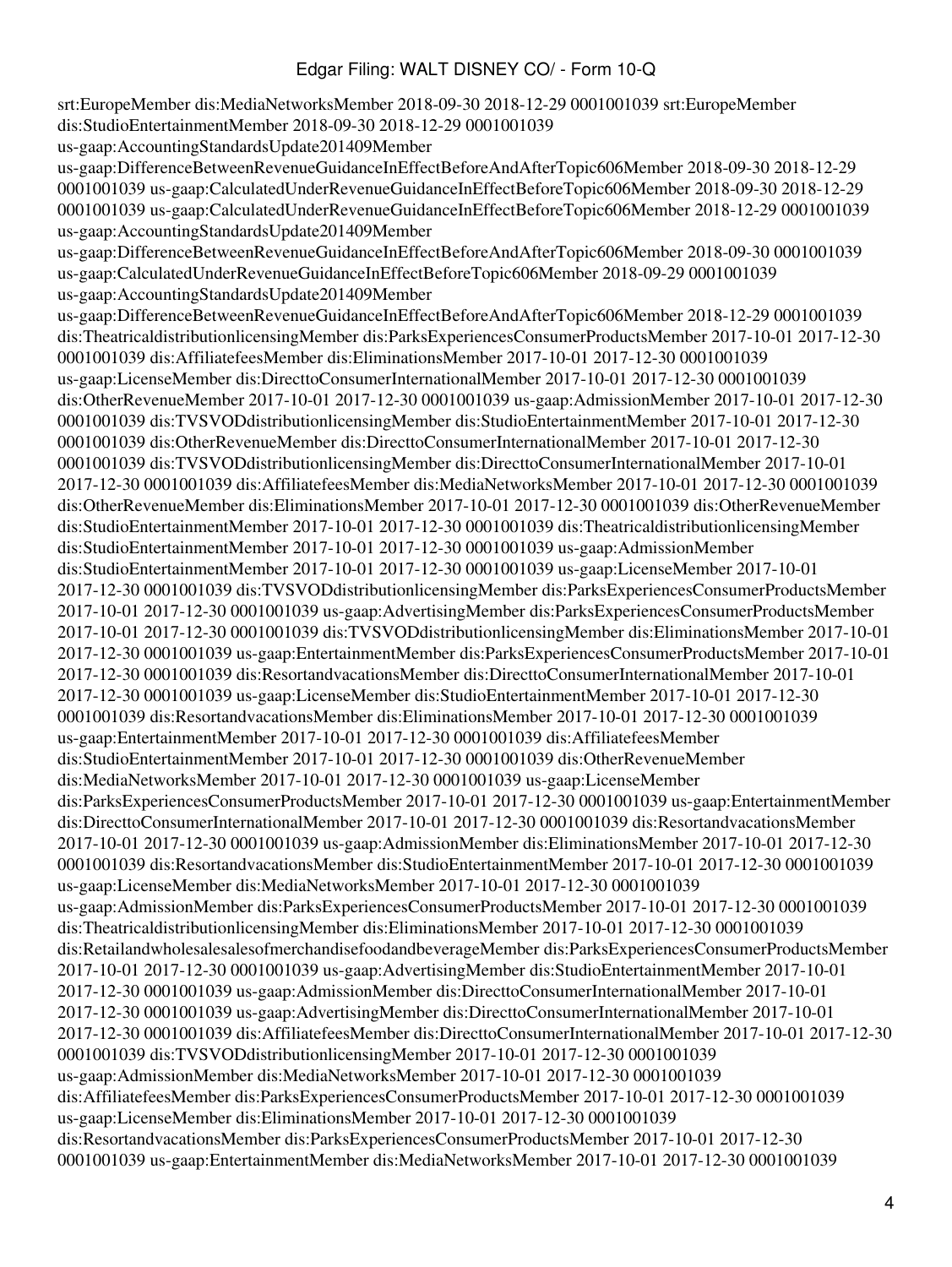dis:ResortandvacationsMember dis:MediaNetworksMember 2017-10-01 2017-12-30 0001001039 dis:TheatricaldistributionlicensingMember 2017-10-01 2017-12-30 0001001039 dis:RetailandwholesalesalesofmerchandisefoodandbeverageMember 2017-10-01 2017-12-30 0001001039 us-gaap:EntertainmentMember dis:EliminationsMember 2017-10-01 2017-12-30 0001001039 dis:AffiliatefeesMember 2017-10-01 2017-12-30 0001001039 us-gaap:AdvertisingMember 2017-10-01 2017-12-30 0001001039 us-gaap:AdvertisingMember dis:EliminationsMember 2017-10-01 2017-12-30 0001001039 dis:TVSVODdistributionlicensingMember dis:MediaNetworksMember 2017-10-01 2017-12-30 0001001039 dis:OtherRevenueMember dis:ParksExperiencesConsumerProductsMember 2017-10-01 2017-12-30 0001001039 dis:TheatricaldistributionlicensingMember dis:DirecttoConsumerInternationalMember 2017-10-01 2017-12-30 0001001039 us-gaap:EntertainmentMember dis:StudioEntertainmentMember 2017-10-01 2017-12-30 0001001039 us-gaap:AdvertisingMember dis:MediaNetworksMember 2017-10-01 2017-12-30 0001001039 dis:TheatricaldistributionlicensingMember dis:MediaNetworksMember 2017-10-01 2017-12-30 0001001039 dis:ScenarioUnsatisfiedperformanceobligationrecognizedinfiscal2020Member 2018-12-29 0001001039 dis:ScenarioUnsatisfiedperformanceobligationrecognizedinfiscal2021Member 2018-12-29 0001001039 us-gaap:AccountingStandardsUpdate201409Member 2018-09-30 2018-12-29 0001001039 us-gaap:AccountingStandardsUpdate201409Member 2018-12-29 0001001039 dis:ScenarioUnsatisfiedperformanceobligationrecognizedthereafterMember 2018-12-29 0001001039 dis:ScenarioUnsatisfiedperformanceobligationrecognizedinfiscal2019Member 2018-12-29 0001001039 dis:ParksAndResortsMember 2018-12-29 0001001039 dis:ConsumerProductsandInteractiveMember 2018-09-30 2018-12-29 0001001039 dis:ParksAndResortsMember 2018-09-30 2018-12-29 0001001039 dis:DirecttoConsumerInternationalMember 2018-09-29 0001001039 dis:ParksExperiencesConsumerProductsMember 2018-12-29 0001001039 dis:MediaNetworksMember 2018-09-29 0001001039 dis:StudioEntertainmentMember 2018-09-29 0001001039 dis:ConsumerProductsandInteractiveMember 2018-09-29 0001001039 dis:ParksAndResortsMember 2018-09-29 0001001039 dis:MediaNetworksMember 2018-12-29 0001001039 dis:ParksExperiencesConsumerProductsMember 2018-09-29 0001001039 dis:StudioEntertainmentMember 2018-12-29 0001001039 dis:ConsumerProductsandInteractiveMember 2018-12-29 0001001039 dis:DirecttoConsumerInternationalMember 2018-12-29 0001001039 dis:PendingCompletionofAcquisitionMember dis:A21CFMember 2018-06-20 2018-06-20 0001001039 dis:PendingCompletionofAcquisitionMember srt:MinimumMember dis:A21CFMember 2018-06-28 0001001039 dis:PendingCompletionofAcquisitionMember dis:A21CFMember us-gaap:ScenarioPlanMember 2018-10-05 0001001039 dis:PendingCompletionofAcquisitionMember dis:A21CFMember us-gaap:ScenarioPlanMember 2018-10-05 2018-10-05 0001001039 dis:PendingCompletionofAcquisitionMember srt:MaximumMember dis:A21CFMember dis:ScenarioStockPriceGreaterthanorequalto93.53andLessthanorequalto114.32Member 2018-06-28 0001001039 dis:PendingCompletionofAcquisitionMember srt:MaximumMember dis:A21CFMember 2018-06-20 2018-06-20 0001001039 dis:PendingCompletionofAcquisitionMember dis:A21CFMember dis:ScenarioStockPriceGreaterthan114.32Member 2018-06-28 2018-06-28 0001001039 dis:PendingCompletionofAcquisitionMember srt:MaximumMember dis:A21CFMember 2018-10-03 0001001039 dis:PendingCompletionofAcquisitionMember srt:MinimumMember dis:A21CFMember dis:ScenarioStockPriceGreaterthanorequalto93.53andLessthanorequalto114.32Member 2018-06-28 0001001039 dis:PendingCompletionofAcquisitionMember srt:MaximumMember dis:A21CFMember 2018-10-03 2018-10-03 0001001039 dis:A21CFagreementtosellSkyMember dis:A21CFMember 2018-10-03 2018-10-03 0001001039 dis:PendingCompletionofAcquisitionMember dis:A21CFMember 2018-09-30 0001001039 dis:PendingCompletionofAcquisitionMember dis:A21CFMember dis:ScenarioStockPriceLessthan93.53Member 2018-06-28 2018-06-28 0001001039 dis:PendingCompletionofAcquisitionMember srt:MinimumMember dis:A21CFMember 2018-06-20 2018-06-20 0001001039 dis:PendingCompletionofAcquisitionMember dis:A21CFMember 2018-06-28 0001001039 dis:PendingCompletionofAcquisitionMember dis:A21CFMember dis:ScenarioStockPriceLessthan93.53Member 2018-06-28 0001001039 dis:PendingCompletionofAcquisitionMember dis:A21CFMember 2018-10-05 0001001039 dis:PendingCompletionofAcquisitionMember dis:A21CFMember dis:ScenarioStockPriceGreaterthan114.32Member 2018-06-28 0001001039 dis:PendingCompletionofAcquisitionMember srt:MaximumMember dis:A21CFMember 2018-06-28 2018-06-28 0001001039 dis:DisneyCruiseLineMember dis:CreditFacilityavailablebeginningMay2022MemberMember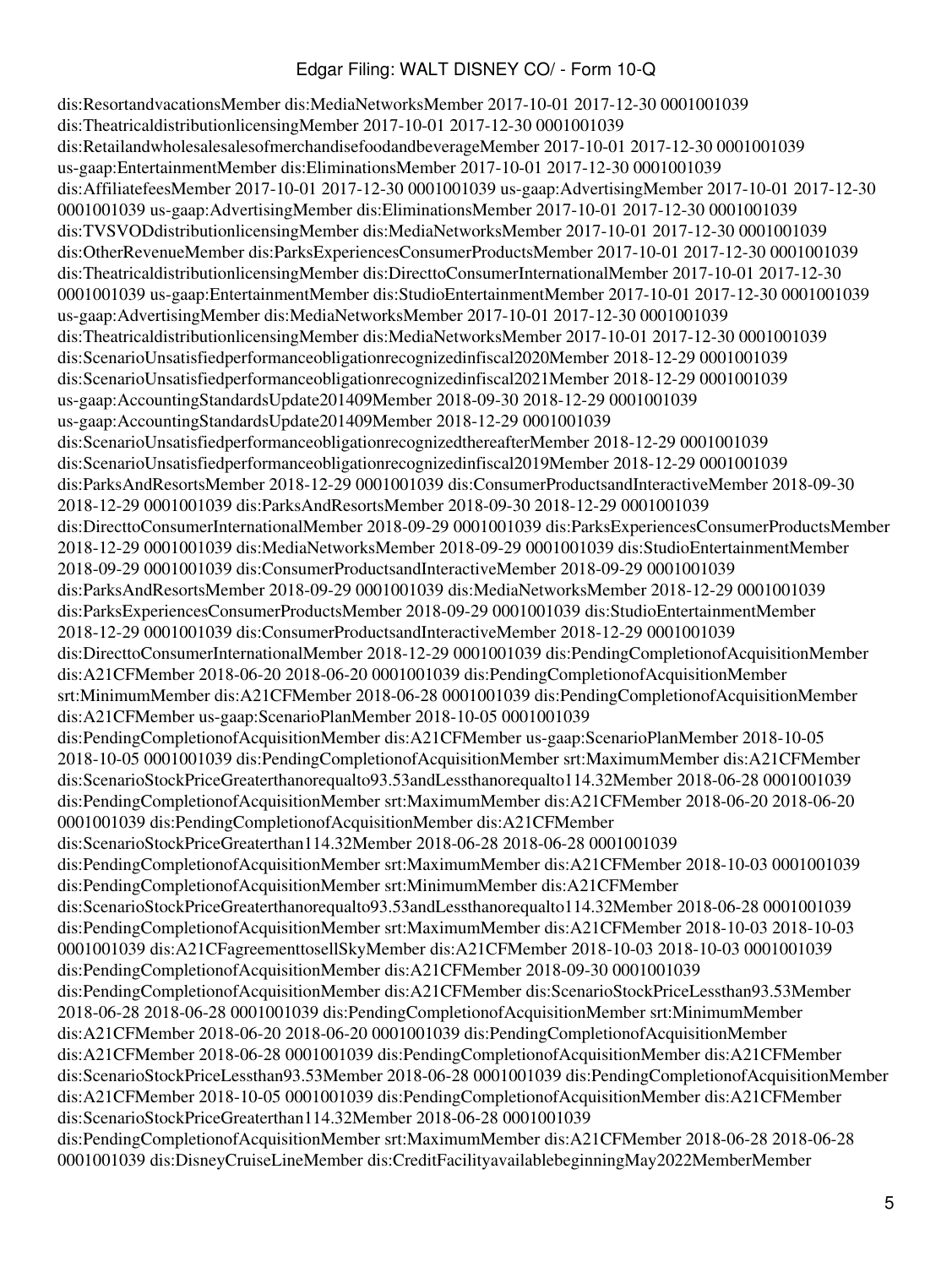2018-12-29 0001001039 dis:DisneyCruiseLineMember dis:CreditFacilityavailablebeginningApril2023Member 2018-12-29 0001001039 dis:ExistingLineofCredit3Member 2018-12-29 0001001039 dis:PendingCompletionofAcquisitionMember dis:A21CFMember 2018-09-30 2018-12-29 0001001039 dis:DisneyCruiseLineMember dis:CreditFacilityavailablebeginningApril2021Member 2018-12-29 0001001039 us-gaap:LetterOfCreditMember 2018-12-29 0001001039 dis:DisneyCruiseLineMember 2018-09-30 2018-12-29 0001001039 dis:PendingCompletionofAcquisitionMember dis:A21CFMember 2018-12-29 0001001039 dis:ExistingLineOfCredit1Member 2018-12-29 0001001039 dis:ExistingLineOfCredit2Member 2018-12-29 0001001039 dis:InternationalThemeParksMember 2018-09-29 0001001039 dis:InternationalThemeParksMember 2018-09-30 2018-12-29 0001001039 dis:CommercialPaperwithoriginalmaturitieslessthatthreemonthsMember 2018-09-29 0001001039 dis:OtherForeignCurrencyDenominatedDebtMember 2018-09-30 2018-12-29 0001001039 dis:CommercialpaperwithoriginalmaturitiesgreaterthanthreemonthsMember 2018-09-29 0001001039 us-gaap:MediumTermNotesMember 2018-09-29 0001001039 us-gaap:MediumTermNotesMember 2018-12-29 0001001039 us-gaap:MediumTermNotesMember 2018-09-30 2018-12-29 0001001039 dis:CommercialpaperwithoriginalmaturitiesgreaterthanthreemonthsMember 2018-12-29 0001001039 dis:CommercialpaperwithoriginalmaturitiesgreaterthanthreemonthsMember 2018-09-30 2018-12-29 0001001039 dis:CommercialPaperwithoriginalmaturitieslessthatthreemonthsMember 2018-09-30 2018-12-29 0001001039 dis:OtherForeignCurrencyDenominatedDebtMember 2018-09-29 0001001039 dis:CommercialPaperwithoriginalmaturitieslessthatthreemonthsMember 2018-12-29 0001001039 dis:InternationalThemeParksMember 2018-12-29 0001001039 dis:OtherForeignCurrencyDenominatedDebtMember 2018-12-29 0001001039 srt:MaximumMember 2018-09-30 2018-12-29 0001001039 srt:MinimumMember 2018-09-30 2018-12-29 0001001039 dis:ExistingLineofCredit3Member 2018-09-30 2018-12-29 0001001039 dis:ExistingLineOfCredit2Member 2018-09-30 2018-12-29 0001001039 dis:ExistingLineOfCredit1Member 2018-09-30 2018-12-29 0001001039 dis:InternationalThemeParksMember 2018-12-29 0001001039 dis:InternationalThemeParksMember 2018-09-29 0001001039 dis:InternationalThemeParksMember 2018-09-30 2018-12-29 0001001039 us-gaap:LoansMember dis:HongKongDisneylandMember dis:HIBORMember 2018-09-30 2018-12-29 0001001039 us-gaap:LineOfCreditMember dis:HongKongDisneylandMember 2018-09-30 2018-12-29 0001001039 us-gaap:LineOfCreditMember dis:ShanghaiDisneyResortMember 2018-12-29 0001001039 dis:AsiaInternationalThemeParksMember 2018-12-29 0001001039 us-gaap:UnusedLinesOfCreditMember dis:ShanghaiDisneyResortMember 2018-09-30 2018-12-29 0001001039 us-gaap:LoansMember dis:ShanghaiDisneyResortMember 2018-09-30 2018-12-29 0001001039 us-gaap:LoansMember dis:HongKongDisneylandMember 2018-09-30 2018-12-29 0001001039 us-gaap:LineOfCreditMember dis:ShanghaiDisneyResortMember 2018-09-30 2018-12-29 0001001039 srt:MaximumMember us-gaap:LoansMember dis:ShanghaiDisneyResortMember 2018-12-29 0001001039 dis:ShanghaiDisneyResortManagementCompanyMember 2018-12-29 0001001039 us-gaap:LineOfCreditMember dis:HongKongDisneylandMember dis:HIBORMember 2018-09-30 2018-12-29 0001001039 us-gaap:UnusedLinesOfCreditMember dis:ShanghaiDisneyResortMember 2018-12-29 0001001039 dis:AsiaInternationalThemeParksMember 2018-09-30 2018-12-29 0001001039 dis:DevelopmentandpreopeningcostloanandoutstandingroyltiesandmanagementfeesMember dis:ShanghaiDisneyResortMember 2018-09-30 2018-12-29 0001001039 us-gaap:EquitySecuritiesMember dis:HongKongDisneylandMember 2018-09-30 2018-12-29 0001001039 dis:AsiaInternationalThemeParksMember 2018-09-29 0001001039 2017-10-01 2018-09-29 0001001039 2018-01-01 2018-01-01 0001001039 srt:MinimumMember us-gaap:ScenarioPlanMember 2018-09-30 2018-12-29 0001001039 srt:MaximumMember us-gaap:ScenarioPlanMember 2018-09-30 2018-12-29 0001001039 us-gaap:ScenarioPlanMember 2018-09-30 2018-12-29 0001001039 us-gaap:CashAndCashEquivalentsMember 2018-09-30 2018-12-29 0001001039 us-gaap:AccountingStandardsUpdate201616Member 2018-09-30 2018-12-29 0001001039 dis:ResidualEarningsMember 2018-09-30 2018-12-29 0001001039 srt:MaximumMember 2018-12-29 0001001039 srt:MinimumMember 2018-12-29 0001001039 us-gaap:OtherPostretirementBenefitPlansDefinedBenefitMember 2017-10-01 2017-12-30 0001001039 us-gaap:OtherPostretirementBenefitPlansDefinedBenefitMember 2018-09-30 2018-12-29 0001001039 us-gaap:PensionPlansDefinedBenefitMember 2017-10-01 2017-12-30 0001001039 us-gaap:PensionPlansDefinedBenefitMember 2018-09-30 2018-12-29 0001001039 us-gaap:AccumulatedTranslationAdjustmentMember 2017-12-30 0001001039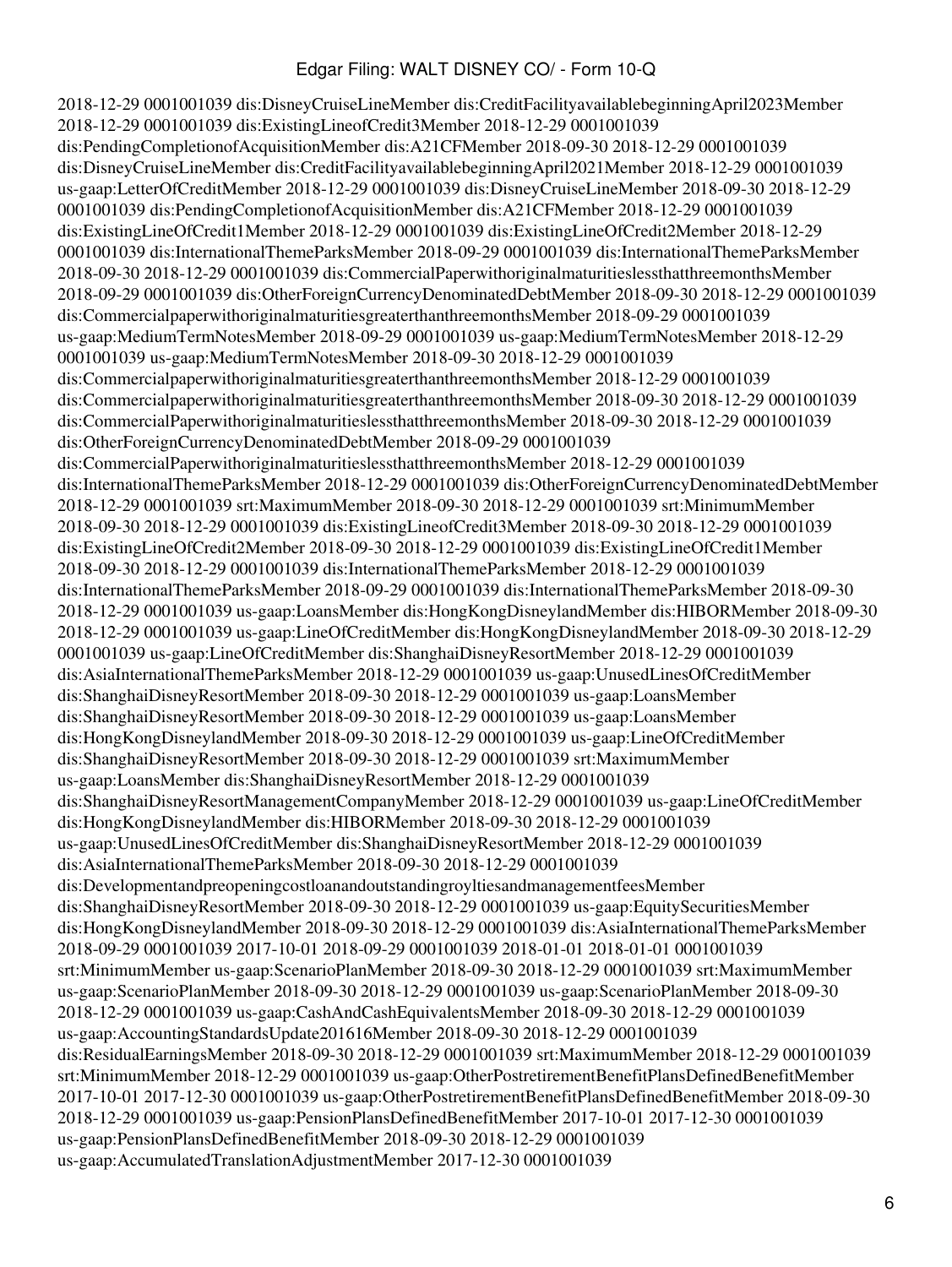us-gaap:AccumulatedNetUnrealizedInvestmentGainLossMember 2018-09-30 2018-12-29 0001001039 us-gaap:AccumulatedTranslationAdjustmentMember 2018-09-29 0001001039 us-gaap:AccumulatedNetGainLossFromDesignatedOrQualifyingCashFlowHedgesMember 2018-09-30 2018-12-29 0001001039 us-gaap:AccumulatedNetUnrealizedInvestmentGainLossMember 2017-09-30 0001001039 us-gaap:AccumulatedNetGainLossFromDesignatedOrQualifyingCashFlowHedgesMember 2017-12-30 0001001039 us-gaap:AccumulatedDefinedBenefitPlansAdjustmentMember 2018-09-29 0001001039 us-gaap:AccumulatedNetUnrealizedInvestmentGainLossMember 2017-12-30 0001001039 us-gaap:AccumulatedDefinedBenefitPlansAdjustmentMember 2018-09-30 2018-12-29 0001001039 us-gaap:AccumulatedNetGainLossFromDesignatedOrQualifyingCashFlowHedgesMember 2017-10-01 2017-12-30 0001001039 us-gaap:AccumulatedDefinedBenefitPlansAdjustmentMember 2017-09-30 0001001039 us-gaap:AccumulatedNetUnrealizedInvestmentGainLossMember 2017-10-01 2017-12-30 0001001039 us-gaap:AccumulatedNetUnrealizedInvestmentGainLossMember 2018-09-29 0001001039 us-gaap:AccumulatedTranslationAdjustmentMember 2017-10-01 2017-12-30 0001001039 us-gaap:AccumulatedNetUnrealizedInvestmentGainLossMember 2018-12-29 0001001039 us-gaap:AccumulatedTranslationAdjustmentMember 2018-12-29 0001001039 us-gaap:AccumulatedDefinedBenefitPlansAdjustmentMember 2018-12-29 0001001039 us-gaap:AccumulatedNetGainLossFromDesignatedOrQualifyingCashFlowHedgesMember 2017-09-30 0001001039 us-gaap:AccumulatedNetGainLossFromDesignatedOrQualifyingCashFlowHedgesMember 2018-09-29 0001001039 us-gaap:AccumulatedTranslationAdjustmentMember 2018-09-30 2018-12-29 0001001039 us-gaap:AccumulatedTranslationAdjustmentMember 2017-09-30 0001001039 us-gaap:AccumulatedDefinedBenefitPlansAdjustmentMember 2017-12-30 0001001039 us-gaap:AccumulatedDefinedBenefitPlansAdjustmentMember 2017-10-01 2017-12-30 0001001039 us-gaap:AccumulatedNetGainLossFromDesignatedOrQualifyingCashFlowHedgesMember 2018-12-29 0001001039 us-gaap:AccountingStandardsUpdate201601Member 2018-09-30 2018-09-30 0001001039 us-gaap:SeriesBPreferredStockMember 2018-09-29 0001001039 us-gaap:SeriesAPreferredStockMember 2018-09-29 0001001039 dis:AccountingStandardsUpdate201802Member 2018-09-30 2018-09-30 0001001039 us-gaap:ReclassificationOutOfAccumulatedOtherComprehensiveIncomeMember 2017-10-01 2017-12-30 0001001039 us-gaap:ReclassificationOutOfAccumulatedOtherComprehensiveIncomeMember us-gaap:AccumulatedDefinedBenefitPlansAdjustmentMember 2017-10-01 2017-12-30 0001001039 us-gaap:ReclassificationOutOfAccumulatedOtherComprehensiveIncomeMember us-gaap:AccumulatedDefinedBenefitPlansAdjustmentMember 2018-09-30 2018-12-29 0001001039 us-gaap:ReclassificationOutOfAccumulatedOtherComprehensiveIncomeMember us-gaap:AccumulatedNetGainLossFromDesignatedOrQualifyingCashFlowHedgesMember 2017-10-01 2017-12-30 0001001039 us-gaap:ReclassificationOutOfAccumulatedOtherComprehensiveIncomeMember us-gaap:AccumulatedNetGainLossFromDesignatedOrQualifyingCashFlowHedgesMember 2018-09-30 2018-12-29 0001001039 us-gaap:ReclassificationOutOfAccumulatedOtherComprehensiveIncomeMember 2018-09-30 2018-12-29 0001001039 2017-12-31 2018-03-31 0001001039 2018-07-01 2018-09-29 0001001039 2017-07-02 2017-09-30 0001001039 us-gaap:SeriesAPreferredStockMember 2018-12-29 0001001039 us-gaap:RestrictedStockUnitsRSUMember 2018-09-30 2018-12-29 0001001039 us-gaap:RestrictedStockUnitsRSUMember 2018-12-29 0001001039 us-gaap:EmployeeStockOptionMember 2018-12-29 0001001039 us-gaap:EmployeeStockOptionMember 2018-09-30 2018-12-29 0001001039 us-gaap:MortgageReceivablesMember 2018-12-29 0001001039 us-gaap:GuaranteeObligationsMember 2018-12-29 0001001039 dis:ProgrammingRightsMember 2018-12-29 0001001039 us-gaap:FairValueInputsLevel3Member us-gaap:FairValueMeasurementsRecurringMember 2018-09-29 0001001039 us-gaap:FairValueInputsLevel1Member us-gaap:FairValueMeasurementsRecurringMember 2018-09-29 0001001039 us-gaap:OtherContractMember us-gaap:FairValueMeasurementsRecurringMember 2018-09-29 0001001039 us-gaap:ForeignExchangeContractMember us-gaap:FairValueInputsLevel3Member us-gaap:FairValueMeasurementsRecurringMember 2018-09-29 0001001039 us-gaap:InterestRateContractMember us-gaap:FairValueMeasurementsRecurringMember 2018-09-29 0001001039 us-gaap:FairValueMeasurementsRecurringMember 2018-09-29 0001001039 us-gaap:OtherContractMember us-gaap:FairValueInputsLevel3Member us-gaap:FairValueMeasurementsRecurringMember 2018-09-29 0001001039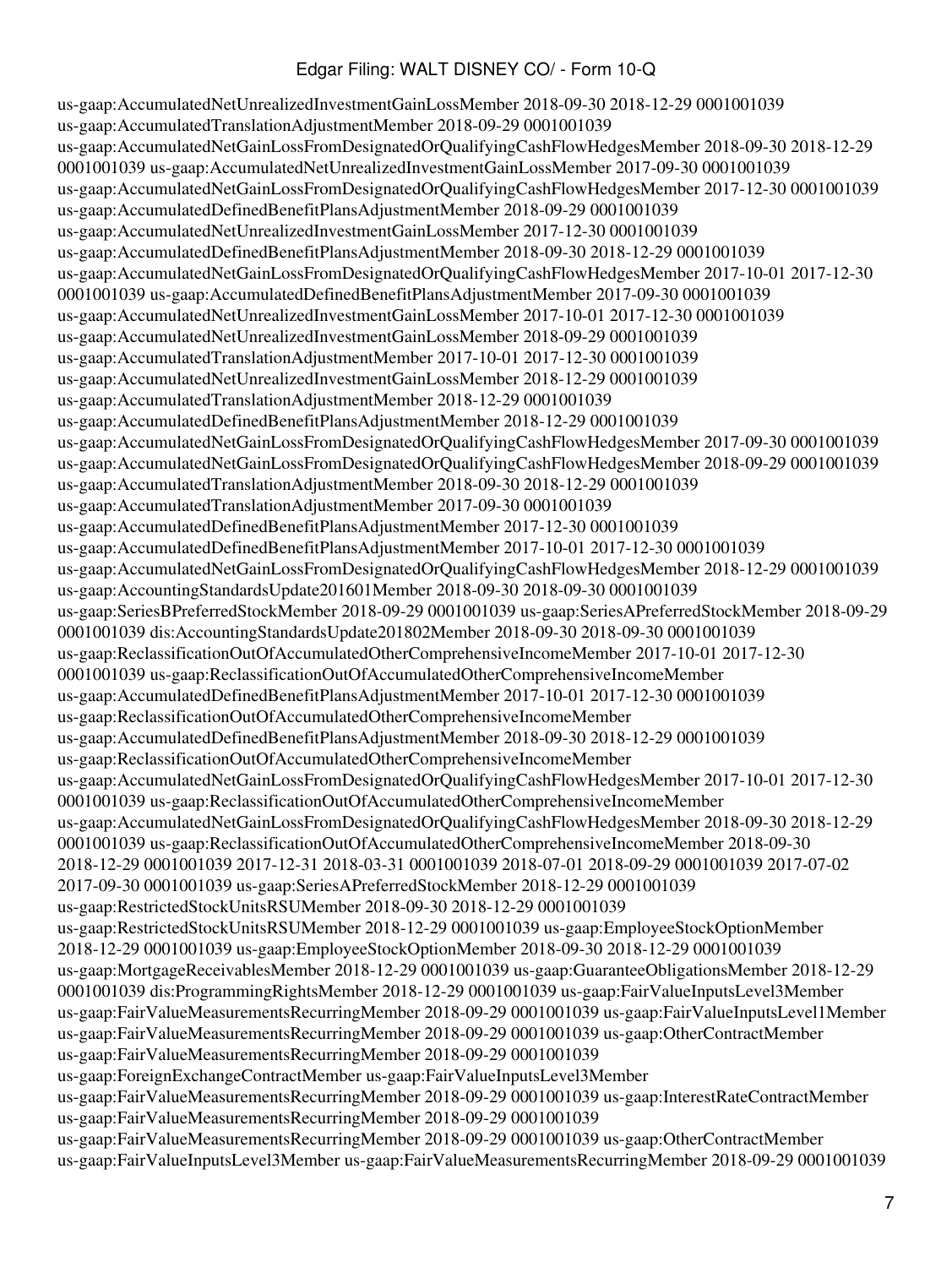us-gaap:InterestRateContractMember us-gaap:FairValueInputsLevel1Member us-gaap:FairValueMeasurementsRecurringMember 2018-09-29 0001001039 us-gaap:OtherContractMember us-gaap:FairValueInputsLevel1Member us-gaap:FairValueMeasurementsRecurringMember 2018-09-29 0001001039 us-gaap:ForeignExchangeContractMember us-gaap:FairValueMeasurementsRecurringMember 2018-09-29 0001001039 us-gaap:FairValueInputsLevel2Member us-gaap:FairValueMeasurementsRecurringMember 2018-09-29 0001001039 us-gaap:ForeignExchangeContractMember us-gaap:FairValueInputsLevel1Member us-gaap:FairValueMeasurementsRecurringMember 2018-09-29 0001001039 us-gaap:InterestRateContractMember us-gaap:FairValueInputsLevel2Member us-gaap:FairValueMeasurementsRecurringMember 2018-09-29 0001001039 us-gaap:ForeignExchangeContractMember us-gaap:FairValueInputsLevel2Member us-gaap:FairValueMeasurementsRecurringMember 2018-09-29 0001001039 us-gaap:InterestRateContractMember us-gaap:FairValueInputsLevel3Member us-gaap:FairValueMeasurementsRecurringMember 2018-09-29 0001001039 us-gaap:OtherContractMember us-gaap:FairValueInputsLevel2Member us-gaap:FairValueMeasurementsRecurringMember 2018-09-29 0001001039 us-gaap:FairValueMeasurementsRecurringMember 2018-12-29 0001001039 us-gaap:FairValueInputsLevel1Member us-gaap:FairValueMeasurementsRecurringMember 2018-12-29 0001001039 us-gaap:ForeignExchangeContractMember us-gaap:FairValueInputsLevel2Member us-gaap:FairValueMeasurementsRecurringMember 2018-12-29 0001001039 us-gaap:InterestRateContractMember us-gaap:FairValueMeasurementsRecurringMember 2018-12-29 0001001039 us-gaap:OtherContractMember us-gaap:FairValueInputsLevel1Member us-gaap:FairValueMeasurementsRecurringMember 2018-12-29 0001001039 us-gaap:InterestRateContractMember us-gaap:FairValueInputsLevel2Member us-gaap:FairValueMeasurementsRecurringMember 2018-12-29 0001001039 us-gaap:ForeignExchangeContractMember us-gaap:FairValueMeasurementsRecurringMember 2018-12-29 0001001039 us-gaap:FairValueInputsLevel3Member us-gaap:FairValueMeasurementsRecurringMember 2018-12-29 0001001039 us-gaap:ForeignExchangeContractMember us-gaap:FairValueInputsLevel3Member us-gaap:FairValueMeasurementsRecurringMember 2018-12-29 0001001039 us-gaap:InterestRateContractMember us-gaap:FairValueInputsLevel1Member us-gaap:FairValueMeasurementsRecurringMember 2018-12-29 0001001039 us-gaap:ForeignExchangeContractMember us-gaap:FairValueInputsLevel1Member us-gaap:FairValueMeasurementsRecurringMember 2018-12-29 0001001039 us-gaap:OtherContractMember us-gaap:FairValueInputsLevel2Member us-gaap:FairValueMeasurementsRecurringMember 2018-12-29 0001001039 us-gaap:OtherContractMember us-gaap:FairValueMeasurementsRecurringMember 2018-12-29 0001001039 us-gaap:OtherContractMember us-gaap:FairValueInputsLevel3Member us-gaap:FairValueMeasurementsRecurringMember 2018-12-29 0001001039 us-gaap:FairValueInputsLevel2Member us-gaap:FairValueMeasurementsRecurringMember 2018-12-29 0001001039 us-gaap:InterestRateContractMember us-gaap:FairValueInputsLevel3Member us-gaap:FairValueMeasurementsRecurringMember 2018-12-29 0001001039 us-gaap:AccruedLiabilitiesMember 2018-09-29 0001001039 us-gaap:OtherLiabilitiesMember us-gaap:InterestRateContractMember us-gaap:DesignatedAsHedgingInstrumentMember 2018-09-29 0001001039 us-gaap:OtherAssetsMember us-gaap:ForeignExchangeContractMember us-gaap:DesignatedAsHedgingInstrumentMember 2018-09-29 0001001039 us-gaap:OtherCurrentAssetsMember us-gaap:ForeignExchangeContractMember us-gaap:DesignatedAsHedgingInstrumentMember 2018-09-29 0001001039 us-gaap:OtherAssetsMember 2018-09-29 0001001039 us-gaap:OtherLiabilitiesMember us-gaap:ForeignExchangeContractMember us-gaap:DesignatedAsHedgingInstrumentMember 2018-09-29 0001001039 us-gaap:OtherLiabilitiesMember 2018-09-29 0001001039 us-gaap:OtherAssetsMember us-gaap:OtherContractMember us-gaap:DesignatedAsHedgingInstrumentMember 2018-09-29 0001001039 us-gaap:OtherAssetsMember us-gaap:InterestRateContractMember us-gaap:DesignatedAsHedgingInstrumentMember 2018-09-29 0001001039 us-gaap:OtherCurrentAssetsMember us-gaap:InterestRateContractMember us-gaap:NondesignatedMember 2018-09-29 0001001039 us-gaap:OtherCurrentAssetsMember us-gaap:ForeignExchangeContractMember us-gaap:NondesignatedMember 2018-09-29 0001001039 us-gaap:AccruedLiabilitiesMember us-gaap:InterestRateContractMember us-gaap:NondesignatedMember 2018-09-29 0001001039 us-gaap:OtherAssetsMember us-gaap:ForeignExchangeContractMember us-gaap:NondesignatedMember 2018-09-29 0001001039 us-gaap:OtherCurrentAssetsMember 2018-09-29 0001001039 us-gaap:OtherLiabilitiesMember us-gaap:OtherContractMember us-gaap:DesignatedAsHedgingInstrumentMember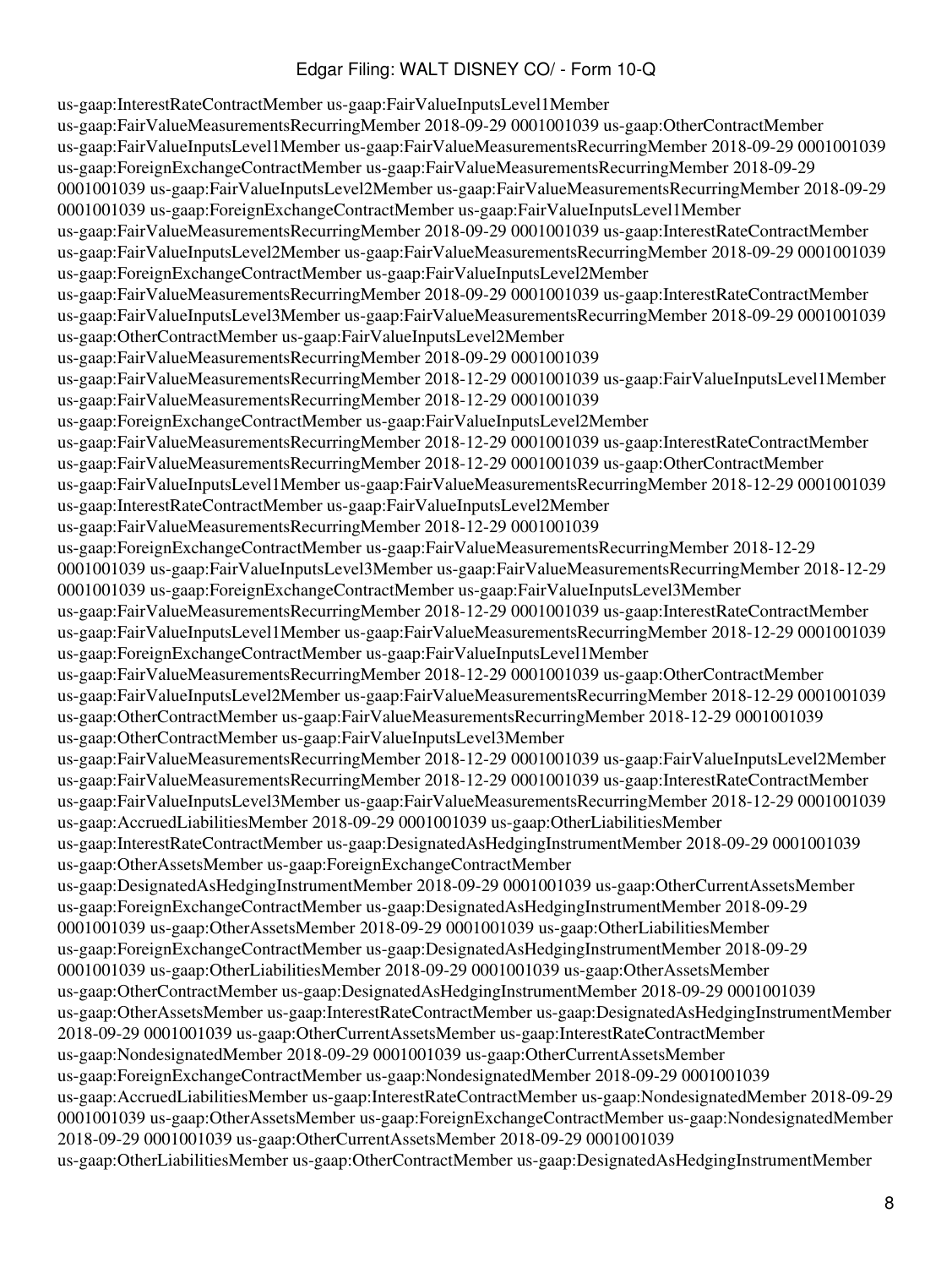2018-09-29 0001001039 us-gaap:OtherLiabilitiesMember us-gaap:InterestRateContractMember us-gaap:NondesignatedMember 2018-09-29 0001001039 us-gaap:OtherCurrentAssetsMember us-gaap:OtherContractMember us-gaap:DesignatedAsHedgingInstrumentMember 2018-09-29 0001001039 us-gaap:AccruedLiabilitiesMember us-gaap:InterestRateContractMember us-gaap:DesignatedAsHedgingInstrumentMember 2018-09-29 0001001039 us-gaap:AccruedLiabilitiesMember us-gaap:ForeignExchangeContractMember us-gaap:DesignatedAsHedgingInstrumentMember 2018-09-29 0001001039 us-gaap:OtherCurrentAssetsMember us-gaap:InterestRateContractMember us-gaap:DesignatedAsHedgingInstrumentMember 2018-09-29 0001001039 us-gaap:AccruedLiabilitiesMember us-gaap:OtherContractMember us-gaap:DesignatedAsHedgingInstrumentMember 2018-09-29 0001001039 us-gaap:AccruedLiabilitiesMember us-gaap:ForeignExchangeContractMember us-gaap:NondesignatedMember 2018-09-29 0001001039 us-gaap:OtherAssetsMember us-gaap:InterestRateContractMember us-gaap:NondesignatedMember 2018-09-29 0001001039 us-gaap:OtherLiabilitiesMember us-gaap:ForeignExchangeContractMember us-gaap:NondesignatedMember 2018-09-29 0001001039 dis:CurrentPortionofBorrowingsMember 2018-09-29 0001001039 us-gaap:BorrowingsMember 2018-09-29 0001001039 dis:CurrentPortionofBorrowingsMember 2018-12-29 0001001039 us-gaap:BorrowingsMember 2018-12-29 0001001039 us-gaap:InterestRateContractMember us-gaap:InterestExpenseMember 2017-10-01 2017-12-30 0001001039 us-gaap:InterestRateContractMember us-gaap:InterestExpenseMember 2018-09-30 2018-12-29 0001001039 us-gaap:InterestRateContractMember us-gaap:FairValueHedgingMember us-gaap:DesignatedAsHedgingInstrumentMember 2018-09-29 0001001039 us-gaap:ForeignExchangeContractMember us-gaap:NondesignatedMember 2018-09-29 0001001039 us-gaap:InterestRateContractMember us-gaap:NondesignatedMember 2018-12-29 0001001039 us-gaap:ForeignExchangeContractMember us-gaap:NondesignatedMember 2018-12-29 0001001039 us-gaap:ForeignExchangeContractMember us-gaap:CashFlowHedgingMember us-gaap:DesignatedAsHedgingInstrumentMember 2018-12-29 0001001039 us-gaap:InterestRateContractMember us-gaap:FairValueHedgingMember us-gaap:DesignatedAsHedgingInstrumentMember 2018-12-29 0001001039 us-gaap:ForeignExchangeContractMember us-gaap:CashFlowHedgingMember us-gaap:DesignatedAsHedgingInstrumentMember 2018-09-29 0001001039 us-gaap:InterestExpenseMember 2017-10-01 2017-12-30 0001001039 us-gaap:CostOfSalesMember 2018-09-30 2018-12-29 0001001039 us-gaap:CostOfSalesMember 2017-10-01 2017-12-30 0001001039 us-gaap:InterestExpenseMember 2018-09-30 2018-12-29 0001001039 dis:IncomeTaxesMember 2018-09-30 2018-12-29 0001001039 dis:IncomeTaxesMember 2017-10-01 2017-12-30 0001001039 us-gaap:OtherLiabilitiesMember 2018-12-29 0001001039 us-gaap:OtherCurrentAssetsMember 2018-12-29 0001001039 us-gaap:OtherAssetsMember 2018-12-29 0001001039 us-gaap:OtherLiabilitiesMember us-gaap:InterestRateContractMember us-gaap:NondesignatedMember 2018-12-29 0001001039 us-gaap:AccruedLiabilitiesMember us-gaap:ForeignExchangeContractMember us-gaap:NondesignatedMember 2018-12-29 0001001039 us-gaap:OtherCurrentAssetsMember us-gaap:InterestRateContractMember us-gaap:NondesignatedMember 2018-12-29 0001001039 us-gaap:OtherCurrentAssetsMember us-gaap:ForeignExchangeContractMember us-gaap:NondesignatedMember 2018-12-29 0001001039 us-gaap:OtherAssetsMember us-gaap:InterestRateContractMember us-gaap:NondesignatedMember 2018-12-29 0001001039 us-gaap:OtherLiabilitiesMember us-gaap:ForeignExchangeContractMember us-gaap:DesignatedAsHedgingInstrumentMember 2018-12-29 0001001039 us-gaap:OtherCurrentAssetsMember us-gaap:ForeignExchangeContractMember us-gaap:DesignatedAsHedgingInstrumentMember 2018-12-29 0001001039 us-gaap:AccruedLiabilitiesMember us-gaap:InterestRateContractMember us-gaap:DesignatedAsHedgingInstrumentMember 2018-12-29 0001001039 us-gaap:OtherCurrentAssetsMember us-gaap:OtherContractMember us-gaap:DesignatedAsHedgingInstrumentMember 2018-12-29 0001001039 us-gaap:AccruedLiabilitiesMember us-gaap:ForeignExchangeContractMember us-gaap:DesignatedAsHedgingInstrumentMember 2018-12-29 0001001039 us-gaap:OtherCurrentAssetsMember us-gaap:InterestRateContractMember us-gaap:DesignatedAsHedgingInstrumentMember 2018-12-29 0001001039 us-gaap:AccruedLiabilitiesMember us-gaap:OtherContractMember us-gaap:DesignatedAsHedgingInstrumentMember 2018-12-29 0001001039 us-gaap:OtherLiabilitiesMember us-gaap:ForeignExchangeContractMember us-gaap:NondesignatedMember 2018-12-29 0001001039 us-gaap:AccruedLiabilitiesMember 2018-12-29 0001001039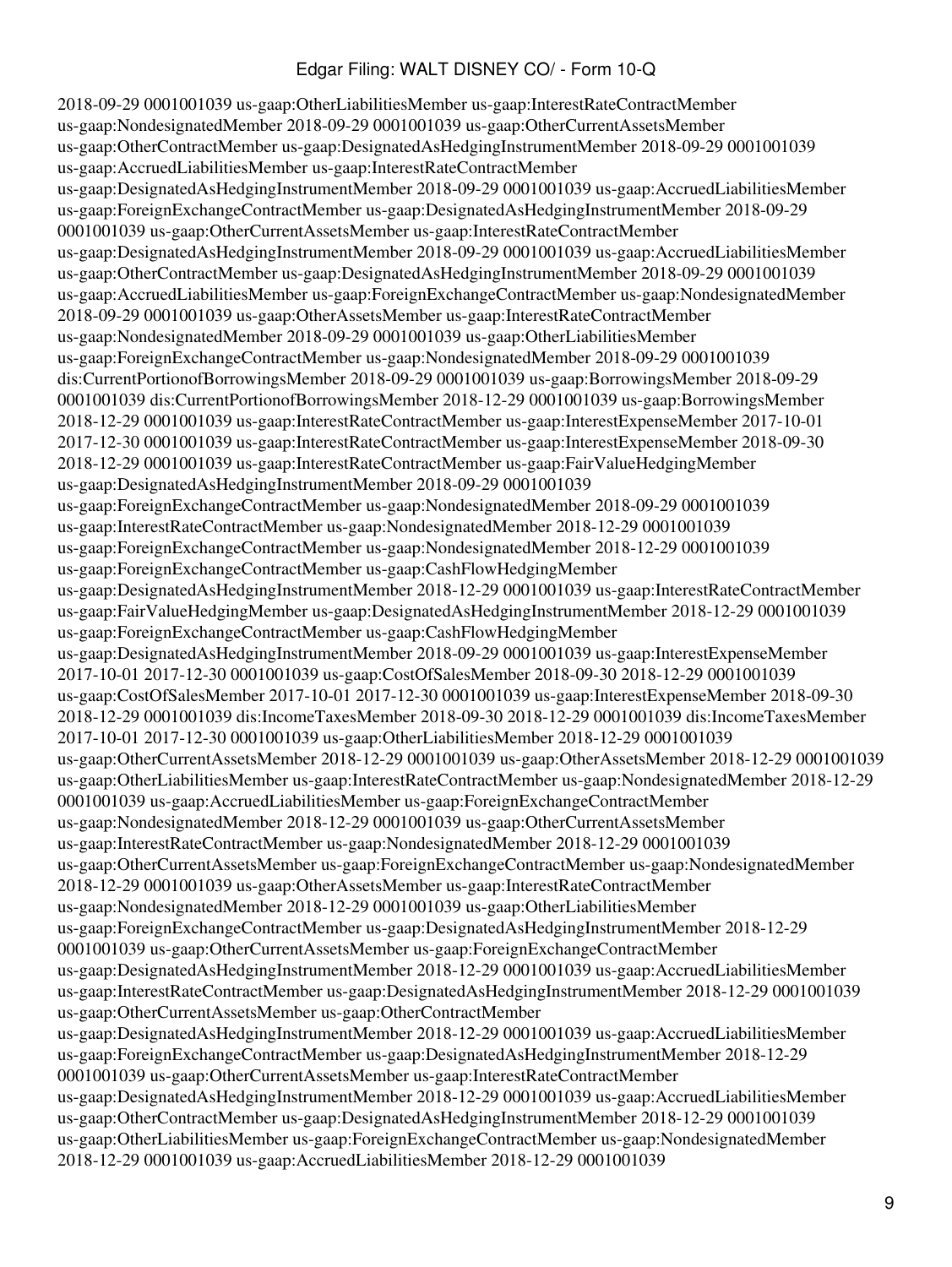us-gaap:AccruedLiabilitiesMember us-gaap:InterestRateContractMember us-gaap:NondesignatedMember 2018-12-29 0001001039 us-gaap:OtherAssetsMember us-gaap:OtherContractMember us-gaap:DesignatedAsHedgingInstrumentMember 2018-12-29 0001001039 us-gaap:OtherLiabilitiesMember us-gaap:InterestRateContractMember us-gaap:DesignatedAsHedgingInstrumentMember 2018-12-29 0001001039 us-gaap:OtherAssetsMember us-gaap:InterestRateContractMember us-gaap:DesignatedAsHedgingInstrumentMember 2018-12-29 0001001039 us-gaap:OtherLiabilitiesMember us-gaap:OtherContractMember us-gaap:DesignatedAsHedgingInstrumentMember 2018-12-29 0001001039 us-gaap:OtherAssetsMember us-gaap:ForeignExchangeContractMember us-gaap:NondesignatedMember 2018-12-29 0001001039 us-gaap:OtherAssetsMember us-gaap:ForeignExchangeContractMember us-gaap:DesignatedAsHedgingInstrumentMember 2018-12-29 0001001039 us-gaap:AccountingStandardsUpdate201602Member 2018-09-29 0001001039 us-gaap:AccountingStandardsUpdate201602Member 2018-12-29 xbrli:shares iso4217:EUR xbrli:shares iso4217:CNY iso4217:EUR xbrli:pure iso4217:USD iso4217:HKD iso4217:USD xbrli:shares

# **UNITED STATES SECURITIES AND EXCHANGE COMMISSION** Washington, D.C. 20549 **FORM 10-Q**

QUARTERLY REPORT PURSUANT TO SECTION 13 OR 15(d) OF THE SECURITIES EXCHANGE ACT OF 1934 For the Quarterly Period Ended Commission File Number 1-11605 December 29, 2018

Incorporated in Delaware I.R.S. Employer Identification No. 95-4545390 500 South Buena Vista Street, Burbank, California 91521 (818) 560-1000

Indicate by check mark whether the registrant (1) has filed all reports required to be filed by Section 13 or 15(d) of the Securities Exchange Act of 1934 during the preceding 12 months (or for such shorter period that the registrant was required to file such reports), and (2) has been subject to such filing requirements for the past 90 days. Yes x No  $\degree$ Indicate by check mark whether the registrant has submitted electronically and posted on its corporate Web site, if any, every Interactive Data File required to be submitted and posted pursuant to Rule 405 of Regulation S-T during the preceding 12 months (or for such shorter period that the registrant was required to submit and post such files). Yes x No ¨

Indicate by check mark whether the registrant is a large accelerated filer, an accelerated filer, a non-accelerated filer, a smaller reporting company, or an emerging growth company. See the definitions of "large accelerated filer," "accelerated filer," "smaller reporting company" and "emerging growth company" in Rule 12b-2 of the Exchange Act. Large accelerated filer x Accelerated filer

Non-accelerated filer <sup>"</sup> Smaller reporting company "

Emerging growth company  $\dddot{\,}$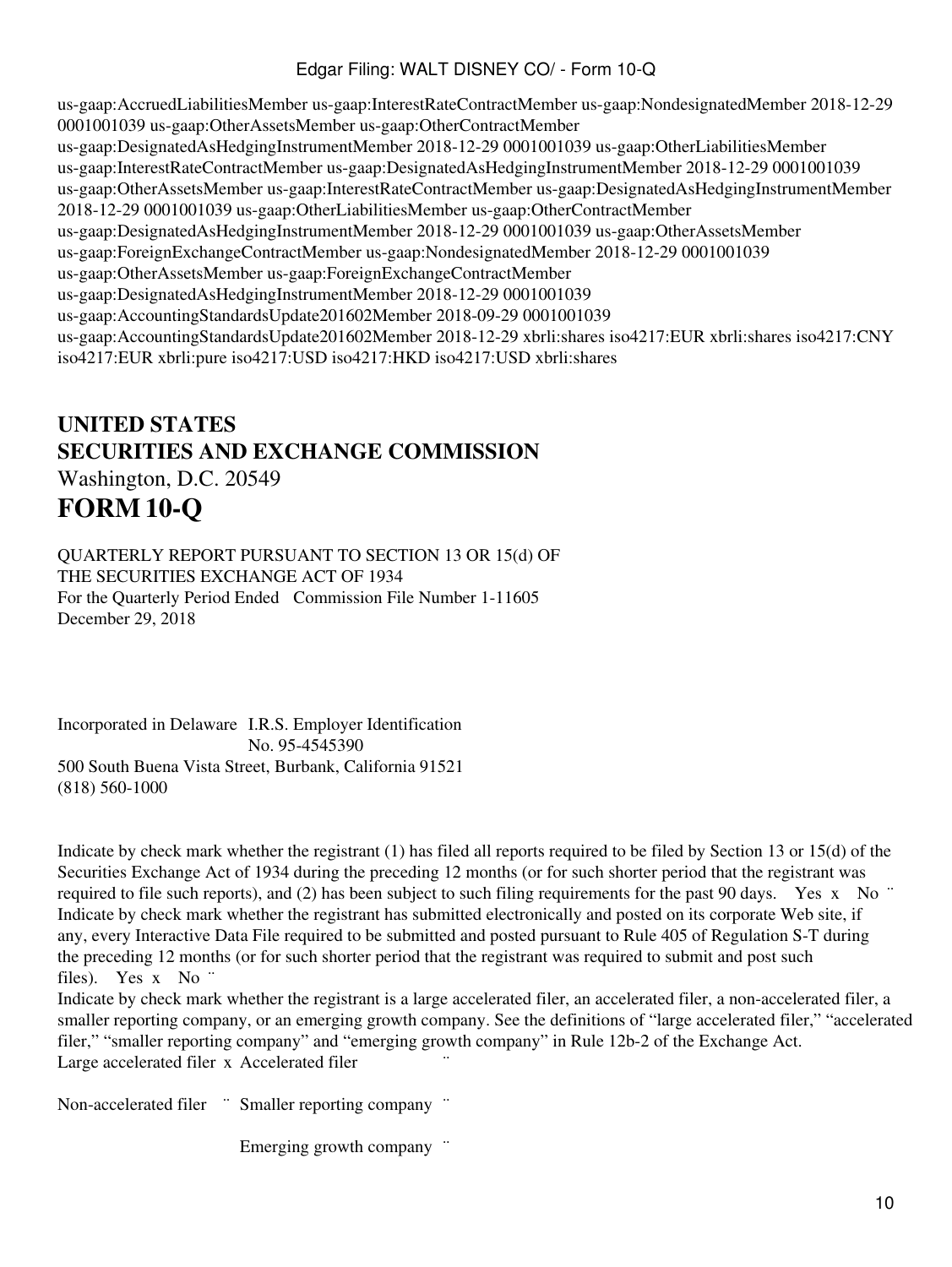If an emerging growth company, indicate by check mark if the registrant has elected not to use the extended transition period for complying with any new or revised financial accounting standards provided pursuant to Section 13(a) of the Exchange Act. ¨

Indicate by check mark whether the registrant is a shell company (as defined in Rule 12b-2 of the Act). Yes ¨ No x

There were 1,490,776,763 shares of common stock outstanding as of January 30, 2019.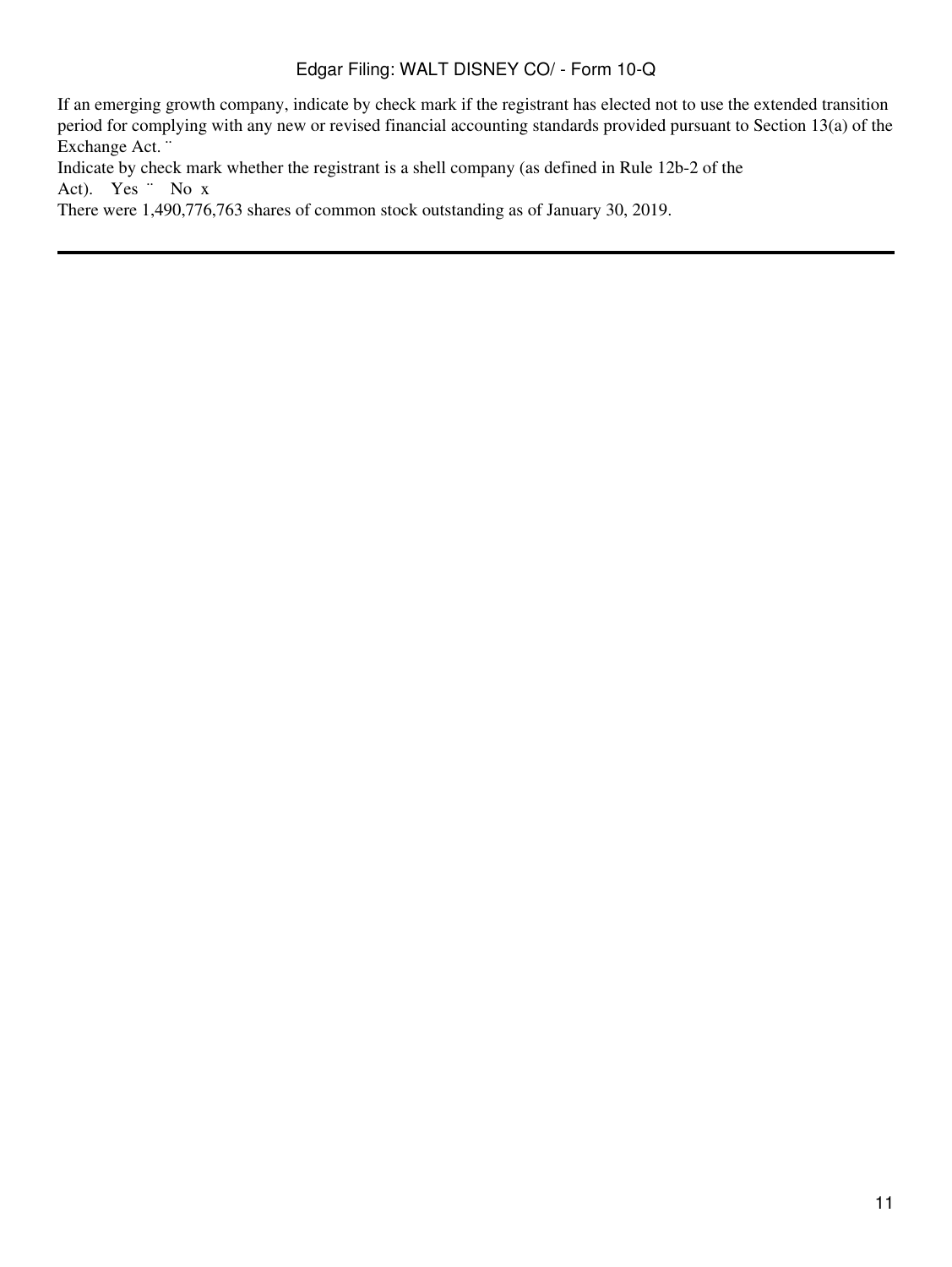### **PART I. FINANCIAL INFORMATION Item 1: Financial Statements THE WALT DISNEY COMPANY CONDENSED CONSOLIDATED STATEMENTS OF INCOME (unaudited; in millions, except per share data)**

|                                                                                          | <b>Quarter Ended</b><br>2018 | 2017                  | December 29cember 30, |  |  |
|------------------------------------------------------------------------------------------|------------------------------|-----------------------|-----------------------|--|--|
| Revenues:                                                                                |                              |                       |                       |  |  |
| Services                                                                                 |                              | \$12,866 \$12,984     |                       |  |  |
| Products                                                                                 | 2,437                        | 2,367                 |                       |  |  |
| Total revenues                                                                           | 15,303                       | 15,351                |                       |  |  |
| Costs and expenses:                                                                      |                              |                       |                       |  |  |
| Cost of services (exclusive of depreciation and amortization)                            | $(7,564)$ $(7,324)$          |                       |                       |  |  |
| Cost of products (exclusive of depreciation and amortization)                            | $(1,437)$ $(1,405)$          |                       | $\big)$               |  |  |
| Selling, general, administrative and other                                               | $(2,152)$ $(2,087)$          |                       | $\big)$               |  |  |
| Depreciation and amortization                                                            | (732)                        | ) (742)               |                       |  |  |
| Total costs and expenses                                                                 |                              | $(11,885)$ $(11,558)$ | $\mathcal{E}$         |  |  |
| Restructuring and impairment charges                                                     |                              | (15)                  |                       |  |  |
| Other income                                                                             |                              | 53                    |                       |  |  |
| Interest expense, net                                                                    | (63)                         | (129)                 | $\mathcal{E}$         |  |  |
| Equity in the income of investees                                                        | 76                           | 43                    |                       |  |  |
| Income before income taxes                                                               | 3,431                        | 3,745                 |                       |  |  |
| Income taxes                                                                             | (645)                        | )728                  |                       |  |  |
| Net income                                                                               | 2,786                        | 4,473                 |                       |  |  |
| Less: Net (income) loss attributable to noncontrolling interests                         | 2                            | (50)                  | $\lambda$             |  |  |
| Net income attributable to The Walt Disney Company (Disney)                              | \$2,788                      | \$4,423               |                       |  |  |
| Earnings per share attributable to Disney:                                               |                              |                       |                       |  |  |
| Diluted                                                                                  | \$1.86                       | \$2.91                |                       |  |  |
| <b>Basic</b>                                                                             | \$1.87                       | \$2.93                |                       |  |  |
| Weighted average number of common and common equivalent shares outstanding:<br>Diluted   | 1,498                        | 1,521                 |                       |  |  |
|                                                                                          |                              |                       |                       |  |  |
| <b>Basic</b>                                                                             | 1,490                        | 1,512                 |                       |  |  |
| Dividends declared per share<br>See Notes to Condensed Consolidated Financial Statements | \$0.88                       | \$0.84                |                       |  |  |
|                                                                                          |                              |                       |                       |  |  |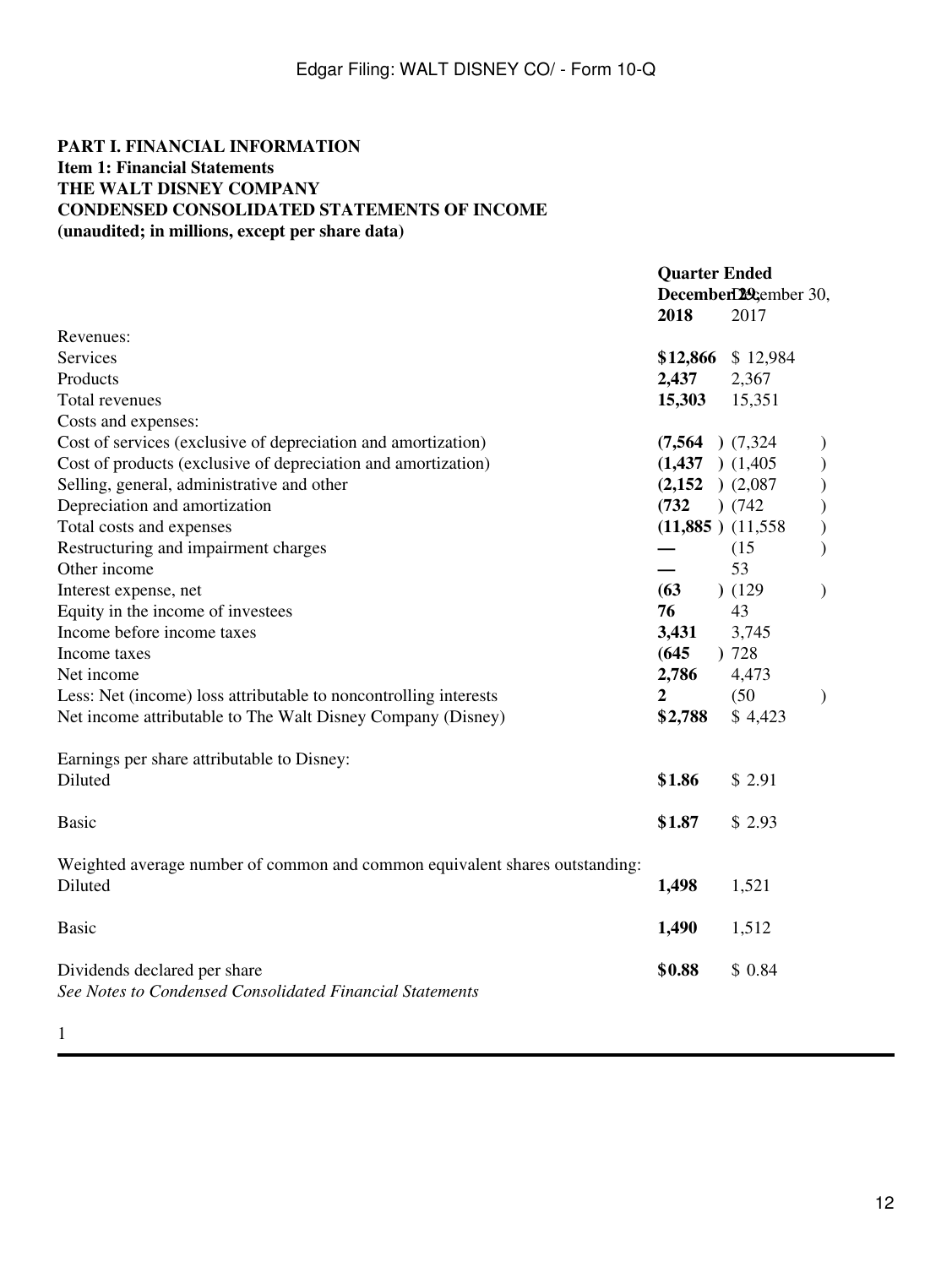## **THE WALT DISNEY COMPANY CONDENSED CONSOLIDATED STATEMENTS OF COMPREHENSIVE INCOME (unaudited; in millions)**

|                                                                                                                             | <b>Quarter Ended</b><br>December 20, |  |         |  |
|-----------------------------------------------------------------------------------------------------------------------------|--------------------------------------|--|---------|--|
|                                                                                                                             |                                      |  |         |  |
|                                                                                                                             | 2018                                 |  | 2017    |  |
| Net income                                                                                                                  | \$2,786                              |  | \$4,473 |  |
| Other comprehensive income/(loss), net of tax:                                                                              |                                      |  |         |  |
| Market value adjustments for investments                                                                                    |                                      |  | (1)     |  |
| Market value adjustments for hedges                                                                                         | $\boldsymbol{\theta}$                |  | )18     |  |
| Pension and postretirement medical plan adjustments                                                                         | 53                                   |  | 61      |  |
| Foreign currency translation and other                                                                                      | (21)                                 |  | )87     |  |
| Other comprehensive income                                                                                                  | 23                                   |  | 165     |  |
| Comprehensive income                                                                                                        | 2,809                                |  | 4,638   |  |
| Net (income) loss attributable to noncontrolling interests, including redeemable noncontrolling $\overline{2}$<br>interests |                                      |  | (50     |  |
| Other comprehensive (income) attributable to noncontrolling interests                                                       |                                      |  | (41)    |  |
| Comprehensive income attributable to Disney                                                                                 | \$2,809                              |  | \$4,547 |  |

*See Notes to Condensed Consolidated Financial Statements*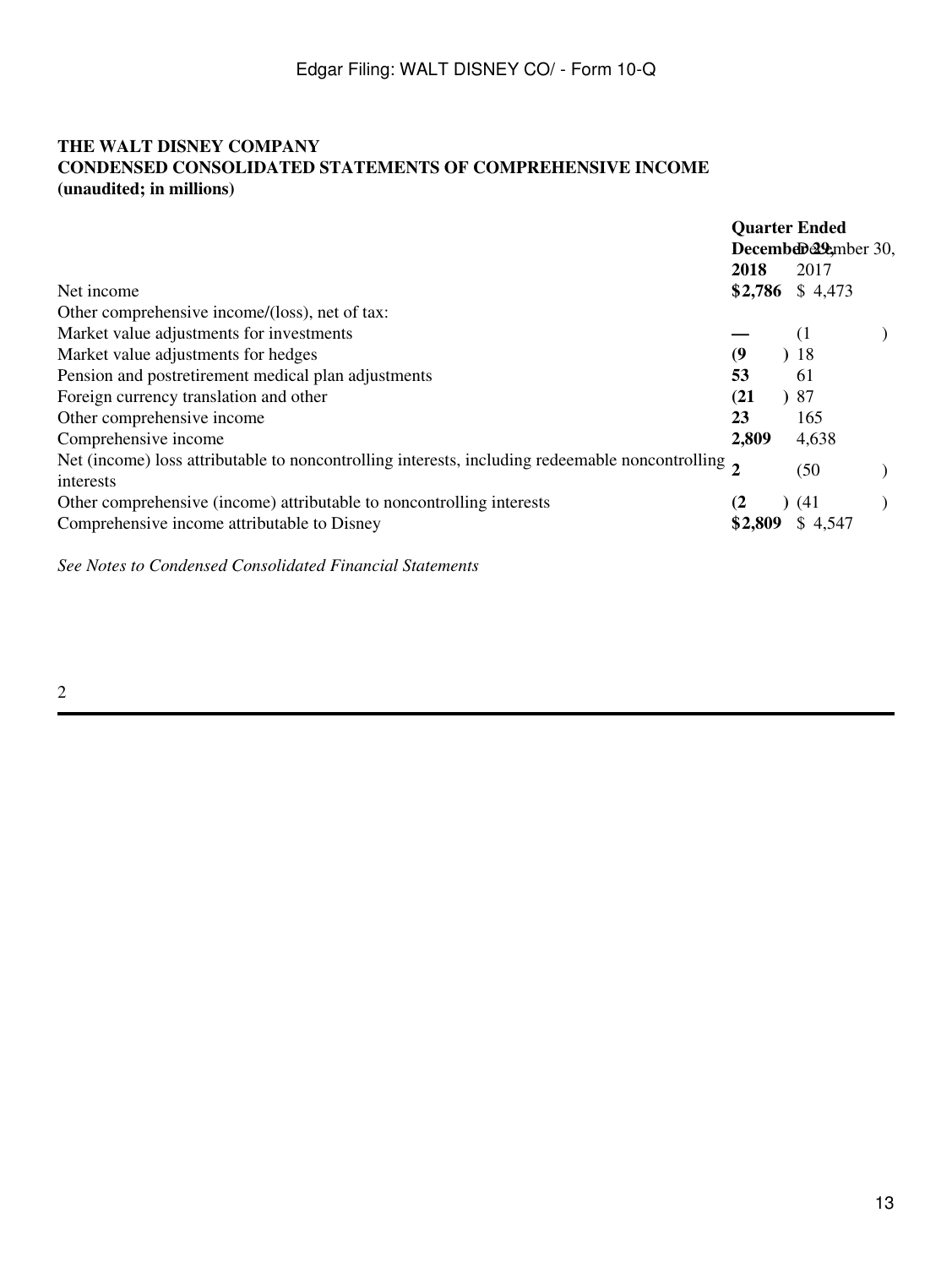## **THE WALT DISNEY COMPANY CONDENSED CONSOLIDATED BALANCE SHEETS (unaudited; in millions, except per share data)**

|                                                              | <b>December 29, September 29,</b> |                            |  |
|--------------------------------------------------------------|-----------------------------------|----------------------------|--|
|                                                              | 2018                              | 2018                       |  |
| <b>ASSETS</b>                                                |                                   |                            |  |
| Current assets                                               |                                   |                            |  |
| Cash and cash equivalents                                    | \$4,455                           | \$4,150                    |  |
| Receivables                                                  | 10,123                            | 9,334                      |  |
| Inventories                                                  | 1,357                             | 1,392                      |  |
| Television costs and advances                                | 824                               | 1,314                      |  |
| Other current assets                                         | 778                               | 635                        |  |
| Total current assets                                         | 17,537                            | 16,825                     |  |
| Film and television costs                                    | 8,177                             | 7,888                      |  |
| Investments                                                  | 2,970                             | 2,899                      |  |
| Parks, resorts and other property                            |                                   |                            |  |
| Attractions, buildings and equipment                         | 55,385                            | 55,238                     |  |
| Accumulated depreciation                                     | (31,069)                          | (30, 764)<br>$\mathcal{E}$ |  |
|                                                              | 24,316                            | 24,474                     |  |
| Projects in progress                                         | 4,336                             | 3,942                      |  |
| Land                                                         | 1,145                             | 1,124                      |  |
|                                                              | 29,797                            | 29,540                     |  |
| Intangible assets, net                                       | 6,747                             | 6,812                      |  |
| Goodwill                                                     | 31,289                            | 31,269                     |  |
| Other assets                                                 | 3,424                             | 3,365                      |  |
| Total assets                                                 | \$99,941                          | \$98,598                   |  |
| <b>LIABILITIES AND EQUITY</b>                                |                                   |                            |  |
| <b>Current liabilities</b>                                   |                                   |                            |  |
| Accounts payable and other accrued liabilities               | \$10,696                          | \$9,479                    |  |
| Current portion of borrowings                                | 3,489                             | 3,790                      |  |
| Deferred revenue and other                                   | 3,434                             | 4,591                      |  |
| Total current liabilities                                    |                                   |                            |  |
| <b>Borrowings</b>                                            | 17,619<br>17,176                  | 17,860<br>17,084           |  |
| Deferred income taxes                                        | 3,177                             |                            |  |
|                                                              |                                   | 3,109                      |  |
| Other long-term liabilities                                  | 6,452                             | 6,590                      |  |
| Commitments and contingencies (Note 12)                      |                                   |                            |  |
| Redeemable noncontrolling interests                          | 1,124                             | 1,123                      |  |
| Equity                                                       |                                   |                            |  |
| Preferred stock                                              |                                   |                            |  |
| Common stock, \$0.01 par value,                              | 36,799                            | 36,779                     |  |
| Authorized – 4.6 billion shares, Issued – 2.9 billion shares |                                   |                            |  |
| Retained earnings                                            | 84,887                            | 82,679                     |  |
| Accumulated other comprehensive loss                         | (3,782)                           | )(3,097)<br>$\mathcal{E}$  |  |
|                                                              | 117,904                           | 116,361                    |  |
| Treasury stock, at cost, 1.4 billion shares                  | (67, 588)<br>$\mathcal{L}$        | (67, 588)<br>$\mathcal{E}$ |  |
| Total Disney Shareholders' equity                            | 50,316                            | 48,773                     |  |
| Noncontrolling interests                                     | 4,077                             | 4,059                      |  |
| Total equity                                                 | 54,393                            | 52,832                     |  |
| Total liabilities and equity                                 | \$99,941                          | \$98,598                   |  |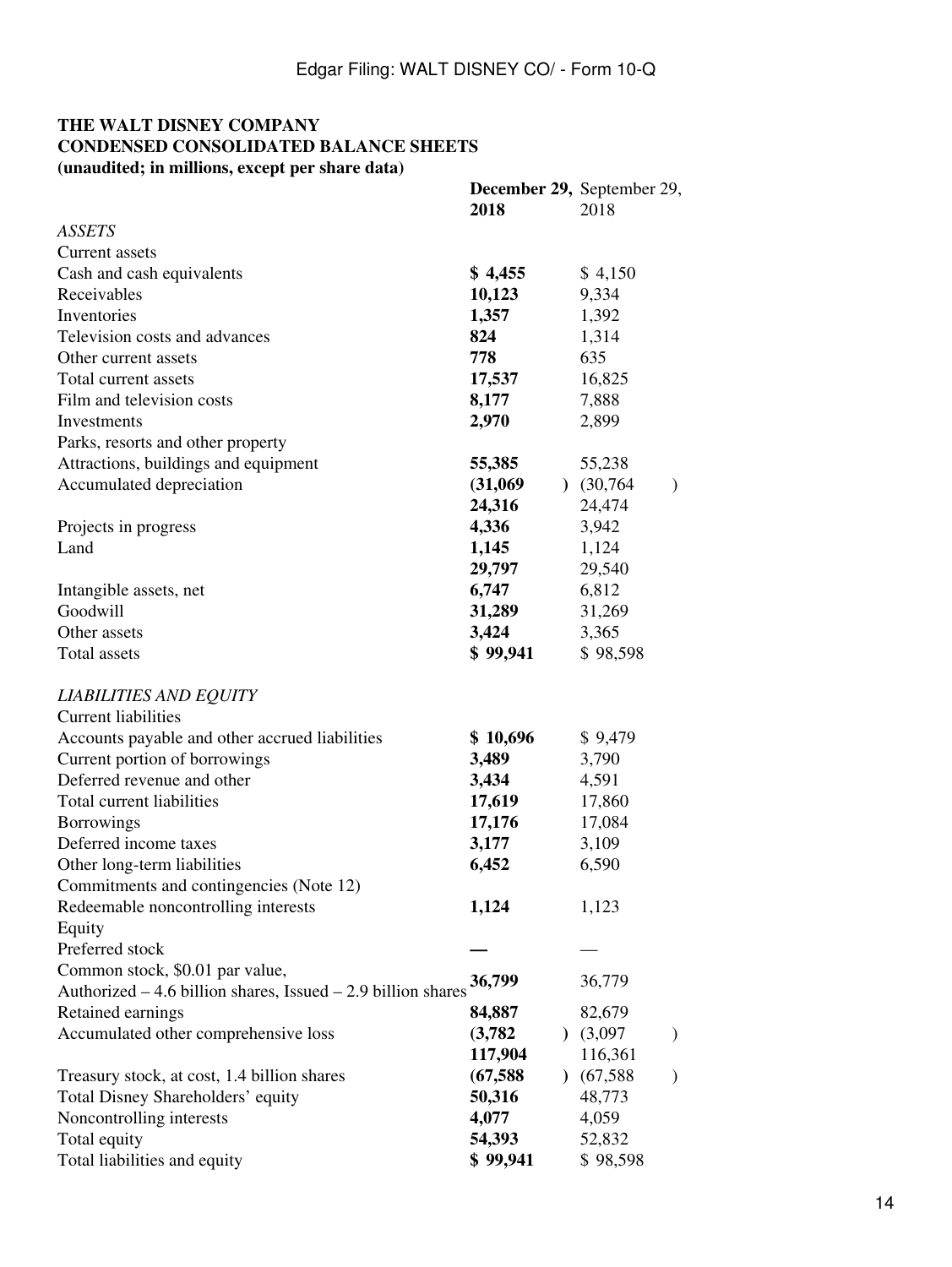*See Notes to Condensed Consolidated Financial Statements*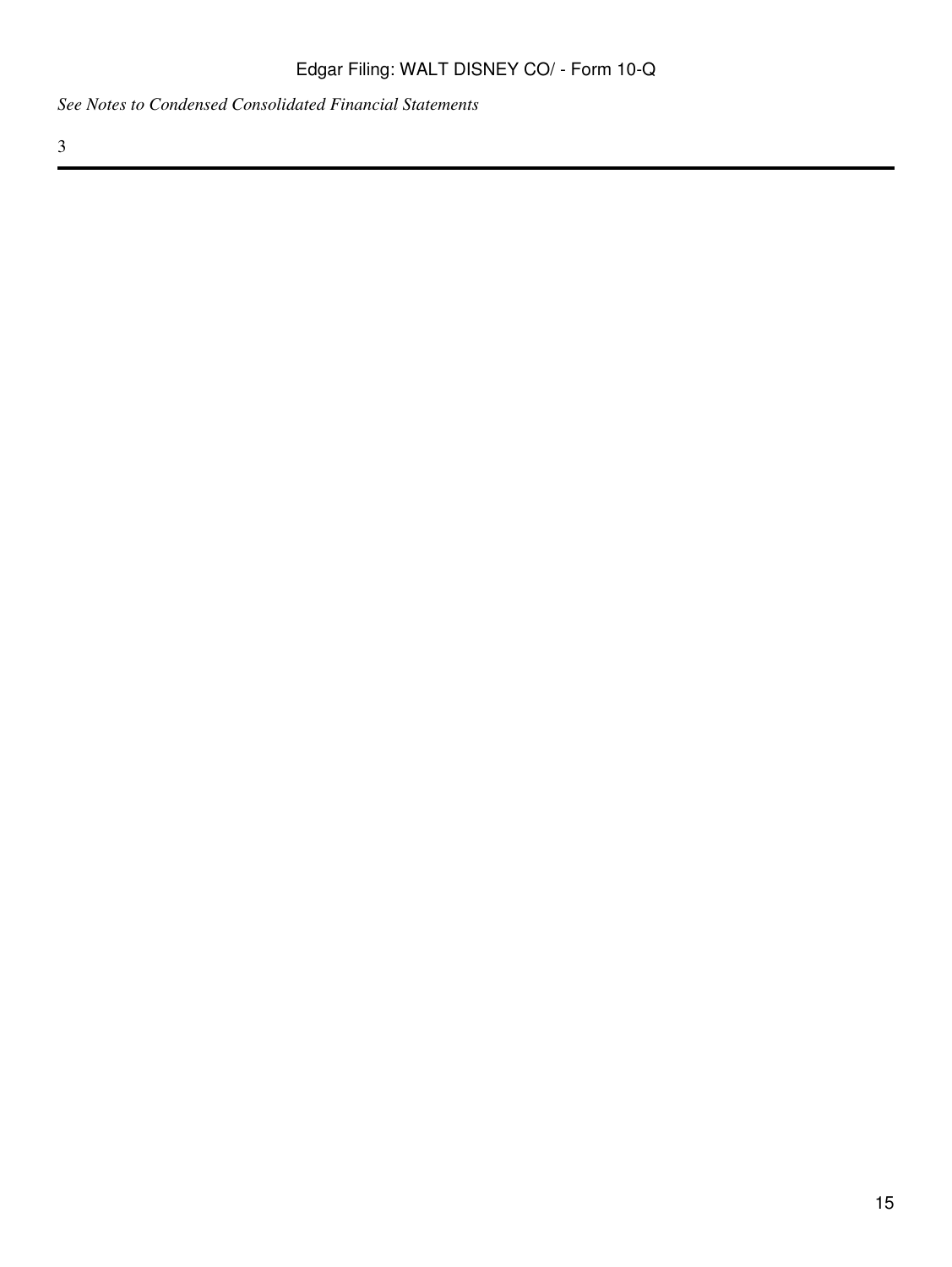#### **THE WALT DISNEY COMPANY CONDENSED CONSOLIDATED STATEMENTS OF CASH FLOWS (unaudited; in millions)**

|                                                                                                                       | <b>Quarter Ended</b><br>December 29 <sub>cmber</sub> 30, |         |               |
|-----------------------------------------------------------------------------------------------------------------------|----------------------------------------------------------|---------|---------------|
|                                                                                                                       | 2018                                                     | 2017    |               |
| <b>OPERATING ACTIVITIES</b>                                                                                           |                                                          |         |               |
| Net income                                                                                                            | \$2,786                                                  | \$4,473 |               |
| Depreciation and amortization                                                                                         | 732                                                      | 742     |               |
| Deferred income taxes                                                                                                 | 46                                                       | (1,726) | $\mathcal{L}$ |
| Equity in the income of investees                                                                                     | $(76)$ (43)                                              |         | $\mathcal{E}$ |
| Cash distributions received from equity investees                                                                     | 170                                                      | 170     |               |
| Net change in film and television costs and advances                                                                  | 468                                                      | 34      |               |
| Equity-based compensation                                                                                             | 92 — 10                                                  | 94      |               |
| Other                                                                                                                 | 61 — 10                                                  | 139     |               |
| Changes in operating assets and liabilities:                                                                          |                                                          |         |               |
| Receivables                                                                                                           | $(1,078)$ $(1,378)$                                      |         | $\mathcal{L}$ |
| Inventories                                                                                                           | 32                                                       | 65      |               |
| Other assets                                                                                                          | 25                                                       | (29)    | $\mathcal{Y}$ |
| Accounts payable and other liabilities                                                                                | $(1,289)$ $(1,160)$                                      |         | $\mathcal{E}$ |
| Income taxes                                                                                                          | <b>130</b>                                               | 856     |               |
| Cash provided by operations                                                                                           | 2,099 2,237                                              |         |               |
| <b>INVESTING ACTIVITIES</b>                                                                                           |                                                          |         |               |
| Investments in parks, resorts and other property                                                                      | $(1,195)$ (981)                                          |         | $\mathcal{E}$ |
| Other                                                                                                                 | (141) (62)                                               |         | $\big)$       |
| Cash used in investing activities                                                                                     | $(1,336)$ $(1,043)$                                      |         |               |
|                                                                                                                       |                                                          |         |               |
| <b>FINANCING ACTIVITIES</b>                                                                                           |                                                          |         |               |
| Commercial paper borrowings/(payments), net                                                                           | (302)                                                    | ) 1,140 |               |
| Borrowings                                                                                                            |                                                          | 1,025   |               |
| Reduction of borrowings                                                                                               |                                                          | (1,330) | $\mathcal{E}$ |
| Repurchases of common stock                                                                                           |                                                          | (1,313) | $\mathcal{E}$ |
| Proceeds from exercise of stock options                                                                               | 37                                                       | 50      |               |
| Other                                                                                                                 | $(146)$ $(156)$                                          |         | $\mathcal{E}$ |
| Cash used in financing activities                                                                                     | (411)                                                    | ) (584) | $\mathcal{E}$ |
| Impact of exchange rates on cash, cash equivalents and restricted cash                                                | (44)                                                     | 21      |               |
| Change in cash, cash equivalents and restricted cash                                                                  | 308                                                      | 631     |               |
| Cash, cash equivalents and restricted cash, beginning of period                                                       | 4,155                                                    | 4,064   |               |
| Cash, cash equivalents and restricted cash, end of period<br>See Notes to Condensed Consolidated Financial Statements | \$4,463                                                  | \$4,695 |               |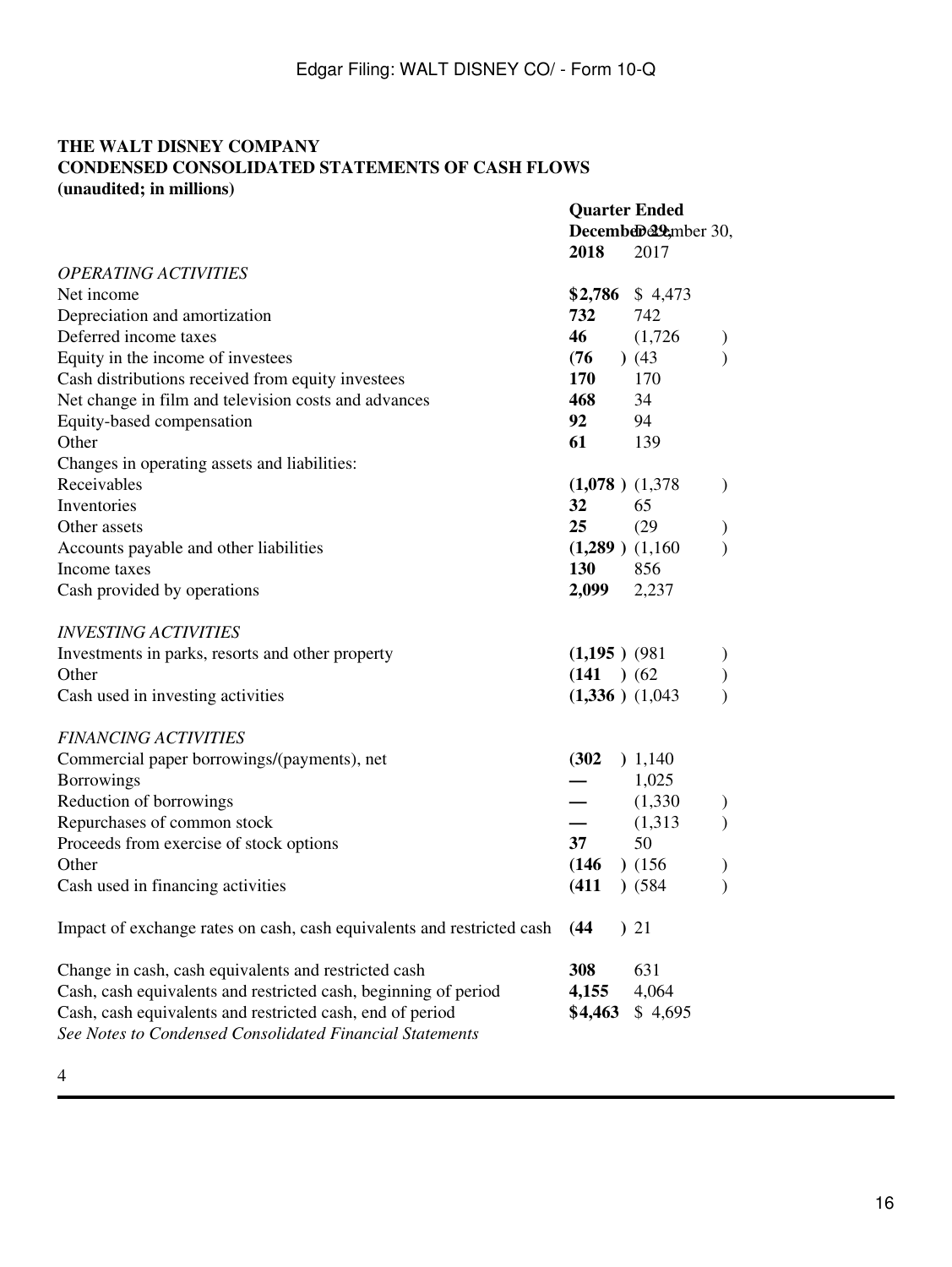## **THE WALT DISNEY COMPANY CONDENSED CONSOLIDATED STATEMENTS OF EQUITY (unaudited; in millions)**

|                                                                                        |               | <b>Quarter Ended</b>          |                             |                                                                            |                      |                           |                                          |          |
|----------------------------------------------------------------------------------------|---------------|-------------------------------|-----------------------------|----------------------------------------------------------------------------|----------------------|---------------------------|------------------------------------------|----------|
|                                                                                        |               | Equity Attributable to Disney |                             |                                                                            |                      |                           |                                          |          |
|                                                                                        | <b>Shares</b> | Stock                         | Common Retained<br>Earnings | Accumulated<br>Other<br>Comprehensive <sub>Stock</sub><br>Income<br>(Loss) | Treasury             | Total<br>Disney<br>Equity | Non-controlling Total<br>Interests $(1)$ | Equity   |
| Balance at September 29, 2018                                                          | 1,488         | \$36,779                      | \$82,679                    | \$ (3,097)                                                                 | \$(67,588)           | \$48,773                  | \$4,059                                  | \$52,832 |
| Comprehensive income                                                                   |               |                               | 2,788                       | 21                                                                         |                      | 2,809                     | (1)                                      | 2,808    |
| Equity compensation activity                                                           | 2             | 20                            |                             |                                                                            |                      | 20                        |                                          | 20       |
| Dividends                                                                              |               |                               | (1,310)                     | $\hspace{0.1mm}-\hspace{0.1mm}$                                            |                      | (1,310)                   |                                          | (1,310)  |
| Contributions                                                                          |               |                               |                             |                                                                            |                      |                           | 20                                       | 20       |
| Adoption of new accounting standards:                                                  |               |                               |                             |                                                                            |                      |                           |                                          |          |
| Reclassification of Certain Tax Effects from Accumulated Other<br>Comprehensive Income |               |                               | 691                         | (691)                                                                      |                      |                           |                                          |          |
| Intra-Entity Transfers of Assets Other Than Inventory                                  |               |                               | 129                         |                                                                            |                      | 129                       |                                          | 129      |
| Revenues from Contracts with Customers                                                 |               |                               | (116)                       |                                                                            |                      | (116)                     |                                          | (116)    |
| Other                                                                                  |               |                               | 22                          | (15)                                                                       |                      | 7                         |                                          | 7        |
| Distributions and other                                                                |               |                               | 4                           |                                                                            |                      | 4                         | (1)                                      | 3        |
| <b>Balance at December 29, 2018</b>                                                    | 1.490         | \$36,799                      | \$84,887                    | \$ (3,782)                                                                 | $$(67,588)$ \$50,316 |                           | \$<br>4,077                              | \$54,393 |
| Balance at September 30, 2017                                                          | 1,517         | \$36,248                      | \$72,606                    | \$ (3,528)                                                                 | $$(64,011)$ \$41,315 |                           | \$3,689                                  | \$45,004 |
| Comprehensive income                                                                   |               |                               | 4,423                       | 124                                                                        |                      | 4,547                     | 97                                       | 4,644    |
| Equity compensation activity                                                           | 3             | 6                             |                             |                                                                            |                      | 6                         |                                          | 6        |
| Common stock repurchases                                                               | (13)          |                               |                             |                                                                            | (1,313)              | (1,313)                   |                                          | (1,313)  |
| Dividends                                                                              |               |                               | (1,266)                     |                                                                            |                      | (1,266)                   | $\overline{\phantom{0}}$                 | (1,266)  |
| Distributions and other                                                                |               |                               |                             |                                                                            |                      |                           | 8                                        | 8        |
| Balance at December 30, 2017                                                           | 1,507         | \$36,254 \$75,763             |                             | \$ (3,404)                                                                 | \$(65,324) \$43,289  |                           | \$3,794                                  | \$47,083 |

(1) Excludes redeemable noncontrolling interest

*See Notes to Condensed Consolidated Financial Statements*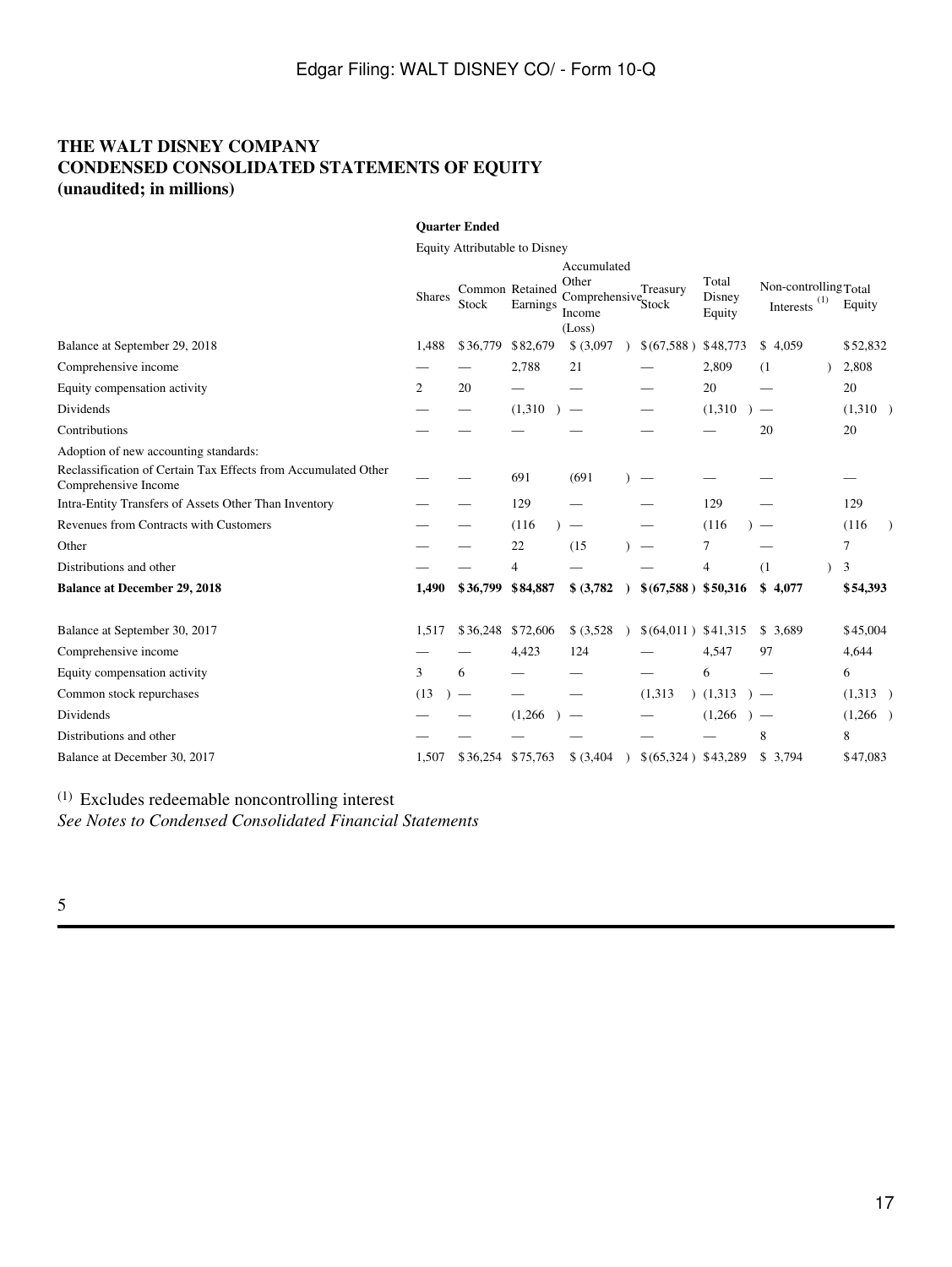## **THE WALT DISNEY COMPANY NOTES TO CONDENSED CONSOLIDATED FINANCIAL STATEMENTS**

(unaudited; tabular dollars in millions, except for per share data)

# **1.***Principles of Consolidation*

These Condensed Consolidated Financial Statements have been prepared in accordance with accounting principles generally accepted in the United States of America (GAAP) for interim financial information and the instructions to Rule 10-01 of Regulation S-X. Accordingly, they do not include all of the information and footnotes required by GAAP for complete financial statements. We believe that we have included all normal recurring adjustments necessary for a fair presentation of the results for the interim period. Operating results for the quarter ended December 29, 2018 are not necessarily indicative of the results that may be expected for the year ending September 28, 2019.

These financial statements should be read in conjunction with the Company's 2018 Annual Report on Form 10-K. The Company enters into relationships or investments with other entities that may be variable interest entities (VIE). A VIE is consolidated in the financial statements if the Company has the power to direct activities that most significantly impact the economic performance of the VIE and has the obligation to absorb losses or the right to receive benefits from the VIE that could potentially be significant (as defined by ASC 810-10-25-38) to the VIE. Hong Kong Disneyland Resort and Shanghai Disney Resort (together the Asia Theme Parks) are VIEs in which the Company has less than 50% equity ownership. Company subsidiaries (the Management Companies) have management agreements with the Asia Theme Parks, which provide the Management Companies, subject to certain protective rights of joint venture partners, with the ability to direct the day-to-day operating activities and the development of business strategies that we believe most significantly impact the economic performance of the Asia Theme Parks. In addition, the Management Companies receive management fees under these arrangements that we believe could be significant to the Asia Theme Parks. Therefore, the Company has consolidated the Asia Theme Parks in its financial statements.

The terms "Company," "we," "us," and "our" are used in this report to refer collectively to the parent company and the subsidiaries through which our various businesses are actually conducted.

*Use of Estimates*

The preparation of financial statements in conformity with generally accepted accounting principles requires management to make estimates and assumptions that affect the amounts reported in the financial statements and footnotes thereto. Actual results may differ from those estimates.

*Reclassifications*

Certain reclassifications have been made in fiscal 2018 financial statements and notes to conform to the fiscal 2019 presentation.

# **2.***Description of Business and Segment Information*

Our operating segments report separate financial information, which is evaluated regularly by the Chief Executive Officer in order to decide how to allocate resources and to assess performance.

Effective in fiscal 2019, the Company started reporting its results in the following operating segments: •Media Networks;

Parks, Experiences & Consumer Products;

•Studio Entertainment; and

•Direct-to-Consumer & International

The Parks, Experiences & Consumer Products segment reflects the combination of the former Parks & Resorts and Consumer Products & Interactive Media segments. Certain businesses that were previously reported in Media Networks, Studio Entertainment and Consumer Products & Interactive Media are now reported in Direct-to-Consumer & International (DTCI). Fiscal 2018 segment operating results have been recast to align with the fiscal 2019 presentation.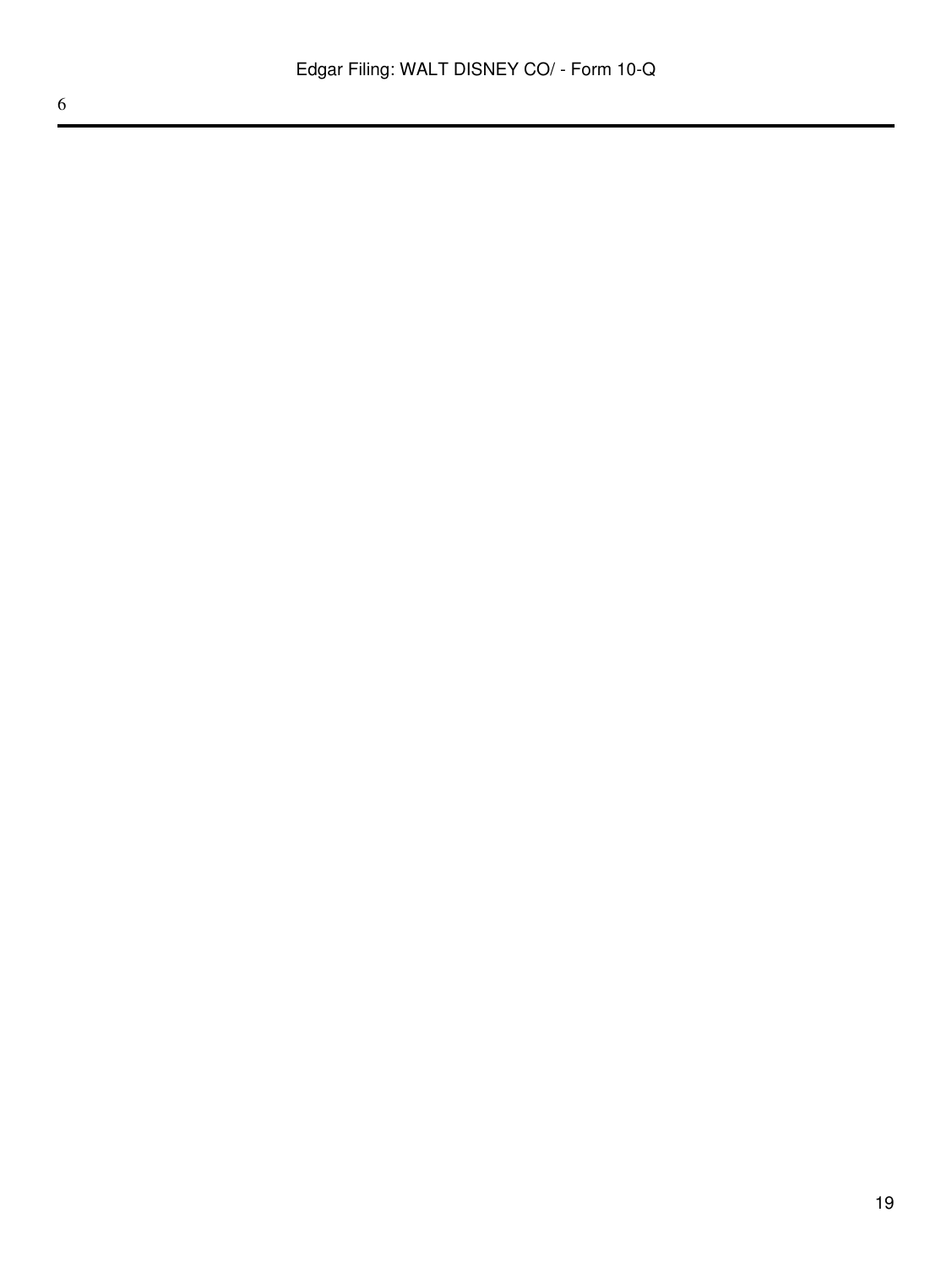# **THE WALT DISNEY COMPANY**

## **NOTES TO CONDENSED CONSOLIDATED FINANCIAL STATEMENTS**

(unaudited; tabular dollars in millions, except for per share data)

*DESCRIPTION OF BUSINESS*

*Media Networks*

•Significant operations:

Disney, ESPN and Freeform branded domestic cable networks

ABC branded broadcast television network and eight owned domestic television stations

Television programming, production and distribution

A 50% equity investment in A+E Television Networks (A+E), which operates a variety of cable channels including A&E, HISTORY and Lifetime

•Significant revenues:

Affiliate fees - Fees charged to multi-channel video programming distributors (i.e. cable, satellite,

telecommunications and digital over-the-top (e.g. Hulu, YouTube TV) service providers) ("MVPDs") and to television stations affiliated with the ABC Network for the right to deliver our programming to their customers

Advertising - Sales of ad time/space on our domestic networks and related platforms, except non-ratings-based advertising on digital platforms ("ratings-based ad sales"), and the sale of time on our domestic television stations. Ratings-based ad sales are generally determined using viewership measured with Nielsen ratings. Non-ratings-based advertising on digital platforms will be reported by DTCI as discussed in the DTCI section

TV/SVOD distribution - Licensing fees and other revenues for the right to use our television programs and productions and content transactions with other Company segments ("program sales")

•Significant expenses:

Operating expenses consisting primarily of programming and production costs, participations and residuals expense, technical support costs, operating labor, and distribution costs

Selling, general and administrative costs

Depreciation and amortization

*Parks, Experiences & Consumer Products*

•Significant operations:

Parks & Experiences:

Theme parks and resorts, which include: Walt Disney World Resort in Florida; Disneyland Resort in California; Disneyland Paris; and 47% and 43% interests in Hong Kong Disneyland Resort and Shanghai Disney Resort, respectively, all of which are consolidated in our results. Additionally, the Company licenses our intellectual property to a third party to operate Tokyo Disney Resort

Disney Cruise Line, Disney Vacation Club and Aulani, a Disney Resort & Spa in Hawaii

Consumer Products:

Licensing of our trade names, characters, visual, literary and other intellectual properties to various manufacturers, game developers, publishers and retailers throughout the world

Sale of branded merchandise through retail, online and wholesale businesses, and development and publishing of books, magazines, comic books and games. As of the end of fiscal 2018, the Company had substantially exited the vertical games development business

•Significant revenues:

Theme park admissions - Sales of tickets for admission to our theme parks

Parks & Experiences merchandise, food and beverage - Sales of merchandise, food and beverages at our theme parks and resorts and cruise ships

Resorts and vacations - Sales of room nights at hotels, sales of cruise vacations and sales and rentals of vacation club properties

Merchandise licensing and retail

Merchandise licensing - Royalties from intellectual property licensing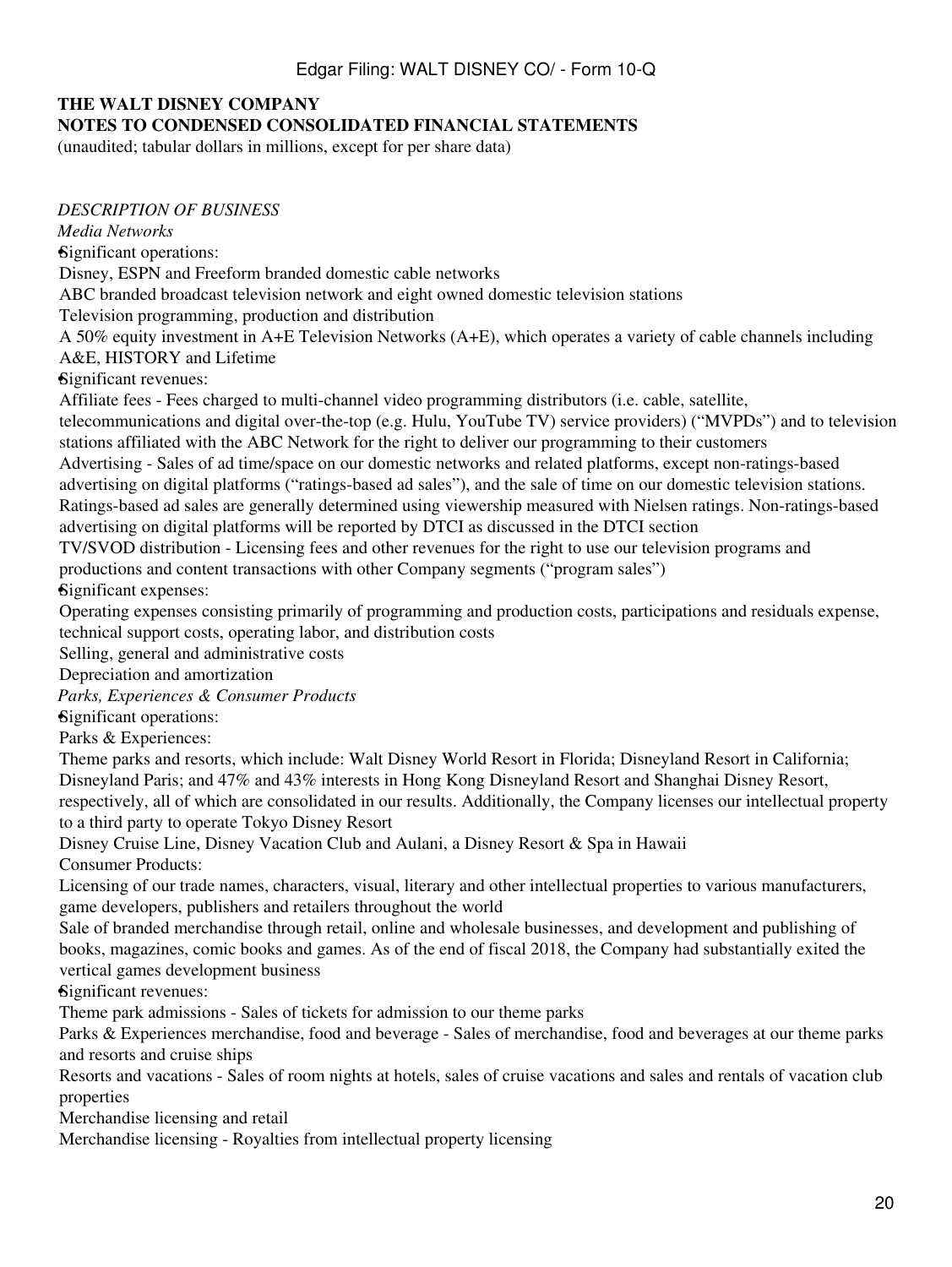Retail - Sales of merchandise at The Disney Stores and through branded internet shopping sites, as well as, to wholesalers (including sales of published materials and games) Parks licensing and other - Revenues from sponsorships and co-branding opportunities, real estate rent and sales, and

royalties from Tokyo Disney Resort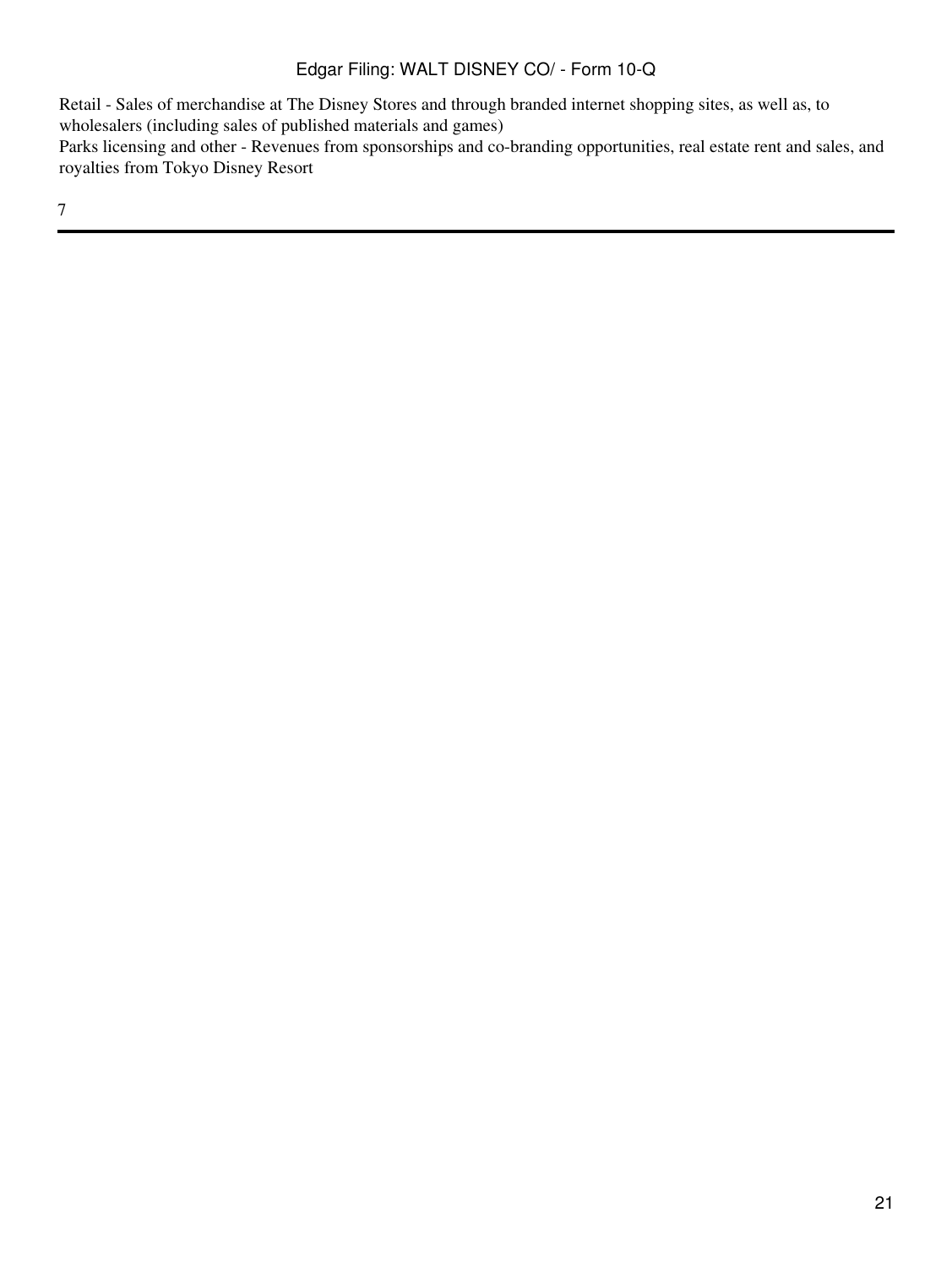## **THE WALT DISNEY COMPANY**

#### **NOTES TO CONDENSED CONSOLIDATED FINANCIAL STATEMENTS**

(unaudited; tabular dollars in millions, except for per share data)

•Significant expenses:

Operating expenses consisting primarily of operating labor, costs of goods sold, infrastructure costs, supplies, commissions and entertainment offerings. Infrastructure costs include information systems expense, repairs and maintenance, utilities and fuel, property taxes, retail occupancy costs, insurance, and transportation Selling, general and administrative costs Depreciation and amortization *Studio Entertainment* •Significant operations: Motion picture production and distribution under the Walt Disney Pictures, Pixar, Marvel, Lucasfilm and Touchstone banners Development, production and licensing of live entertainment events on Broadway and around the world ("Stage plays") •Significant revenues: Theatrical distribution - Rentals from licensing our motion pictures to theaters Home entertainment - Sale of our motion pictures to retailers and distributors in physical (DVD and Blu-ray) and electronic formats TV/SVOD distribution and other - Licensing fees and other revenue for the right to use our motion picture productions, content transactions with other Company segments, ticket sales from stage plays and fees from licensing our intellectual properties for use in live entertainment productions •Significant expenses: Operating expenses consisting primarily of amortization of production, participations and residuals costs, distribution costs and costs of sales Selling, general and administrative costs Depreciation and amortization *Direct-to-Consumer & International* •Significant operations: Disney and ESPN branded international television networks and channels ("International Channels") Direct-to-consumer (DTC) businesses: ESPN+ streaming service, which was launched in April 2018 Disney+ streaming service, which we plan to launch in late 2019 Other Company branded digital content distribution platforms and services BAMTech LLC (BAMTech) (owned 75% by the Company since September 25, 2017), which provides streaming technology services Equity investments: A 30% interest in Hulu, which aggregates acquired television and film entertainment content and original content produced by Hulu and distributes it digitally to internet-connected devices A 21% effective ownership in Vice Group Holdings, Inc. (Vice), which is a media company that targets millennial audiences. Vice operates Viceland, which is owned 50% by Vice and 50% by A+E •Significant revenues: Affiliate fees - Fees charged to MVPDs for the right to deliver our International Channels to their customers Advertising - Sales of ad time/space on our International Channels. Sales of non-ratings based ad time/space on digital platforms ("addressable ad sales"). In general, addressable ad sales are delivered using technology that allows for dynamic insertion of advertisements into video content, which can be targeted to specific viewer groups Subscription fees and other - Fees charged to customers/subscribers for our DTC streaming and other services and fees charged for streaming technology services •Significant expenses: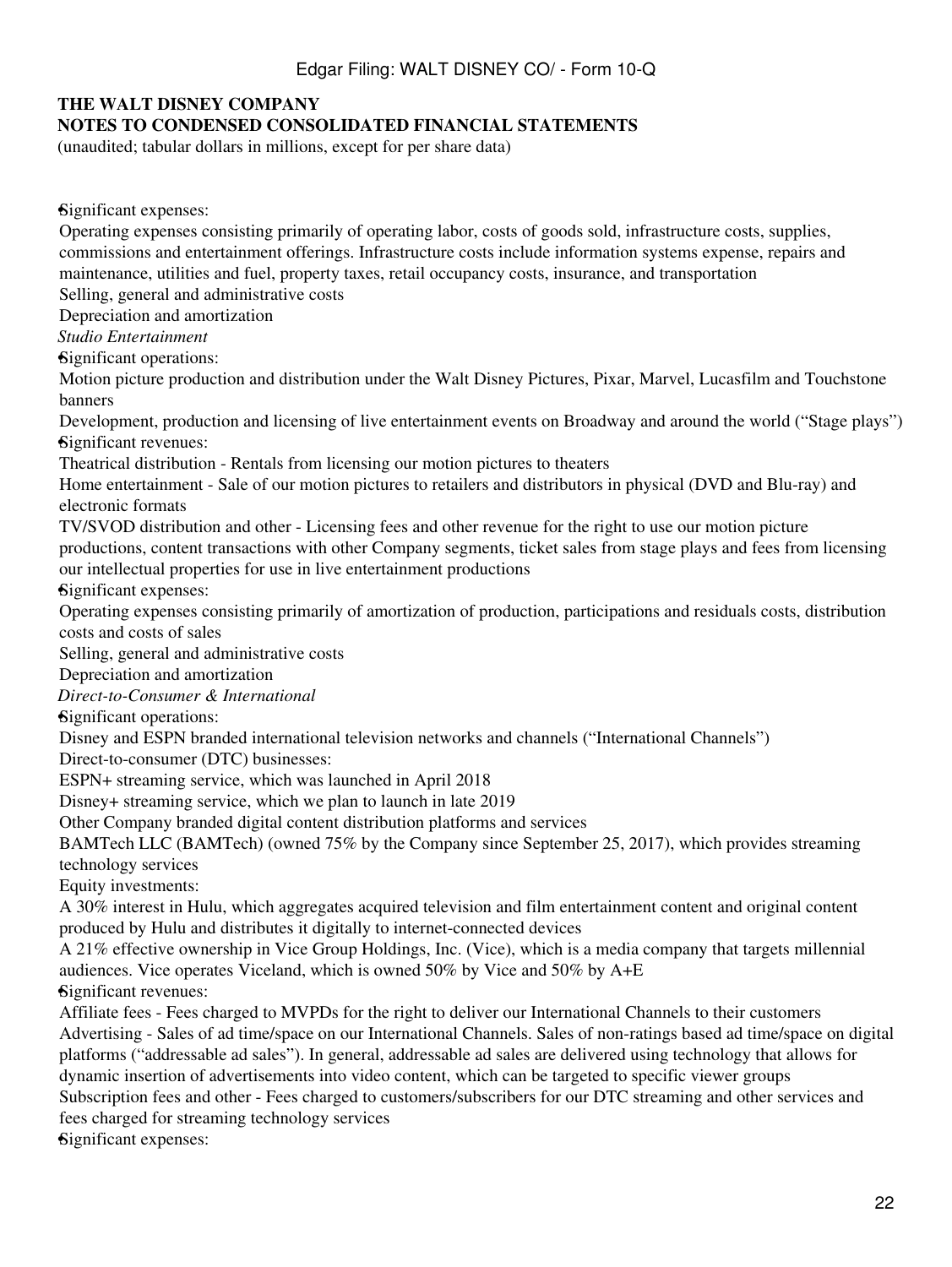Operating expenses consisting primarily of programming and production costs (including programming, production and branded digital content obtained from other Company segments), technical support costs, operating labor and distribution costs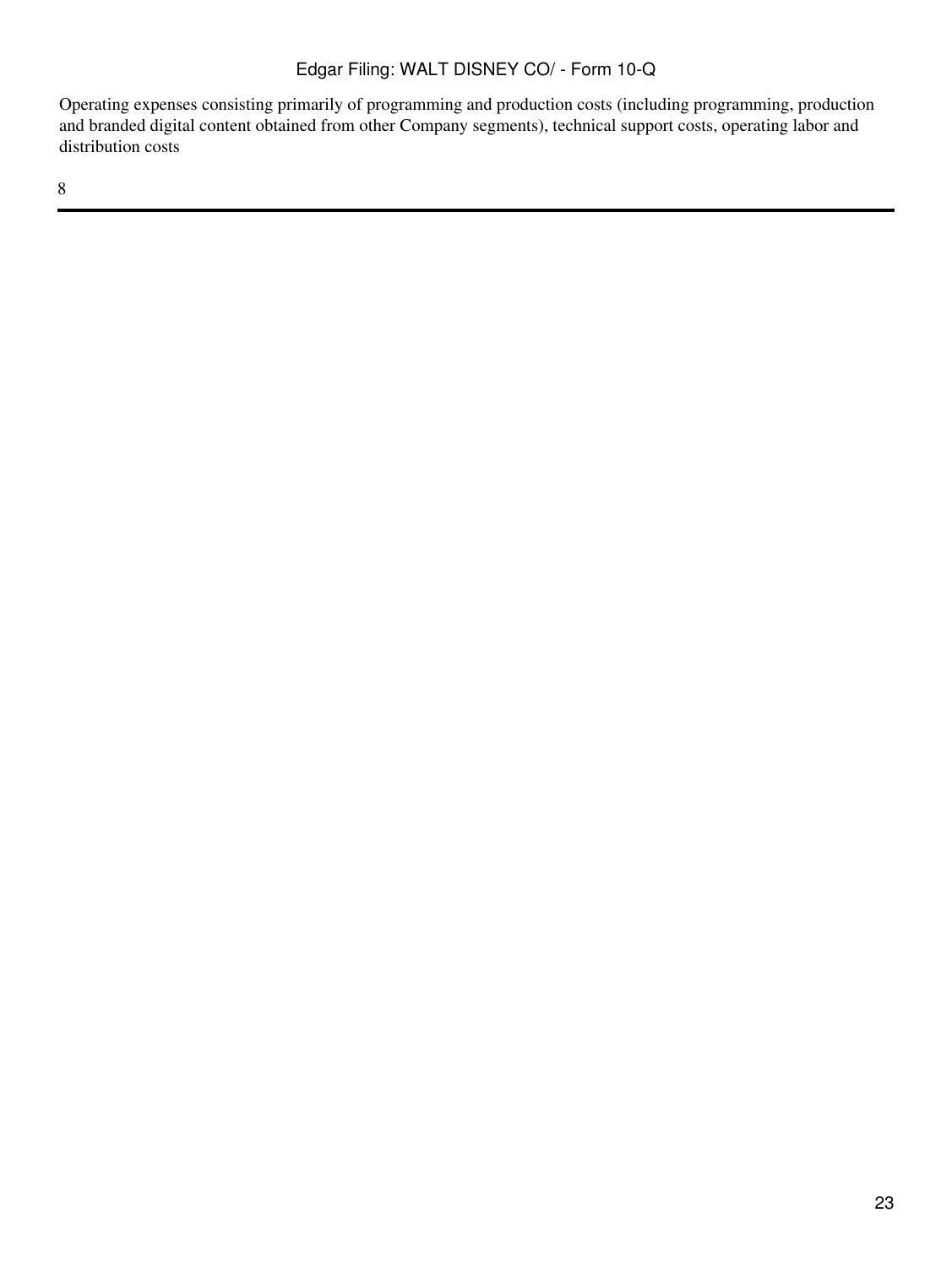# **THE WALT DISNEY COMPANY NOTES TO CONDENSED CONSOLIDATED FINANCIAL STATEMENTS**

(unaudited; tabular dollars in millions, except for per share data)

Selling, general and administrative costs Depreciation and amortization *SEGMENT INFORMATION*

Segment operating results reflect earnings before corporate and unallocated shared expenses, restructuring and impairment charges, other income, interest expense, income taxes and noncontrolling interests. Segment operating income includes equity in the income of investees. Corporate and unallocated shared expenses principally consist of corporate functions, executive management and certain unallocated administrative support functions. Intersegment content transactions (e.g. feature films aired on the ABC Television Network) are presented "gross" (i.e. the segment producing the content reports revenue and profit from intersegment transactions in a manner similar to the reporting of third-party transactions, and the required eliminations are reported on a separate "Eliminations" line when presenting a summary of our segment results). Previously, these transactions were reported "net", and the intersegment revenue was eliminated in the results of the segment producing the content. Fiscal 2018 intersegment content transactions have been recast to align with the fiscal 2019 presentation.

Segment revenues and segment operating income are as follows:

|                                                    | <b>Quarter Ended</b>  |                     |  |  |  |
|----------------------------------------------------|-----------------------|---------------------|--|--|--|
|                                                    | December129cember 30, |                     |  |  |  |
|                                                    | 2018                  | 2017                |  |  |  |
| Revenues $(1)$ :                                   |                       |                     |  |  |  |
| Media Networks                                     |                       | $$5,921$ $$5,555$   |  |  |  |
| Parks, Experiences & Consumer Products 6,824 6,527 |                       |                     |  |  |  |
| Studio Entertainment                               | 1,824 2,509           |                     |  |  |  |
| Direct-to-Consumer & International                 | 918 -                 | 931                 |  |  |  |
| Eliminations <sup><math>(2)</math></sup>           | $(184)$ $(171)$       |                     |  |  |  |
|                                                    |                       | $$15,303$ $$15,351$ |  |  |  |
| Segment operating income $(1)$ :                   |                       |                     |  |  |  |
| Media Networks                                     | $$1,330$ $$1,243$     |                     |  |  |  |
| Parks, Experiences & Consumer Products 2,152 1,954 |                       |                     |  |  |  |
| Studio Entertainment                               | <b>309</b>            | 825                 |  |  |  |
| Direct-to-Consumer & International                 | (136)                 | (42)                |  |  |  |
| Eliminations                                       |                       | 6                   |  |  |  |
|                                                    | \$3,655               | \$3,986             |  |  |  |

Studio Entertainment revenues and operating income include an allocation of Parks, Experiences & Consumer Products revenues, which is meant to reflect royalties on sales of merchandise based on film properties. The

(1) increase to Studio Entertainment revenues and operating income and corresponding decrease to Parks, Experiences & Consumer Products revenues and operating income was \$154 million and \$171 million for the quarters ended December 29, 2018 and December 30, 2017, respectively.

**Quarter Ended**

(2) Intersegment content transactions are as follows:

|                                                                            | <b>Quarter Ended</b> |                             |  |  |  |  |  |  |
|----------------------------------------------------------------------------|----------------------|-----------------------------|--|--|--|--|--|--|
| (in millions)                                                              | 2018                 | December 29mber 30,<br>2017 |  |  |  |  |  |  |
| Revenues                                                                   |                      |                             |  |  |  |  |  |  |
| Studio Entertainment:                                                      |                      |                             |  |  |  |  |  |  |
| Content transactions with Media Networks                                   |                      | $\S(21)$ \$ (31)            |  |  |  |  |  |  |
| Content transactions with Direct-to-Consumer & International $(18)$ (8)    |                      |                             |  |  |  |  |  |  |
| Media Networks:                                                            |                      |                             |  |  |  |  |  |  |
| Content transactions with Direct-to-Consumer & International $(145)$ (132) |                      |                             |  |  |  |  |  |  |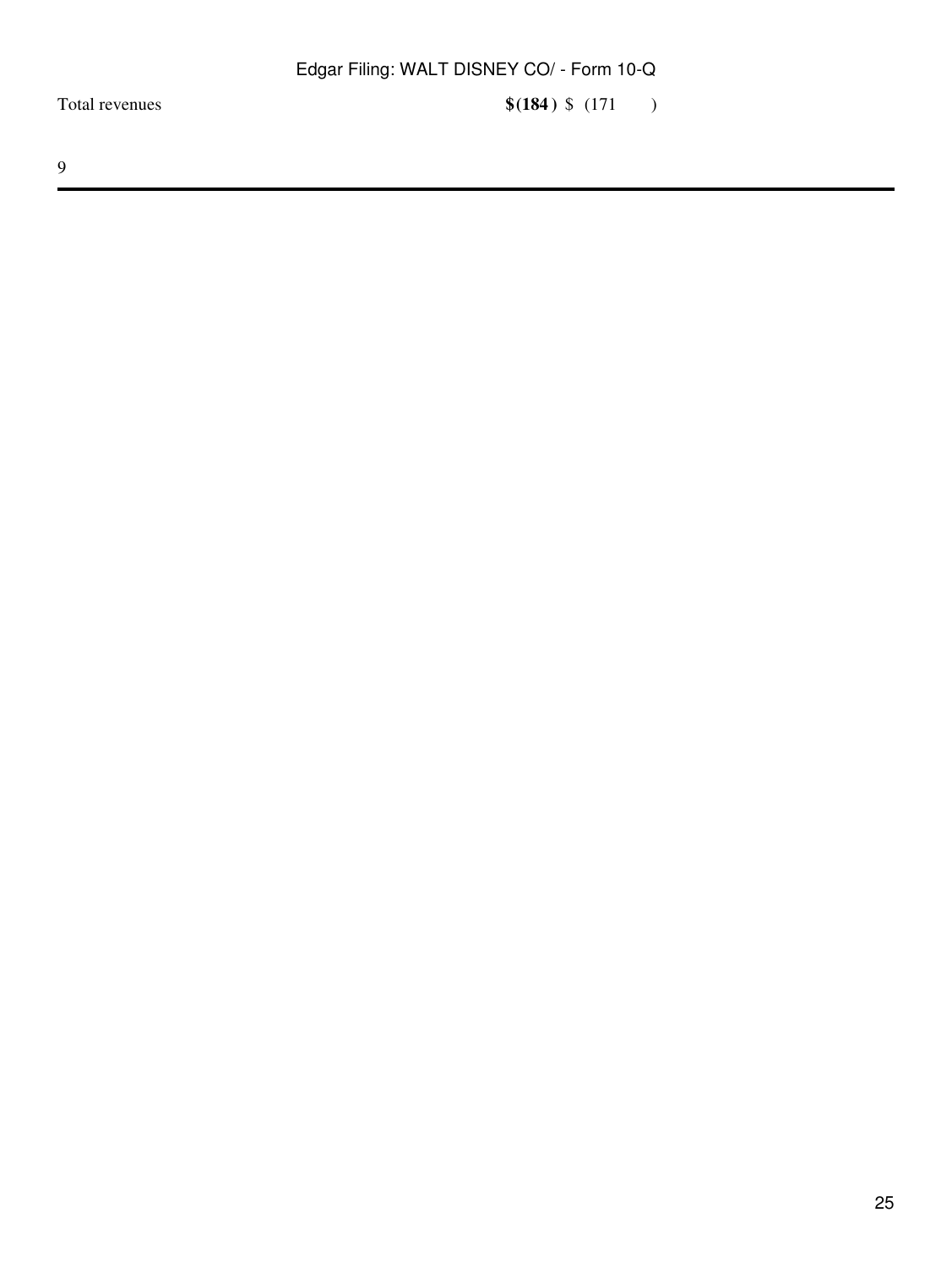## **THE WALT DISNEY COMPANY NOTES TO CONDENSED CONSOLIDATED FINANCIAL STATEMENTS**

(unaudited; tabular dollars in millions, except for per share data)

Equity in the income/(loss) of investees is included in segment operating income as follows:

|                                                      | <b>Quarter Ended</b> |  |      |  |  |  |
|------------------------------------------------------|----------------------|--|------|--|--|--|
|                                                      | December 29 aber 30, |  |      |  |  |  |
|                                                      | 2018                 |  | 2017 |  |  |  |
| Media Networks                                       | \$179 \$ 159         |  |      |  |  |  |
| Parks, Experiences & Consumer Products (12 ) (7      |                      |  |      |  |  |  |
| Direct-to-Consumer & International                   | $(91)$ $(109)$       |  |      |  |  |  |
| Equity in the income $\ell$ (loss) of investees \$76 |                      |  | \$43 |  |  |  |

A reconciliation of segment operating income to income before income taxes is as follows:

|                                                         | <b>Quarter Ended</b> |                   |  |
|---------------------------------------------------------|----------------------|-------------------|--|
|                                                         |                      | December 20,      |  |
|                                                         | 2018                 | 2017              |  |
| Segment operating income                                |                      | $$3,655$ \$ 3,986 |  |
| Corporate and unallocated shared expenses $(161)$ (150) |                      |                   |  |
| Restructuring and impairment charges                    |                      | (15               |  |
| Other income                                            |                      | 53                |  |
| Interest expense, net                                   | (63)                 | (129)             |  |
| Income before income taxes                              |                      | \$3,431 \$ 3,745  |  |

# **3.***Revenues*

•

On September 30, 2018, the Company adopted Financial Accounting Standards Board (FASB) guidance, which replaced the existing accounting standards for revenue recognition with a single comprehensive five-step model ("new revenue standard"). The core principle is to recognize revenue upon the transfer of control of goods or services to customers at an amount that reflects the consideration expected to be received. We adopted the new revenue standard using the modified retrospective method, therefore results for reporting periods beginning after September 30, 2018 are presented under the new revenue standard, while prior period amounts have not been adjusted and continue to be reported in accordance with our historic accounting. Upon adoption, we elected to apply the new revenue standard to all contracts and we recorded a net reduction to opening retained earnings of \$116 million.

The most significant changes to the Company's revenue recognition policies resulting from the adoption of the new revenue standard are as follows:

For deceasion and that content needsing agreements with mattepic availability windows with the san<br>Company now defers more revenue to future windows than under the previous accounting guidance. For television and film content licensing agreements with multiple availability windows with the same licensee, the

• ("minimum guarantee shortfall") is now recognized straight-line over the remaining license period once an expected For licenses of character images, brands and trademarks with minimum guaranteed license fees, the excess of the minimum guaranteed amount over actual amounts earned based on a percentage of the licensee's underlying sales shortfall is identified. Previously, shortfalls were recognized at the end of the contract period.

• title is made available to the customer. License fees earned in excess of the allocated minimum guaranteed amount by For licenses that include multiple television and film titles with a minimum guaranteed license fee across all titles that earns out against the aggregate fees based on the licensee's underlying sales, the Company now allocates the minimum guaranteed license fee to each title at contract inception and recognizes the allocated license fee as revenue when the title are deferred until the aggregate contractual minimum guarantee is exceeded and then recognized as revenue as earned based on the licensee's underlying sales. Previously, license fees were recognized as earned based on the licensee's underlying sales with any shortfalls recognized at the end of the contract period.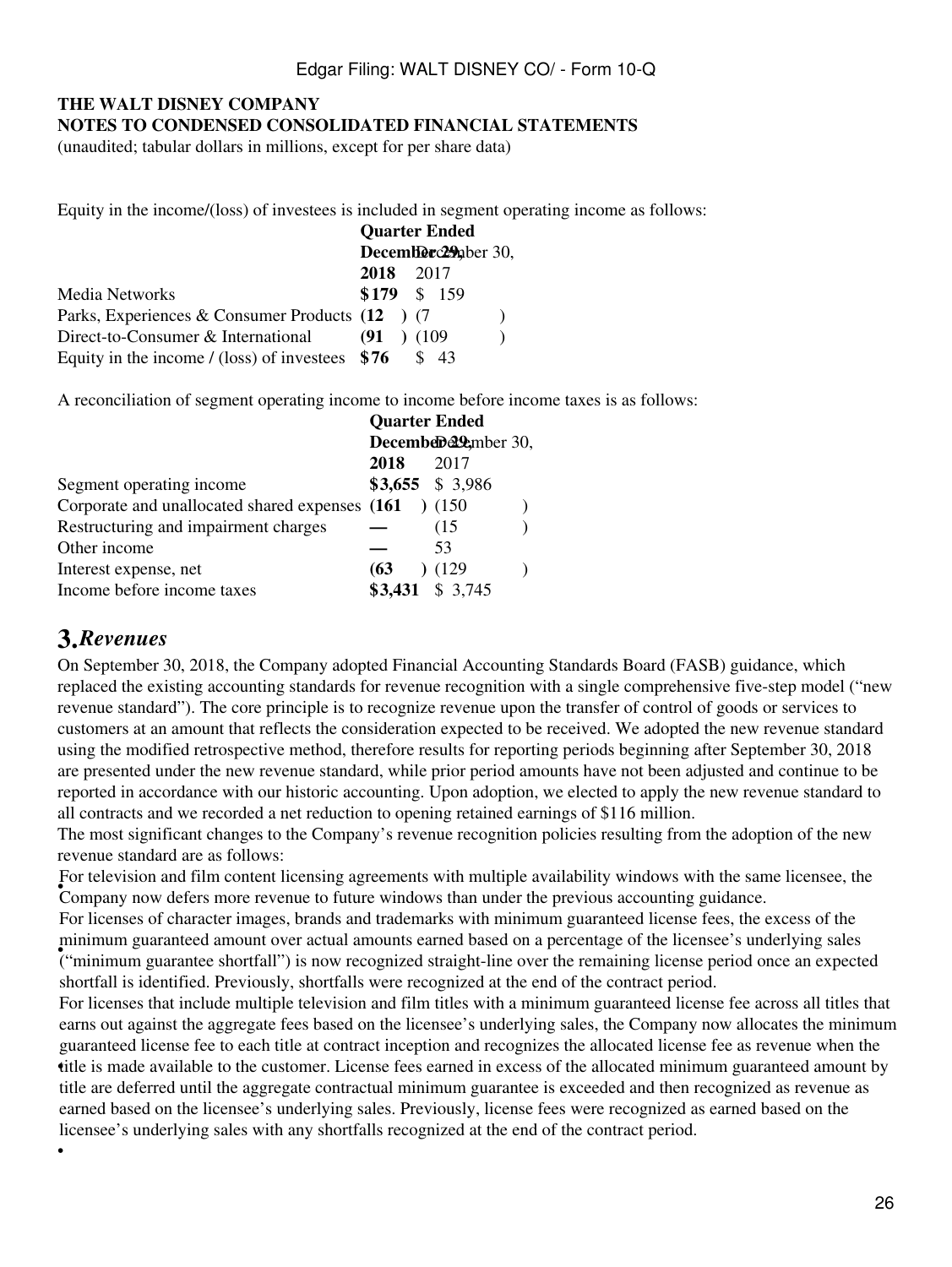For renewals or extensions of license agreements for television and film content, revenues are now recognized when the licensed content becomes available under the renewal or extension. Previously, revenues were recognized when the agreement was renewed or extended.

The adoption of the new revenue standard resulted in certain reclassifications on the Condensed Consolidated Balance Sheet. The primary changes are the reclassification of sales returns reserves (previously reported as a reduction of receivables)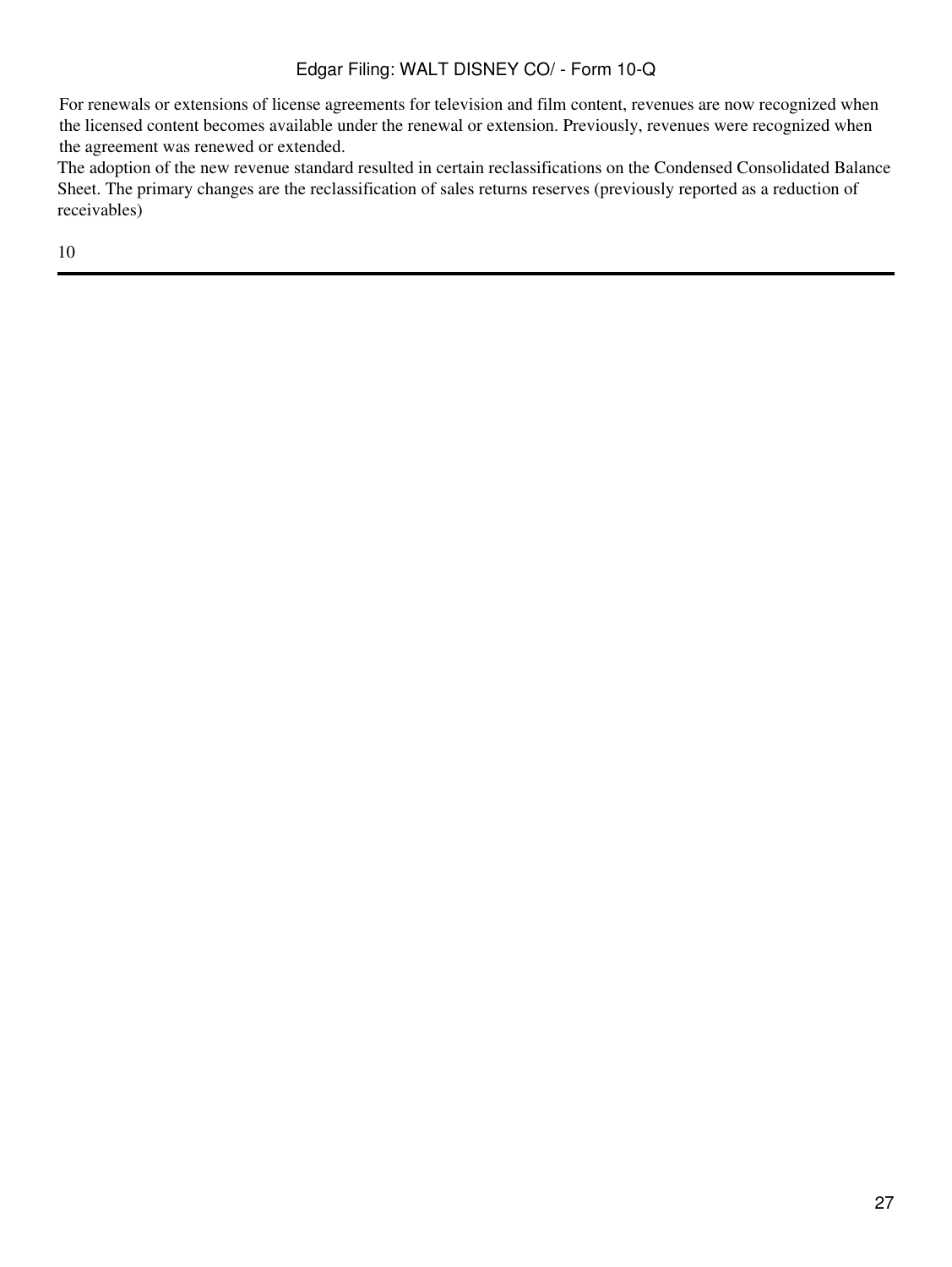# **THE WALT DISNEY COMPANY**

**NOTES TO CONDENSED CONSOLIDATED FINANCIAL STATEMENTS**

(unaudited; tabular dollars in millions, except for per share data)

to other accrued liabilities (\$163 million at December 29, 2018) and the reclassification of refundable customer advances (previously reported as deferred revenues) to other accrued liabilities (\$739 million at December 29, 2018). The cumulative effect of adoption at September 29, 2018 and the impact at December 29, 2018 (had we not applied the new revenue standard) on the Condensed Consolidated Balance Sheet is as follows:

|                                                                    |                                                                      | September 29, 2018                                                           |                                       | December 29, 2018                                                         |                                                       |                              |  |  |
|--------------------------------------------------------------------|----------------------------------------------------------------------|------------------------------------------------------------------------------|---------------------------------------|---------------------------------------------------------------------------|-------------------------------------------------------|------------------------------|--|--|
|                                                                    | Fiscal<br>2018<br>Ending<br><b>Balances</b><br><b>as</b><br>Reported | Effect of<br>Adoption                                                        | Q1 2019<br>Opening<br><b>Balances</b> | <b>Balances</b><br>Assuming<br>Historical<br>Accounting Standard Reported | Q1 2019 Q1 2019<br>Impact of Ending<br>New<br>Revenue | <b>Balances</b><br><b>as</b> |  |  |
| Assets                                                             |                                                                      |                                                                              |                                       |                                                                           |                                                       |                              |  |  |
| Receivables - current/non-current                                  |                                                                      | $$11,262 \text{ $(241)$ } $11,021 \text{ $12,030 \text{ $(102)$ } $11,928$}$ |                                       |                                                                           |                                                       |                              |  |  |
| Film and television costs and advances - current/non-current 9,202 |                                                                      | 48                                                                           | 9,250                                 | 8,968                                                                     | 33                                                    | 9,001                        |  |  |
| Liabilities                                                        |                                                                      |                                                                              |                                       |                                                                           |                                                       |                              |  |  |
| Accounts payable and other accrued liabilities                     | 9,479                                                                | 1,039                                                                        | 10,518                                | 9,799                                                                     | 897                                                   | 10,696                       |  |  |
| Deferred revenue and other                                         | 4,591                                                                | $(1,082)$ 3,509                                                              |                                       | 4,342                                                                     | (908)                                                 | )3,434                       |  |  |
| Deferred income taxes                                              | 3,109                                                                | (34)                                                                         | 3,075                                 | 3,208                                                                     | (31)                                                  | 3,177                        |  |  |
| Equity                                                             | 52,832                                                               | (116)                                                                        | 52,716                                | 54,420                                                                    | (27)                                                  | 54.393                       |  |  |

The impact on the Condensed Consolidated Statement of Income for the quarter ended December 29, 2018, due to the adoption of the new revenue standard is as follows:

|                                                | Quarter ended December 29, |           |          |  |  |  |  |  |
|------------------------------------------------|----------------------------|-----------|----------|--|--|--|--|--|
|                                                | 2018                       |           |          |  |  |  |  |  |
|                                                | Results                    | Impact of |          |  |  |  |  |  |
|                                                | Assuming New               |           |          |  |  |  |  |  |
|                                                | Historical                 | Revenue   | Reported |  |  |  |  |  |
|                                                | Accounting Standard        |           |          |  |  |  |  |  |
| Revenues                                       | $$15,109$ $$194$           |           | \$15,303 |  |  |  |  |  |
| Cost and Expenses $(11,806)$ $(79)$ $(11,885)$ |                            |           |          |  |  |  |  |  |
| <b>Income Taxes</b>                            | (619)                      | (26)      | (645)    |  |  |  |  |  |
| Net Income                                     | 2.697                      | 89        | 2,786    |  |  |  |  |  |
|                                                |                            |           |          |  |  |  |  |  |

The most significant impacts were at the Media Networks and Parks, Experiences & Consumer Products segments, both of which reflected a change in the timing of revenue recognition on contracts with minimum guarantees. *Summary of Significant Revenue Recognition Accounting Policies*

The Company generates revenue from the sale of both services and products. Revenue is recognized when control of the services or products is transferred to the customer. The amount of revenue recognized reflects the consideration the Company expects to receive in exchange for the services or products.

The Company has three broad categories of service revenues: licenses of rights to use our intellectual property, sales to guests at our Parks and Experiences businesses, and advertising. The Company's primary product revenues include the sale of food, beverage and merchandise at our parks, resorts and retail stores and the sale of film and television productions in physical formats (DVD and Blu-ray).

The new revenue standard defines two types of licenses of intellectual property ("IP"): IP that has "standalone functionality," which is called functional IP, and all other IP, which is called symbolic IP. Revenue related to the license of functional IP is generally recognized upon delivery (availability) of the IP to the customer. The substantial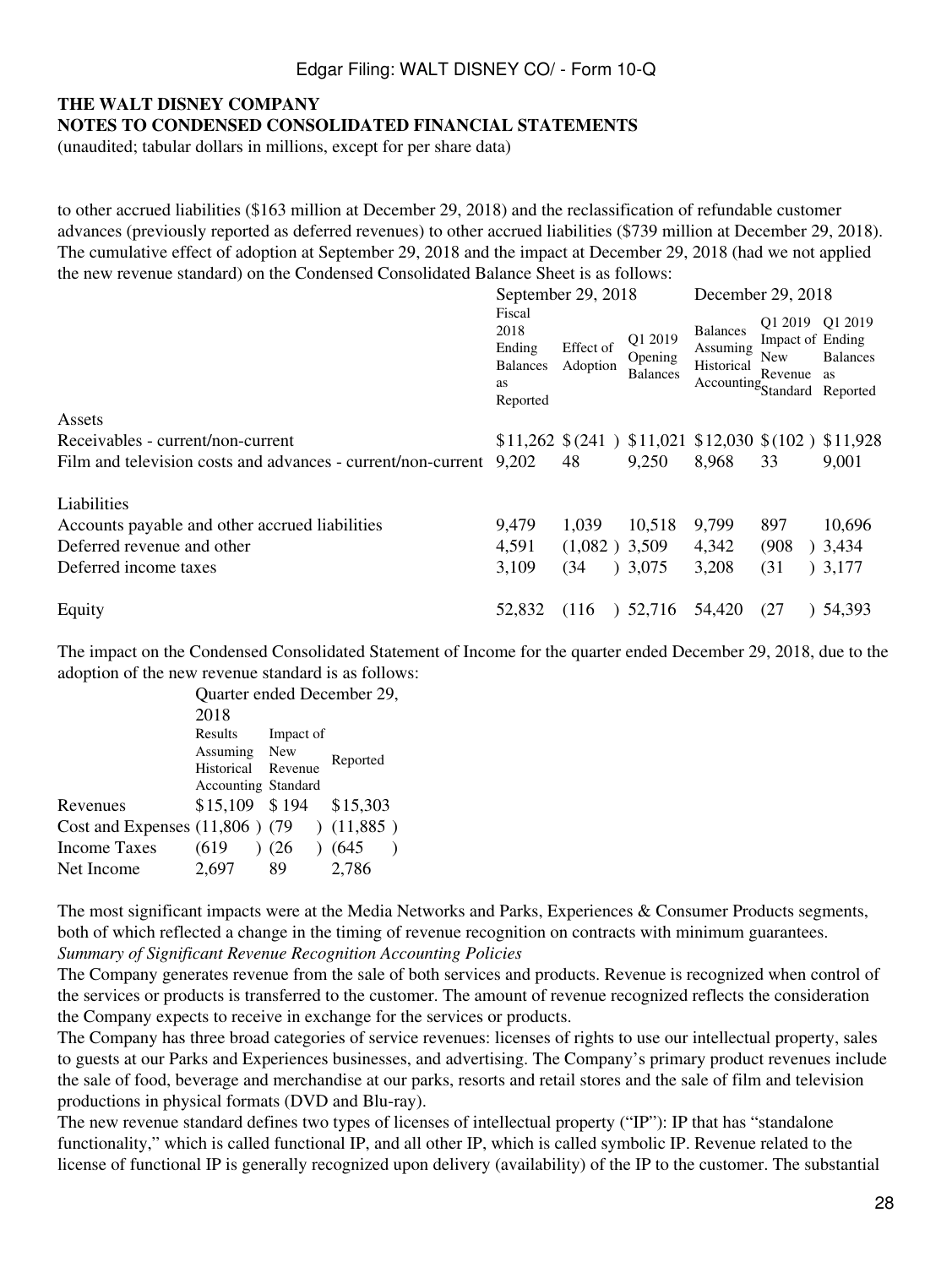majority of the Company's film and television content distribution activities at the Media Networks, Studio Entertainment and DTCI segments is considered licensing of functional IP. Revenue related to the license of symbolic IP is generally recognized over the term of the license. The Company's primary revenue stream derived from symbolic IP is the licensing of trade names, characters, visual and literary properties at the Parks, Experiences & Consumer Products segment.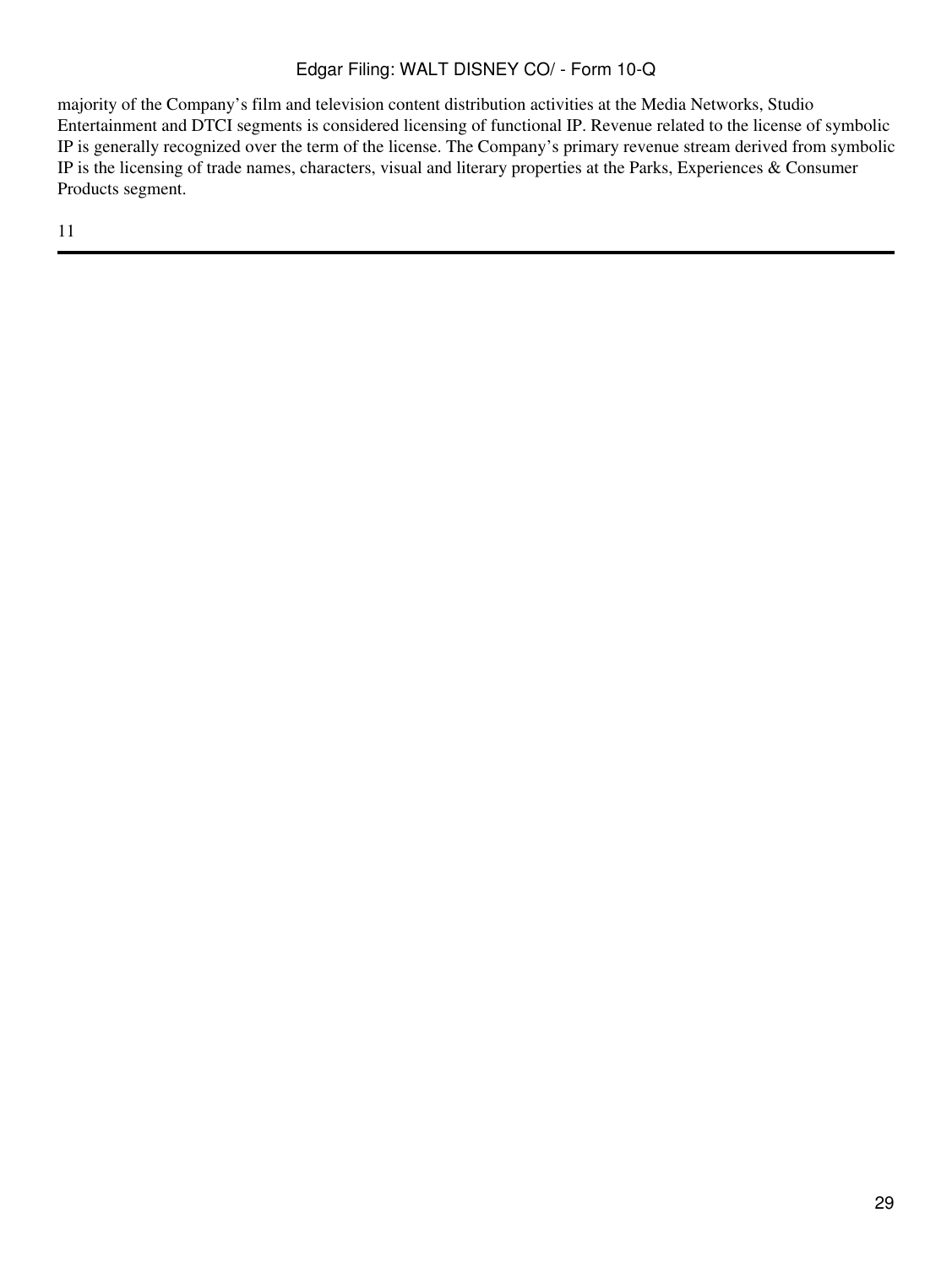# **THE WALT DISNEY COMPANY**

### **NOTES TO CONDENSED CONSOLIDATED FINANCIAL STATEMENTS**

(unaudited; tabular dollars in millions, except for per share data)

More detailed information about the revenue recognition policies for our key revenues is as follows:

From programming on a commutes sasts to their castomers are recognized as the programming is provide<br>on contractually specified per subscriber rates and the actual number of the affiliate's customers receiving the Affiliate fees - Fees charged to affiliates (i.e., MVPDs or television stations) for the right to deliver our television network programming on a continuous basis to their customers are recognized as the programming is provided based programming.

Affiliate contracts may include a minimum guaranteed license fee. For these contracts, the guaranteed license fee is recognized ratably over the guaranteed period and any fees earned in excess of the guarantee are recognized as earned once the minimum guarantee has been exceeded.

Affiliate agreements may also include a license to use the network programming for on demand viewing. As the fees charged under these contracts are generally based on a contractually specified per subscriber rate for the number of underlying subscribers of the affiliate, revenues are recognized as earned.

ratably over the term of the subscription. Subscription fees - Fees charged to customers/subscribers for our DTC streaming and other services are recognized

• number of impressions. When a contract contains a guaranteed number of impressions and the guaranteed number of Advertising - Sales of advertising time/space on our television networks, digital platforms, and television stations are recognized as revenue, net of agency commissions, when commercials are aired on television or delivered online. The performance obligation in advertising agreements is the delivery of ad time/space and may include a guaranteed impressions is not met ("ratings shortfall"), revenues are not recognized for the ratings shortfall until the guaranteed impressions are provided through the delivery of additional advertising time/space.

Frome park damissions states of theme park texters are recognized when the are recognized ratably over the period for which the pass is available for use. Theme park admissions - Sales of theme park tickets are recognized when the tickets are used. Sales of annual passes

• recognized as the services are provided to the guest. Sales of vacation club properties are recognized when title to the Resorts and vacations - Sales of hotel room nights and cruise vacations and rentals of vacation club properties are property transfers to the customer.

wholesalers are recognized upon delivery. We estimate returns and customer incentives based upon historical return wholesalers are recognized upon delivery. We estimate returns and customer incentives based upon historical Merchandise, food and beverage - Sales of merchandise, food and beverages at our theme parks and resorts, cruise ships and Disney Stores are recognized at the time of sale. Sales from our branded internet shopping sites and to experience, current economic trends and projections of consumer demand for our products.

recognized as revenue when the content is available for use by the neemset. Contractual neemse rees may be fixed amount, based on performance in previous distribution windows (e.g., box office receipts) or based on TV/SVOD distribution licensing - Fees charged for the right to use our television and motion picture productions are recognized as revenue when the content is available for use by the licensee. Contractual license fees may be for a underlying sales of the licensee.

TV/SVOD distribution contracts may contain more than one title and/or provide that certain titles are only available for use during defined periods of time during the contract term. In these instances, each title and/or period of availability is generally considered a separate performance obligation. For these contracts, license fees are allocated to each title and period of availability at contract inception based on relative standalone selling price using management's best estimate. Revenue is recognized when the content is made available for use by the licensee.

For TV/SVOD licenses that include multiple titles subject to an aggregate minimum guaranteed license fee across all titles, the minimum guaranteed license fee is allocated to each title at contract inception and recognized as revenue when the title is available for use by the licensee. License fees earned in excess of the allocated minimum guarantee are deferred until the aggregate contractual minimum guaranteed license fee has been exceeded with the excess then recognized as earned.

When the term of an existing agreement is renewed or extended, revenues are recognized when the licensed content becomes available under the renewal or extension.

• revenue based on the contractual royalty rate applied to the theater's underlying sales from exhibition of the film. Theatrical distribution licensing - Fees charged for licensing of our motion pictures to theaters are recognized as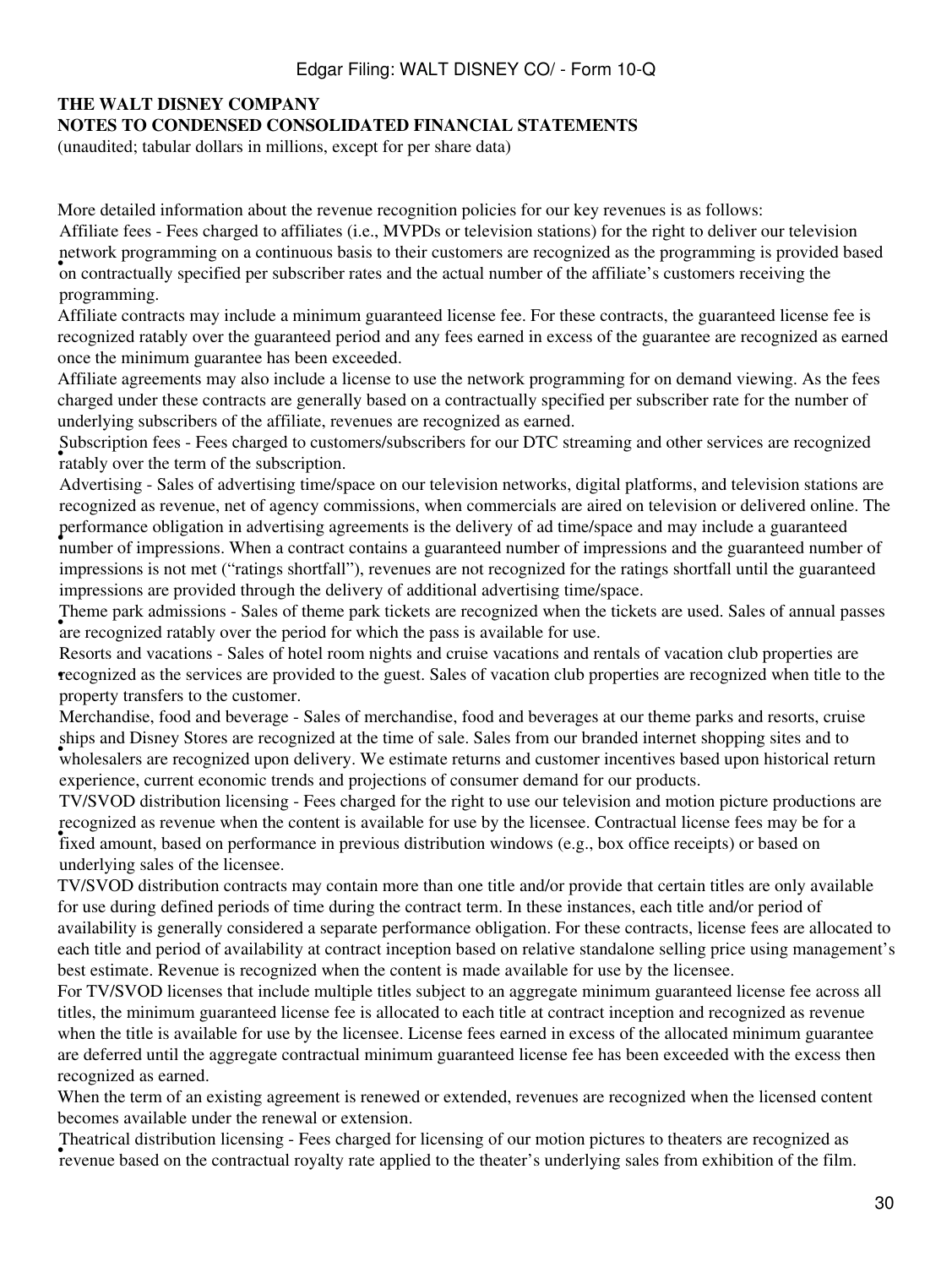Merchandise licensing - Fees charged for the use of our trade names and characters in connection with the sale of a licensee's products are recognized as revenue as the products are sold by the licensee applying a contractual royalty rate to the licensee sales. For licenses with minimum guaranteed license fees, the excess of the minimum guaranteed

12

•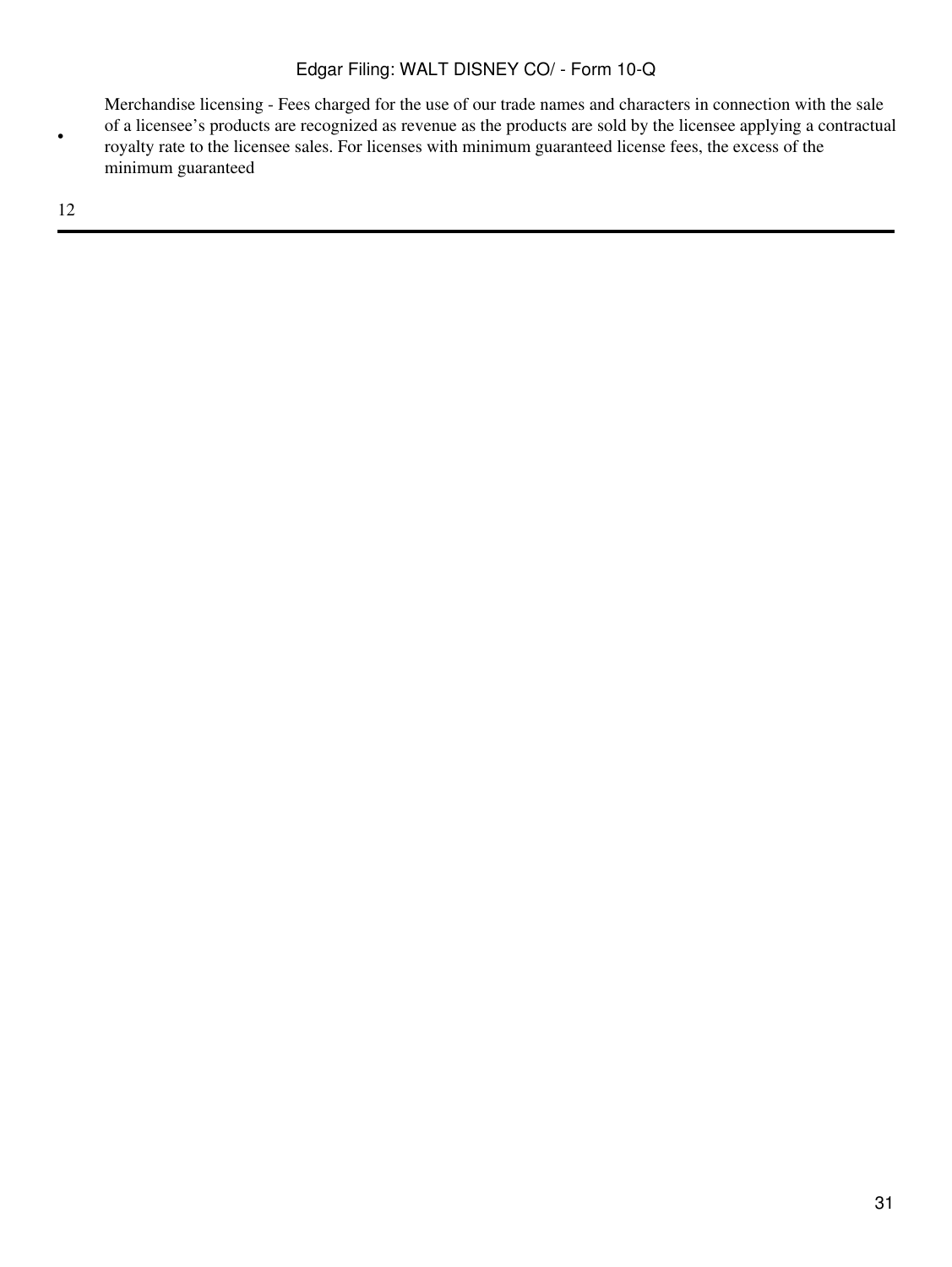# **THE WALT DISNEY COMPANY**

#### **NOTES TO CONDENSED CONSOLIDATED FINANCIAL STATEMENTS**

(unaudited; tabular dollars in millions, except for per share data)

amount over actual royalties earned from licensee sales (shortfall) is recognized straight-line over the remaining license period once an expected shortfall is probable.

• historical return experience, current economic trends and projections of consumer demand for our products. Sales of Home entertainment - Sales of our motion pictures to retailers and distributors in physical formats (DVD and Blu-ray) are recognized as revenue on the later of the delivery date or the date that the product can be sold by retailers. We reduce home entertainment revenues for estimated future returns of merchandise and sales incentives based upon our motion pictures in electronic formats are recognized as revenue when the product is available for use by the consumer.

• Taxes - Taxes collected from customers and remitted to governmental authorities are excluded from revenue.

delivery of the product to the consumer. The related shipping expenses are recorded in cost of products upon delivery Shipping and handling - Fees collected from customers for shipping and handling are recorded as revenue upon of the product to the customer.

The following table presents our revenues by segment and major source:

|                                                                 |               |                                                       | Quarter Ended December 29, 2018                |     |                                                 |         |           |          |
|-----------------------------------------------------------------|---------------|-------------------------------------------------------|------------------------------------------------|-----|-------------------------------------------------|---------|-----------|----------|
|                                                                 | Media         | Parks.<br>Experiences<br>Network Consumer<br>Products | Studio<br>Entertainment & International        |     | Direct-to-Consumer<br>Eliminations Consolidated |         |           |          |
| Affiliate fees                                                  | $$3,075$ \$ - |                                                       | $s =$                                          | \$  | 323                                             | $s =$   |           | \$ 3,398 |
| Advertising                                                     | 2,023         | 2                                                     |                                                | 417 |                                                 |         |           | 2,442    |
| Theme park admissions                                           |               | 1,933                                                 |                                                |     |                                                 |         |           | 1,933    |
| Resort and vacations                                            |               | 1,531                                                 |                                                |     |                                                 |         |           | 1,531    |
| Retail and wholesale sales of merchandise, food and<br>beverage |               | 2,122                                                 |                                                |     |                                                 |         |           | 2,122    |
| TV/SVOD distribution licensing                                  | 722           |                                                       | 605                                            | 34  |                                                 | (184)   | $\lambda$ | 1,177    |
| Theatrical distribution licensing                               |               |                                                       | 373                                            |     |                                                 |         |           | 373      |
| Merchandise licensing                                           |               | 741                                                   | 154                                            | 15  |                                                 |         |           | 910      |
| Home entertainment                                              |               |                                                       | 425                                            | 28  |                                                 |         |           | 453      |
| Other                                                           | 101           | 495                                                   | 267                                            | 101 |                                                 |         |           | 964      |
| Total revenues                                                  |               | \$5,921 \$6,824                                       | \$1,824                                        | \$  | 918                                             | \$(184) |           | \$15,303 |
|                                                                 |               | Parks.<br>Experiences                                 | Quarter Ended December 30, 2017 <sup>(1)</sup> |     |                                                 |         |           |          |
|                                                                 | Media         | Networks<br>Networks<br>Consumer<br>Products          | Studio<br>Entertainment & International        |     | Direct-to-Consumer<br>Eliminations Consolidated |         |           |          |
| Affiliate fees                                                  | $$2,867$ \$ - |                                                       | $s =$                                          | \$  | 338                                             | $s =$   |           | \$ 3,205 |
| Advertising                                                     | 1,963         | 2                                                     |                                                | 411 |                                                 |         |           | 2,376    |
| Theme park admissions                                           |               | 1,832                                                 |                                                |     |                                                 |         |           | 1,832    |
| Resort and vacations                                            |               | 1,463                                                 |                                                |     |                                                 |         |           | 1,463    |
| Retail and wholesale sales of merchandise, food and<br>beverage |               | 2,059                                                 |                                                |     |                                                 |         |           | 2,059    |
| TV/SVOD distribution licensing                                  | 624           | $\qquad \qquad$                                       | 519                                            | 25  |                                                 | (171)   | $\lambda$ | 997      |
| Theatrical distribution licensing                               |               |                                                       | 1,169                                          |     |                                                 |         |           | 1,169    |
| Merchandise licensing                                           |               | 776                                                   | 171                                            | 18  |                                                 |         |           | 965      |
| Home entertainment                                              |               |                                                       | 361                                            | 30  |                                                 |         |           | 391      |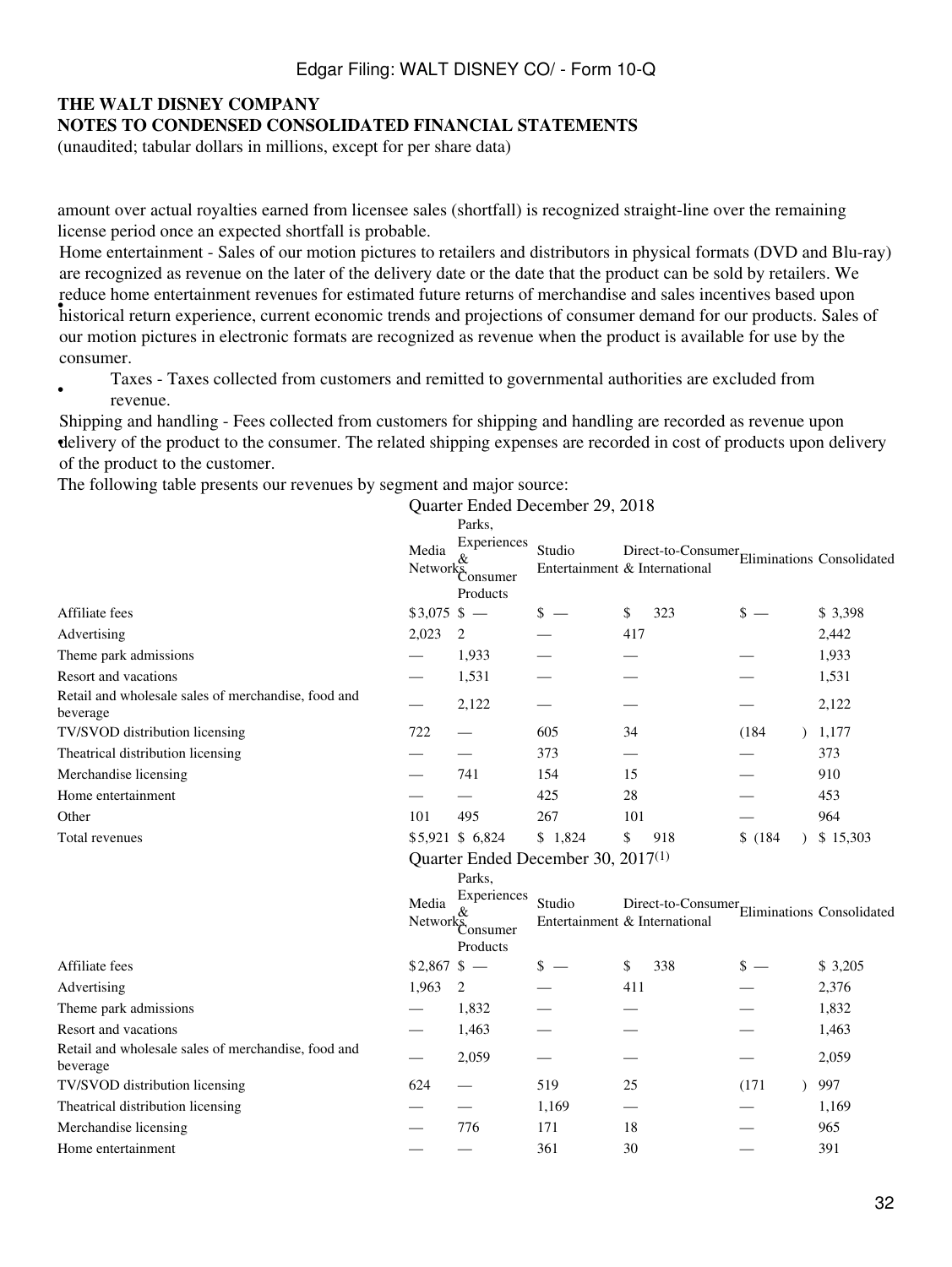| Other                                                                                                   | 101 | 395 | 289                            | 109 |  | $\overline{\phantom{a}}$ | 894                |
|---------------------------------------------------------------------------------------------------------|-----|-----|--------------------------------|-----|--|--------------------------|--------------------|
| Total revenues                                                                                          |     |     | $$5.555 \$6.527 \$2.509 \$931$ |     |  |                          | $$(171)$ $$15,351$ |
| <sup>(1)</sup> The table presents our revenues by segment and major source under historical accounting. |     |     |                                |     |  |                          |                    |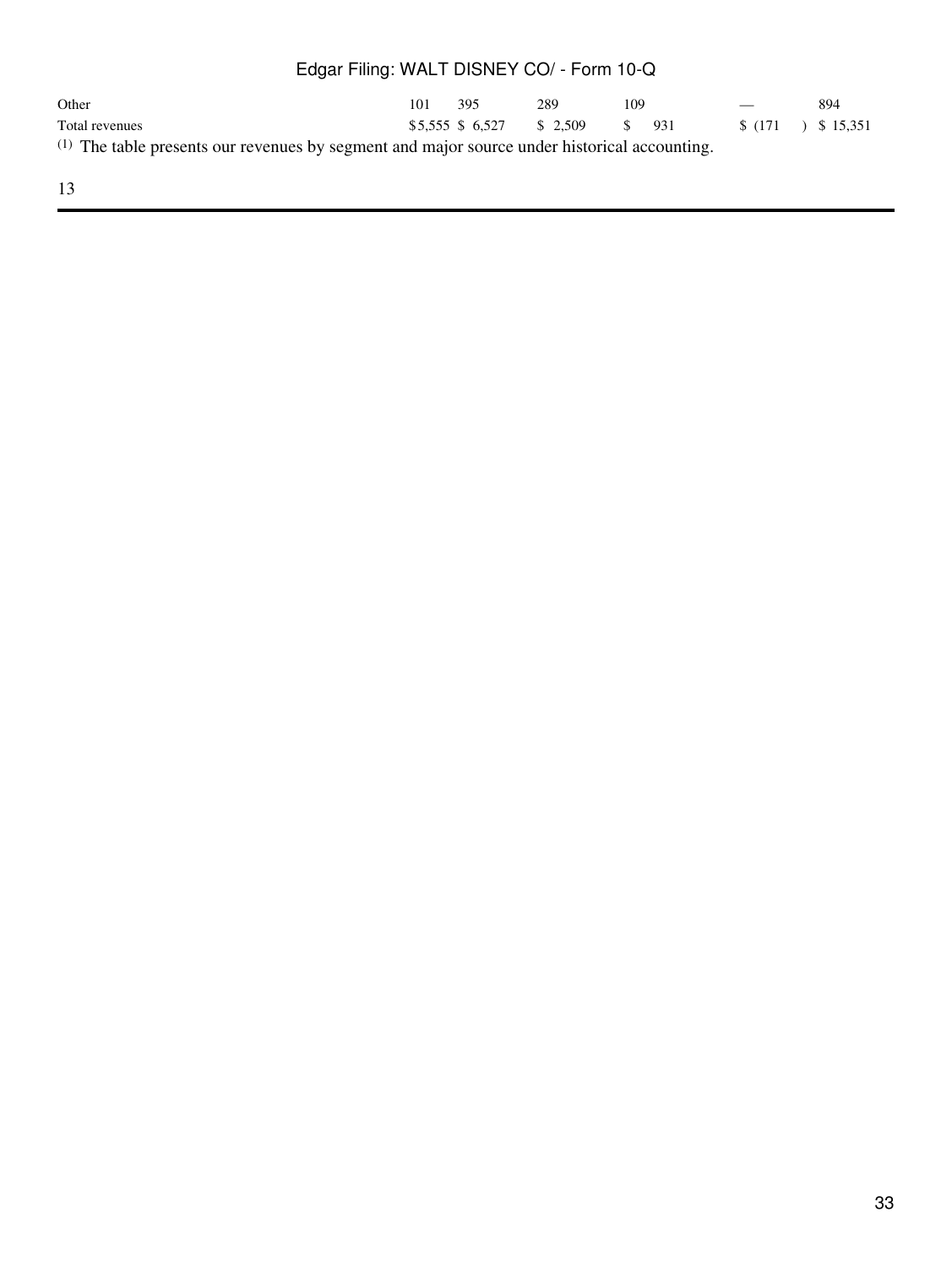## **THE WALT DISNEY COMPANY NOTES TO CONDENSED CONSOLIDATED FINANCIAL STATEMENTS**

(unaudited; tabular dollars in millions, except for per share data)

| The following table presents our revenues by segment and primary geographical markets: |     |                          |                                 |                                                 |                    |          |  |                           |  |
|----------------------------------------------------------------------------------------|-----|--------------------------|---------------------------------|-------------------------------------------------|--------------------|----------|--|---------------------------|--|
|                                                                                        |     |                          | Quarter Ended December 29, 2018 |                                                 |                    |          |  |                           |  |
|                                                                                        |     | Parks,                   |                                 |                                                 |                    |          |  |                           |  |
|                                                                                        |     | Media Experiences Studio |                                 |                                                 | Direct-to-Consumer |          |  | Eliminations Consolidated |  |
|                                                                                        |     |                          |                                 | Network& Consumer Entertainment & International |                    |          |  |                           |  |
|                                                                                        |     | Products                 |                                 |                                                 |                    |          |  |                           |  |
| United States and Canada \$5,509 \$ 5,142                                              |     |                          | \$1.038                         | S                                               | 404                | \$(164)  |  | \$11,929                  |  |
| Europe                                                                                 | 152 | 1,065                    | 413                             | 180                                             |                    | (15      |  | 1,795                     |  |
| Asia Pacific                                                                           | 79  | 551                      | 286                             | 118                                             |                    | (5       |  | 1,029                     |  |
| Latin America                                                                          | 181 | 66                       | 87                              | 216                                             |                    |          |  | 550                       |  |
| Total revenues                                                                         |     | \$5,921 \$ 6,824         | \$1.824                         |                                                 | 918                | \$ (184) |  | \$15,303                  |  |

The amount of revenue recognized for the three months ended December 29, 2018 from performance obligations satisfied (or partially satisfied) in previous periods is \$378 million, which primarily relates to revenues based on theatrical and TV/SVOD distribution licensee sales in the current quarter on titles made available to the licensee in previous quarters.

As of December 29, 2018, revenue expected to be recognized in the future for unsatisfied performance obligations is \$13.3 billion, which primarily relates to content to be delivered in the future under existing agreements with television station affiliates and TV/SVOD licensees. Of this amount, we expect to recognize approximately \$4.2 billion in the remainder of fiscal 2019, \$3.6 billion in fiscal 2020, \$2.3 billion in fiscal 2021, and \$3.3 billion thereafter. These amounts include only fixed consideration or minimum guarantees and do not include amounts related to (i) contracts with an original expected term of one year or less (such as most advertising contracts) or (ii) licenses of IP that are based on sales of the licensee.

Payment terms vary by the type and location of our customers and the products or services offered. For certain products or services and customer types, we require payment before the products or services are provided to the customer; in other cases, after appropriate credit evaluations, payment is due in arrears. Advertising contracts, which are generally short term, are billed monthly with payments generally due within 30 days. Payments due under affiliate arrangements are calculated monthly and are generally due within 45 days of month end. Home entertainment terms generally include payment within 60 to 90 days of availability date to the customer. Licensing payment terms vary by contract but are generally collected in advance or over the license term. The Company has accounts receivable with original maturities greater than one year related to the sale of film and television program rights and vacation club properties (see note 12). These receivables are discounted to present value based on a discount rate reflective of a separate financing transaction at contract inception. Therefore, the related revenues are recognized at the discounted amount.

When the timing of the Company's revenue recognition is different from the timing of customer payments, the Company recognizes either a contract asset (customer payment is subsequent to revenue recognition and subject to the Company satisfying additional performance obligations) or deferred revenue (customer payment precedes the Company satisfying the performance obligations). Consideration due under contracts with payment in arrears are recognized as accounts receivable. Deferred revenues are recognized as revenue as (or when) the Company performs under the contract. Contract assets, accounts receivable and deferred revenues from contracts with customers are as follows:

|                                        | 2018 | December 29, $\frac{\text{September}}{30}$ |               |
|----------------------------------------|------|--------------------------------------------|---------------|
| Contract assets<br>Accounts Receivable |      | \$146                                      | 2018<br>\$ 89 |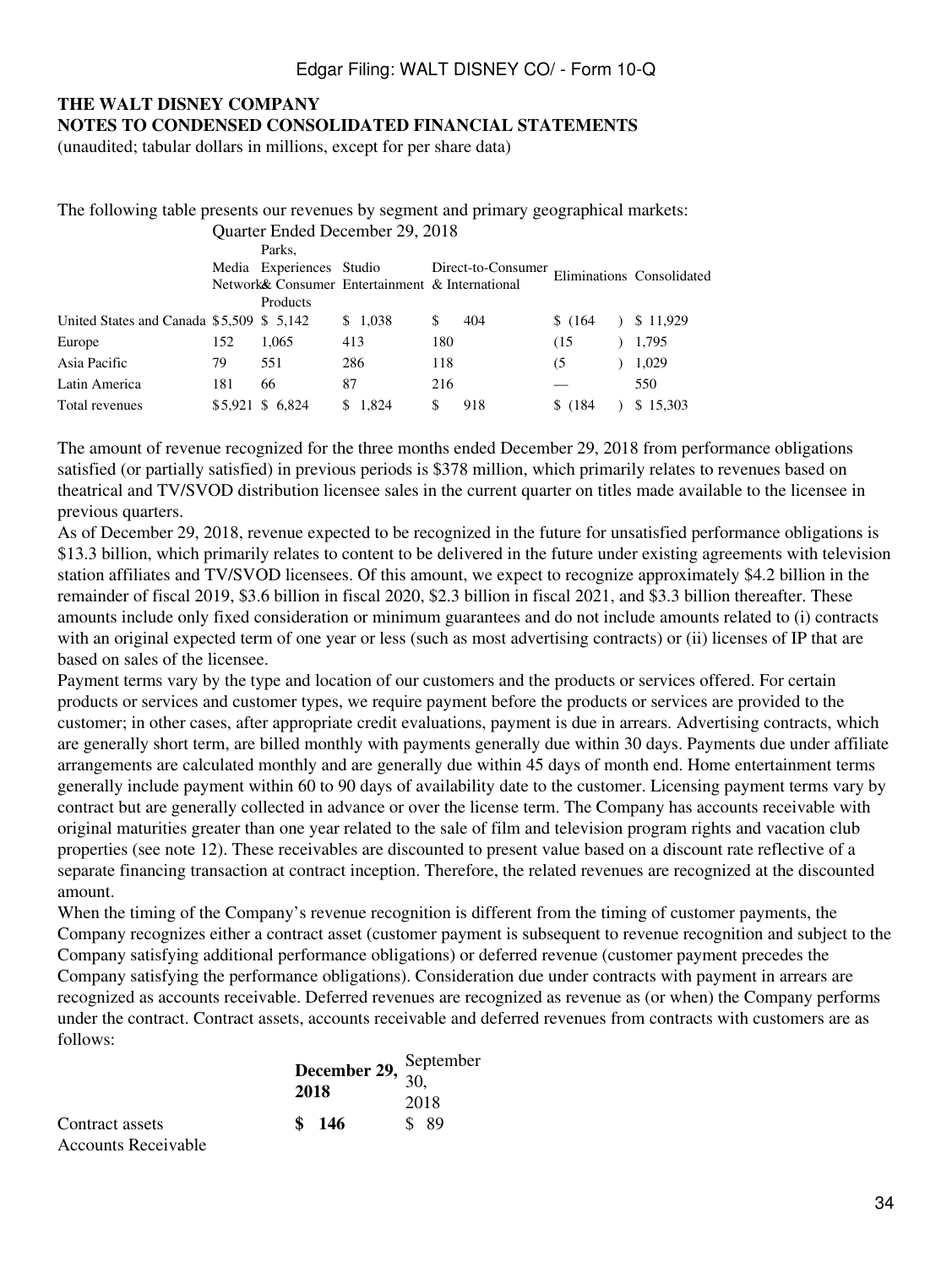| Current<br>Non-current                | 9,543<br>1,561 | 8,553<br>1,640 |  |
|---------------------------------------|----------------|----------------|--|
| Allowance for doubtful accounts (230) |                | (226)          |  |
| Deferred revenues                     |                |                |  |
| Current                               | 2,968          | 2,926          |  |
| Non-current                           | 514            | 609            |  |

Contract assets relate to certain multi-season TV/SVOD licensing contracts. Activity for the quarter ended December 29, 2018 related to contract assets and the allowance for doubtful accounts was not material. Deferred revenue primarily relates to nonrefundable consideration received in advance for (i) licensing contracts, theme park annual passes, theme park tickets and vacation packages and (ii) the deferral of advertising revenues due to ratings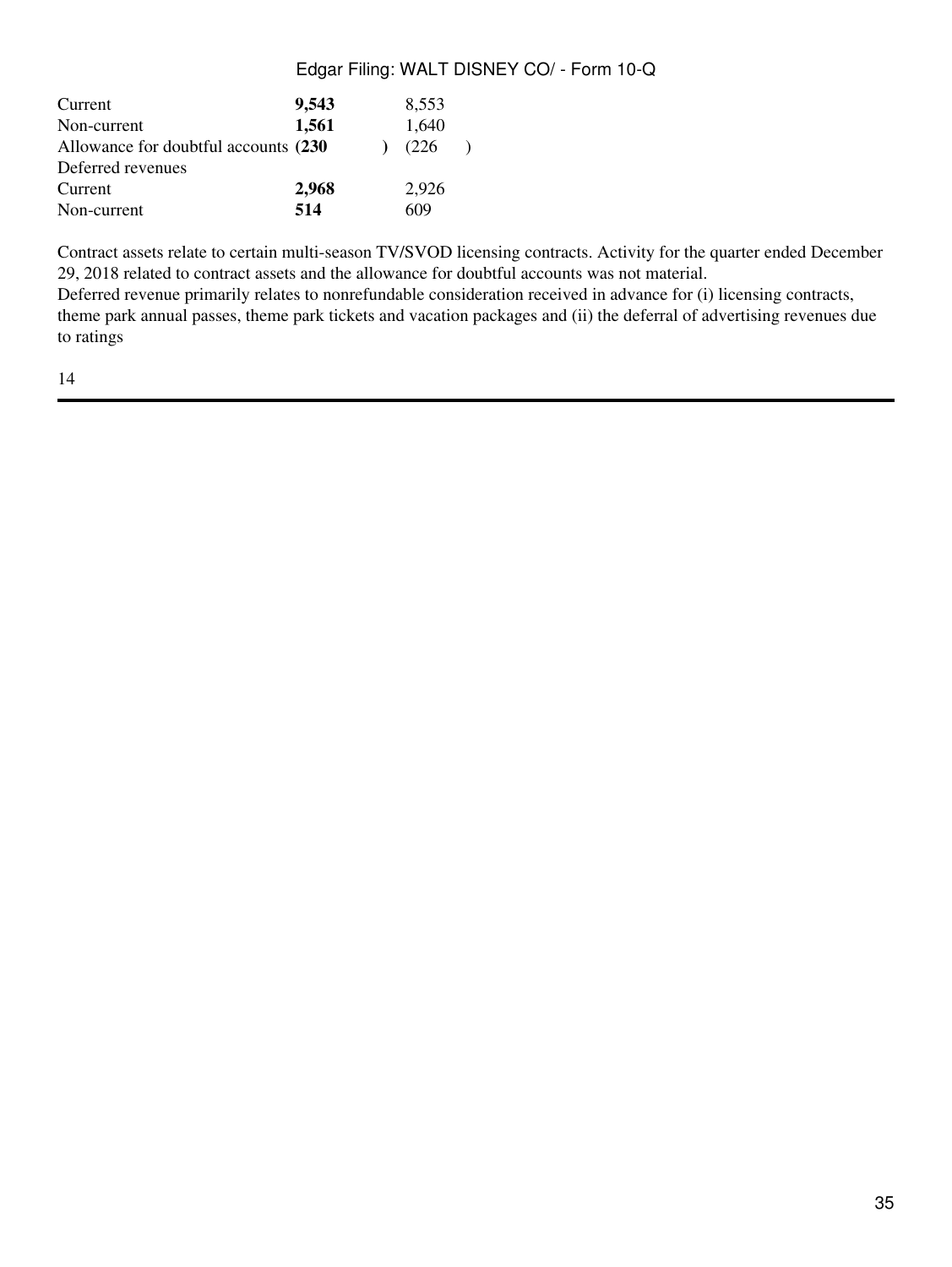# **THE WALT DISNEY COMPANY**

### **NOTES TO CONDENSED CONSOLIDATED FINANCIAL STATEMENTS**

(unaudited; tabular dollars in millions, except for per share data)

shortfalls. For the three months ended December 29, 2018, \$1.6 billion of revenues primarily related to theme park admissions and vacation packages included in the deferred revenue balance at the beginning of the period were recognized. The decrease in deferred revenues due to the revenues recognized was partially offset by the receipt of additional prepaid parks admissions, non-refundable travel deposits and advances on certain licensing arrangements.

# **4.***Acquisitions*

#### *Twenty-First Century Fox*

On December 14, 2017, the Company and Twenty-First Century Fox, Inc. ("21CF") announced a definitive agreement (the "Original Merger Agreement") for the Company to acquire 21CF.

On June 20, 2018, the Company, TWDC Holdco 613 Corp ("New Disney"), a direct wholly owned subsidiary of the Company, and 21CF entered into an Amended and Restated Agreement and Plan of Merger ("Amended Merger Agreement") for New Disney to acquire 21CF. The Amended Merger Agreement amends and restates the Original Merger Agreement in its entirety.

Prior to the acquisition, 21CF will transfer a portfolio of its news, sports and broadcast businesses, including the Fox News Channel, Fox Business Network, Fox Broadcasting Company, Fox Sports, Fox Television Stations Group, FS1, FS2, Fox Deportes, Big Ten Network and certain other assets and liabilities into a newly formed subsidiary ("New Fox") (the "New Fox Separation") and distribute all of the issued and outstanding common stock of New Fox to shareholders of 21CF (other than holders that are subsidiaries of 21CF) on a pro rata basis (the "New Fox Distribution"). Prior to the New Fox Distribution, New Fox will pay 21CF a dividend in the amount of \$8.5 billion. As the New Fox Separation and the New Fox Distribution will be taxable to 21CF at the corporate level, the dividend is intended to fund the taxes resulting from the New Fox Separation and New Fox Distribution and certain other transactions contemplated by the Amended Merger Agreement (the "Transaction Tax"). On October 3, 2018, 21CF entered into an agreement to sell its existing 39% interest in Sky plc ("Sky") to Comcast at a price of £17.28 per each Sky share for a total sales price of approximately £11.6 billion (\$15.1 billion). 21CF will retain all assets and liabilities not transferred to New Fox, which will include the 21CF film and television studios, certain cable networks (including FX and Nat Geo), 21CF's international television businesses and the proceeds from the sale of its interest in Sky.

Following the New Fox Separation and the New Fox Distribution, WDC Merger Enterprises I, Inc., a wholly owned subsidiary of New Disney will be merged with and into the Company, with the Company continuing as the surviving corporation (the "Disney Merger"), and WDC Merger Enterprises II, Inc., a wholly owned subsidiary of New Disney, will be merged with and into 21CF, with 21CF continuing as the surviving corporation (the "21CF Merger and together with the Disney Merger, the "Mergers"). As a result of the Mergers, the Company and 21CF will become direct wholly owned subsidiaries of New Disney, which will be renamed "The Walt Disney Company" concurrently with the Mergers. Each share of Disney stock issued and outstanding immediately prior to the Disney Merger will be converted into one share of New Disney stock of the same class.

The Boards of Directors of the Company and 21CF have approved the transaction. On July 27, 2018, the Amended Merger Agreement was adopted by the requisite vote of 21CF's shareholders, and the stock issuance was approved by the requisite vote of the Company's shareholders. The consummation of the transaction is subject to various conditions, including, among others, (i) the consummation of the New Fox Separation, (ii) the receipt of certain tax opinions with respect to the treatment of the transaction under U.S. and Australian tax laws, and (iii) the receipt of certain regulatory approvals and governmental consents. The closing of the acquisition is expected to occur in the first half of calendar year 2019.

Pursuant to a consent decree with the DOJ, we are required to sell 21CF's Regional Sports Networks (the "RSNs") (the "RSN Divestiture"). Under the consent decree, the Company will have at least 90 days from the date of the acquisition to complete the RSN Divestiture, with the possibility that the DOJ can grant extensions of time up to another 90 days; and the DOJ must approve the purchaser(s) and terms and conditions of the RSN Divestiture. The decree is subject to the normal court approval process.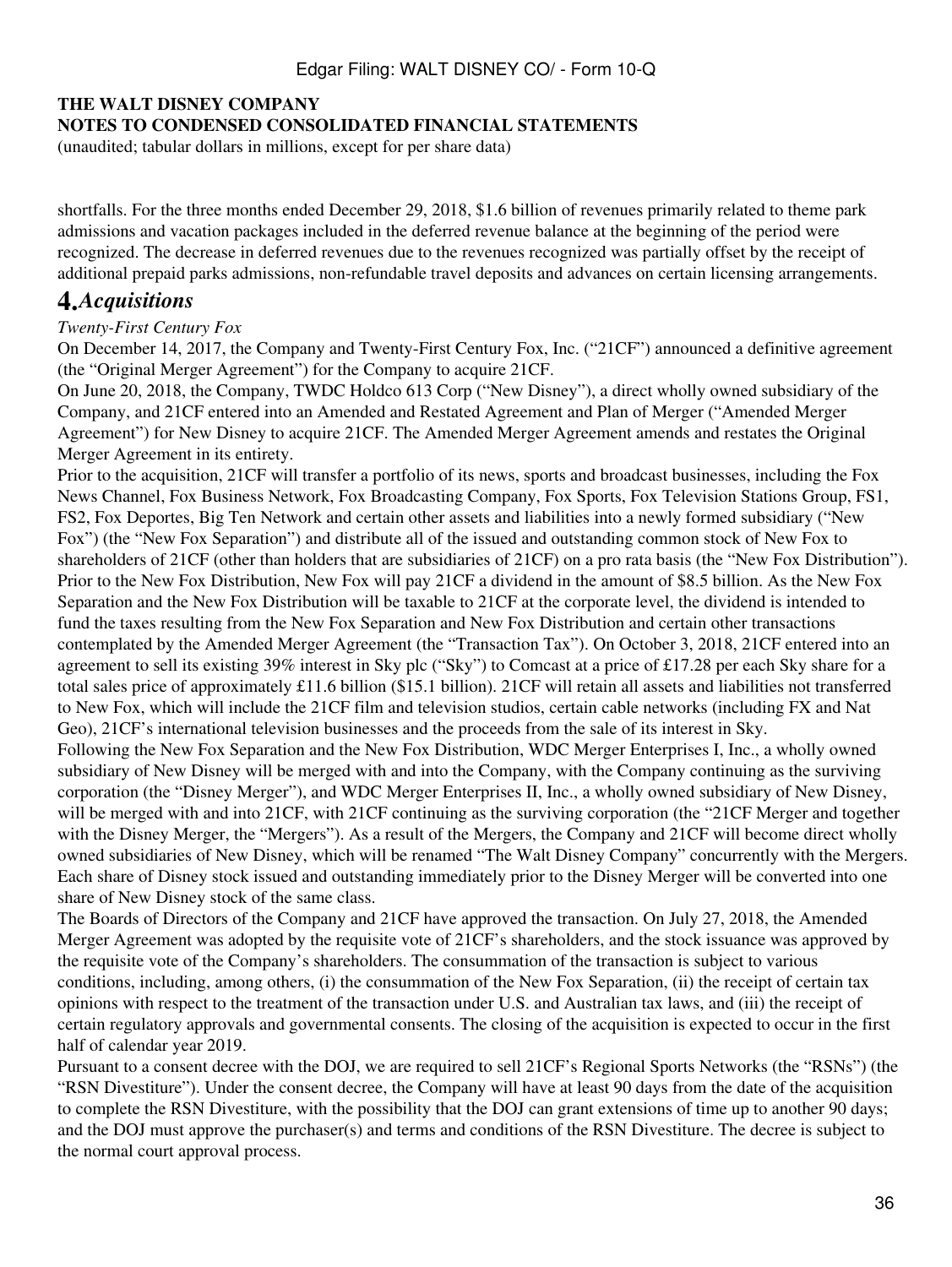On November 6, 2018, the European Commission approved the acquisition on the condition that the Company divest its interests in certain cable channels in the European Economic Area that are controlled by A+E, including History, H2, Crime & Investigation, Blaze and Lifetime ("the EEA Channels"). A+E is owned 50% by the Company, and the Company plans to comply by divesting its interests in the entities that operate the EEA Channels while retaining its 50% ownership of A +E apart from the A+E entities operating the EEA Channels.

Upon consummation of the transaction, each issued and outstanding share of 21CF common stock (other than (i) treasury shares, (ii) shares held by 21CF subsidiaries and (iii) shares held by 21CF shareholders who have not voted in favor of the 21CF Merger and perfected and not withdrawn a demand for appraisal rights under Delaware law) will be exchanged for an amount (the "Per Share Value"), payable at the election of the holder thereof in either cash or shares of New Disney common stock. The Per Share Value is equal to fifty percent (50%) of the sum of (i) \$38.00 plus (ii) the value of a number of shares of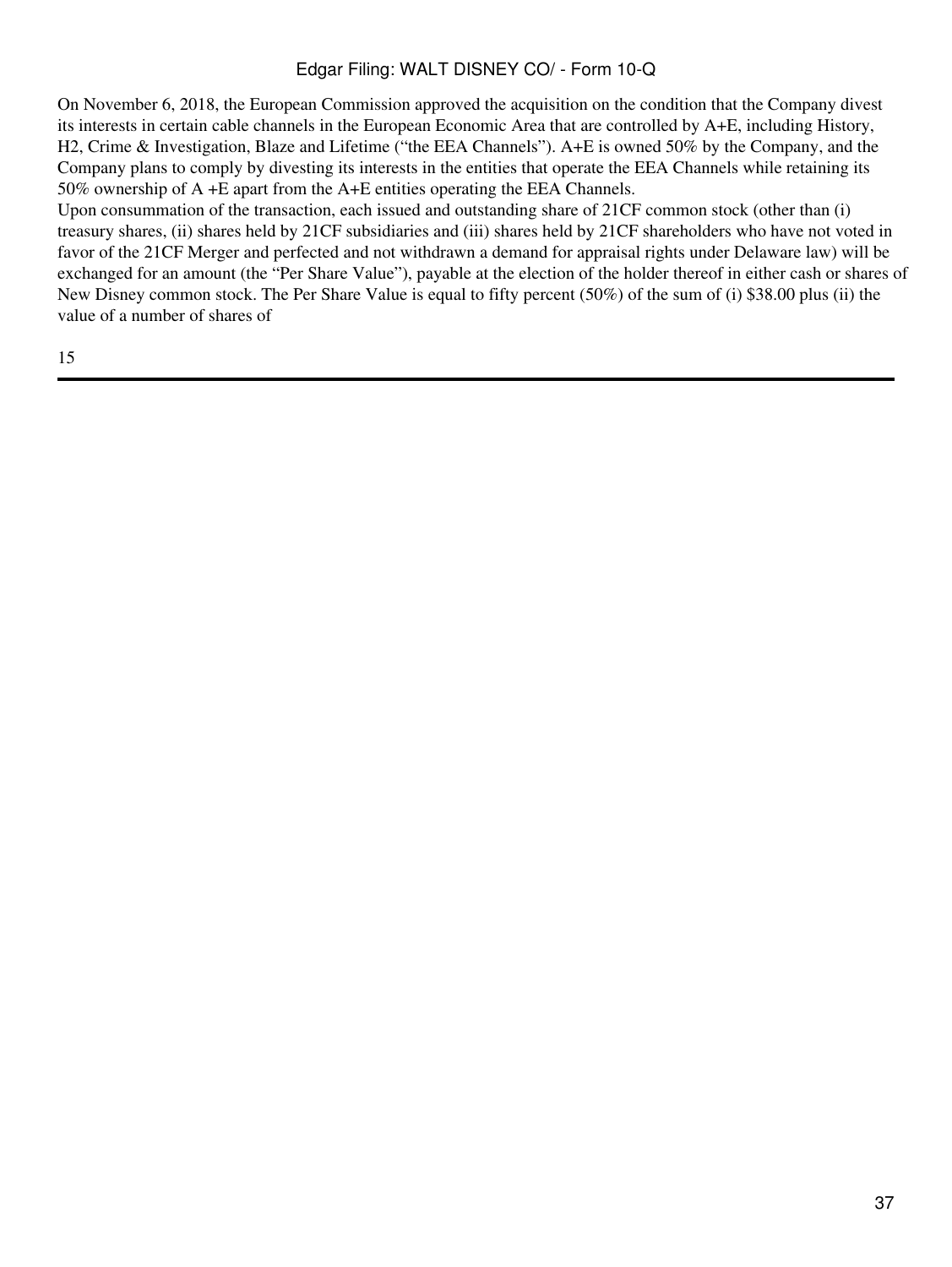#### **THE WALT DISNEY COMPANY**

#### **NOTES TO CONDENSED CONSOLIDATED FINANCIAL STATEMENTS**

(unaudited; tabular dollars in millions, except for per share data)

the Company's common stock equal to an "exchange ratio" (determined based on the volume weighted average price of Disney common stock over the fifteen consecutive trading day period ending on (and including) the trading day that is three trading days prior to the date of the effective time of the 21CF Merger ("Average Company Stock Price")). If the Average Company Stock Price is greater than \$114.32, then the exchange ratio will be 0.3324. If the Average Company Stock Price is less than \$93.53, then the exchange ratio will be 0.4063. If the Average Company Stock Price is greater than or equal to \$93.53 but less than or equal to \$114.32, then the exchange ratio will be an amount equal to \$38.00 divided by the Average Company Stock Price. The merger consideration is subject to automatic proration and adjustment to ensure that the aggregate cash consideration (before giving effect to the adjustment for the Transaction Tax) is equal to \$35.7 billion.

The merger consideration may be subject to an adjustment based on the final estimate of the Transaction Tax. The merger consideration in the Amended Merger Agreement was set based on an estimate of \$8.5 billion for the Transaction Tax and will be adjusted immediately prior to consummation of the transaction if the final estimate of the Transaction Tax at closing is more than \$8.5 billion or less than \$6.5 billion. Such adjustment could increase or decrease the merger consideration, depending on whether the final estimate is lower or higher, respectively, than \$6.5 billion or \$8.5 billion. Additionally, if the final estimate of the Transaction Tax is lower than \$8.5 billion, the Company will make a cash payment to New Fox reflecting the difference between such amount and \$8.5 billion, up to a maximum cash payment of \$2.0 billion.

As described in an 8-K filed by the Company on October 5, 2018, based on the estimated number of shares of 21CF common stock outstanding as of September 27, 2018 and assuming an Average Company Stock Price of \$111.6013 (which was the volume weighted average price of the Company's stock over the 15-trading day period ending on September 27, 2018), and assuming no adjustment for the Transaction Tax, New Disney would be required to issue approximately 319 million shares of New Disney common stock to 21CF shareholders. New Disney will record the merger consideration based upon the cash paid, which will be funded from New Disney borrowings, plus the value of New Disney common stock issued to 21CF shareholders, which will be determined by the number of shares issued and the Company's stock price on the closing date. We anticipate that we will repay approximately half of the borrowings shortly after the transaction closes using cash we expect to acquire from 21CF. New Disney will assume approximately \$19 billion of 21CF debt that had an estimated fair value of approximately \$23 billion as of September 30, 2018.

Under the terms of the Amended Merger Agreement, Disney will pay 21CF \$2.5 billion if the Mergers are not consummated under certain circumstances relating to the failure to obtain approvals, or if there is a final, non-appealable order preventing the transaction, in each case, relating to antitrust laws, communications laws or foreign regulatory laws. If the Amended Merger Agreement is terminated under certain other circumstances relating to changes in board recommendations and/or alternative transactions, the Company or 21CF may be required to pay the other party approximately \$1.5 billion.

On October 5, 2018, the Company commenced an exchange offer for any and all outstanding notes (the "21CFA Notes") issued by 21st Century Fox America, Inc. ("21CFA"), for up to \$18.1 billion aggregate principal amount of new notes (the "New Disney Notes") and cash. In conjunction with the offer to exchange (each an "Exchange Offer" and collectively, the "Exchange Offers") the 21CFA Notes, New Disney, on behalf of 21CFA, was concurrently soliciting consents (each, a "Consent Solicitation" and, collectively, the "Consent Solicitations") to adopt certain proposed amendments to each of the indentures governing the 21CFA Notes to eliminate substantially all of the restrictive covenants in such indentures, release the guarantee provided by 21CF pursuant to such indentures and limit the reporting covenants under such indentures so that 21CFA is only required to comply with the reporting requirements under the Trust Indenture Act of 1939 (collectively, the "Proposed Amendments").

On October 22, 2018, the Company announced that the requisite number of consents had been received to adopt the Proposed Amendments with respect to all 21CFA Notes. Supplemental indentures effecting the Proposed Amendments were executed on October 22, 2018. Such supplemental indentures were valid and enforceable upon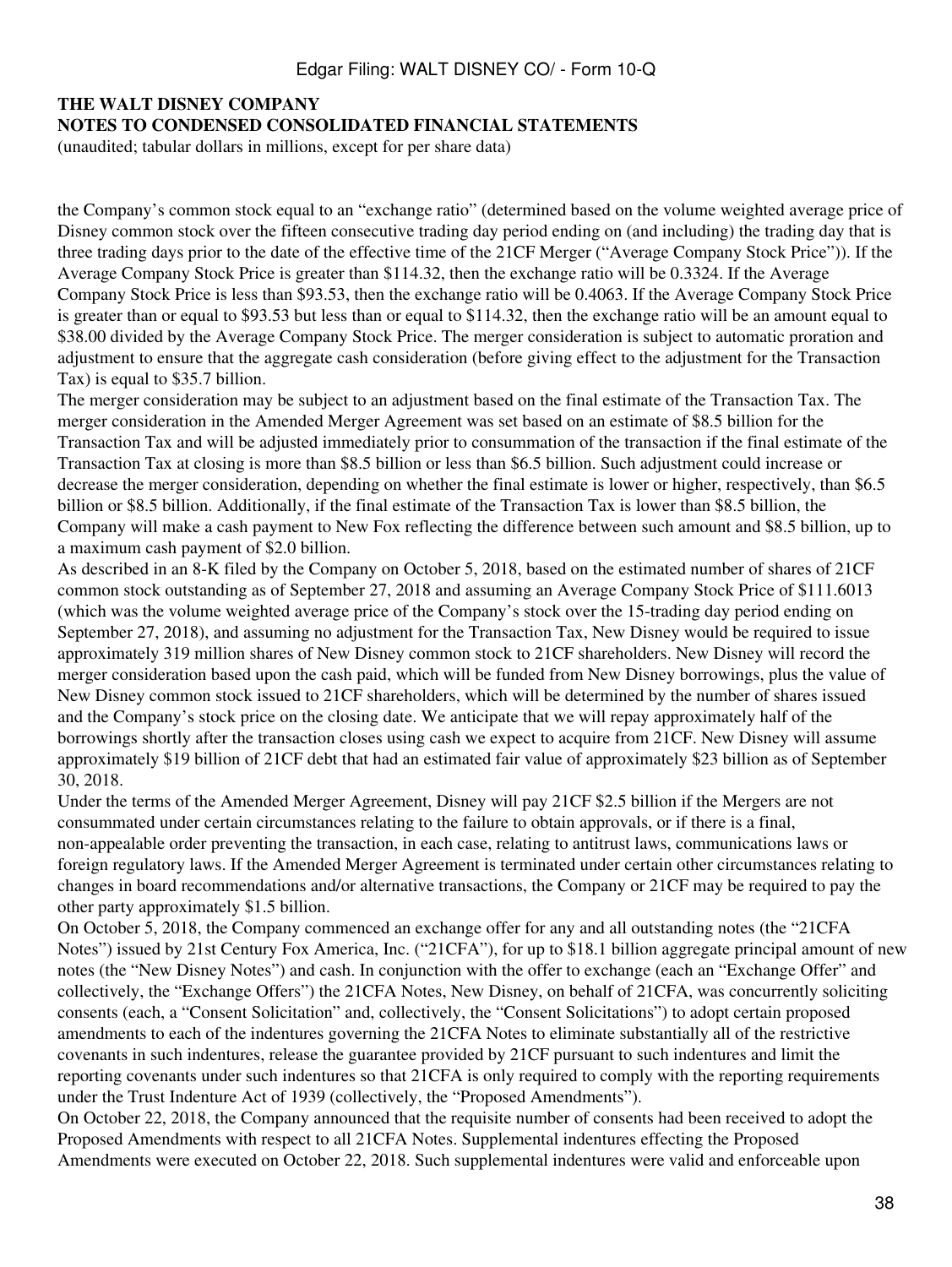execution but will only become operative upon the settlement of the Exchange Offers and Consent Solicitations. The settlement of the Exchange Offers and Consent Solicitations is expected to occur on or around the closing date of the acquisition. If the acquisition is not consummated, or if the Exchange Offers and Consent Solicitations are otherwise terminated or withdrawn prior to settlement, the Proposed Amendments effected by the supplemental indentures will be deemed to be revoked retroactive to October 22, 2018.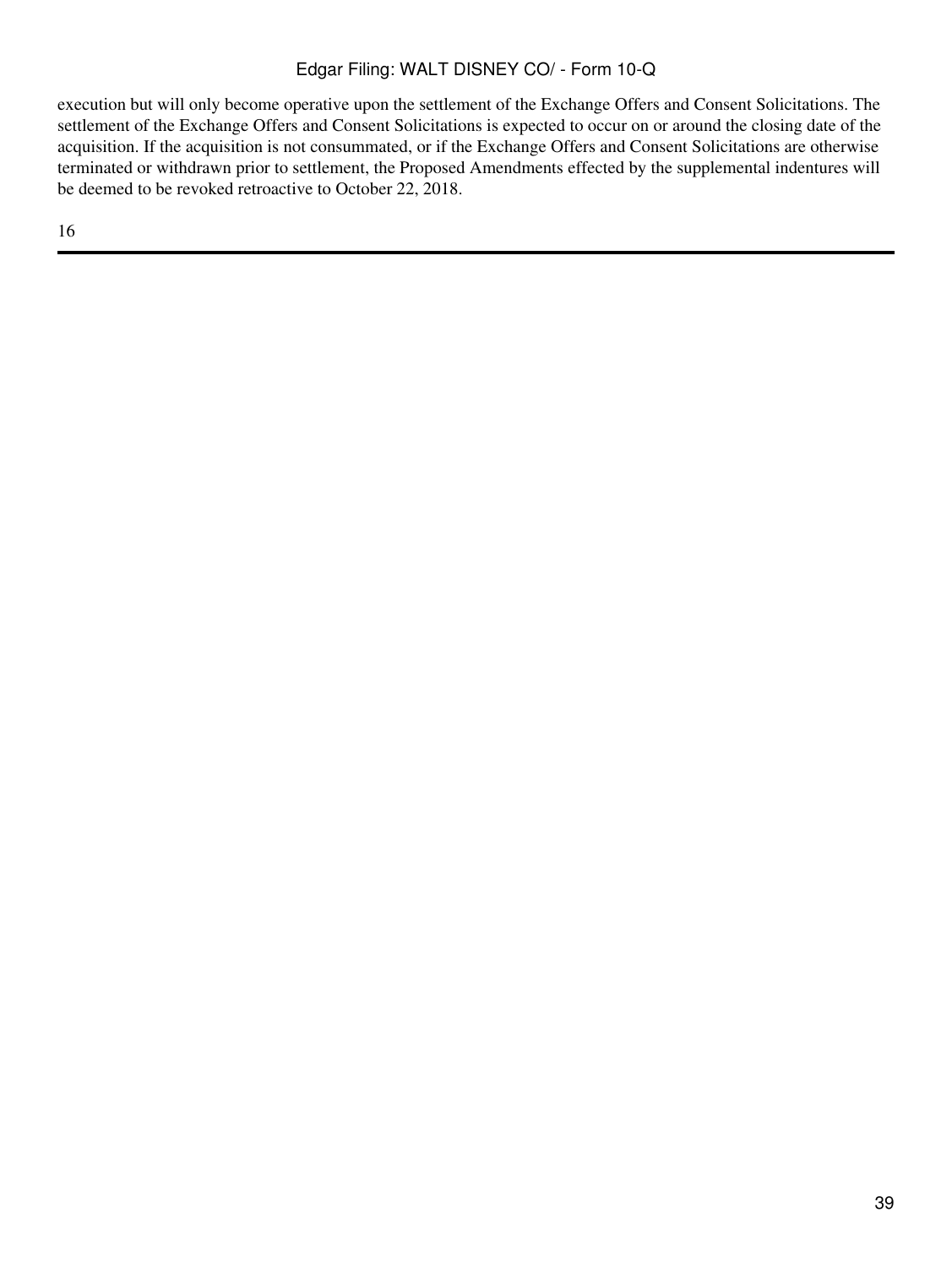#### **THE WALT DISNEY COMPANY NOTES TO CONDENSED CONSOLIDATED FINANCIAL STATEMENTS**

(unaudited; tabular dollars in millions, except for per share data)

#### *Goodwill*

The changes in the carrying amount of goodwill for the quarter ended December 29, 2018 are as follows:

|                                         |                   |                  |          | Consumer Parks, |          |                                                                       |          |
|-----------------------------------------|-------------------|------------------|----------|-----------------|----------|-----------------------------------------------------------------------|----------|
|                                         | Media             | Parks and Studio |          |                 |          | Products & Experiences Direct-to-Consumer Total                       |          |
|                                         |                   |                  |          |                 |          | Networks Resorts Entertainment Interactive & Consumer & International |          |
|                                         |                   |                  |          | Media           | Products |                                                                       |          |
| Balance at Sep. 29, 2018 \$19,388 \$291 |                   |                  | \$ 7,164 | $$4.426$ $$ -$  |          | $s =$                                                                 | \$31,269 |
| Segment recast $(1)$                    | $(3,399)$ $(291)$ | (70              |          | (4, 426)        | 4.487    | 3,699                                                                 |          |
| Other, net                              |                   |                  |          |                 |          | 11                                                                    | 20       |
| Balance at Dec. 29, 2018 \$15,989 \$-   |                   |                  | \$7.103  |                 | \$4.487  | 3.710                                                                 | \$31,289 |

(1) Represents the reallocation of goodwill as a result of the Company recasting its segments (see Note 2).

## **5.***Cash, Cash Equivalents, Restricted Cash and Borrowings*

### *Cash, Cash Equivalents and Restricted Cash*

The following table provides a reconciliation of cash, cash equivalents and restricted cash reported in the Condensed Consolidated Balance Sheet to the total of the amounts reported in the Condensed Consolidated Statements of Cash Flows.

|                                                                                 |                  | December 29, September 29, |
|---------------------------------------------------------------------------------|------------------|----------------------------|
|                                                                                 | 2018             | 2018                       |
| Cash and cash equivalents                                                       | \$4,455          | \$4,150                    |
| Restricted cash included in:                                                    |                  |                            |
| Other current assets                                                            |                  |                            |
| Other assets                                                                    | $\boldsymbol{4}$ |                            |
| Total cash, cash equivalents and restricted cash in the statement of cash flows | \$4.463          | \$4,155                    |

#### *Borrowings*

During the quarter ended December 29, 2018, the Company's borrowing activity was as follows:

|                                                                                    | September 29, BorrowingsPayments<br>2018 |        |          | Activity 2018 | Other December 29, |
|------------------------------------------------------------------------------------|------------------------------------------|--------|----------|---------------|--------------------|
| Commercial paper with original maturities less than three<br>months <sup>(1)</sup> | \$50                                     | \$ 548 | $S -$    | \$1           | \$599              |
| Commercial paper with original maturities greater than<br>three months             | 955                                      | 99     | (950)    | (4            | 100                |
| U.S. and European medium-term notes                                                | 17,942                                   |        |          | 5             | 17,947             |
| Asia Theme Parks borrowings                                                        | 1,145                                    |        |          | 15            | 1,160              |
| Foreign currency denominated debt and other $(2)$                                  | 782                                      |        |          | 76            | 859                |
| Total                                                                              | \$20,874                                 | \$648  | \$ (950) | \$93          | \$20,665           |

(1) Borrowings and reductions of borrowings are reported net.

 $(2)$  The other activity is due to market value adjustments for debt with qualifying hedges, partially offset by the impact of changes in foreign currency exchange rates.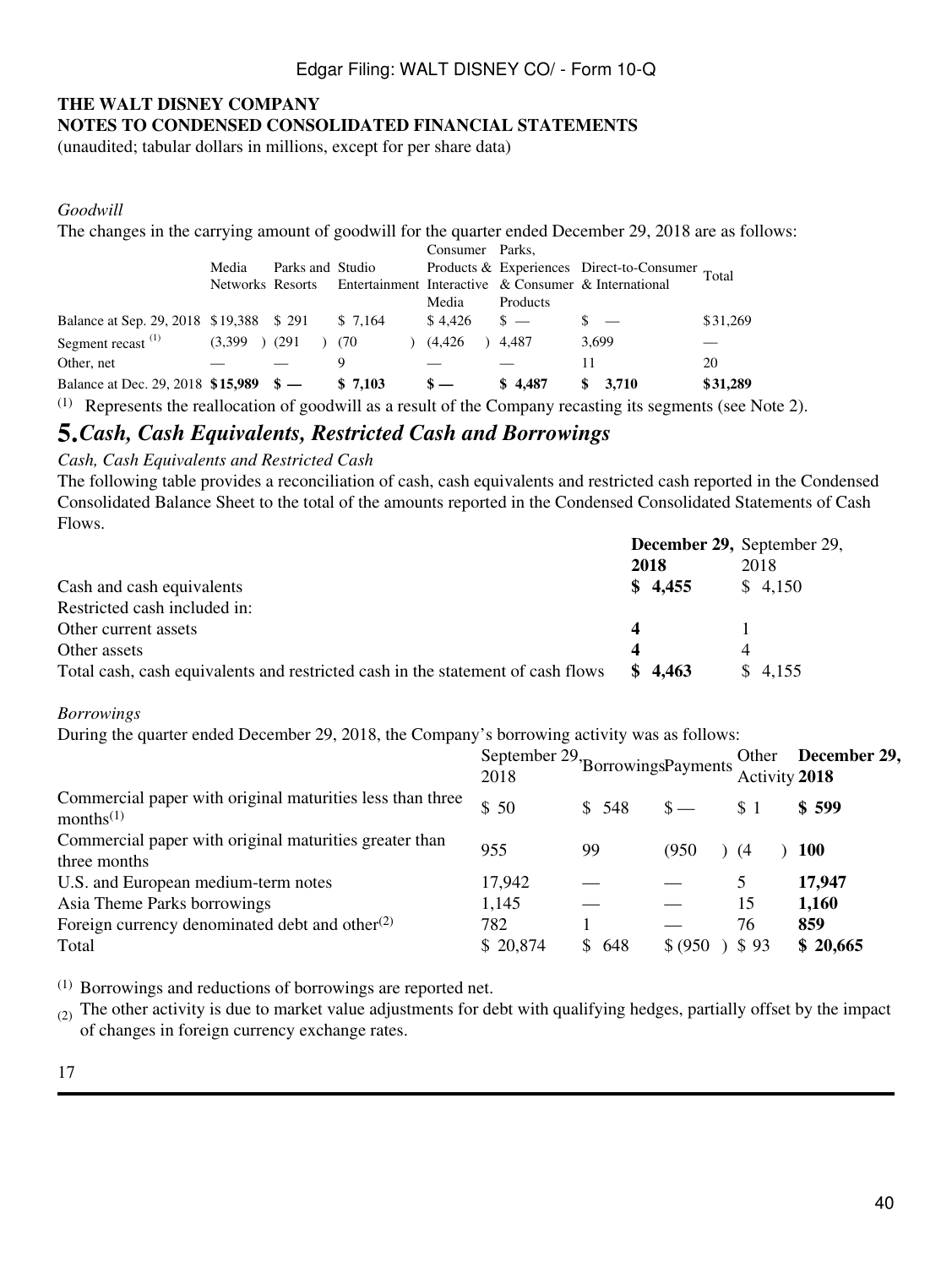#### **THE WALT DISNEY COMPANY NOTES TO CONDENSED CONSOLIDATED FINANCIAL STATEMENTS**

(unaudited; tabular dollars in millions, except for per share data)

The Company has bank facilities with a syndicate of lenders to support commercial paper borrowings as follows:

|                                       | Committed Capacity Unused |          |              |
|---------------------------------------|---------------------------|----------|--------------|
|                                       | Capacity                  | Used     | Capacity     |
| Facility expiring March 2020 \$ 6,000 |                           | \$.      | $-$ \$6,000  |
| Facility expiring March 2021 2,250    |                           |          | 2,250        |
| Facility expiring March 2023 4,000    |                           |          | 4,000        |
| Total                                 | \$12,250                  | <b>S</b> | $-$ \$12,250 |

The Company had a \$6.0 billion bank facility expiring in March 2019. This facility was refinanced extending the maturity date to March 2020. All of the above bank facilities allow for borrowings at LIBOR-based rates plus a spread depending on the credit default swap spread applicable to the Company's debt, subject to a cap and floor that vary with the Company's debt rating assigned by Moody's Investors Service and Standard & Poor's. The spread above LIBOR can range from 0.18% to 1.63%. The Company also has the ability to issue up to \$500 million of letters of credit under the facility expiring in March 2023, which if utilized, reduces available borrowings under this facility. As of December 29, 2018, the Company has \$221 million of outstanding letters of credit, of which none were issued under this facility. The facilities specifically exclude certain entities, including the Asia Theme Parks, from any representations, covenants, or events of default and contain only one financial covenant relating to interest coverage, which the Company met on December 29, 2018 by a significant margin.

#### *21CF Credit Facility*

In June 2018, the Company received committed financing from a bank syndicate to fund the cash component of the pending acquisition of 21CF. Under the terms of the commitment, the bank syndicate has committed to provide and arrange a 364-day unsecured bridge term loan facility in an aggregate principal amount of \$35.7 billion at the completion of the 21CF transaction. The interest rate on the facility can vary based on the Company's debt rating. The interest rate would have been LIBOR plus 0.75% if the Company had drawn on this facility at December 29, 2018. *Cruise Ship Credit Facilities*

In October 2016 and December 2017, the Company entered into credit facilities to finance three new cruise ships, which are expected to be delivered in 2021, 2022 and 2023. The financings may be used for up to 80% of the contract price of the cruise ships. Under the agreements, \$1.0 billion in financing is available beginning in April 2021, \$1.1 billion is available beginning in May 2022 and \$1.1 billion is available beginning in April 2023. If utilized, the interest rates will be fixed at 3.48%, 3.72% and 3.74%, respectively, and the loans and interest will be payable semi-annually over a 12-year period from the borrowing date. Early repayment is permitted subject to cancellation fees.

#### *Interest expense, net*

Interest expense, interest and investment income, and net periodic pension and postretirement benefit costs (other than service costs) (see Note 8) are reported net in the Condensed Consolidated Statements of Income and consist of the following (net of capitalized interest):

|                                                                                     | <b>Quarter Ended</b> |                     |  |
|-------------------------------------------------------------------------------------|----------------------|---------------------|--|
|                                                                                     | December 29mber 30,  |                     |  |
|                                                                                     | 2018                 | 2017                |  |
| Interest expense                                                                    |                      | $$(163)$ \$ $(146)$ |  |
| Interest and investment income                                                      | 75                   |                     |  |
| Net periodic pension and postretirement benefit costs (other than service costs) 25 |                      |                     |  |
| Interest expense, net                                                               | \$ (63)              | (129)               |  |

Interest and investment income includes gains and losses on publicly and non-publicly traded investments, investment impairments and interest earned on cash and cash equivalents and certain receivables.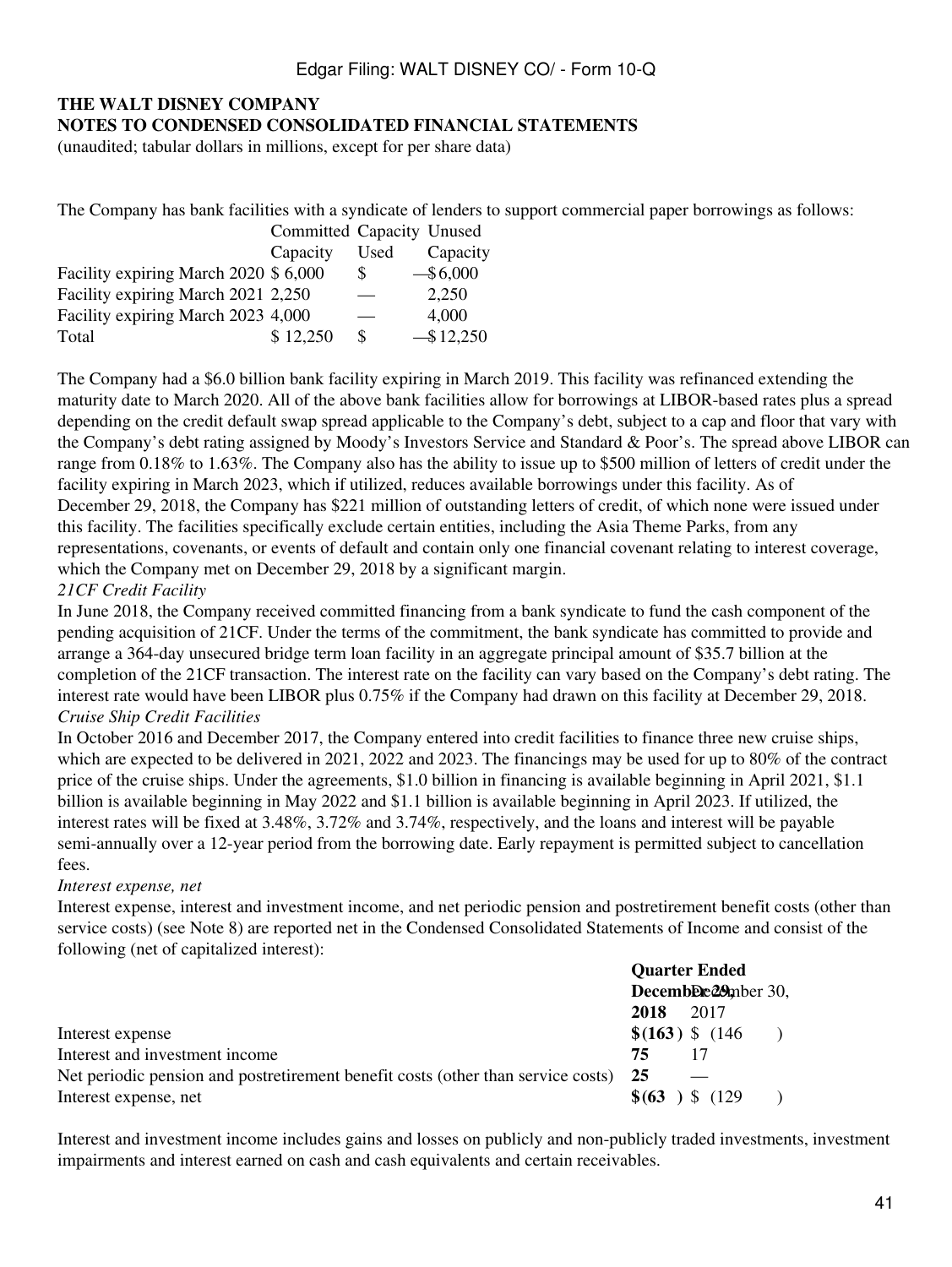# **6.***International Theme Parks*

The Company has a 47% ownership interest in the operations of Hong Kong Disneyland Resort and a 43% ownership interest in the operations of Shanghai Disney Resort (the Asia Theme Parks together with Disneyland Paris are collectively referred to as the International Theme Parks).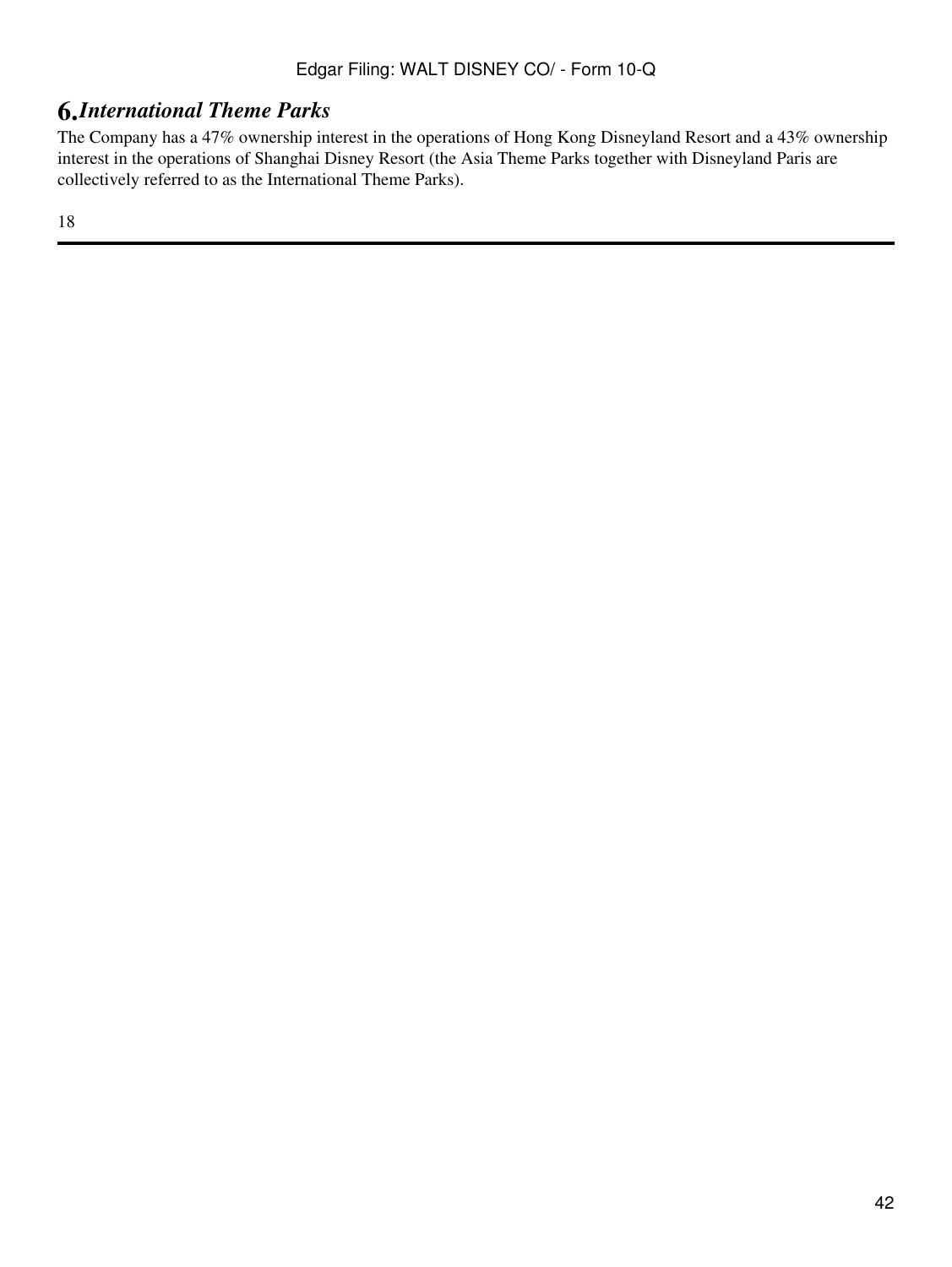### **THE WALT DISNEY COMPANY NOTES TO CONDENSED CONSOLIDATED FINANCIAL STATEMENTS**

(unaudited; tabular dollars in millions, except for per share data)

The following table summarizes the carrying amounts of the International Theme Parks' assets and liabilities included in the Company's Condensed Consolidated Balance Sheets as of December 29, 2018 and September 29, 2018:

|                                   |          | <b>December</b> September |
|-----------------------------------|----------|---------------------------|
|                                   | 29, 2018 | 29, 2018                  |
| Cash and cash equivalents         | \$737    | \$834                     |
| Other current assets              | 364      | 400                       |
| Total current assets              | 1,101    | 1,234                     |
| Parks, resorts and other property | 8,947    | 8,973                     |
| Other assets                      | 107      | 103                       |
| Total assets $(1)$                | \$10,155 | \$10,310                  |
| Current liabilities               | \$769    | \$921                     |
| Long-term borrowings              | 1,121    | 1,106                     |
| Other long-term liabilities       | 348      | 382                       |
| Total liabilities (1)             | \$2,238  | \$2,409                   |

 $<sup>(1)</sup>$  parks, resorts and other property of \$7 billion. Total liabilities of the Asia Theme Parks were \$2 billion at both</sup> Total assets of the Asia Theme Parks were \$8 billion at both December 29, 2018 and September 29, 2018 including

December 29, 2018 and September 29, 2018.

The following table summarizes the International Theme Parks' revenues and costs and expenses included in the Company's Condensed Consolidated Statement of Income for the quarter ended December 29, 2018:

|                                      | <b>December</b> |  |  |  |  |  |
|--------------------------------------|-----------------|--|--|--|--|--|
|                                      | 29, 2018        |  |  |  |  |  |
| Revenues                             | \$910           |  |  |  |  |  |
| Costs and expenses                   | (891            |  |  |  |  |  |
| Equity in the loss of investees (12) |                 |  |  |  |  |  |

Asia Theme Parks' royalty and management fees of \$33 million for the quarter ended December 29, 2018 are eliminated in consolidation but are considered in calculating earnings attributable to noncontrolling interests. International Theme Parks' cash flows included in the Company's Condensed Consolidated Statement of Cash Flows for the quarter ended December 29, 2018 were \$135 million generated from operating activities, \$230 million used in investing activities and \$20 million generated from financing activities. Approximately half of cash flows generated from operating activities and used in investing activities were for the Asia Theme Parks.

#### *Hong Kong Disneyland Resort*

The Government of the Hong Kong Special Administrative Region (HKSAR) and the Company have a 53% and a 47% equity interest in Hong Kong Disneyland Resort, respectively.

The Company and HKSAR have both provided loans to Hong Kong Disneyland Resort with outstanding balances of \$144 million and \$143 million respectively. The interest rate is three month HIBOR plus 2%, and the maturity date is September 2025 for the majority of the borrowings. The Company's loan is eliminated in consolidation.

The Company has provided Hong Kong Disneyland Resort with a revolving credit facility of HK \$2.1 billion (\$269 million), which bears interest at a rate of three month HIBOR plus 1.25% and matures in December 2023. There is no outstanding balance under the line of credit at December 29, 2018.

#### *Shanghai Disney Resort*

Shanghai Shendi (Group) Co., Ltd (Shendi) and the Company have 57% and 43% equity interests in Shanghai Disney Resort, respectively. A management company, in which the Company has a 70% interest and Shendi a 30% interest, operates Shanghai Disney Resort.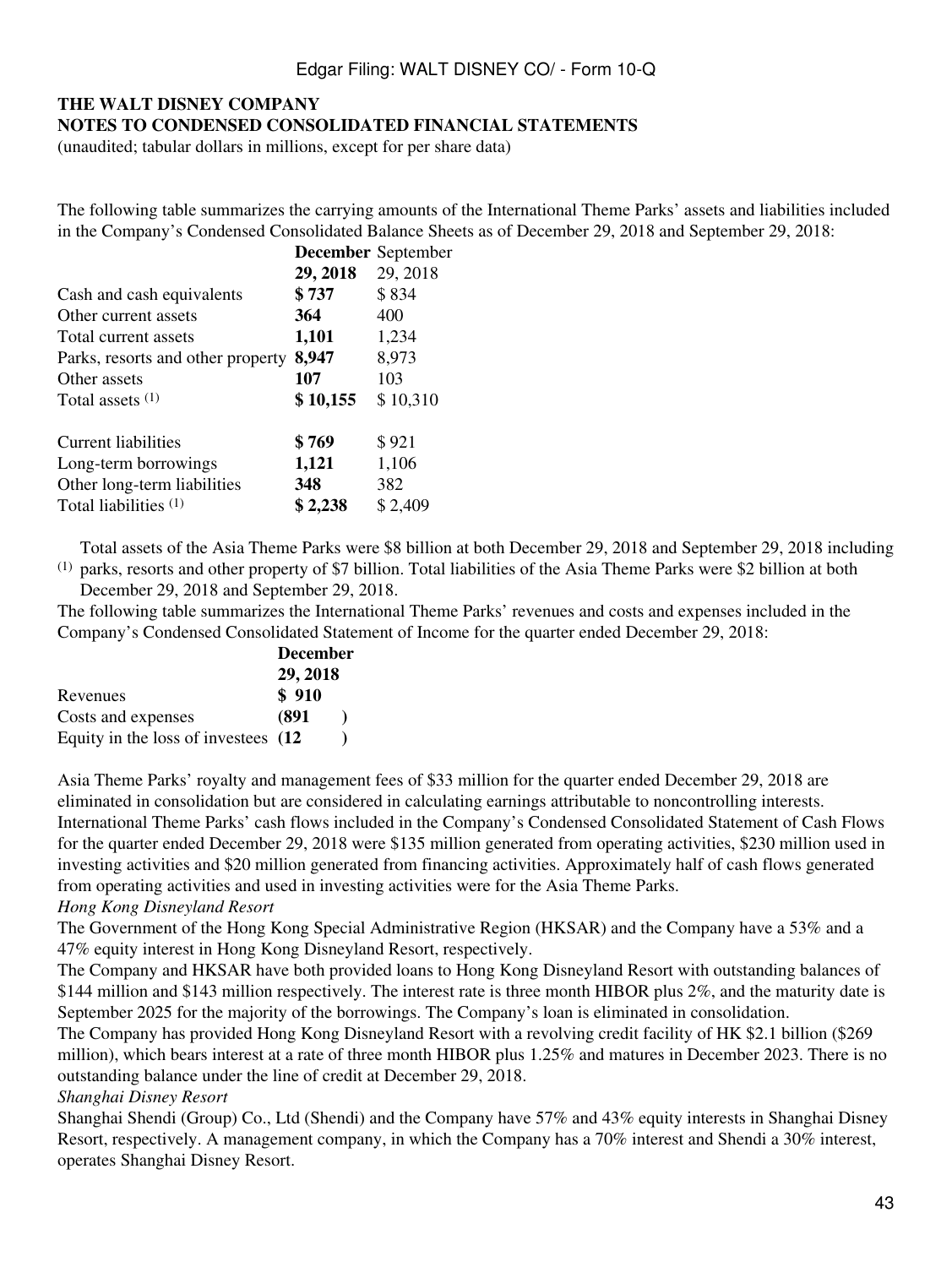The Company has provided Shanghai Disney Resort with loans totaling \$809 million, bearing interest at rates up to 8% and maturing in 2036, with early repayment permitted. In addition, the Company has an outstanding balance of \$160 million due from Shanghai Disney Resort primarily related to royalties. The Company has also provided Shanghai Disney Resort with a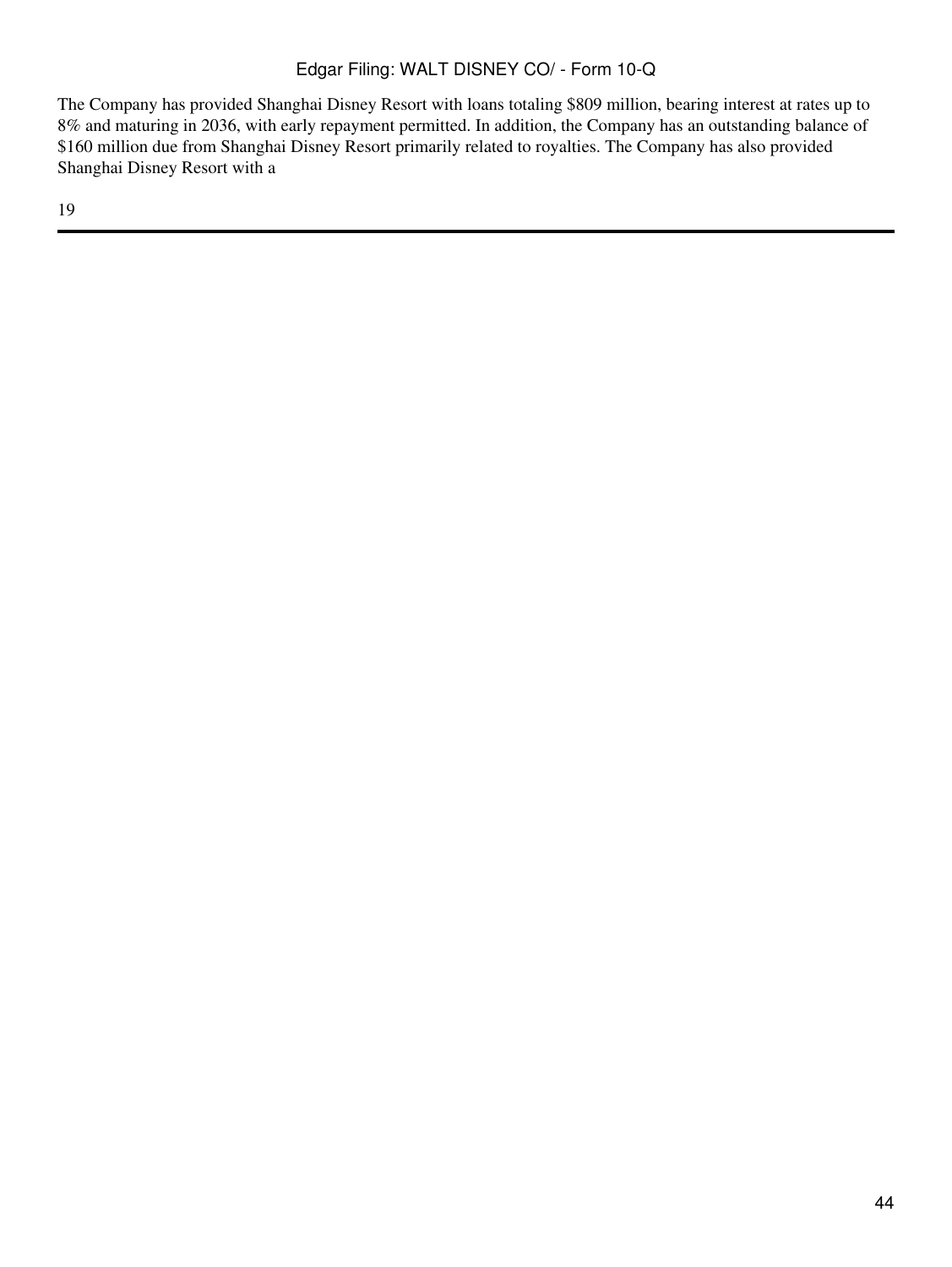### **NOTES TO CONDENSED CONSOLIDATED FINANCIAL STATEMENTS**

(unaudited; tabular dollars in millions, except for per share data)

\$157 million line of credit bearing interest at 8%. There is no outstanding balance under the line of credit at December 29, 2018. These balances are eliminated in consolidation.

Shendi has provided Shanghai Disney Resort with loans totaling 7.0 billion yuan (approximately \$1.0 billion), bearing interest at rates up to 8% and maturing in 2036, with early repayment permitted. Shendi has also provided Shanghai Disney Resort with a 1.4 billion yuan (approximately \$199 million) line of credit bearing interest at 8%. There is no outstanding balance under the line of credit at December 29, 2018.

# **7.***Income Taxes*

### *U.S. Tax Cuts and Jobs Act*

In December 2017, new federal income tax legislation, the "Tax Cuts and Jobs Act" (Tax Act), was signed into law. The most significant impacts on the Company are as follows:

• Because of our fiscal year end, the Company's fiscal 2018 statutory federal tax rate was 24.5%. The Company's Effective January 1, 2018, the U.S. corporate federal statutory income tax rate was reduced from 35.0% to 21.0%. statutory federal tax rate is 21.0% for fiscal 2019 (and thereafter).

The Company remeasured its U.S. federal deferred tax assets and liabilities at the rate that the Company expects to be in effect when those deferred taxes are realized (either 24.5% if in 2018 or 21.0% thereafter) (Deferred

Remeasurement). The Company recognized a benefit of approximately \$2.2 billion from the Deferred Remeasurement, the majority of which was recognized in the first quarter of fiscal 2018. The amount recognized for the quarter ended December 29, 2018 was not material.

whillion, the majority of which was recognized in the first quarter of fiscal 2018. The amount recognized for the quarter billion, the majority of which was recognized in the first quarter of fiscal 2018. The amount recogn A one-time tax is due on certain accumulated foreign earnings (Deemed Repatriation Tax), which is payable over eight years. The effective tax rate is generally 15.5% on the portion of the earnings held in cash and cash equivalents and 8% on the remainder. The Company recognized a charge for the Deemed Repatriation Tax of approximately \$0.4 ended December 29, 2018 was not material. Generally there will no longer be a U.S. federal income tax cost arising from the repatriation of foreign earnings.

and television productions that commenced after September 27, 2017 and placed in service by the end of fiscal 2022. The Company is eligible to claim an immediate deduction for investments in qualified fixed assets acquired and film The immediate deduction phases out for assets placed in service in fiscal 2023 through fiscal 2027.

- Beginning in fiscal
- 2019:

The domestic production activity deduction is eliminated.

Certain foreign derived income will be taxed in the U.S. at an effective rate of approximately 13% (which increases to approximately 16% in 2025) rather than the general statutory rate of 21%.

Certain foreign earnings will be taxed at a minimum effective rate of approximately 13%, which increases to approximately 16% in 2025. The Company's policy is to expense the tax on these earnings in the period the earnings are taxable in the U.S.

#### *Intra-Entity Transfers of Assets Other Than Inventory*

On September 30, 2018, the Company adopted a FASB standard that requires recognition of the income tax consequences of an intra-entity transfer of an asset (other than inventory) when the transfer occurs instead of when the asset is ultimately sold to an outside party. For the quarter ended December 29, 2018, the Company recorded a \$0.1 billion deferred tax asset with an offsetting increase to retained earnings.

#### *Unrecognized Tax Benefits*

During the quarter ended December 29, 2018, the Company increased its gross unrecognized tax benefits by \$0.1 billion from \$0.6 billion to \$0.7 billion. In the next twelve months, it is reasonably possible that our unrecognized tax benefits could change due to resolutions of open tax matters and we do not expect that the resolutions will have a material impact.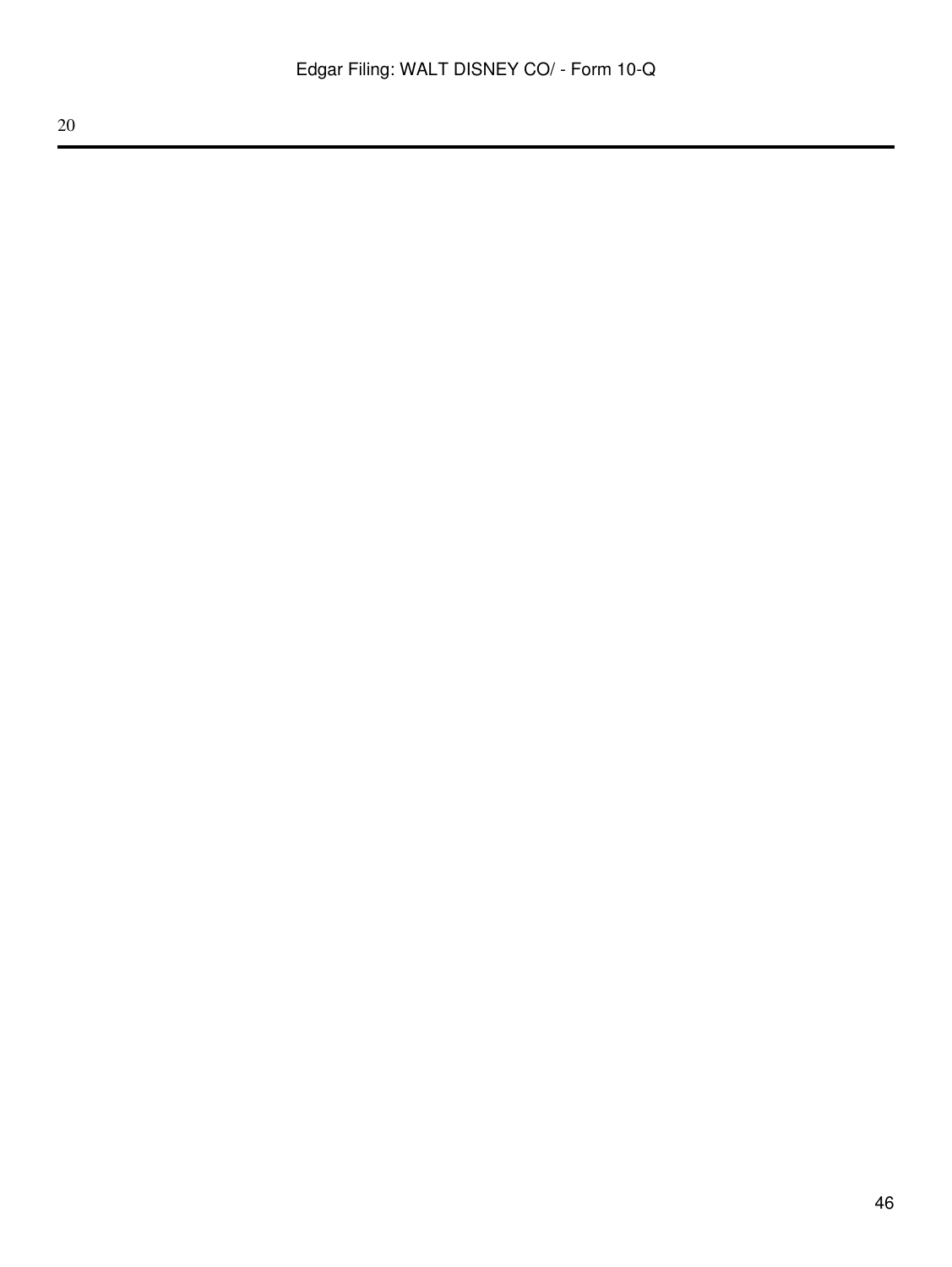## **THE WALT DISNEY COMPANY NOTES TO CONDENSED CONSOLIDATED FINANCIAL STATEMENTS**

(unaudited; tabular dollars in millions, except for per share data)

# **8.***Pension and Other Benefit Programs*

The components of net periodic benefit cost are as follows:

|                                            | <b>Pension</b><br><b>Plans</b> |                            | <b>Postretirement</b><br><b>Medical Plans</b> |                                                          |  |  |  |  |  |
|--------------------------------------------|--------------------------------|----------------------------|-----------------------------------------------|----------------------------------------------------------|--|--|--|--|--|
|                                            | Quarter<br><b>Ended</b>        |                            | <b>Quarter Ended</b>                          |                                                          |  |  |  |  |  |
|                                            | 29,<br>2018                    | 30, 2017 29, 2018 30, 2017 |                                               | December<br>December<br>December<br>December<br>December |  |  |  |  |  |
| Service costs                              | \$83                           | \$88                       | S <sub>2</sub>                                | S <sub>3</sub>                                           |  |  |  |  |  |
| Other costs (benefits):                    |                                |                            |                                               |                                                          |  |  |  |  |  |
| Interest costs                             | 145                            | 123                        | 16                                            | 15                                                       |  |  |  |  |  |
| Expected return on plan assets             |                                | $(239)$ $(225)$            | ) $(14)$                                      | (13)                                                     |  |  |  |  |  |
| Amortization of prior-year service costs 3 |                                | 3                          |                                               |                                                          |  |  |  |  |  |
| Recognized net actuarial loss              | 64                             | 87                         |                                               | 3                                                        |  |  |  |  |  |
| Total other costs (benefits)               | (27)                           | (12)                       | 2                                             | 5                                                        |  |  |  |  |  |
| Net periodic benefit cost                  | \$56                           | \$76                       | \$<br>$\overline{4}$                          | \$<br>8                                                  |  |  |  |  |  |

On September 30, 2018, the Company adopted a FASB standard on the presentation of the components of net periodic pension and postretirement benefit cost ("net periodic benefit cost"). This standard requires the Company to present the service cost component of net periodic benefit cost in the same line items on the statement of operations as other compensation costs of the related employees (i.e. "Costs and expense" in the Condensed Consolidated Statement of Income). All of the other components of net periodic benefit cost ("other costs / benefits") are presented as a component of "Interest expense, net" in the Condensed Consolidated Statement of Income (see Note 5). The other costs / benefits in fiscal 2018 were not material and are reported in Costs and expenses.

During the quarter ended December 29, 2018, the Company did not make material contributions to its pension and postretirement medical plans. The Company expects total pension and postretirement medical plan contributions in fiscal 2019 of approximately \$600 million to \$700 million. However, final funding amounts for fiscal 2019 will be assessed based on our January 1, 2019 funding actuarial valuation, which will be available in the fourth quarter of fiscal 2019.

# **9.***Earnings Per Share*

Diluted earnings per share amounts are based upon the weighted average number of common and common equivalent shares outstanding during the period and are calculated using the treasury stock method for equity-based compensation awards (Awards). A reconciliation of the weighted average number of common and common equivalent shares outstanding and the number of Awards excluded from the diluted earnings per share calculation, as they were anti-dilutive, are as follows:

|                                                                                                    | <b>Quarter Ended</b> |      |  |
|----------------------------------------------------------------------------------------------------|----------------------|------|--|
|                                                                                                    | December 29 aber 30, |      |  |
|                                                                                                    | 2018                 | 2017 |  |
| Shares (in millions):                                                                              |                      |      |  |
| Weighted average number of common and common equivalent shares outstanding (basic)                 | 1,490 1,512          |      |  |
| Weighted average dilutive impact of Awards                                                         |                      |      |  |
| Weighted average number of common and common equivalent shares outstanding (diluted) $1,498$ 1,521 |                      |      |  |
| Awards excluded from diluted earnings per share                                                    |                      | 16   |  |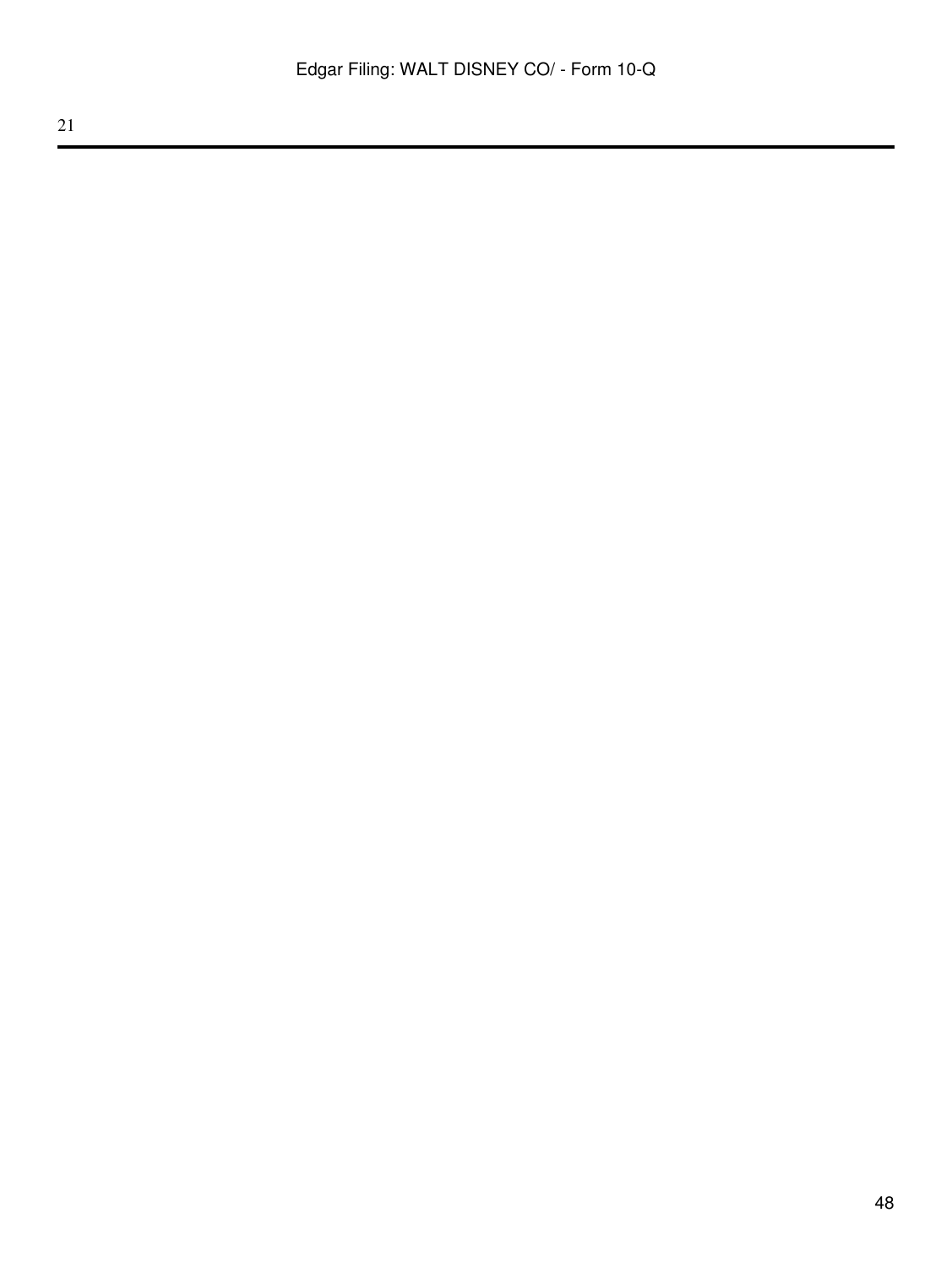#### **NOTES TO CONDENSED CONSOLIDATED FINANCIAL STATEMENTS**

(unaudited; tabular dollars in millions, except for per share data)

# **10.***Equity*

The Company paid the following dividends in fiscal 2019 and 2018: Per Share Total Paid Payment Timing Related to Fiscal Period \$0.88 \$1.3 billion Second quarter of Second Half of 2018 \$0.84 \$1.2 billion Fourth Quarter of First Half of 2018 \$0.84 \$1.3 billion Second Quarter<br>
of Fiscal 2018 Second Half of 2017 \$0.78 \$1.2 billion Fourth Quarter of First Half of 2017

During the quarter ended December 29, 2018, the Company did not purchase any of its common stock to hold as treasury shares. As of December 29, 2018, the Company had remaining authorization in place to repurchase approximately 158 million shares of common stock. The repurchase program does not have an expiration date. As of September 29, 2018 and December 29, 2018 the Company had 100 million preferred series A shares authorized with a \$0.01 par value, of which none are issued. As of September 29, 2018, the Company had 40 thousand preferred series B shares authorized with \$0.01 par value, which were canceled during the quarter ended December 29, 2018. The following tables summarize the changes in each component of accumulated other comprehensive income (loss) (AOCI) including our proportional share of equity method investee amounts:

| <b>AOCI</b> , before tax                                          | Investments | Cash Flow              | Unrecognized<br>Market Value Adjustment Pension and<br>Postretirement<br>Medical | Foreign<br>Currency<br>Translation | <b>AOCI</b> |
|-------------------------------------------------------------------|-------------|------------------------|----------------------------------------------------------------------------------|------------------------------------|-------------|
|                                                                   |             | Hedges                 | Expense                                                                          | and Other                          |             |
| <b>First quarter of fiscal 2019</b>                               |             |                        |                                                                                  |                                    |             |
| Balance at September 29, 2018                                     | \$24        | \$177                  | \$ (4,323)                                                                       | \$(727)                            | \$(4,849)   |
| Quarter Ended December 29, 2018:                                  |             |                        |                                                                                  |                                    |             |
| Unrealized gains (losses) arising during the period               |             | 27                     |                                                                                  | (16)                               | 11          |
| Reclassifications of realized net (gains) losses to net<br>income |             | (39)                   | 69                                                                               |                                    | 30          |
| Reclassifications to retained earnings                            | (24         |                        |                                                                                  |                                    | (23)        |
| <b>Balance at December 29, 2018</b>                               |             | \$<br>166              | \$(4,254)                                                                        | \$ (743)                           | \$(4,831)   |
| <b>First quarter of fiscal 2018</b>                               |             |                        |                                                                                  |                                    |             |
| Balance at September 30, 2017                                     | \$15        | \$(108)                | \$ (4,906)                                                                       | \$ (523)                           | \$(5,522)   |
| Quarter Ended December 30, 2017:                                  |             |                        |                                                                                  |                                    |             |
| Unrealized gains (losses) arising during the period               | (1)         | 19                     |                                                                                  | 62                                 | 80          |
| Reclassifications of realized net (gains) losses to net<br>income |             | 20                     | 96                                                                               |                                    | 116         |
| Balance at December 30, 2017                                      | \$<br>14    | $\mathbb{S}^-$<br>(69) | \$ (4,810)                                                                       | \$ (461)                           | \$(5,326)   |
|                                                                   |             |                        |                                                                                  |                                    |             |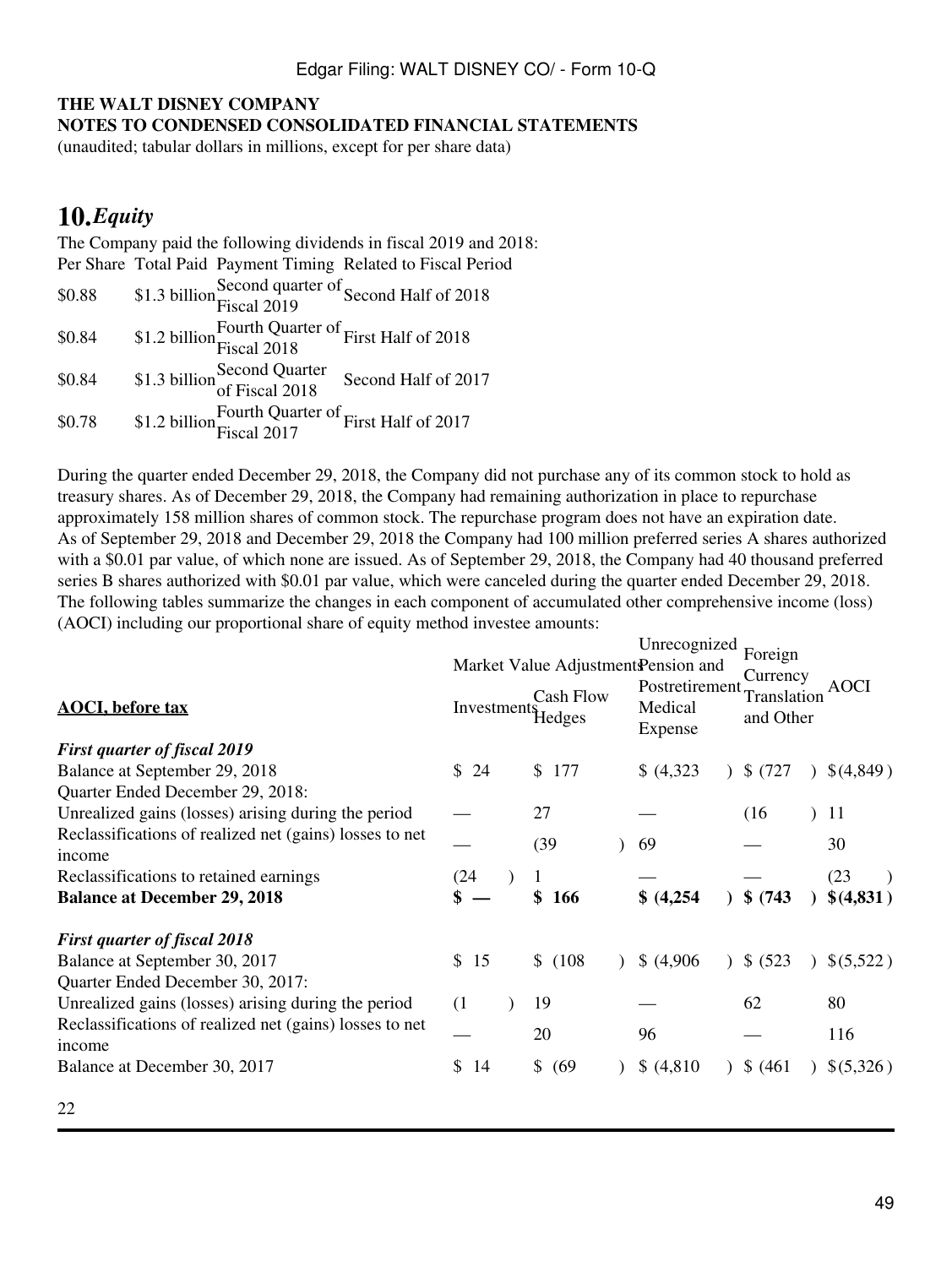## **NOTES TO CONDENSED CONSOLIDATED FINANCIAL STATEMENTS**

(unaudited; tabular dollars in millions, except for per share data)

| <b>Tax on AOCI</b>                                                | Market Value Adjustment Pension and<br><b>Cash Flow</b><br>Investments<br>Hedges |  |            | Unrecognized<br>Postretirement<br>Medical<br>Expense | Foreign<br>Currency<br>Translation<br>and Other |           | <b>AOCI</b> |         |  |
|-------------------------------------------------------------------|----------------------------------------------------------------------------------|--|------------|------------------------------------------------------|-------------------------------------------------|-----------|-------------|---------|--|
| <b>First quarter of fiscal 2019</b>                               |                                                                                  |  |            |                                                      |                                                 |           |             |         |  |
| Balance at September 29, 2018                                     | \$<br>(9)                                                                        |  | \$<br>(32) |                                                      | \$1,690                                         | \$103     |             | \$1,752 |  |
| Quarter Ended December 29, 2018:                                  |                                                                                  |  |            |                                                      |                                                 |           |             |         |  |
| Unrealized gains (losses) arising during the period               |                                                                                  |  | (6)        |                                                      |                                                 | (7)       |             | (13)    |  |
| Reclassifications of realized net (gains) losses to net<br>income |                                                                                  |  | 9          |                                                      | (16)                                            |           |             | (7)     |  |
| Reclassifications to retained earnings                            | 9                                                                                |  | (9)        |                                                      | (667)                                           | (16)      |             | (683)   |  |
| <b>Balance at December 29, 2018</b>                               | \$                                                                               |  | \$<br>(38) |                                                      | \$1,007                                         | \$80      |             | \$1,049 |  |
| <b>First quarter of fiscal 2018</b>                               |                                                                                  |  |            |                                                      |                                                 |           |             |         |  |
| Balance at September 30, 2017                                     | $\mathbb{S}$<br>(7)                                                              |  | \$<br>46   |                                                      | \$1,839                                         | \$116     |             | \$1,994 |  |
| Quarter Ended December 30, 2017:                                  |                                                                                  |  |            |                                                      |                                                 |           |             |         |  |
| Unrealized gains (losses) arising during the period               |                                                                                  |  | (13)       |                                                      |                                                 | (16)      |             | (29)    |  |
| Reclassifications of realized net (gains) losses to net<br>income |                                                                                  |  | (8)        |                                                      | (35)                                            |           |             | (43)    |  |
| Balance at December 30, 2017                                      | \$<br>(7)                                                                        |  | \$<br>25   |                                                      | \$1,804                                         | 100<br>\$ |             | \$1,922 |  |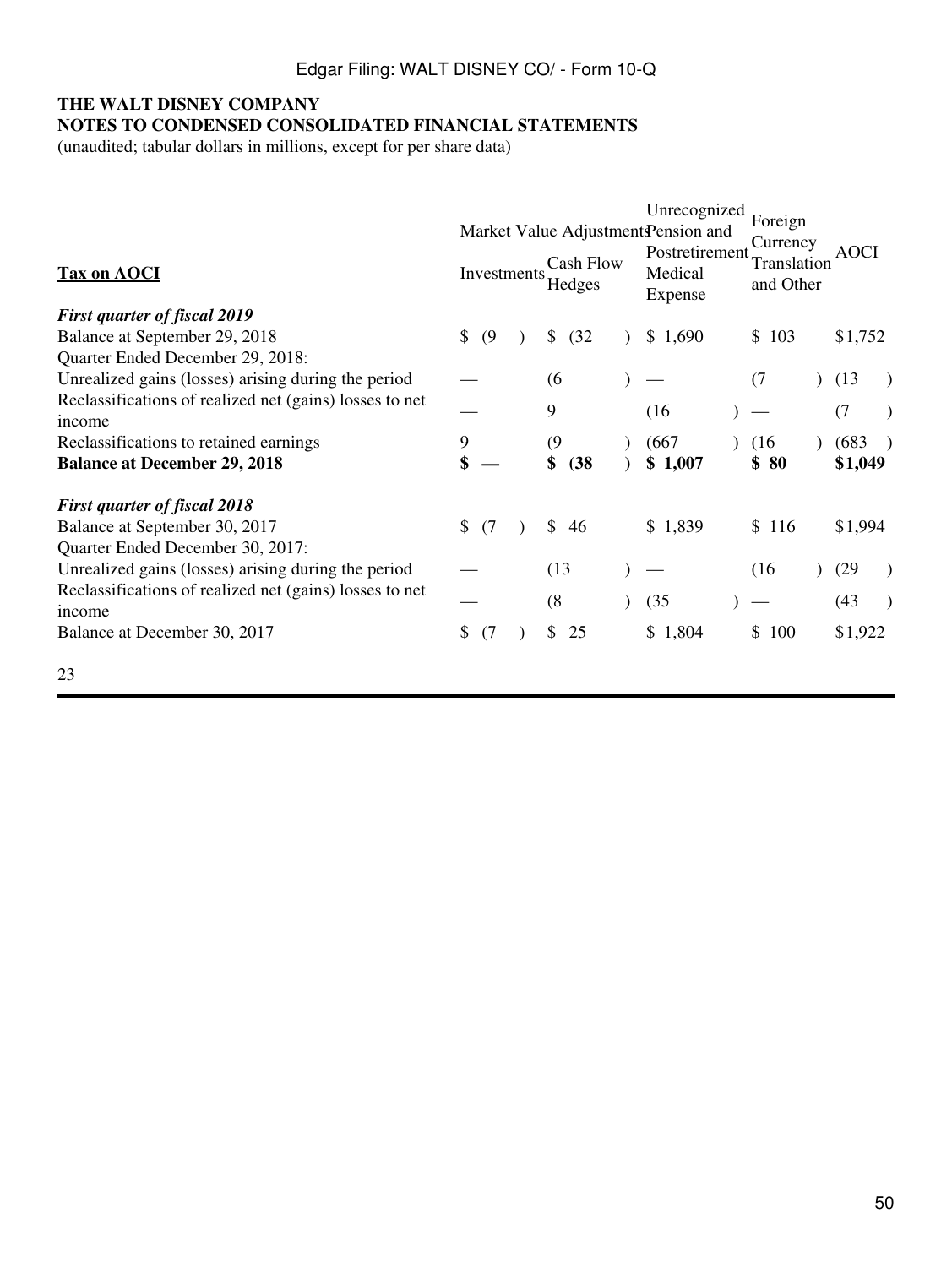**NOTES TO CONDENSED CONSOLIDATED FINANCIAL STATEMENTS**

(unaudited; tabular dollars in millions, except for per share data)

| <b>AOCI</b> , after tax                                                                                        | Investments |  | Market Value Adjustment Pension and<br><b>Cash Flow</b><br>Hedges |  | Unrecognized<br>Postretirement<br>Medical<br>Expense |  | Foreign<br>Currency<br>Translation<br>and Other |  | AOCI      |
|----------------------------------------------------------------------------------------------------------------|-------------|--|-------------------------------------------------------------------|--|------------------------------------------------------|--|-------------------------------------------------|--|-----------|
| <b>First quarter of fiscal 2019</b>                                                                            |             |  |                                                                   |  |                                                      |  |                                                 |  |           |
| Balance at September 29, 2018                                                                                  | \$15        |  | \$<br>145                                                         |  | \$ (2,633)                                           |  | \$ (624)                                        |  | \$(3,097) |
| Quarter Ended December 29, 2018:                                                                               |             |  | 21                                                                |  |                                                      |  | (23)                                            |  |           |
| Unrealized gains (losses) arising during the period<br>Reclassifications of realized net (gains) losses to net |             |  |                                                                   |  |                                                      |  |                                                 |  | (2)       |
| income                                                                                                         |             |  | (30)                                                              |  | 53                                                   |  |                                                 |  | 23        |
| Reclassifications to retained earnings $(1)$                                                                   | (15)        |  | (8)                                                               |  | (667                                                 |  | (16)                                            |  | (706)     |
| <b>Balance at December 29, 2018</b>                                                                            |             |  | \$<br>128                                                         |  | \$ (3,247)                                           |  | \$ (663)                                        |  | \$(3,782) |
| <b>First quarter of fiscal 2018</b>                                                                            |             |  |                                                                   |  |                                                      |  |                                                 |  |           |
| Balance at September 30, 2017                                                                                  | \$<br>- 8   |  | \$<br>(62)                                                        |  | \$ (3,067)                                           |  | \$ (407)                                        |  | \$(3,528) |
| Quarter Ended December 30, 2017:                                                                               |             |  |                                                                   |  |                                                      |  |                                                 |  |           |
| Unrealized gains (losses) arising during the period                                                            | (1)         |  | 6                                                                 |  |                                                      |  | 46                                              |  | 51        |
| Reclassifications of realized net (gains) losses to net<br>income                                              |             |  | 12                                                                |  | 61                                                   |  |                                                 |  | 73        |
| Balance at December 30, 2017                                                                                   | S           |  | \$<br>(44)                                                        |  | \$ (3,006)                                           |  | \$ (361)                                        |  | \$(3,404) |

On September 30, 2018, the Company adopted a FASB standard, Reclassification of Certain Tax Effects from

(1) Accumulated Other Comprehensive Income, and elected to reclassify \$691 million from AOCI to retained earnings in the quarter ended December 29, 2018.

In addition, on September 30, 2018, the Company adopted a FASB standard, Recognition and Measurement of Financial Assets and Liabilities, and reclassified \$24 million (\$15 million after tax) of market value adjustments on investments previously recorded in AOCI to retained earnings.

Details about AOCI components reclassified to net income are as follows:

|                                               | Affected line item in the                                               | <b>Ouarter Ended</b>  |           |      |         |  |
|-----------------------------------------------|-------------------------------------------------------------------------|-----------------------|-----------|------|---------|--|
| Gains/(losses) in net income:                 | Condensed Consolidated December 20, Condensed Consolidated December 20, |                       |           |      |         |  |
|                                               | Statements of Income:                                                   | 2018                  |           | 2017 |         |  |
| Cash flow hedges                              | Primarily revenue                                                       | \$39                  |           |      | \$ (20) |  |
| Estimated tax                                 | Income taxes                                                            | $\boldsymbol{\theta}$ | $\lambda$ | 8    |         |  |
|                                               |                                                                         | 30                    |           | (12) |         |  |
| Pension and postretirement<br>medical expense | Costs and expenses                                                      |                       |           | (96) |         |  |
|                                               | Interest expense, net                                                   | (69                   |           |      |         |  |
| Estimated tax                                 | Income taxes                                                            | 16                    |           | 35   |         |  |
|                                               |                                                                         | (53                   |           | (61) |         |  |
| Total reclassifications for the period        |                                                                         | \$ (23)               |           |      | (73     |  |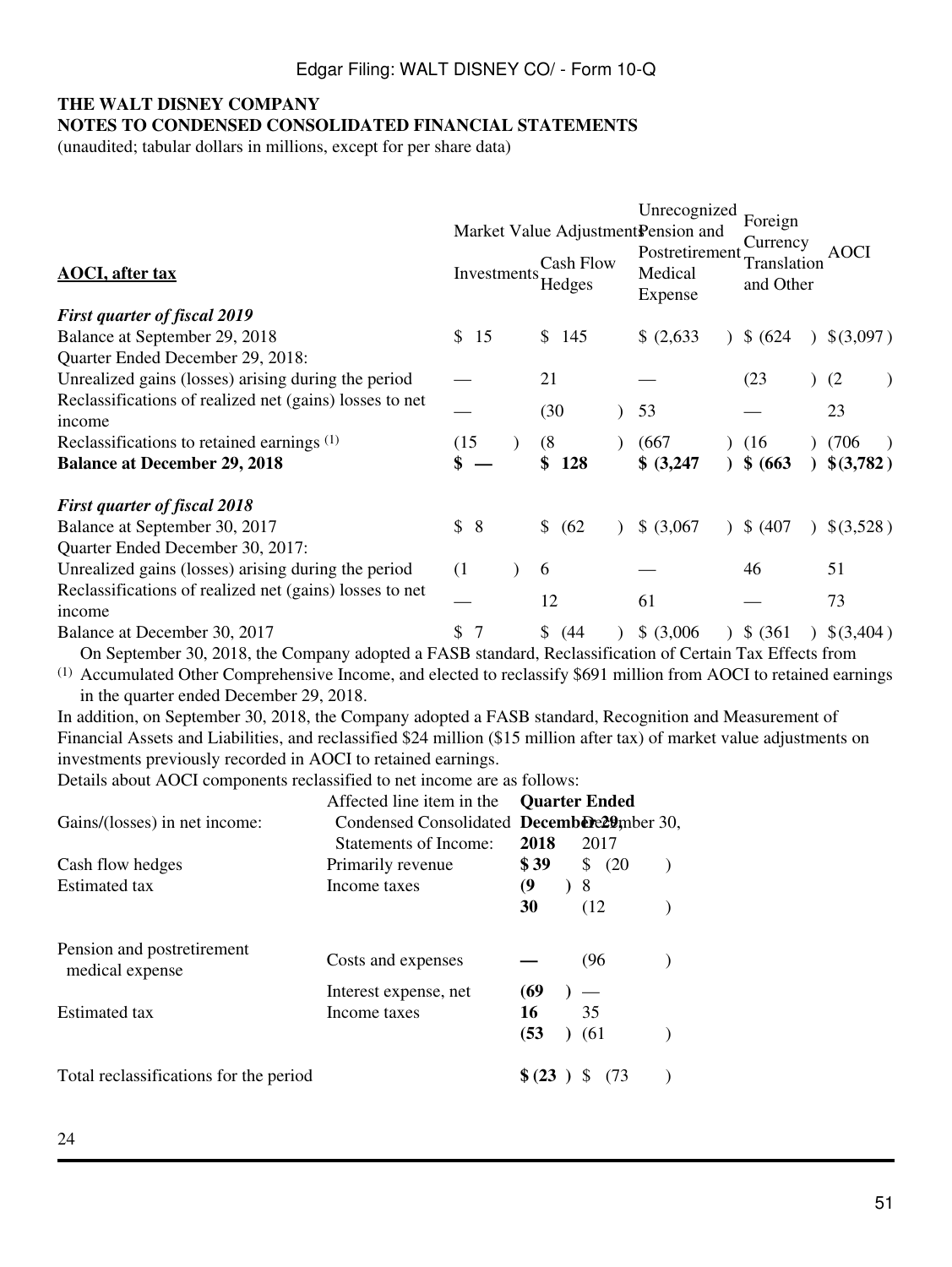#### **NOTES TO CONDENSED CONSOLIDATED FINANCIAL STATEMENTS**

(unaudited; tabular dollars in millions, except for per share data)

## **11.***Equity-Based Compensation*

Compensation expense related to stock options and restricted stock units (RSUs) is as follows:

|                                                                         |      | <b>Quarter Ended</b> |                       |  |
|-------------------------------------------------------------------------|------|----------------------|-----------------------|--|
|                                                                         |      |                      | Decemble e29 nber 30, |  |
|                                                                         | 2018 | 2017                 |                       |  |
| Stock options                                                           | \$19 |                      | 23                    |  |
| <b>RSUs</b>                                                             | 73   | 71                   |                       |  |
| Total equity-based compensation expense (1)                             | \$92 |                      | 94                    |  |
| Equity-based compensation expense capitalized during the period $\$$ 16 |      |                      | 19                    |  |

(1) Equity-based compensation expense is net of capitalized equity-based compensation and excludes amortization of previously capitalized equity-based compensation costs.

Unrecognized compensation cost related to unvested stock options and RSUs was \$209 million and \$735 million, respectively, as of December 29, 2018.

The weighted average grant date fair values of options granted during the quarter ended December 29, 2018 and December 30, 2017 were \$28.72 and \$28.01, respectively.

During the quarter ended December 29, 2018, the Company made equity compensation grants consisting of 3.8 million stock options and 3.2 million RSUs.

## **12.***Commitments and Contingencies*

#### *Legal Matters*

The Company, together with, in some instances, certain of its directors and officers, is a defendant in various legal actions involving copyright, breach of contract and various other claims incident to the conduct of its businesses. Management does not believe that the Company has incurred a probable material loss by reason of any of those actions.

#### *Contractual Guarantees*

The Company has guaranteed bond issuances by the Anaheim Public Authority that were used by the City of Anaheim to finance construction of infrastructure and a public parking facility adjacent to the Disneyland Resort. Revenues from sales, occupancy and property taxes from the Disneyland Resort and non-Disney hotels are used by the City of Anaheim to repay the bonds, which mature in 2037. In the event of a debt service shortfall, the Company will be responsible to fund the shortfall. As of December 29, 2018, the remaining debt service obligation guaranteed by the Company was \$296 million. To the extent that tax revenues exceed the debt service payments subsequent to the Company funding a shortfall, the Company would be reimbursed for any previously funded shortfalls. To date, tax revenues have exceeded the debt service payments for these bonds.

*Commitments*

The Company is committed to make a capital contribution of approximately \$645 million to Hulu LLC in calendar year 2019.

### *Long-Term Receivables and the Allowance for Credit Losses*

The Company has accounts receivable with original maturities greater than one year related to the sale of film and television program rights and vacation club properties. Allowances for credit losses are established against these receivables as necessary.

The Company estimates the allowance for credit losses related to receivables from the sale of film and television programs based upon a number of factors, including historical experience and the financial condition of individual companies with which we do business. The balance of film and television program sales receivables recorded in other non-current assets, net of an immaterial allowance for credit losses, was \$0.9 billion as of December 29, 2018. The activity for the quarters ended December 29, 2018 and December 30, 2017 related to the allowance for credit losses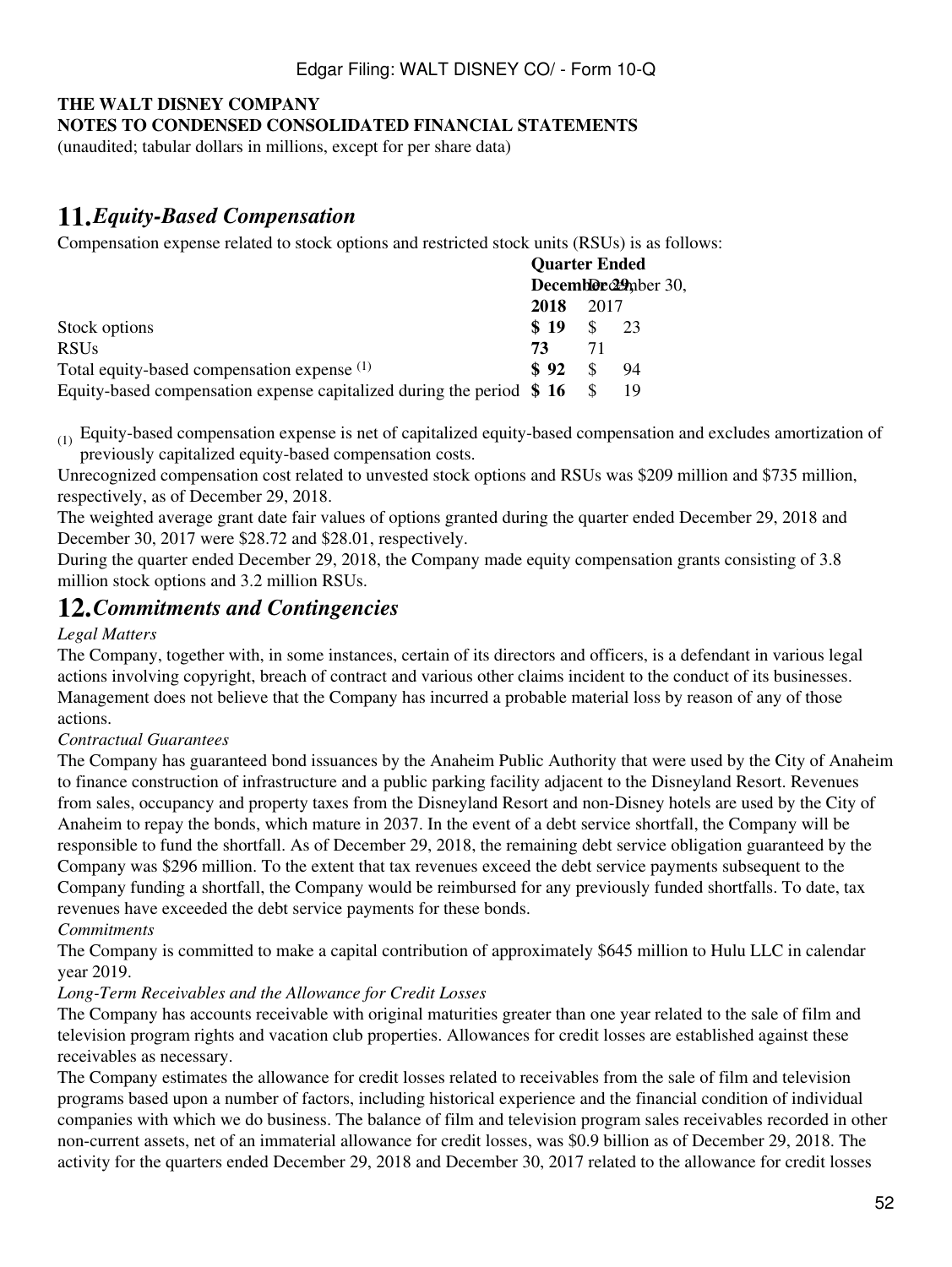was not material.

The Company estimates the allowance for credit losses related to receivables from sales of its vacation club properties based primarily on historical collection experience. Estimates of uncollectible amounts also consider the economic environment and the age of receivables. The balance of mortgage receivables recorded in other non-current assets, net of a related allowance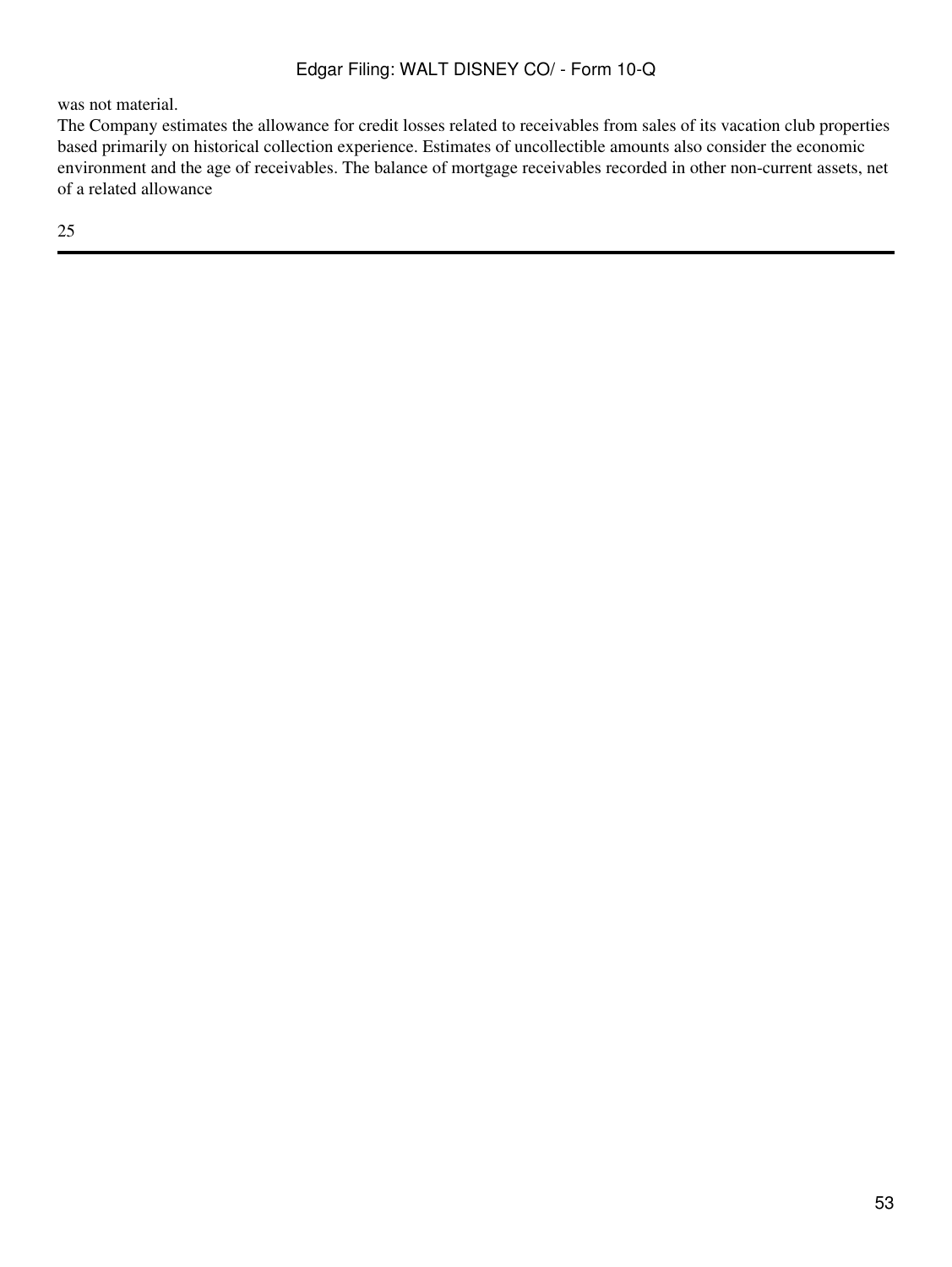### **NOTES TO CONDENSED CONSOLIDATED FINANCIAL STATEMENTS**

(unaudited; tabular dollars in millions, except for per share data)

for credit losses of approximately 4%, was \$0.7 billion as of December 29, 2018. The activity for the quarters ended December 29, 2018 and December 30, 2017 related to the allowance for credit losses was not material.

## **13.***Fair Value Measurements*

Fair value is defined as the amount that would be received for selling an asset or paid to transfer a liability in an orderly transaction between market participants and is generally classified in one of the following categories:

Level 1 - Quoted prices for identical instruments in active markets

Level 2 - Quoted prices for similar instruments in active markets; quoted prices for identical or similar instruments in markets that are not active; and model-derived valuations in which all significant inputs and significant value drivers are observable in active markets

Level 3 - Valuations derived from valuation techniques in which one or more significant inputs or significant value drivers are unobservable

The Company's assets and liabilities measured at fair value are summarized in the following tables by fair value measurement Level:

|                                                             | <b>Fair Value Measurement at</b> |                                          |            |       |  |  |  |
|-------------------------------------------------------------|----------------------------------|------------------------------------------|------------|-------|--|--|--|
|                                                             | $\mathbf{1}$                     | <b>December 29, 2018</b><br>Level 2      | Level<br>3 | Total |  |  |  |
| Assets                                                      |                                  |                                          |            |       |  |  |  |
| Investments                                                 |                                  | $$28$ \$                                 | $S-$       | \$28  |  |  |  |
| Derivatives                                                 |                                  |                                          |            |       |  |  |  |
| Foreign exchange                                            |                                  | $-508$                                   |            | 508   |  |  |  |
| Other                                                       |                                  | 2                                        |            | 2     |  |  |  |
| Liabilities                                                 |                                  |                                          |            |       |  |  |  |
| Derivatives                                                 |                                  |                                          |            |       |  |  |  |
| Interest rate                                               |                                  | $-$ (284) $-$                            |            | (284) |  |  |  |
| Foreign exchange                                            |                                  | $-$ (342 ) - (342 )<br>$-$ (11 ) - (11 ) |            |       |  |  |  |
| Other                                                       |                                  |                                          |            |       |  |  |  |
| Total recorded at fair value $$28 \$(127) \$$ $$-$$ $$(99)$ |                                  |                                          |            |       |  |  |  |
| Fair value of borrowings                                    |                                  | $\frac{$1,187}{$20,731}$                 |            |       |  |  |  |
|                                                             |                                  | Fair Value Measurement at                |            |       |  |  |  |
|                                                             |                                  | September 29, 2018                       |            |       |  |  |  |
|                                                             | $\mathbf{1}$                     | Level 2 Level                            | 3          | Total |  |  |  |
| Assets                                                      |                                  |                                          |            |       |  |  |  |
| Investments                                                 |                                  | $$38S -$                                 | $s-$       | \$38  |  |  |  |
| Derivatives                                                 |                                  |                                          |            |       |  |  |  |
| Foreign exchange                                            |                                  | $-469$                                   |            | 469   |  |  |  |
| Other                                                       | $-15$                            |                                          |            | 15    |  |  |  |
| Liabilities                                                 |                                  |                                          |            |       |  |  |  |
| Derivatives                                                 |                                  |                                          |            |       |  |  |  |
| Interest rate                                               |                                  | $-$ (410 ) $-$ (410 )                    |            |       |  |  |  |
| Foreign exchange                                            |                                  | $-$ (274 ) $-$ (274 )                    |            |       |  |  |  |
| Total recorded at fair value $$38 \$(200) \$--\$(162)$      |                                  |                                          |            |       |  |  |  |
| Fair value of borrowings                                    |                                  | $\frac{$-819,826}{$1,171 $20,997}$       |            |       |  |  |  |

| \$38           |
|----------------|
| 469            |
| 15             |
|                |
|                |
| (410)          |
| (274)<br>)     |
| \$(162)        |
| 1,171 \$20,997 |
|                |
|                |
|                |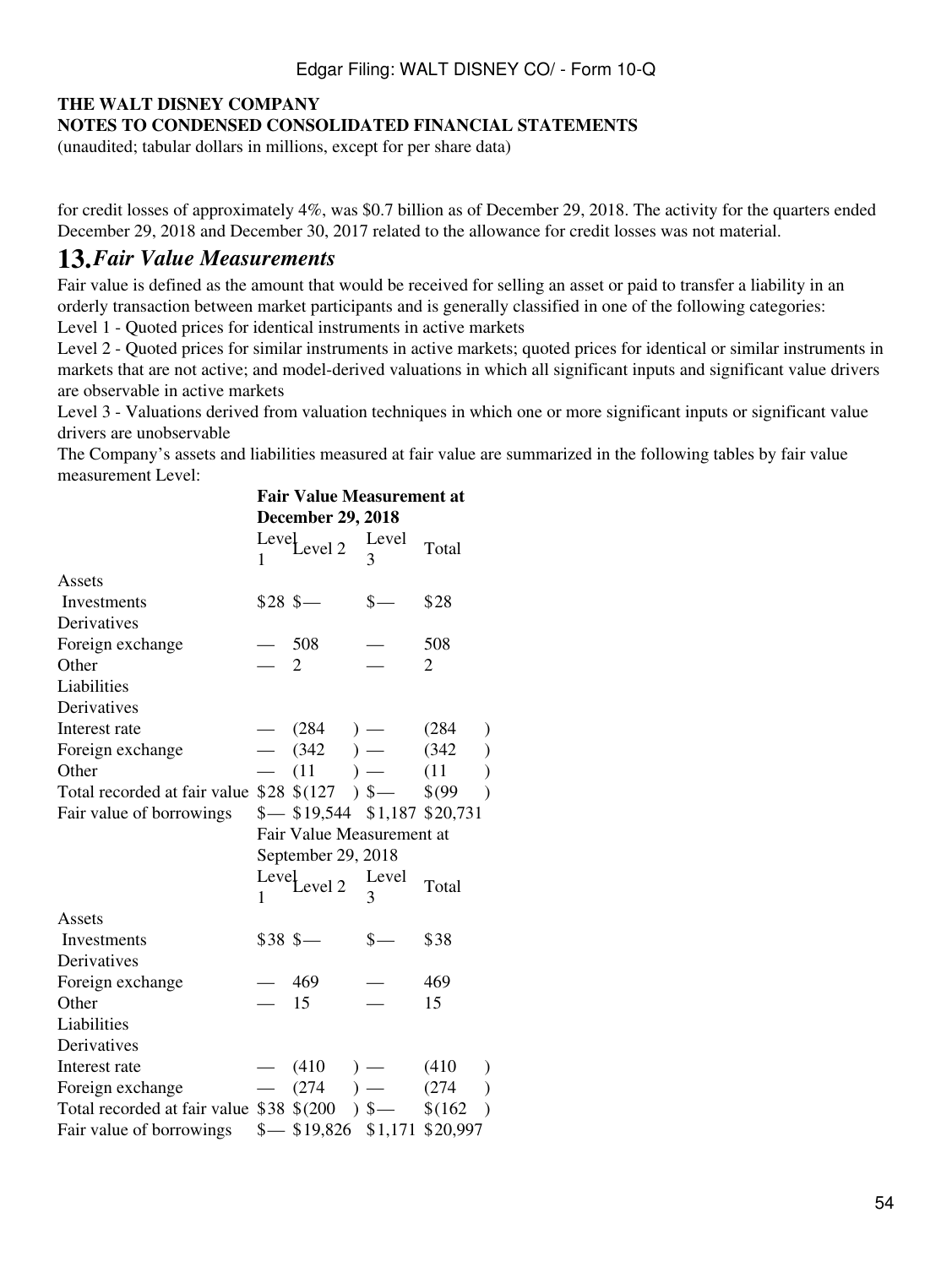The fair values of Level 2 derivatives are primarily determined by internal discounted cash flow models that use observable inputs such as interest rates, yield curves and foreign currency exchange rates. Counterparty credit risk, which is mitigated by master netting agreements and collateral posting arrangements with certain counterparties, did not have a material impact on derivative fair value estimates.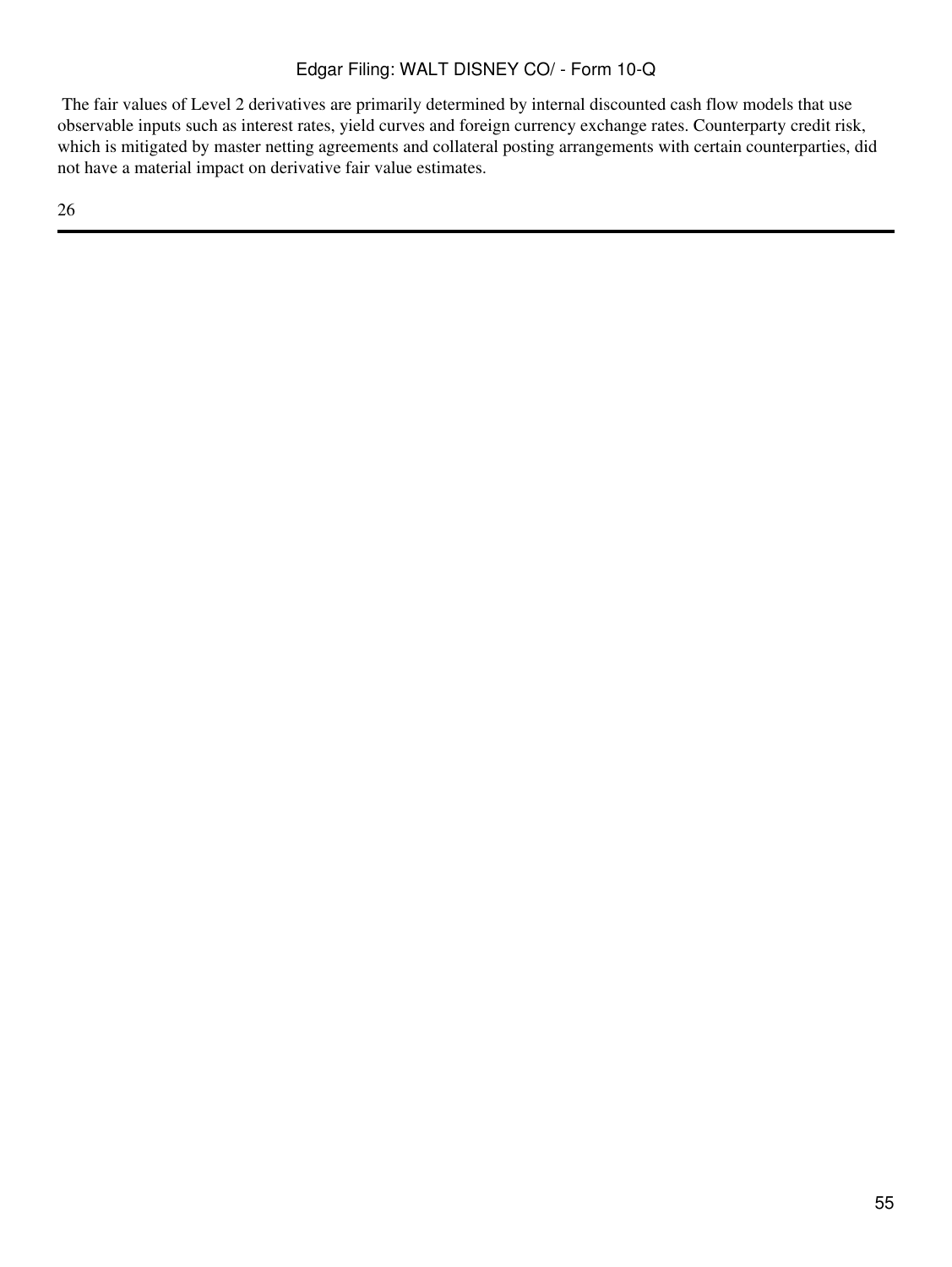### **NOTES TO CONDENSED CONSOLIDATED FINANCIAL STATEMENTS**

(unaudited; tabular dollars in millions, except for per share data)

Level 2 borrowings, which include commercial paper, U.S. and European medium-term notes and certain foreign currency denominated borrowings, are valued based on quoted prices for similar instruments in active markets or identical instruments in markets that are not active.

Level 3 borrowings include the Asia Theme Park borrowings, which are valued based on the current borrowing cost and credit risk of the Asia Theme Parks as well as prevailing market interest rates.

The Company's financial instruments also include cash, cash equivalents, receivables and accounts payable. The carrying values of these financial instruments approximate the fair values.

## **14.***Derivative Instruments*

The Company manages its exposure to various risks relating to its ongoing business operations according to a risk management policy. The primary risks managed with derivative instruments are interest rate risk and foreign exchange risk.

The Company's derivative positions measured at fair value are summarized in the following tables:

|                                      | As of December 29, 2018        |                          |         |               |                         |  |  |
|--------------------------------------|--------------------------------|--------------------------|---------|---------------|-------------------------|--|--|
|                                      |                                | Other                    |         | Other Long-   |                         |  |  |
|                                      | Current <sub>-</sub><br>Assets | Other Assets Current     |         |               | Term                    |  |  |
|                                      |                                |                          |         |               | Liabilities Liabilities |  |  |
| Derivatives designated as hedges     |                                |                          |         |               |                         |  |  |
| Foreign exchange                     | \$211                          | \$181                    | \$(72)  |               | \$(77)                  |  |  |
| Interest rate                        |                                |                          | (221)   |               |                         |  |  |
| Other                                | $\overline{2}$                 |                          | (7)     |               | (4)                     |  |  |
| Derivatives not designated as hedges |                                |                          |         |               |                         |  |  |
| Foreign exchange                     | 27                             | 89                       | (140)   |               | (53)                    |  |  |
| Interest rate                        |                                |                          |         |               | (63)                    |  |  |
| Gross fair value of derivatives      | 240                            | 270                      | (440)   |               | (197)                   |  |  |
| Counterparty netting                 | $(145)$ $(225)$                |                          | 228     |               | 142                     |  |  |
| Cash collateral (received)/paid      | (3                             |                          | 104     |               | 15                      |  |  |
| Net derivative positions             | \$92                           | \$45                     | \$(108) | $\mathcal{L}$ | \$ (40)                 |  |  |
|                                      |                                | As of September 29, 2018 |         |               |                         |  |  |
|                                      | Current                        |                          | Other   |               | Other Long-             |  |  |
|                                      | Assets                         | Other Assets Current     |         |               | Term                    |  |  |
|                                      |                                |                          |         |               | Liabilities Liabilities |  |  |
| Derivatives designated as hedges     |                                |                          |         |               |                         |  |  |
| Foreign exchange                     | \$166                          | \$169                    | \$ (80) |               | \$<br>(39               |  |  |
| Interest rate                        |                                |                          | (329)   |               |                         |  |  |
| Other                                | 13                             | $\overline{2}$           |         |               |                         |  |  |
| Derivatives not designated as hedges |                                |                          |         |               |                         |  |  |
| Foreign exchange                     | 38                             | 96                       | (95)    |               | (60)                    |  |  |
| Interest rate                        |                                |                          |         |               | (81)                    |  |  |
| Gross fair value of derivatives      | 217                            | 267                      | (504)   |               | (180)                   |  |  |
| Counterparty netting                 | $(158)$ $(227)$                | $\lambda$                | 254     |               | 131                     |  |  |
| Cash collateral (received)/paid      |                                |                          | 135     |               | 5                       |  |  |
| Net derivative positions             | \$59                           | \$40                     | \$(115) | $\lambda$     | \$ (44)                 |  |  |

*Interest Rate Risk Management*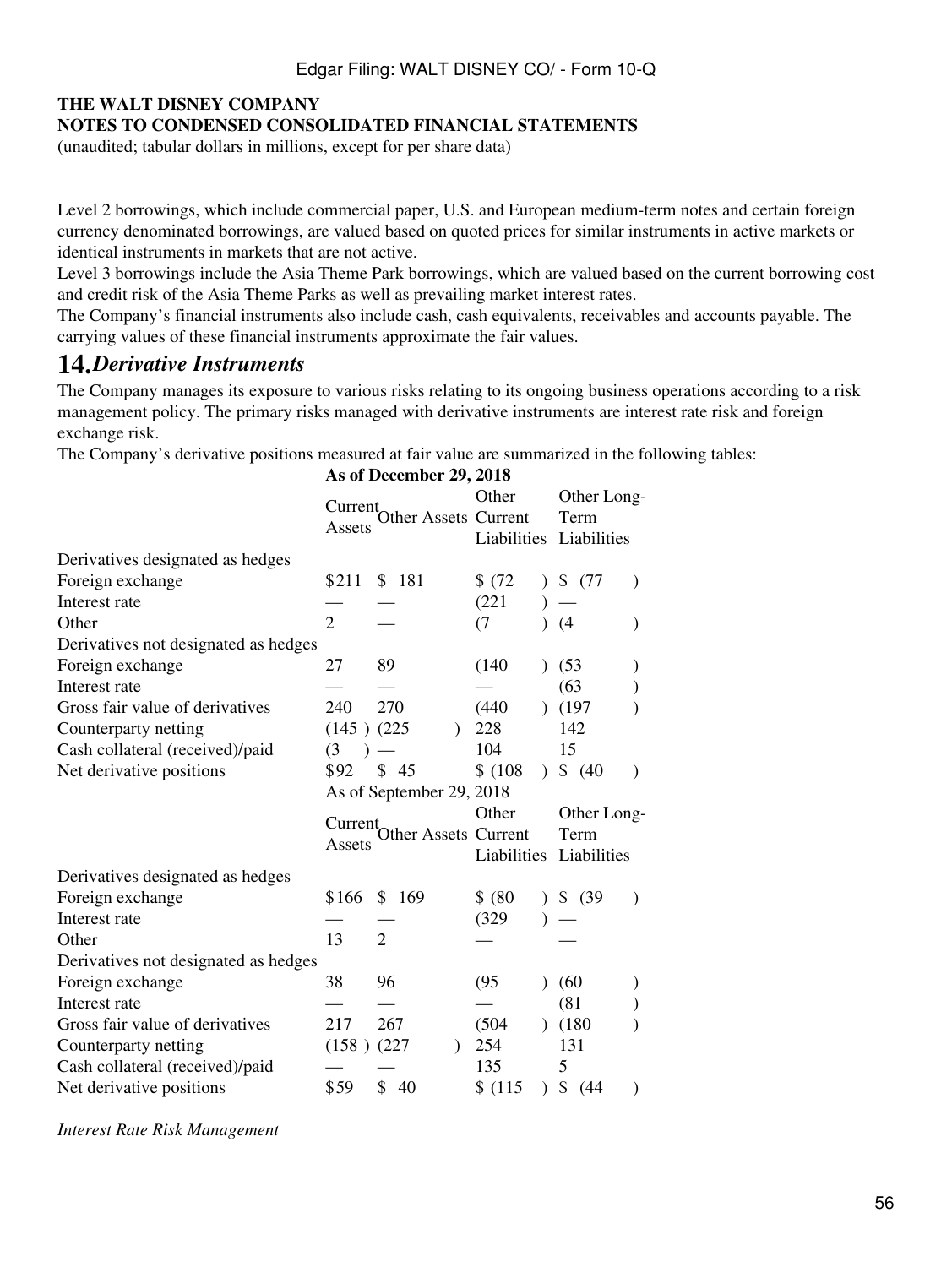The Company is exposed to the impact of interest rate changes primarily through its borrowing activities. The Company's objective is to mitigate the impact of interest rate changes on earnings and cash flows and on the market value of its borrowings. In accordance with its policy, the Company targets its fixed-rate debt as a percentage of its net debt between a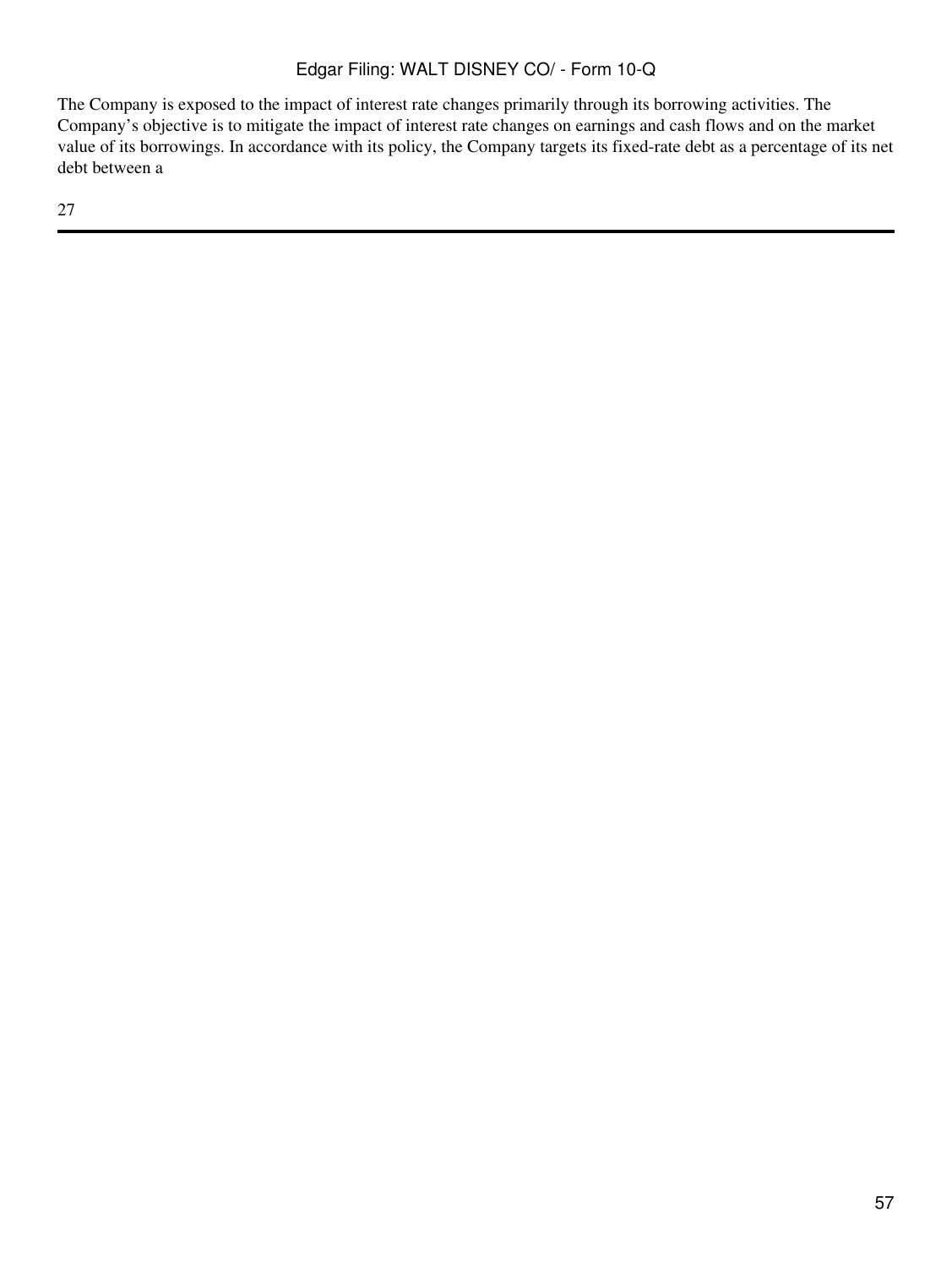#### **NOTES TO CONDENSED CONSOLIDATED FINANCIAL STATEMENTS**

(unaudited; tabular dollars in millions, except for per share data)

minimum and maximum percentage. The Company primarily uses pay-floating and pay-fixed interest rate swaps to facilitate its interest rate risk management activities.

The Company designates pay-floating interest rate swaps as fair value hedges of fixed-rate borrowings effectively converting fixed-rate borrowings to variable rate borrowings indexed to LIBOR. As of December 29, 2018 and September 29, 2018, the total notional amount of the Company's pay-floating interest rate swaps was \$7.5 billion and \$7.6 billion, respectively.

The following table summarizes fair value hedge adjustments to hedged borrowings at December 29, 2018 and September 29, 2018:

|                   |                           |                                   | Fair Value              |                                   |  |  |  |  |  |
|-------------------|---------------------------|-----------------------------------|-------------------------|-----------------------------------|--|--|--|--|--|
|                   |                           | <b>Carrying Amount</b>            | Adjustments<br>Included |                                   |  |  |  |  |  |
|                   | of Hedged                 |                                   |                         |                                   |  |  |  |  |  |
|                   | Borrowings <sup>(1)</sup> |                                   | in Hedged               |                                   |  |  |  |  |  |
|                   |                           |                                   |                         | Borrowings $(1)$                  |  |  |  |  |  |
|                   | 29,<br>2018               | December<br>September<br>29, 2018 | 29,<br>2018             | December<br>September<br>29, 2018 |  |  |  |  |  |
| Borrowings:       |                           |                                   |                         |                                   |  |  |  |  |  |
| Current           |                           | \$1,590 \$1,585                   | S (9                    | $)$ \$ (14)                       |  |  |  |  |  |
| Long-term $6,499$ |                           | 6,425                             | $(177)$ (290)           |                                   |  |  |  |  |  |
|                   |                           | \$8,089 \$8,010                   |                         | $$(186)$ \$ (304)                 |  |  |  |  |  |

 $(1)$  Includes \$40 million and \$41 million of gains on terminated interest rate swaps as of December 29, 2018 and September 29, 2018, respectively.

The following amounts are included in "Interest expense, net" in the Condensed Consolidated Statements of Income:

|                                                                                  |      | <b>Quarter Ended</b><br>December 29mber 30, |  |
|----------------------------------------------------------------------------------|------|---------------------------------------------|--|
|                                                                                  | 2018 | 2017                                        |  |
| Gain (loss) on:                                                                  |      |                                             |  |
| Pay-floating swaps                                                               |      | $$117 \t$ 64$                               |  |
| Borrowings hedged with pay-floating swaps                                        | (117 | $\rightarrow 64$                            |  |
| Benefit (expense) associated with interest accruals on pay-floating swaps (14) 7 |      |                                             |  |

The Company may designate pay-fixed interest rate swaps as cash flow hedges of interest payments on floating-rate borrowings. Pay-fixed swaps effectively convert floating-rate borrowings to fixed-rate borrowings. The unrealized gains or losses from these cash flow hedges are deferred in AOCI and recognized in interest expense as the interest payments occur. The Company did not have pay-fixed interest rate swaps that were designated as cash flow hedges of interest payments at December 29, 2018 or at September 29, 2018, and gains and losses related to pay-fixed swaps recognized in earnings for the quarter ended December 29, 2018 and December 30, 2017 were not material. To facilitate its interest rate risk management activities, the Company sold options in November 2016, October 2017 and April 2018 to enter into a future pay-floating interest rate swaps indexed to LIBOR for \$2.0 billion in future borrowings. The fair values of these contracts as of December 29, 2018 or at September 29, 2018 were not material. The options are not designated as hedges and do not qualify for hedge accounting; accordingly, changes in their fair value are recorded in earnings. Gains and losses on the options for the quarters ended December 29, 2018 and December 30, 2017 were not material.

#### *Foreign Exchange Risk Management*

The Company transacts business globally and is subject to risks associated with changing foreign currency exchange rates. The Company's objective is to reduce earnings and cash flow fluctuations associated with foreign currency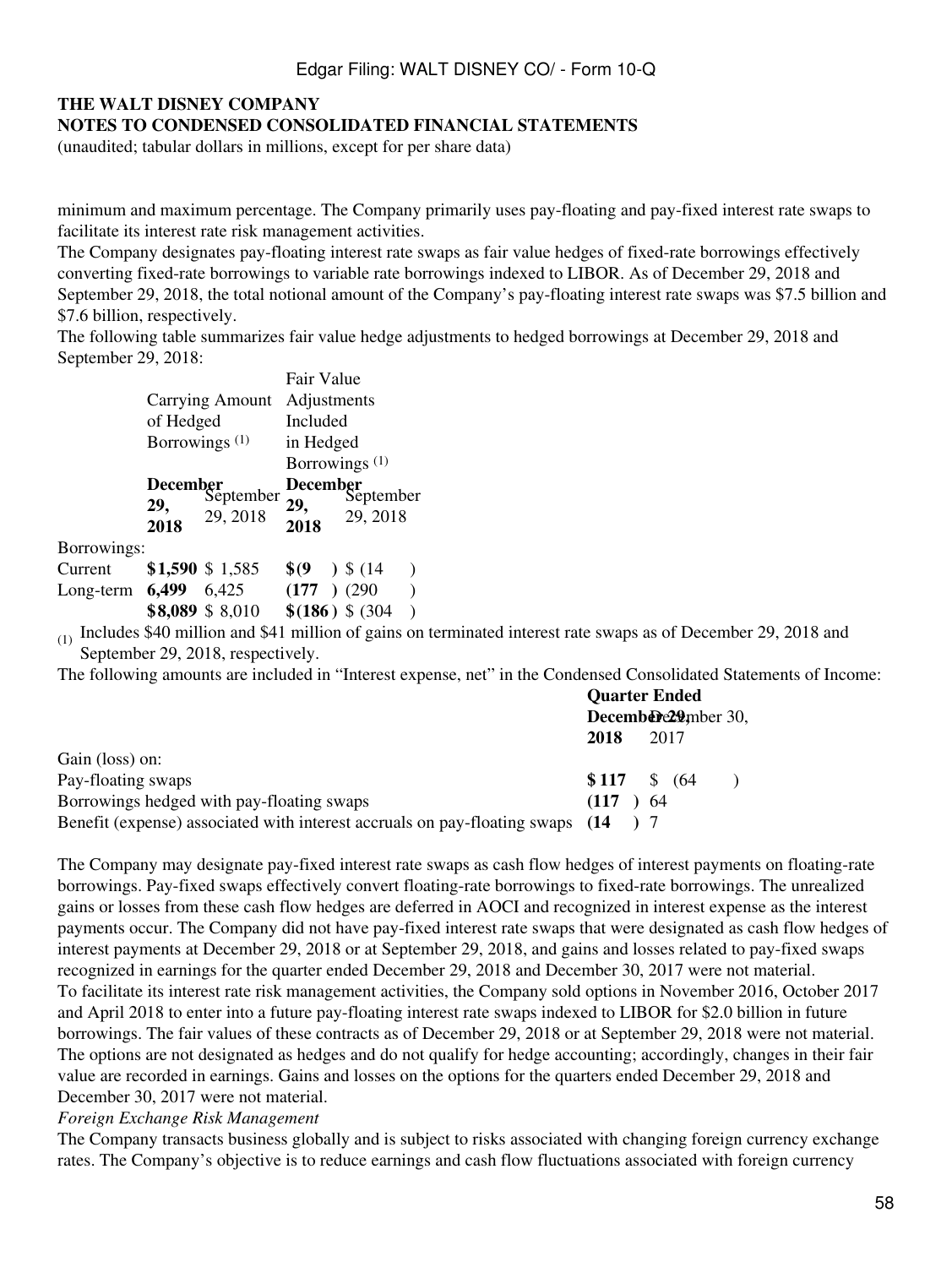exchange rate changes, enabling management to focus on core business issues and challenges.

The Company enters into option and forward contracts that change in value as foreign currency exchange rates change to protect the value of its existing foreign currency assets, liabilities, firm commitments and forecasted but not firmly committed foreign currency transactions. In accordance with policy, the Company hedges its forecasted foreign currency transactions for periods generally not to exceed four years within an established minimum and maximum range of annual exposure. The gains and losses on these contracts offset changes in the U.S. dollar equivalent value of the related forecasted transaction, asset, liability or firm commitment. The principal currencies hedged are the euro, Japanese yen, British pound, Chinese yuan and Canadian dollar. Cross-currency swaps are used to effectively convert foreign currency denominated borrowings into U.S. dollar denominated borrowings.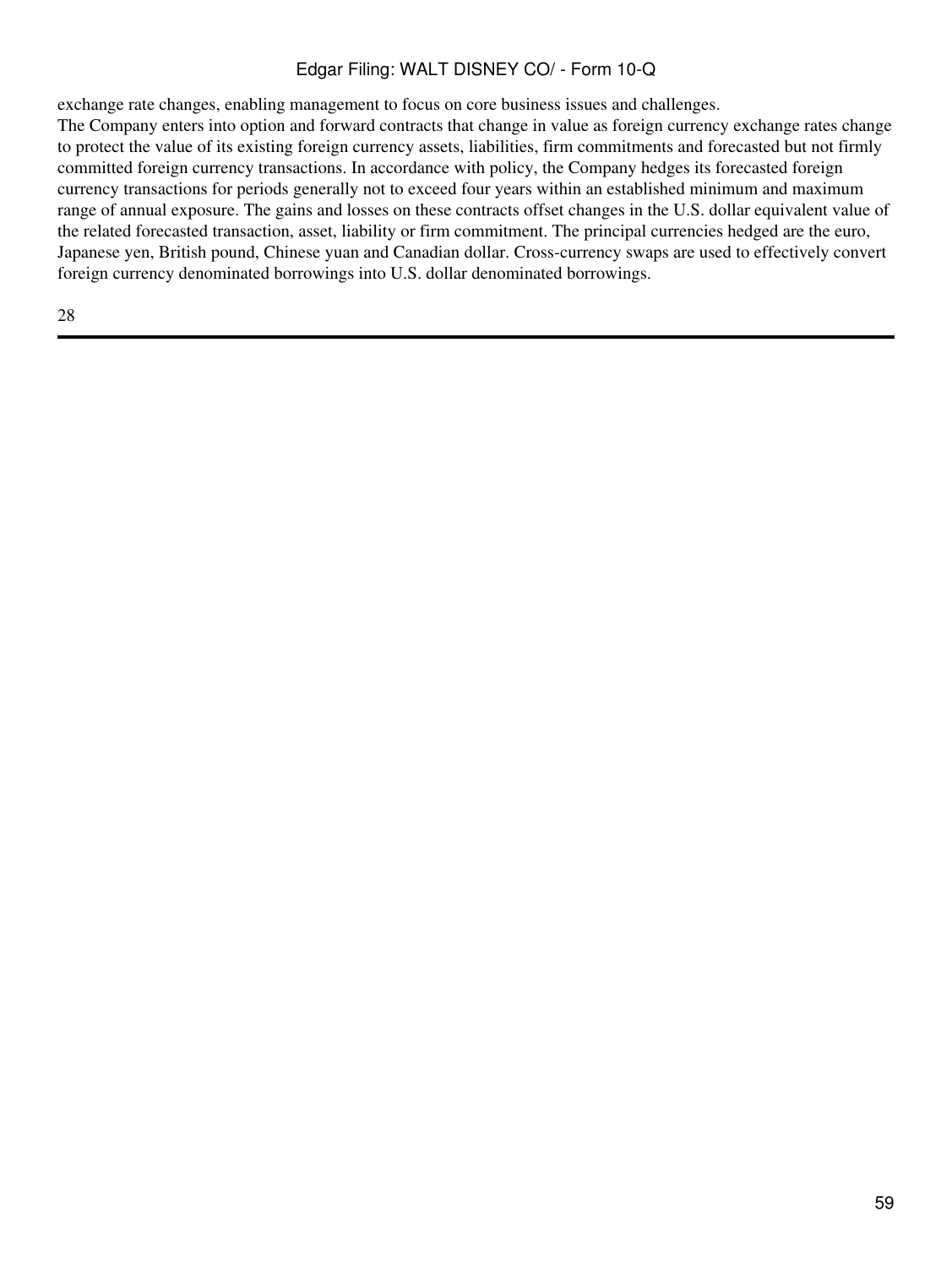#### **NOTES TO CONDENSED CONSOLIDATED FINANCIAL STATEMENTS**

(unaudited; tabular dollars in millions, except for per share data)

The Company designates foreign exchange forward and option contracts as cash flow hedges of firmly committed and forecasted foreign currency transactions. As of December 29, 2018 and September 29, 2018, the notional amounts of the Company's net foreign exchange cash flow hedges were \$6.1 billion and \$6.2 billion, respectively. Mark-to-market gains and losses on these contracts are deferred in AOCI and are recognized in earnings when the hedged transactions occur, offsetting changes in the value of the foreign currency transactions. Net deferred gains recorded in AOCI for contracts that will mature in the next twelve months total \$147 million. The following table summarizes the effect of foreign exchange cash flow hedges on AOCI for the quarter ended December 29, 2018:

|                                                                     |       | December 29, |  |
|---------------------------------------------------------------------|-------|--------------|--|
|                                                                     | 2018  |              |  |
| Gain/(loss) recognized in Other Comprehensive Income                |       | 50           |  |
| Gain/(loss) reclassified from AOCI into the Statement of Income (1) | $-37$ |              |  |
| <sup>(1)</sup> Primarily recorded in revenue.                       |       |              |  |

Foreign exchange risk management contracts with respect to foreign currency denominated assets and liabilities are not designated as hedges and do not qualify for hedge accounting. The notional amounts of these foreign exchange contracts at December 29, 2018 and September 29, 2018 were \$2.4 billion and \$3.3 billion, respectively. The following table summarizes the net foreign exchange gains or losses recognized on foreign currency denominated assets and liabilities and the net foreign exchange gains or losses on the foreign exchange contracts we entered into to mitigate our exposure with respect to foreign currency denominated assets and liabilities for the quarter ended December 29, 2018 and December 30, 2017 by the corresponding line item in which they are recorded in the Condensed Consolidated Statements of Income:

|                                                                                       | <b>Costs and</b> |  | <b>Interest</b> |                                 | <b>Income Tax</b> |                                                           |      |  |
|---------------------------------------------------------------------------------------|------------------|--|-----------------|---------------------------------|-------------------|-----------------------------------------------------------|------|--|
|                                                                                       | <b>Expenses</b>  |  |                 | expense, net                    |                   | expense                                                   |      |  |
| <b>Quarter Ended:</b>                                                                 |                  |  |                 |                                 |                   | DecembeD29ember 30.DecembeDe29mber 30.DecembeDe29mber 30. |      |  |
|                                                                                       | 2018             |  | 2017            | 2018                            | 2017              | 2018                                                      | 2017 |  |
| Net gain (loss) on foreign currency denominated assets and liabilities $\S(27)$ \$ 17 |                  |  |                 | \$40                            | - \$<br>-3        | $$15 \t$3$                                                |      |  |
| Net gain (loss) on foreign exchange risk management contracts not                     | 24               |  | (14)            | $(39)$ $(1)$                    |                   | (18)(1)                                                   |      |  |
| designated as hedges                                                                  |                  |  |                 |                                 |                   |                                                           |      |  |
| Net gain (loss)                                                                       |                  |  |                 | $\frac{1}{2}(3)$ \$ 3 \$ 1 \$ 2 |                   | $\{(3) \; 5 \; 2\}$                                       |      |  |
|                                                                                       |                  |  |                 |                                 |                   |                                                           |      |  |

*Commodity Price Risk Management*

The Company is subject to the volatility of commodities prices and the Company designates certain commodity forward contracts as cash flow hedges of forecasted commodity purchases. Mark-to-market gains and losses on these contracts are deferred in AOCI and are recognized in earnings when the hedged transactions occur, offsetting changes in the value of commodity purchases. The notional amount of these commodities contracts at December 29, 2018 and September 29, 2018 and related gains or losses recognized in earnings for the quarter ended December 29, 2018 and December 30, 2017 were not material.

#### *Risk Management – Other Derivatives Not Designated as Hedges*

The Company enters into certain other risk management contracts that are not designated as hedges and do not qualify for hedge accounting. These contracts, which include certain swap contracts, are intended to offset economic exposures of the Company and are carried at market value with any changes in value recorded in earnings. The notional amount and fair value of these contracts at December 29, 2018 and September 29, 2018 were not material. The related gains or losses recognized in earnings for the quarter ended December 29, 2018 and December 30, 2017 were not material.

#### *Contingent Features and Cash Collateral*

The Company has master netting arrangements by counterparty with respect to certain derivative financial instrument contracts. The Company may be required to post collateral in the event that a net liability position with a counterparty exceeds limits defined by contract and that vary with the Company's credit rating. In addition, these contracts may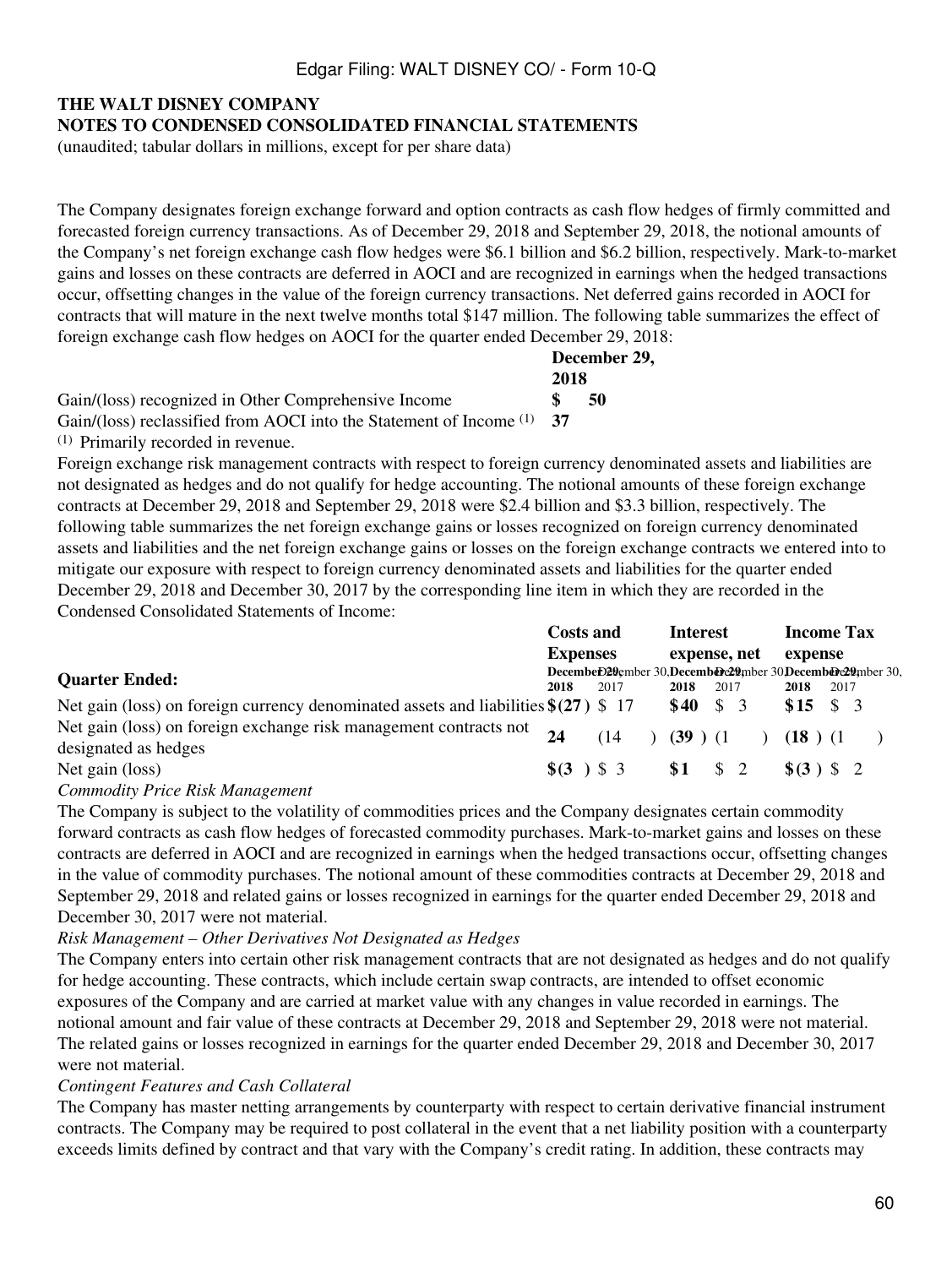require a counterparty to post collateral to the Company in the event that a net receivable position with a counterparty exceeds limits defined by contract and that vary with the counterparty's credit rating. If the Company's or the counterparty's credit ratings were to fall below investment grade, such counterparties or the Company would also have the right to terminate our derivative contracts, which could lead to a net payment to or from the Company for the aggregate net value by counterparty of our derivative contracts. The aggregate fair values of derivative instruments with credit-risk-related contingent features in a net liability position by counterparty were \$267 million and \$299 million on December 29, 2018 and September 29, 2018, respectively.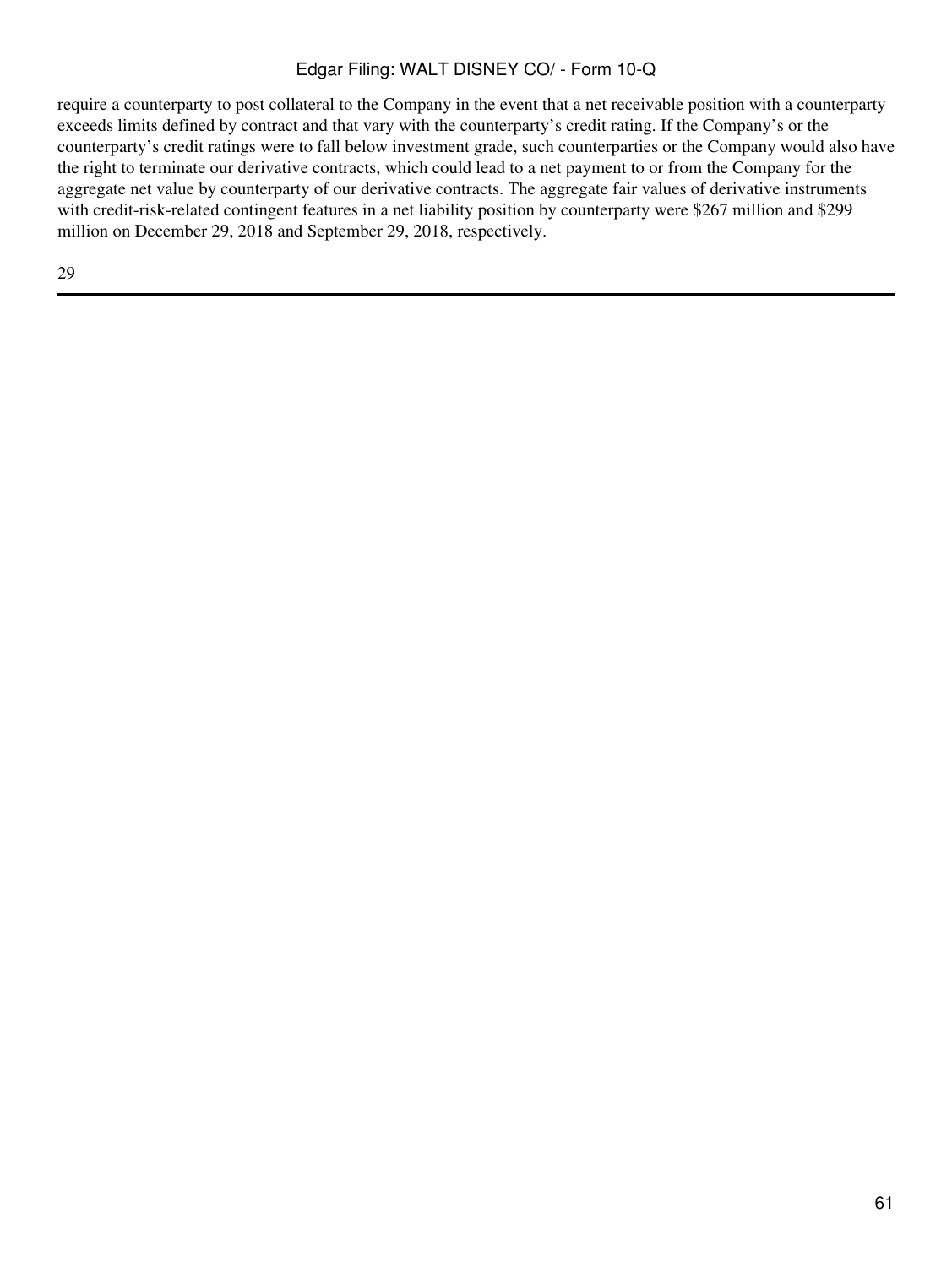### **NOTES TO CONDENSED CONSOLIDATED FINANCIAL STATEMENTS**

(unaudited; tabular dollars in millions, except for per share data)

## **15.***Restructuring and Impairment Charges and Other Income*

For the quarter ended December 30, 2017, the Company recorded \$15 million of restructuring and impairment charges, primarily for severance costs, and a \$53 million gain from the sale of property rights.

## **16.***New Accounting Pronouncements*

*Accounting Pronouncements Adopted in Fiscal 2019*

*•*Revenues from Contracts with Customers - See Note 3

•Intra-Entity Transfers of Assets Other Than Inventory - See Note 7

•Improving the Presentation of Net Periodic Pension Cost and Net Periodic Postretirement Benefit Cost - See Note 8 •Reclassification of Certain Tax Effects from Accumulated Other Comprehensive Income - See Note 10

•Recognition and Measurement of Financial Assets and Liabilities - See Note 10

• algebra improvements to recounting for redging red<br>material impact on our consolidated financial statements Targeted Improvements to Accounting for Hedging Activities - The adoption of the new standard did not have a

*Leases*

In February 2016, the FASB issued a new lease accounting standard, which requires the present value of committed operating lease payments to be recorded as right-of-use lease assets and lease liabilities on the balance sheet. The standard is effective at the beginning of the Company**'**s 2020 fiscal year. We expect to adopt the standard without restating prior periods.

The new standard provides a number of practical expedients for transition upon adoption. The Company expects to elect the practical expedients that permit the Company not to reassess its prior conclusions concerning whether: •Arrangements contain a lease

- The Company's lease arrangements are operating or capital leases
- (financing)

Initial direct costs should be capitalized

•Existing land easements are leases

The Company is currently assessing the impact of the new standard on its financial statements. We believe the most significant effects of adoption will be:

Recognizing new right-of-use assets and lease liabilities on our balance sheet for our operating leases

• earnings Reclassifying a deferred gain of approximately \$350 million related to a prior sale-leaseback transaction to retained

As of September 29, 2018, the Company had an estimated \$3.6 billion in undiscounted future minimum lease commitments.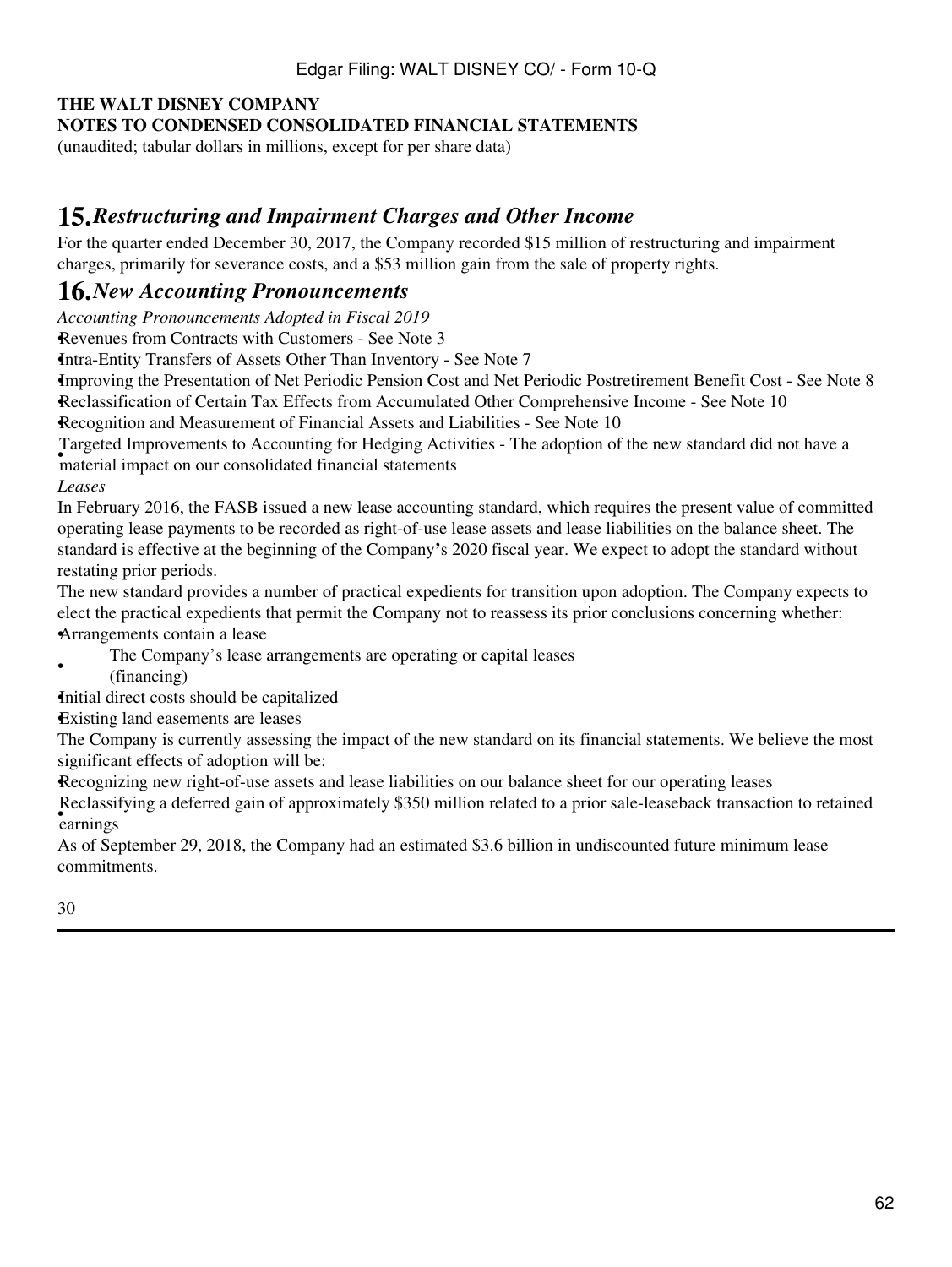#### **MANAGEMENT'S DISCUSSION AND ANALYSIS OF FINANCIAL CONDITION AND RESULTS OF OPERATIONS Item 2: Management's Discussion and Analysis of Financial Condition and Results of Operations ORGANIZATION OF INFORMATION**

Management's Discussion and Analysis provides a narrative of the Company's financial performance and condition that should be read in conjunction with the accompanying financial statements. It includes the following sections: Consolidated Results and Non-segment Items

Seasonality

Business Segment Results

Financial Condition

Commitments and Contingencies

Other Matters

Market Risk

#### **CONSOLIDATED RESULTS AND NON-SEGMENT ITEMS**

Our summary consolidated results are presented below:

|                                                                  | <b>Quarter Ended</b>  |                               | $%$ Change |      |  |  |
|------------------------------------------------------------------|-----------------------|-------------------------------|------------|------|--|--|
| (in millions, except per share data)                             |                       | December 22 ember 30, Better/ |            |      |  |  |
|                                                                  |                       | 2017                          | (Worse)    |      |  |  |
| Revenues:                                                        |                       |                               |            |      |  |  |
| Services                                                         | \$12,866              | \$12,984                      | (1)        | $\%$ |  |  |
| Products                                                         | 2,437                 | 2,367                         | 3          | $\%$ |  |  |
| Total revenues                                                   | 15,303                | 15,351                        |            | $\%$ |  |  |
| Costs and expenses:                                              |                       |                               |            |      |  |  |
| Cost of services (exclusive of depreciation and amortization)    | (7, 564)              | (7,324)                       | (3)        | $\%$ |  |  |
| Cost of products (exclusive of depreciation and amortization)    | (1, 437)              | (1,405)                       | (2)        | %    |  |  |
| Selling, general, administrative and other                       | (2,152)               | )(2,087)                      | (3)        | $\%$ |  |  |
| Depreciation and amortization                                    | (732)                 | (742)                         | 1          | $\%$ |  |  |
| Total costs and expenses                                         | $(11,885)$ $(11,558)$ | $\mathcal{L}$                 | (3)        | $\%$ |  |  |
| Restructuring and impairment charges                             |                       | (15)                          | nm         |      |  |  |
| Other income                                                     |                       | 53                            | nm         |      |  |  |
| Interest expense, net                                            | (63)                  | (129)                         | 51         | $\%$ |  |  |
| Equity in the income of investees                                | 76                    | 43                            | 77         | $\%$ |  |  |
| Income before income taxes                                       | 3,431                 | 3,745                         | (8)        | $\%$ |  |  |
| Income taxes                                                     | (645)<br>$\mathbf{r}$ | 728                           | nm         |      |  |  |
| Net income                                                       | 2,786                 | 4,473                         | (38)       | $\%$ |  |  |
| Less: Net (income) loss attributable to noncontrolling interests | 2                     | (50)                          | nm         |      |  |  |
| Net income attributable to Disney                                | \$2,788               | \$4,423                       | (37)       | $\%$ |  |  |
| Diluted earnings per share attributable to Disney                | \$1.86                | \$2.91                        | (36)       | $\%$ |  |  |

The Company's financial results for fiscal 2019 are presented in accordance with a new accounting standard for revenue recognition (ASC 606) that we adopted in the first quarter of fiscal 2019. Prior period results have not been restated to reflect this change in accounting standard. The current quarter includes a \$115 million favorable impact on segment operating income from the ASC 606 adoption. The most significant benefits were \$56 million at Media Networks and \$34 million at Parks, Experiences & Consumer Products, both of which reflected a change in timing of revenue recognition on contracts with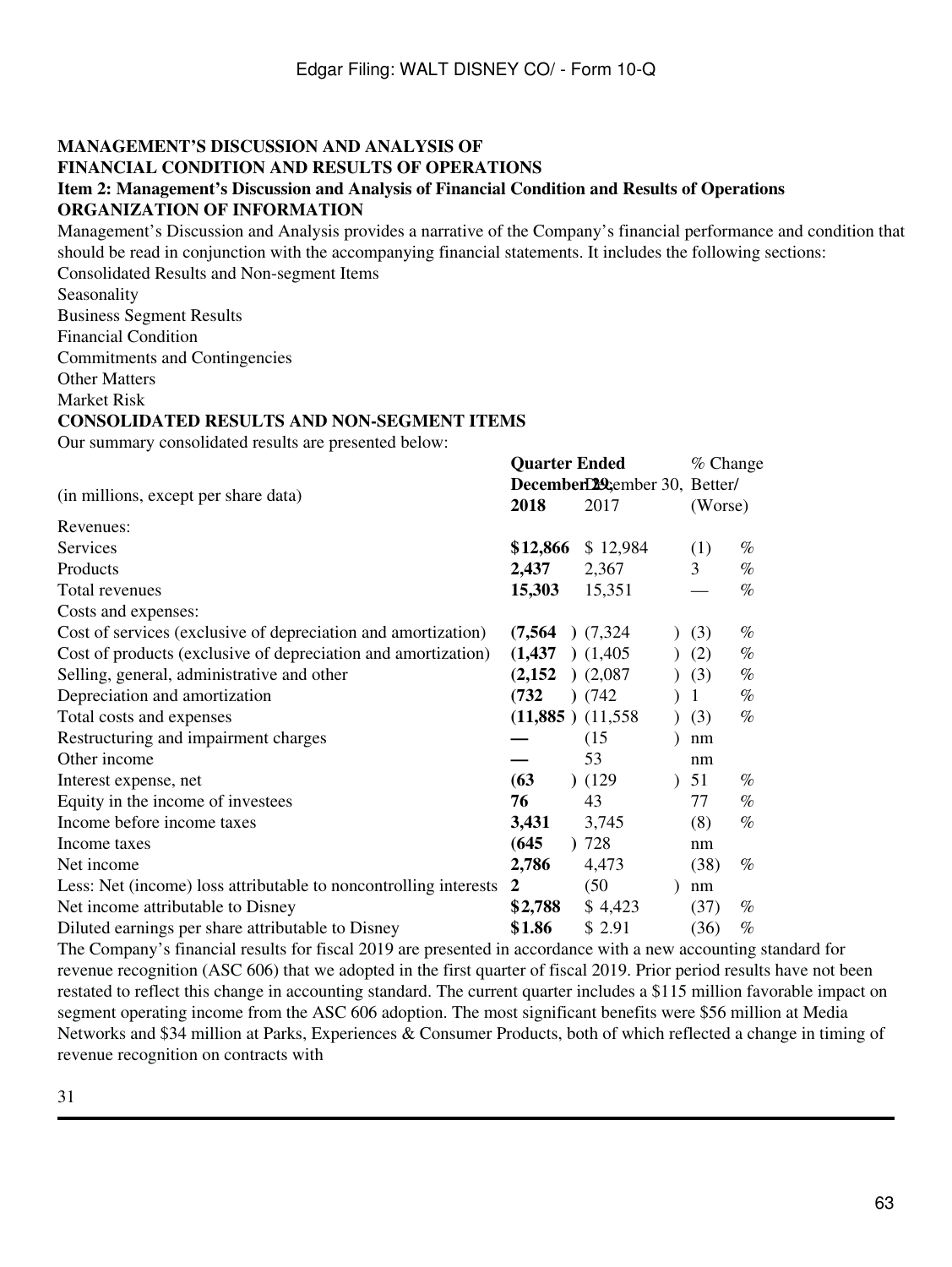## **MANAGEMENT'S DISCUSSION AND ANALYSIS OF FINANCIAL CONDITION AND RESULTS OF OPERATIONS — (continued)**

minimum guarantees. We do not anticipate the impact on our full fiscal 2019 results to be material. Further information about our adoption of the new standard is provided in Note 3 to the Condensed Consolidated Financial Statements.

### **Quarter Results**

Revenues for the quarter were comparable to the prior-year quarter at \$15.3 billion; net income attributable to Disney decreased 37%, or \$1.6 billion, to \$2.8 billion; and diluted earnings per share attributable to Disney (EPS) decreased 36% from \$2.91 to \$1.86. The EPS decrease for the quarter was due to a benefit in the prior-year quarter from new federal income tax legislation, the "Tax Cuts and Jobs Act" (Tax Act) (See Note 7 to the Condensed Consolidated Financial Statements) and lower segment operating income. Lower segment operating income was due to decreases at Studio Entertainment and, to a lesser extent, increased losses at Direct-to-Consumer & International, partially offset by growth at our Parks, Experiences & Consumer Products and Media Networks segments.

#### **Revenues**

Service revenues for the quarter decreased 1%, or \$0.1 billion, to \$12.9 billion due to lower theatrical distribution revenue, partially offset by higher Affiliate Fees, growth in guest spending at our theme parks and resorts, increased TV/SVOD distribution revenue and higher advertising revenue.

Product revenues for the quarter increased 3%, or \$70 million, to \$2.4 billion due to guest spending growth at our theme parks and resorts and higher home entertainment volumes and net effective pricing.

#### **Costs and expenses**

Cost of services for the quarter increased 3%, or \$240 million, to \$7.6 billion due to higher sports programming and production costs and labor cost inflation at our theme parks and resorts, partially offset by a decrease in film cost amortization driven by lower theatrical distribution revenue.

Cost of products for the quarter increased 2%, or \$32 million, to \$1.4 billion due to higher home entertainment volumes.

Selling, general, administrative and other costs increased 3%, or \$65 million, to \$2.2 billion due to higher marketing spending, costs incurred in connection with our agreement to acquire Twenty-First Century Fox, Inc. and inflation.

## **Restructuring and impairment charges**

Restructuring and impairment charges of \$15 million in the prior-year quarter were primarily for severance costs. **Other income**

Other income of \$53 million in the prior-year quarter consisted of a gain on the sale of property rights.

#### **Interest expense, net**

Interest expense, net is as follows:

|                                                  |      | <b>Quarter Ended</b>                 |                |      |
|--------------------------------------------------|------|--------------------------------------|----------------|------|
|                                                  |      | <b>Decemble 29</b> mber 30, % Change |                |      |
| (in millions)                                    | 2018 | 2017                                 | Better/(Worse) |      |
| Interest expense                                 |      | $$(163)$ \$ $(146)$                  | (12)           | $\%$ |
| Interest income, investment income and other 100 |      |                                      | >100           | $\%$ |
| Interest expense, net                            |      | $\$(63) \$(129)$                     | 51             | %    |

The increase in interest expense was due to financing costs related to the 21CF acquisition and higher average interest rates, partially offset by lower average debt balances and higher capitalized interest.

The increase in interest income, investment income and other was due to unrealized investment gains in the current quarter and the inclusion of a \$25 million benefit related to pension and postretirement benefit costs, other than service cost. The Company adopted a new accounting standard in fiscal 2019 and now presents the elements of pension and postretirement plan costs, other than service cost, in "Interest expense, net." A net benefit of \$7 million in the prior-year quarter was reported in "Costs and expenses." The benefit in the current quarter was due to the expected return on pension plan assets, partially offset by interest expense on plan liabilities and amortization of prior net actuarial losses.

#### **Equity in the income of investees**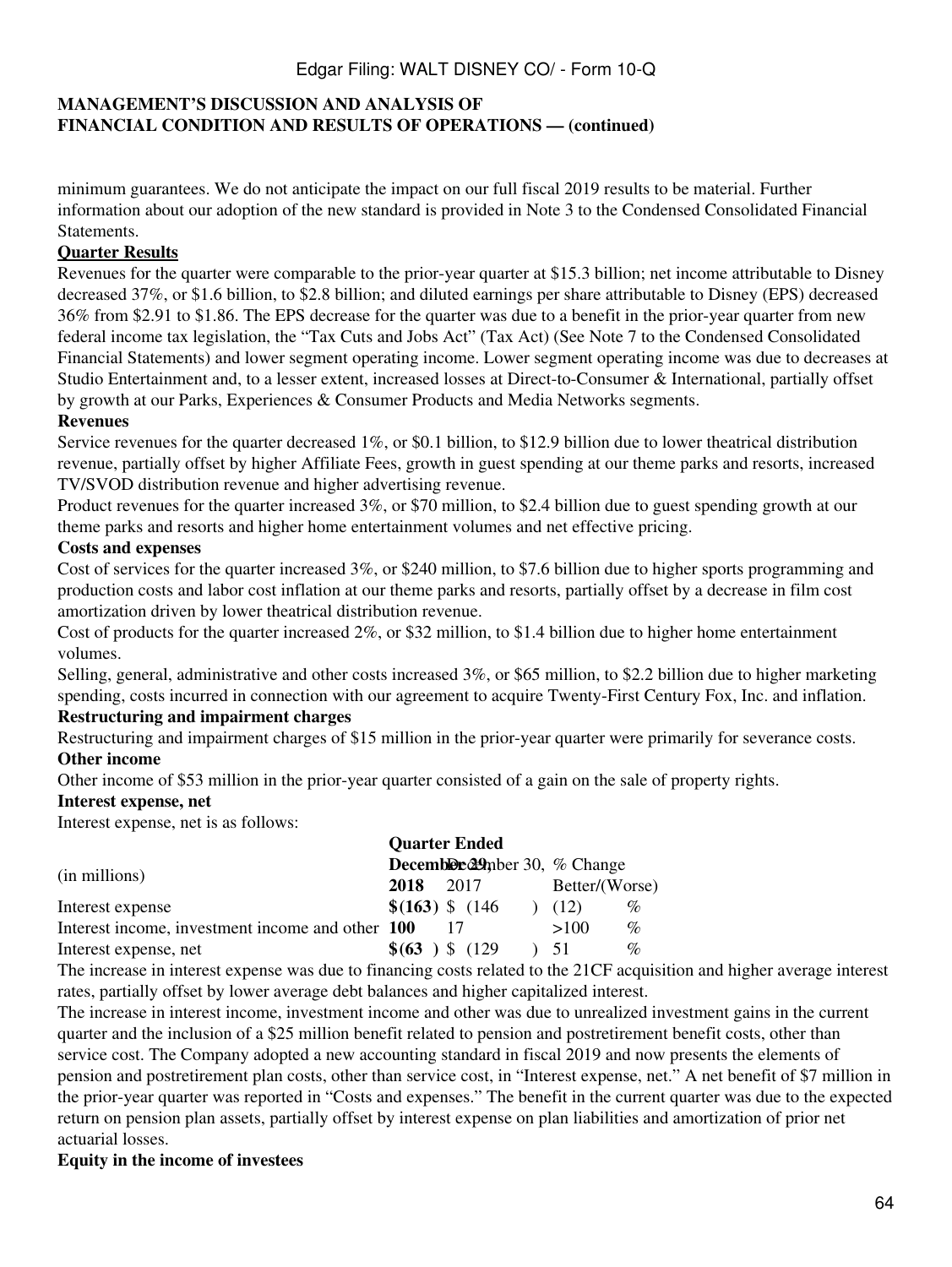Equity in the income of investees increased \$33 million to \$76 million for the quarter due to higher income from A+E Television Networks (A+E) and lower losses from Hulu. The increase at A+E was due to lower marketing and programming costs. Hulu results were due to higher subscription and advertising revenue, partially offset by higher programming costs.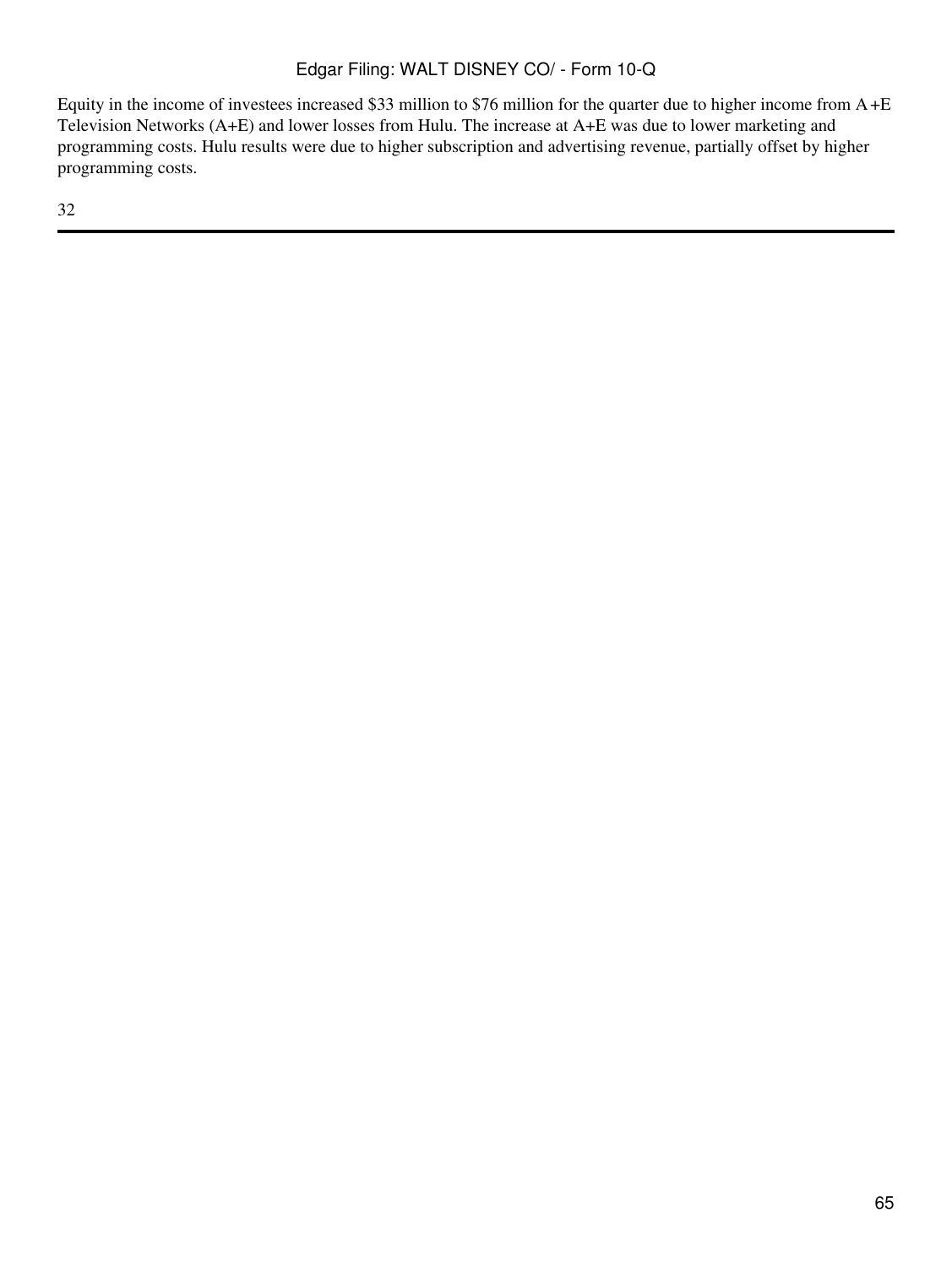### **MANAGEMENT'S DISCUSSION AND ANALYSIS OF FINANCIAL CONDITION AND RESULTS OF OPERATIONS — (continued)**

**Effective Income Tax Rate**

**Quarter Ended** Decembler<sup>29</sup>mber 30, Change **2018** 2017 Better/(Worse) Effective income tax rate  $18.8\%$  (19.4 )% (38.2 ) ppt

The increase in the effective income tax rate for the quarter reflected a \$1.6 billion net benefit related to the Tax Act that was recognized in the prior-year quarter. This net benefit drove a 41.6 percentage point reduction in the prior-year effective tax rate. The \$1.6 billion reflected a \$1.9 billion benefit due to the remeasurement of our net federal deferred tax liability to new statutory rates (Deferred Remeasurement), partially offset by a one-time tax of \$0.3 billion on certain accumulated foreign earnings (Deemed Repatriation Tax). The current quarter benefited from a reduction in the Company's U.S. statutory federal income tax rate to 21.0% in fiscal 2019 from 24.5% in fiscal 2018. In addition, in the current quarter the Company adjusted its estimate of the Deferred Remeasurement and Deemed Repatriation Tax impact and recognized a \$34 million net benefit.

Refer to Note 7 of the Condensed Consolidated Financial Statements for further information on the impact of the Tax Act on the Company.

#### **Noncontrolling Interests**

**Quarter Ended** (in millions) **December 29.**  $\%$  Change 10.  $\%$  Change 2017 **2018** 2017 Better/(Worse)

Net (income) loss attributable to noncontrolling interests **\$ 2** \$ (50 ) nm The change in net (income)/loss attributable to noncontrolling interests was due to lower results at ESPN and Shanghai Disney Resort and losses at our direct-to-consumer sports business, partially offset by growth at Hong Kong Disneyland Resort. Lower results at ESPN were largely due to the benefit of the Tax Act in the prior-year quarter. Net income attributable to noncontrolling interests is determined on income after royalties and management fees, financing costs and income taxes, as applicable.

#### **SEASONALITY**

The Company's businesses are subject to the effects of seasonality. Consequently, the operating results for the quarter ended December 29, 2018 for each business segment, and for the Company as a whole, are not necessarily indicative of results to be expected for the full year.

Media Networks revenues are subject to seasonal advertising patterns, changes in viewership levels and timing of program sales. In general, advertising revenues are somewhat higher during the fall and somewhat lower during the summer months. Affiliate fees are generally recognized ratably throughout the year. Effective at the beginning of fiscal 2019, the Company adopted ASC 606, which changed the timing of affiliate revenue recognition for certain contracts, which may result in higher revenue in the first quarter of our fiscal year.

Parks, Experiences & Consumer Products revenues fluctuate with changes in theme park attendance and resort occupancy resulting from the seasonal nature of vacation travel and leisure activities and seasonal consumer purchasing behavior, which generally results in increased revenues during the Company's first and fourth fiscal quarter. Peak attendance and resort occupancy generally occur during the summer months when school vacations occur and during early-winter and spring-holiday periods. In addition, licensing revenues fluctuate with the timing and performance of our theatrical releases and cable programming broadcasts.

Studio Entertainment revenues fluctuate due to the timing and performance of releases in the theatrical, home entertainment and television markets. Release dates are determined by several factors, including competition and the timing of vacation and holiday periods.

Direct-to-Consumer & International revenues fluctuate based on: the timing and performance of releases of our digital media content; viewership levels on our cable channels and digital platforms; changes in subscriber levels; and the demand for sports and Disney content. Each of these may depend on the availability of content, which varies from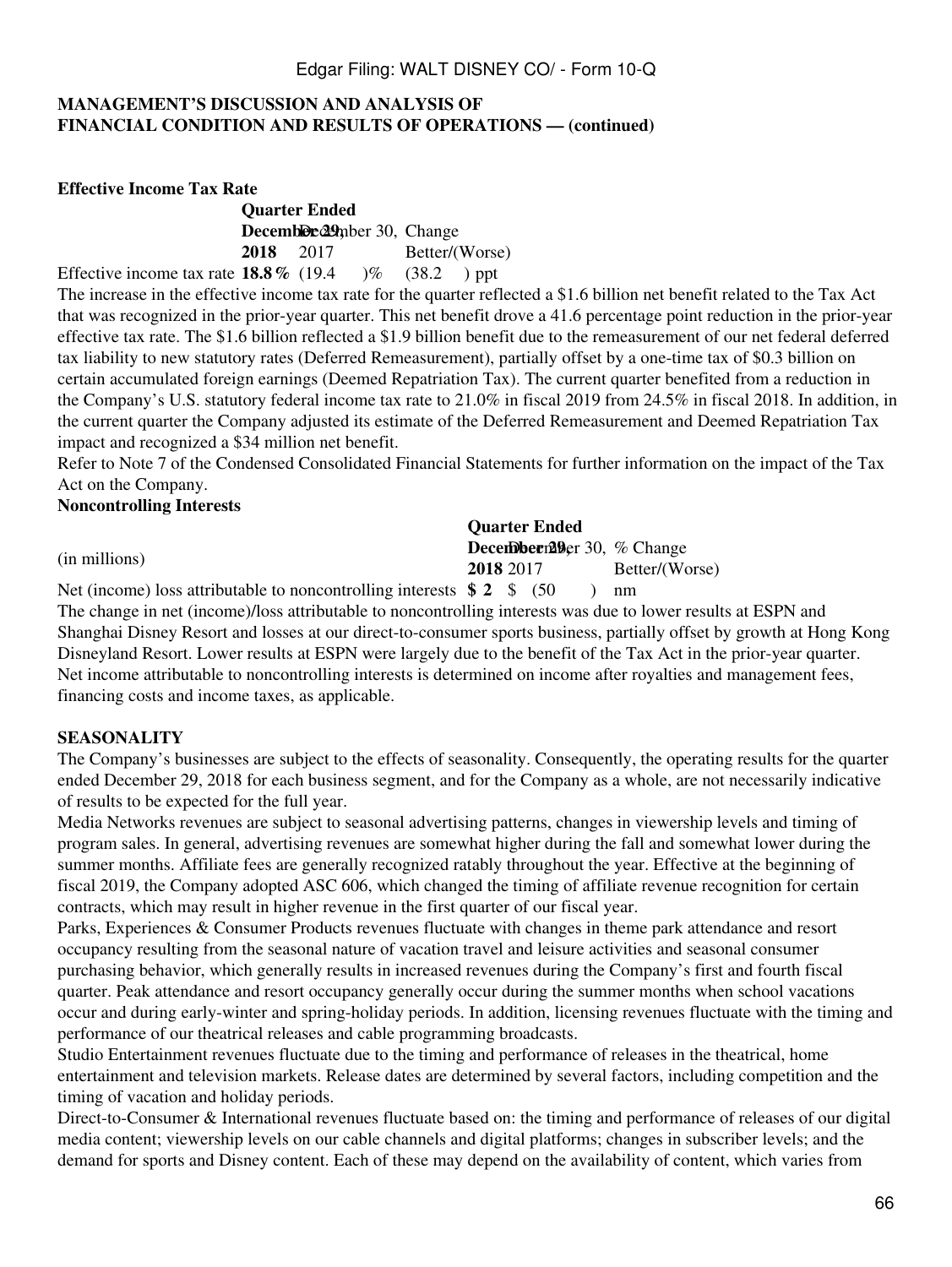time to time throughout the year based on, among other things, sports seasons and content production schedules.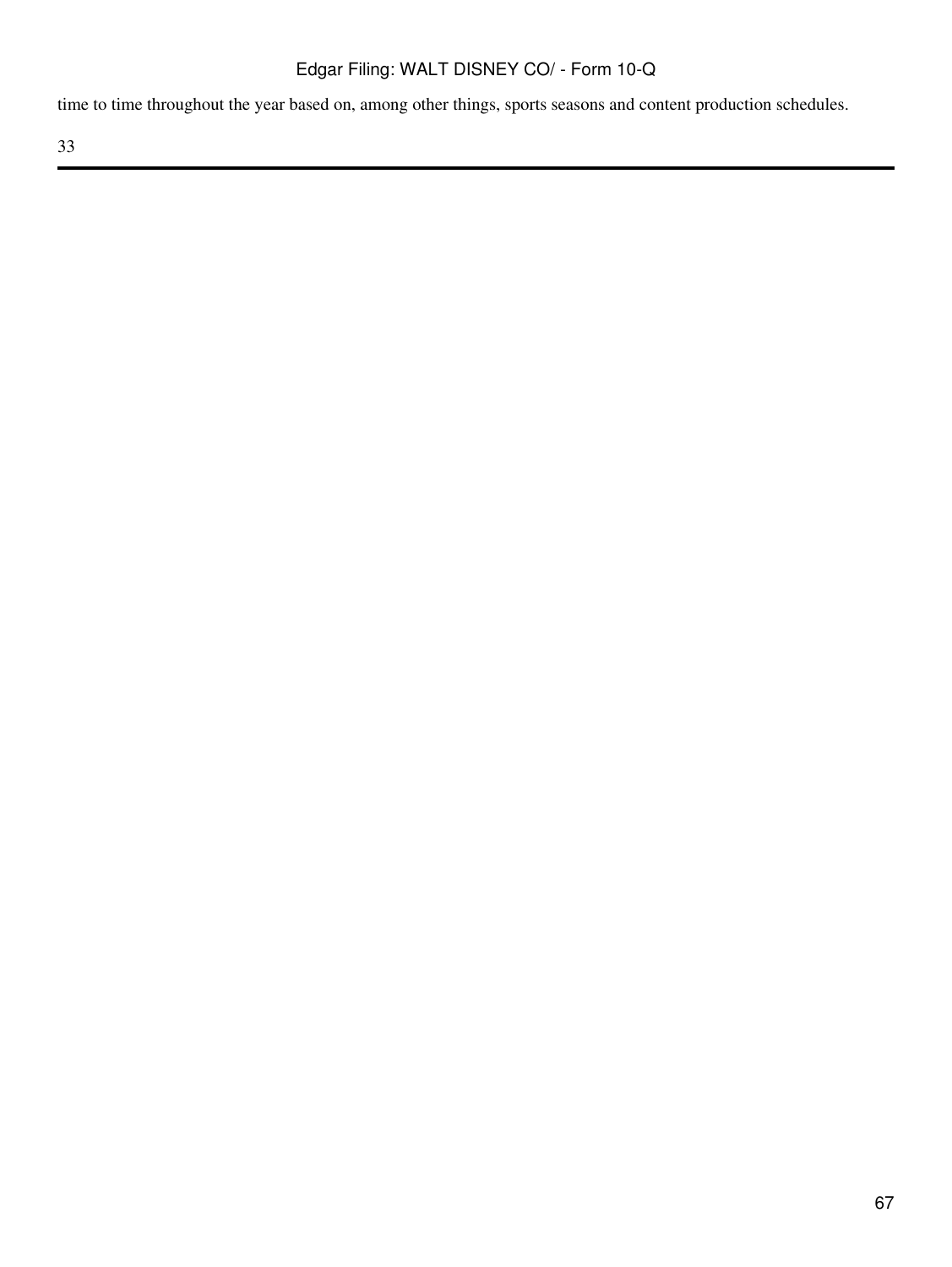### **MANAGEMENT'S DISCUSSION AND ANALYSIS OF FINANCIAL CONDITION AND RESULTS OF OPERATIONS — (continued)**

### **BUSINESS SEGMENT RESULTS**

The Company evaluates the performance of its operating segments based on segment operating income, which is shown below along with segment revenues:

|                                                                                        | <b>Quarter Ended</b> |                               | % Change    |      |
|----------------------------------------------------------------------------------------|----------------------|-------------------------------|-------------|------|
| (in millions)                                                                          |                      | December129cember 30, Better/ |             |      |
|                                                                                        | 2018                 | 2017                          | (Worse)     |      |
| Revenues:                                                                              |                      |                               |             |      |
| <b>Media Networks</b>                                                                  | \$5,921              | \$5,555                       | 7           | $\%$ |
| Parks, Experiences & Consumer Products 6,824                                           |                      | 6,527                         | 5           | %    |
| Studio Entertainment                                                                   | 1,824                | 2,509                         | (27)        | $\%$ |
| Direct-to-Consumer & International                                                     | 918                  | 931                           | (1)         | $\%$ |
| Eliminations                                                                           | (184)                | (171)                         | (8)         | $\%$ |
|                                                                                        | \$15,303             | \$15,351                      |             | $\%$ |
| Segment operating income/(loss):                                                       |                      |                               |             |      |
| <b>Media Networks</b>                                                                  | \$1,330              | \$1,243                       | $\tau$      | $\%$ |
| Parks, Experiences & Consumer Products 2,152                                           |                      | 1,954                         | 10          | $\%$ |
| <b>Studio Entertainment</b>                                                            | 309                  | 825                           | (63)        | $\%$ |
| Direct-to-Consumer & International                                                     | (136)                | (42)                          | ) > (100)   | %    |
| Eliminations                                                                           |                      | 6                             | nm          |      |
|                                                                                        | \$3,655              | \$3,986                       | (8)         | $\%$ |
| The following table reconciles income before income taxes to segment operating income: |                      |                               |             |      |
|                                                                                        |                      | <b>Quarter Ended</b>          | % Change    |      |
|                                                                                        |                      | Decembled 29mber 30, Better/  |             |      |
| (in millions)                                                                          | 2018                 | 2017                          | (Worse)     |      |
| Income before income taxes                                                             |                      | \$3,431 \$ 3,745              | (8)<br>$\%$ |      |
| Add/(subtract):                                                                        |                      |                               |             |      |
| Corporate and unallocated shared expenses 161                                          |                      | 150                           | $\%$<br>(7) |      |
| Restructuring and impairment charges                                                   |                      | 15                            | nm          |      |
| Other income/(expense), net                                                            |                      | (53)                          | nm          |      |
| Interest expense, net                                                                  | 63                   | 129                           | 51<br>$\%$  |      |
| <b>Segment Operating Income</b>                                                        |                      | $$3,655$ \$ 3,986             | (8)<br>$\%$ |      |
|                                                                                        |                      |                               |             |      |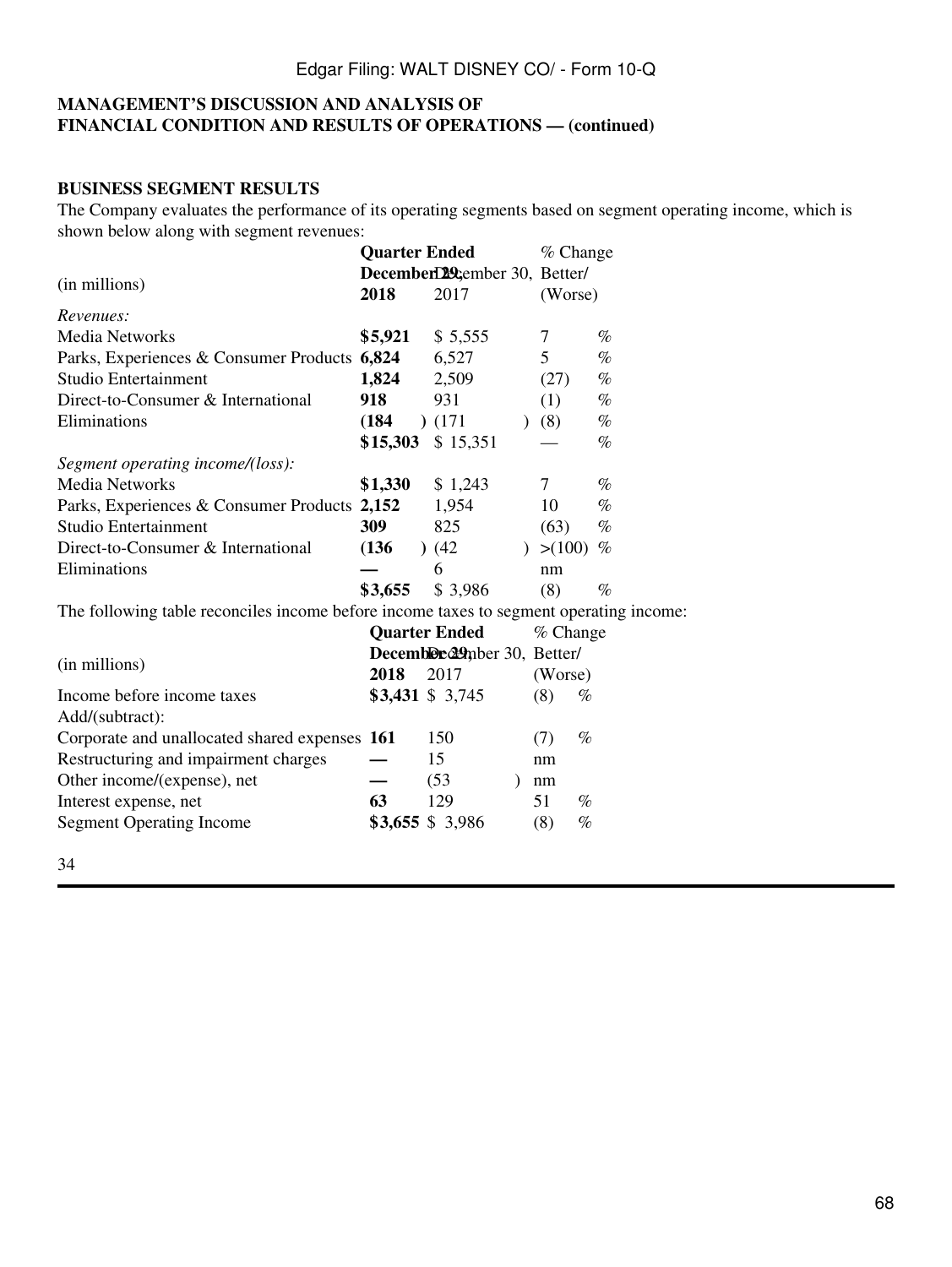#### **MANAGEMENT'S DISCUSSION AND ANALYSIS OF FINANCIAL CONDITION AND RESULTS OF OPERATIONS — (continued)**

Depreciation expense is as follows:

|                                                  |           | <b>Quarter Ended</b>          | $%$ Change |      |
|--------------------------------------------------|-----------|-------------------------------|------------|------|
| (in millions)                                    |           | Decemble c29 aber 30, Better/ |            |      |
|                                                  | 2018      | 2017                          | (Worse)    |      |
| Media Networks                                   |           |                               |            |      |
| <b>Cable Networks</b>                            | \$24      | \$<br>29                      | 17         | $\%$ |
| <b>Broadcasting</b>                              | <b>20</b> | 23                            | 13         | $\%$ |
| <b>Total Media Networks</b>                      | 44        | 52                            | 15         | $\%$ |
| Parks, Experiences & Consumer Products           |           |                               |            |      |
| Domestic                                         | 352       | 363                           | 3          | $\%$ |
| International                                    | 186       | 182                           | (2)        | $\%$ |
| Total Parks, Experiences & Consumer Products 538 |           | 545                           |            | $\%$ |
| Studio Entertainment                             | 14        | 13                            | (8)        | $\%$ |
| Direct-to-Consumer & International               | 32        | 22                            | (45)       | $\%$ |
| Corporate                                        | 39        | 45                            | 13         | $\%$ |
| Total depreciation expense                       | \$667     | \$<br>677                     | 1          | $\%$ |
| Amortization of intangible assets is as follows: |           |                               |            |      |

|                                           | <b>Quarter Ended</b> |                              |    | $%$ Change |      |
|-------------------------------------------|----------------------|------------------------------|----|------------|------|
|                                           |                      | Decemble 29 pber 30, Better/ |    |            |      |
| (in millions)                             | 2018                 | 2017                         |    | (Worse)    |      |
| Media Networks                            | $\mathbf{s} =$       |                              |    | nm         |      |
| Parks, Experiences & Consumer Products 27 |                      | 27                           |    |            | %    |
| Studio Entertainment                      | 16                   | 17                           |    | 6          | $\%$ |
| Direct-to-Consumer & International        | 22                   | 21                           |    | (5)        | $\%$ |
| Total amortization of intangible assets   | \$65                 |                              | 65 |            | %    |

#### **Media Networks**

Operating results for the Media Networks segment are as follows:

|                                                  |                              | <b>Quarter Ended</b> | $\%$ Change |      |
|--------------------------------------------------|------------------------------|----------------------|-------------|------|
|                                                  | December 29 mber 30, Better/ |                      |             |      |
| (in millions)                                    | 2018                         | 2017                 | (Worse)     |      |
| Revenues                                         |                              |                      |             |      |
| Affiliate fees                                   | \$3,075                      | \$2,867              | 7           | $\%$ |
| Advertising                                      | 2,023                        | 1,963                | 3           | %    |
| TV/SVOD distribution and other                   | 823                          | 725                  | 14          | %    |
| Total revenues                                   | 5,921                        | 5,555                | 7           | $\%$ |
| Operating expenses                               | $(4,248)$ $(3,963)$          |                      | (7)         | %    |
| Selling, general, administrative and other (478) |                              | (456)                | (5)         | %    |
| Depreciation and amortization                    | (44                          | (52)                 | 15          | $\%$ |
| Equity in the income of investees                | 179                          | 159                  | 13          | $\%$ |
| Operating Income                                 | \$1,330                      | \$1,243              | 7           | $\%$ |
| $\bf{D}$                                         |                              |                      |             |      |

*Revenues*

The increase in affiliate fees was due to growth of 7% from higher contractual rates and 1% from an impact from the adoption of ASC 606, partially offset by a 1% decrease from fewer subscribers.

The increase in advertising revenues was due to increases of \$54 million at Broadcasting, from \$962 million to \$1,016 million and \$6 million at Cable Networks, from \$1,001 million to \$1,007 million. Broadcasting advertising revenue reflected increases of 8% from higher network rates and 7% from the owned television stations due to higher political advertising,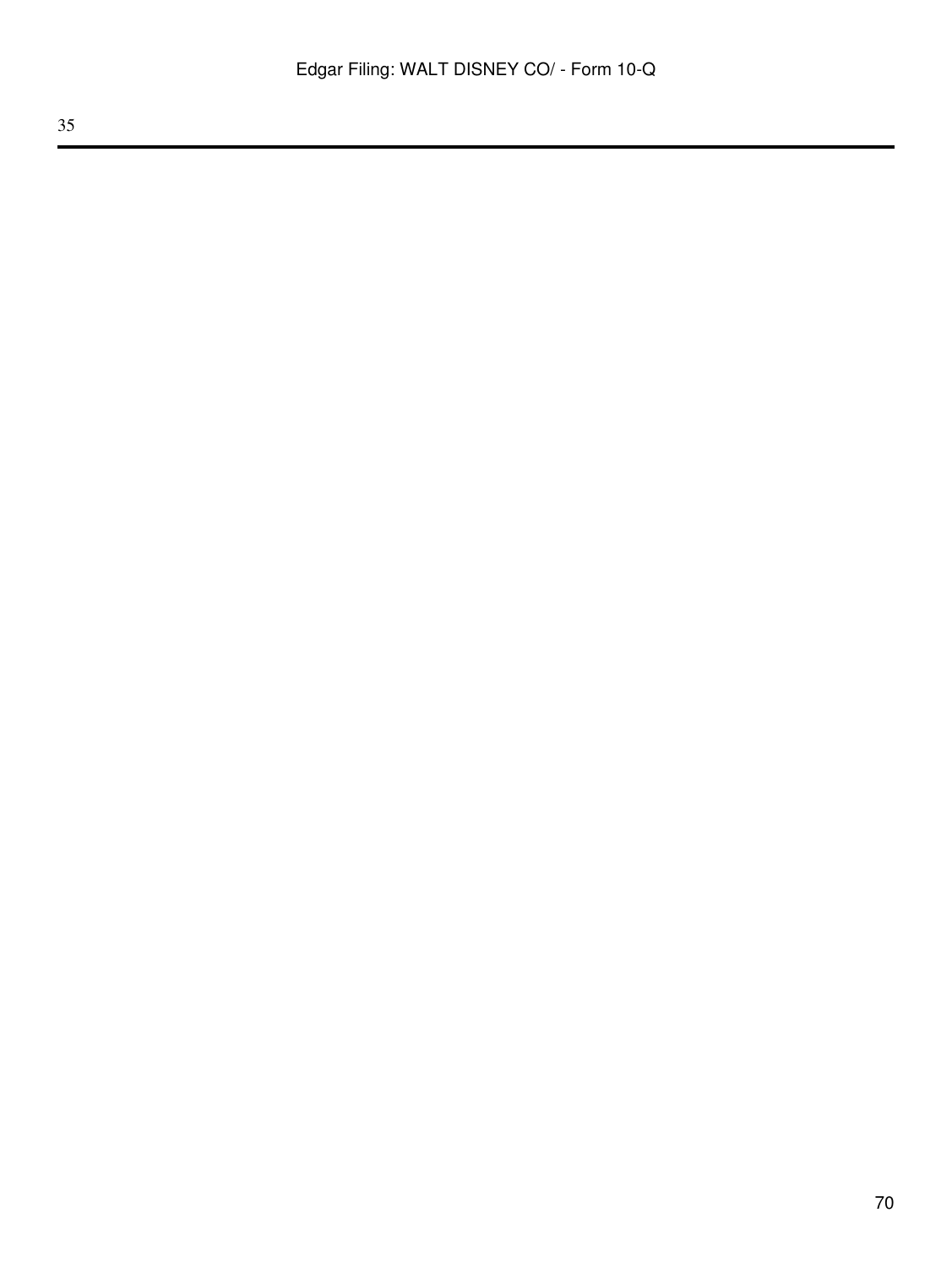## **MANAGEMENT'S DISCUSSION AND ANALYSIS OF FINANCIAL CONDITION AND RESULTS OF OPERATIONS — (continued)**

partially offset by a decrease of 10% from lower network impressions due to lower average viewership. Cable Networks advertising revenue reflected an increase of 3% from higher rates, partially offset by a decrease of 2% from lower impressions at Freeform and ESPN. Rates and impressions at ESPN reflected the impact of the shift in the mix of College Football Playoff (CFP) games. Two semi-finals and one "host" game were aired in the current quarter, whereas three host games were aired in the prior-year quarter. Semi-final games generally generate more advertising revenue than host games.

TV/SVOD distribution and other revenue increased \$98 million due to higher program sales. The increase in program sales was driven by the sale of *The Punisher* in the current quarter, increased revenues from programs licensed to Hulu and higher sales of Disney Channel programs, partially offset by lower sales internationally driven by sales of *Once Upon a Time* and *Designated Survivor* in the prior-year quarter. Program sales also benefited from the adoption of ASC 606.

#### *Costs and Expenses*

Operating expenses include programming and production costs, which increased \$277 million, from \$3,824 million to \$4,101 million. At Cable Networks, programming and production costs increased \$185 million due to contractual rate increases for our key sports programming and the shift in mix of CFP bowl games. Semi-final games generally have a higher cost than host games. At Broadcasting, programming and production costs increased \$92 million due to higher average cost network programming, driven by *The Conners* and *Dancing with the Stars* in the current quarter, and an increase in program sales.

Selling, general, administrative and other costs increased \$22 million, from \$456 million to \$478 million due to higher marketing costs at ESPN and ABC.

#### *Equity in the Income of Investees*

Income from equity investees increased \$20 million, from \$159 million to \$179 million due to higher income from A+E Television Networks driven by lower marketing and programming costs.

#### *Segment Operating Income*

Segment operating income increased 7%, or \$87 million, to \$1,330 million due to increases at the owned television stations, higher income from program sales and an increase at the Disney Channels, partially offset by decreases at ESPN and Freeform.

The following table presents supplemental revenue and operating income detail for the Media Networks segment:

| <b>Quarter Ended</b>                 |                              |                   | % Change |      |
|--------------------------------------|------------------------------|-------------------|----------|------|
|                                      | Decemble e29mber 30, Better/ |                   |          |      |
| (in millions)                        | 2018                         | 2017              | (Worse)  |      |
| Supplemental revenue detail          |                              |                   |          |      |
| <b>Cable Networks</b>                |                              | \$3,986 \$3,833   | 4        | %    |
| <b>Broadcasting</b>                  | 1,935 1,722                  |                   | 12       | $\%$ |
|                                      |                              | $$5,921$ \$ 5,555 | 7        | $\%$ |
| Supplemental operating income detail |                              |                   |          |      |
| <b>Cable Networks</b>                | \$743                        | \$793             | (6)      | %    |
| <b>Broadcasting</b>                  | 408                          | 291               | 40       | $\%$ |
| Equity in the income of investees    | 179                          | 159               | 13       | $\%$ |
|                                      | \$1,330                      | \$.<br>1.243      | 7        | %    |
|                                      |                              |                   |          |      |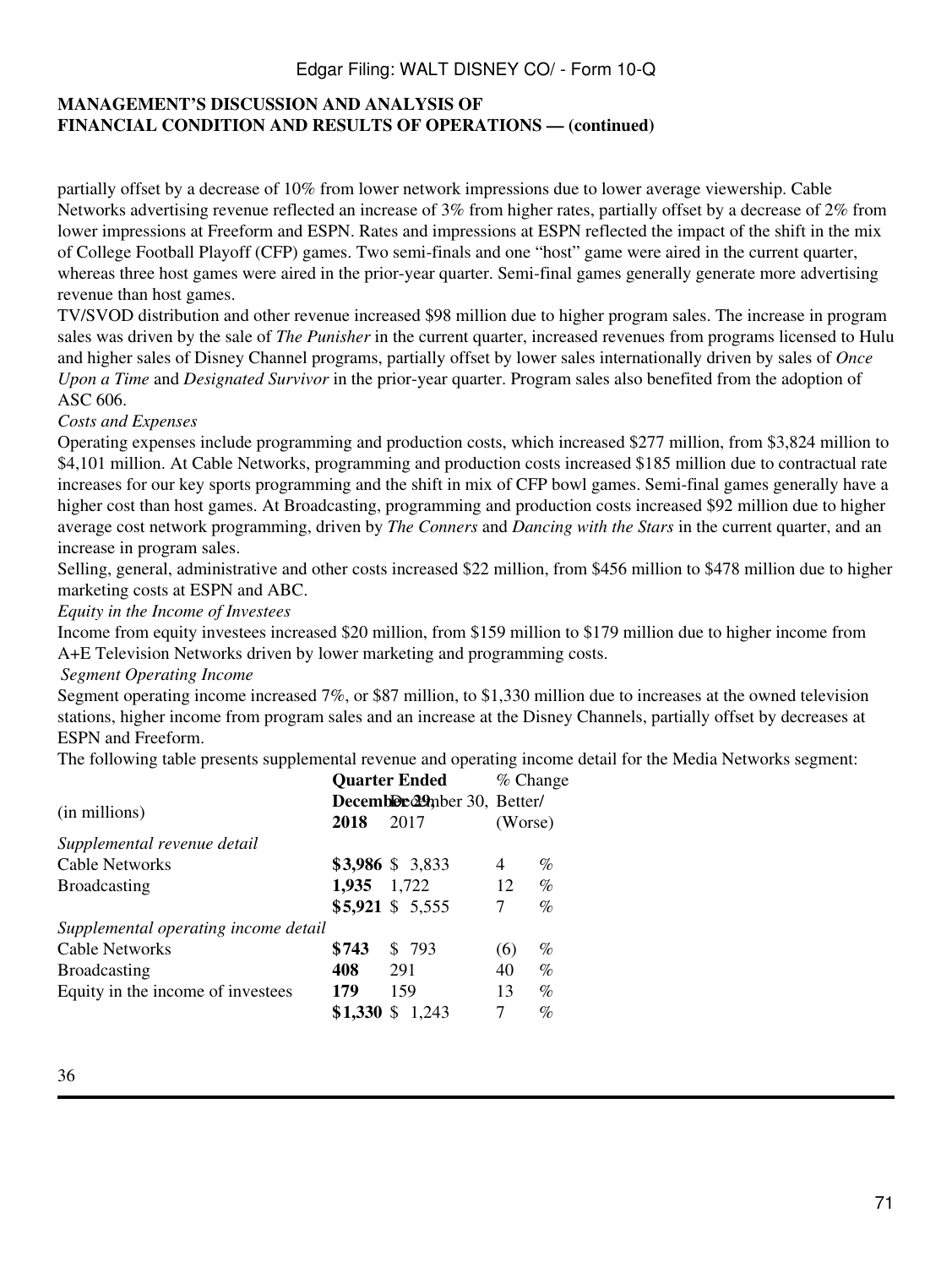#### **MANAGEMENT'S DISCUSSION AND ANALYSIS OF FINANCIAL CONDITION AND RESULTS OF OPERATIONS — (continued)**

#### **Parks, Experiences & Consumer Products**

Operating results for the Parks, Experiences & Consumer Products segment are as follows:

|                                                    |                     | <b>Quarter Ended</b>         |         |      |  |
|----------------------------------------------------|---------------------|------------------------------|---------|------|--|
| (in millions)                                      |                     | December 29 mber 30, Better/ |         |      |  |
|                                                    |                     | 2017                         | (Worse) |      |  |
| Revenues                                           |                     |                              |         |      |  |
| Theme park admissions                              | \$1,933             | \$1,832                      | 6       | %    |  |
| Parks & Experiences merchandise, food and beverage | 1,565               | 1,495                        | 5       | %    |  |
| Resorts and vacations                              | 1,531               | 1,463                        | 5       | %    |  |
| Merchandise licensing and retail                   | 1,300               | 1,342                        | (3)     | %    |  |
| Parks licensing and other                          | 495                 | 395                          | 25      | $\%$ |  |
| Total revenues                                     | 6,824               | 6,527                        | 5       | $\%$ |  |
| Operating expenses                                 | $(3,406)$ $(3,329)$ |                              | (2)     | %    |  |
| Selling, general, administrative and other         | (689                | (665)                        | (4)     | %    |  |
| Depreciation and amortization                      | (565                | (572)                        | 1       | %    |  |
| Equity in the loss of investees                    | (12)                | (7)                          | (71)    | %    |  |
| Operating Income                                   | \$2,152             | \$1,954                      | 10      | %    |  |
|                                                    |                     |                              |         |      |  |

#### *Revenues*

The increase in theme parks admissions revenue was due to an increase of 8% from higher average ticket prices, partially offset by decreases of 1% from an unfavorable foreign currency impact and 1% from lower attendance. Parks & Experiences merchandise, food and beverage revenue growth was due to an increase of 5% from higher average guest spending.

The increase in resorts and vacations revenue was primarily due to increases of 2% from higher average daily hotel room rates, 1% from higher occupied hotel room nights and 1% from higher average ticket prices for cruise line sailings.

Merchandise licensing and retail revenues were lower primarily due to a decrease of 3% from licensing revenue. The decrease in licensing revenue was due to lower revenue from products based on Star Wars and Cars, partially offset by increases from minimum guarantee shortfall recognition, licensee settlements and revenue from products based on Spider-Man. Higher minimum guarantee shortfall recognition was due to an impact from the adoption of ASC 606. The increase in parks licensing and other revenue was driven by an impact from the adoption of ASC 606, which required certain cost reimbursements from licensees to be recognized as revenue (rather than recorded as an offset to operating expenses).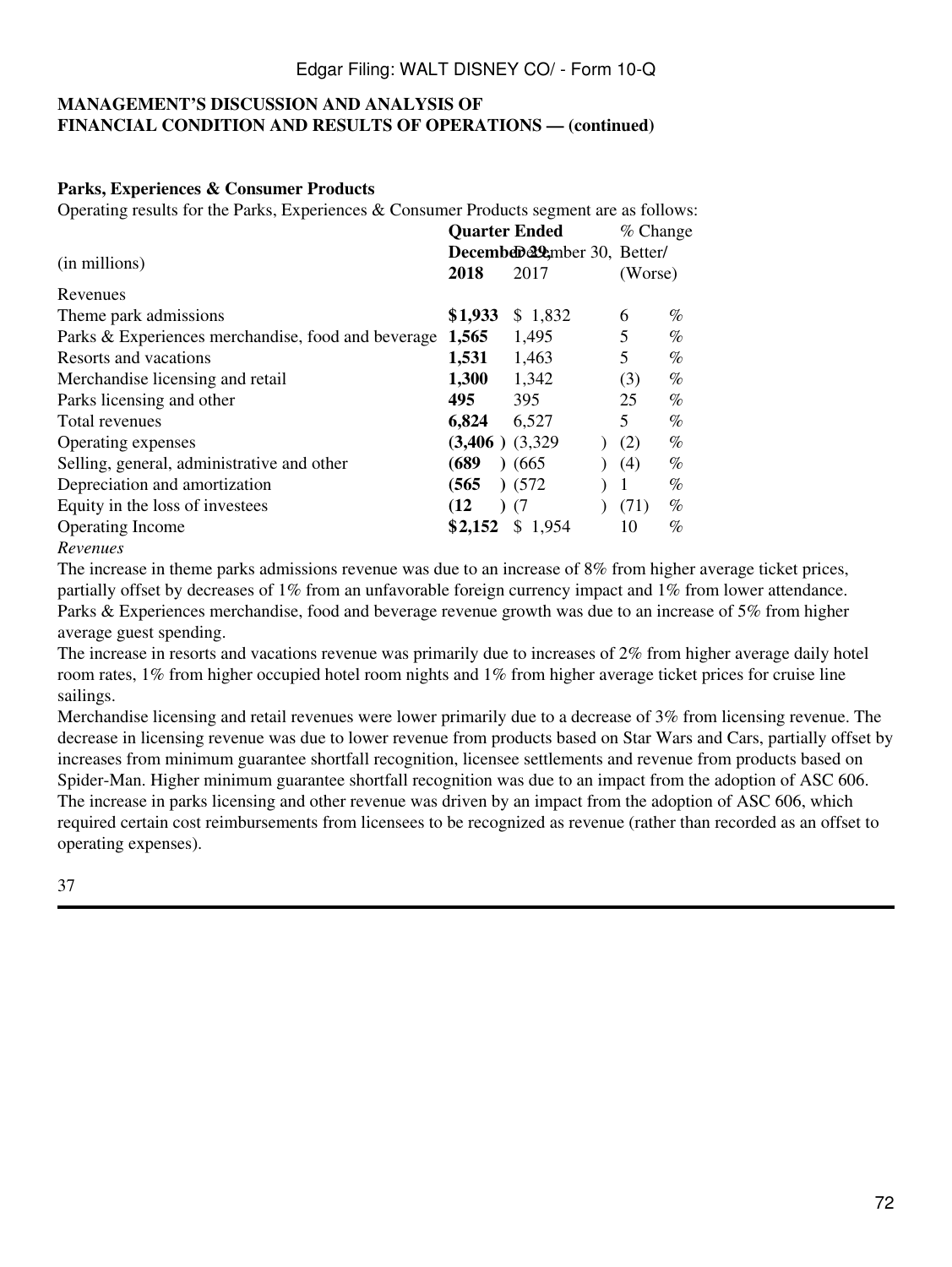### **MANAGEMENT'S DISCUSSION AND ANALYSIS OF FINANCIAL CONDITION AND RESULTS OF OPERATIONS — (continued)**

The following table presents supplemental park and hotel statistics:

|                                            | Domestic            |    |                     | International $(2)$ |                      |        |                     | Total  |                      |        |                     |      |
|--------------------------------------------|---------------------|----|---------------------|---------------------|----------------------|--------|---------------------|--------|----------------------|--------|---------------------|------|
|                                            | Quarter Ended       |    |                     |                     | <b>Quarter Ended</b> |        |                     |        | <b>Quarter Ended</b> |        |                     |      |
|                                            | Dec.<br>29,<br>2018 |    | Dec.<br>30,<br>2017 |                     | Dec. 29,<br>2018     |        | Dec.<br>30,<br>2017 |        | Dec. 29,<br>2018     |        | Dec.<br>30,<br>2017 |      |
| Parks                                      |                     |    |                     |                     |                      |        |                     |        |                      |        |                     |      |
| Increase/(decrease)                        |                     |    |                     |                     |                      |        |                     |        |                      |        |                     |      |
| Attendance                                 |                     | %6 |                     |                     | % (5)                |        | $\%$ 10             |        | $\%$ (1)             | $\%$ 7 |                     | $\%$ |
| Per Capita Guest Spending                  | 7                   | %7 |                     | %8                  |                      | $\%$ 9 |                     | $\%$ 8 |                      | $\%$ 7 |                     | $\%$ |
| Hotels <sup><math>(1)</math></sup>         |                     |    |                     |                     |                      |        |                     |        |                      |        |                     |      |
| Occupancy                                  | 94                  |    | $\%$ 91             | $\%$                | 86                   | $\%$   | -84                 |        | $\%$ 92              | $\%$   | -89                 | $\%$ |
| Available Room Nights (in thousands) 2,491 |                     |    | 2,516               |                     | 799                  |        | 799                 |        | 3,290                |        | 3,315               |      |
| Per Room Guest Spending                    | \$360               |    | \$344               |                     | \$318                |        | \$311               |        | \$351                |        | \$337               |      |

 $(1)$ Per room guest spending consists of the average daily hotel room rate, as well as food, beverage and merchandise sales at the hotels. Hotel statistics include rentals of Disney Vacation Club units.

 $(2)$  Per capita guest spending growth rate is stated on a constant currency basis. Per room guest spending is stated at the fiscal 2018 first quarter average foreign exchange rate.

#### *Costs and Expenses*

Operating expenses include operating labor, which increased \$52 million, from \$1,441 million to \$1,493 million, cost of goods sold and distribution costs, which increased \$3 million, from \$728 million to \$731 million, and infrastructure costs, which decreased \$14 million, from \$564 million to \$550 million. The increase in operating labor was due to inflation. Other operating expenses, which include costs for such items as supplies, commissions and entertainment offerings, increased \$36 million, from \$596 million to \$632 million due to higher third-party royalty expense and the recognition of certain cost reimbursements as revenue (rather than recorded as an offset to operating expenses), partially offset by lower operations support costs.

Selling, general, administrative and other costs increased \$24 million from \$665 million to \$689 million due to inflation.

Depreciation and amortization decreased \$7 million, from \$572 million to \$565 million due to a favorable foreign currency impact.

*Equity in the Loss of Investees*

Loss from equity investees increased \$5 million to \$12 million due to a higher loss from Villages Nature.

*Segment Operating Income*

Segment operating income increased 10%, or \$198 million, to \$2,152 million due to growth at our domestic theme parks and resorts, partially offset by a decrease from licensing activities.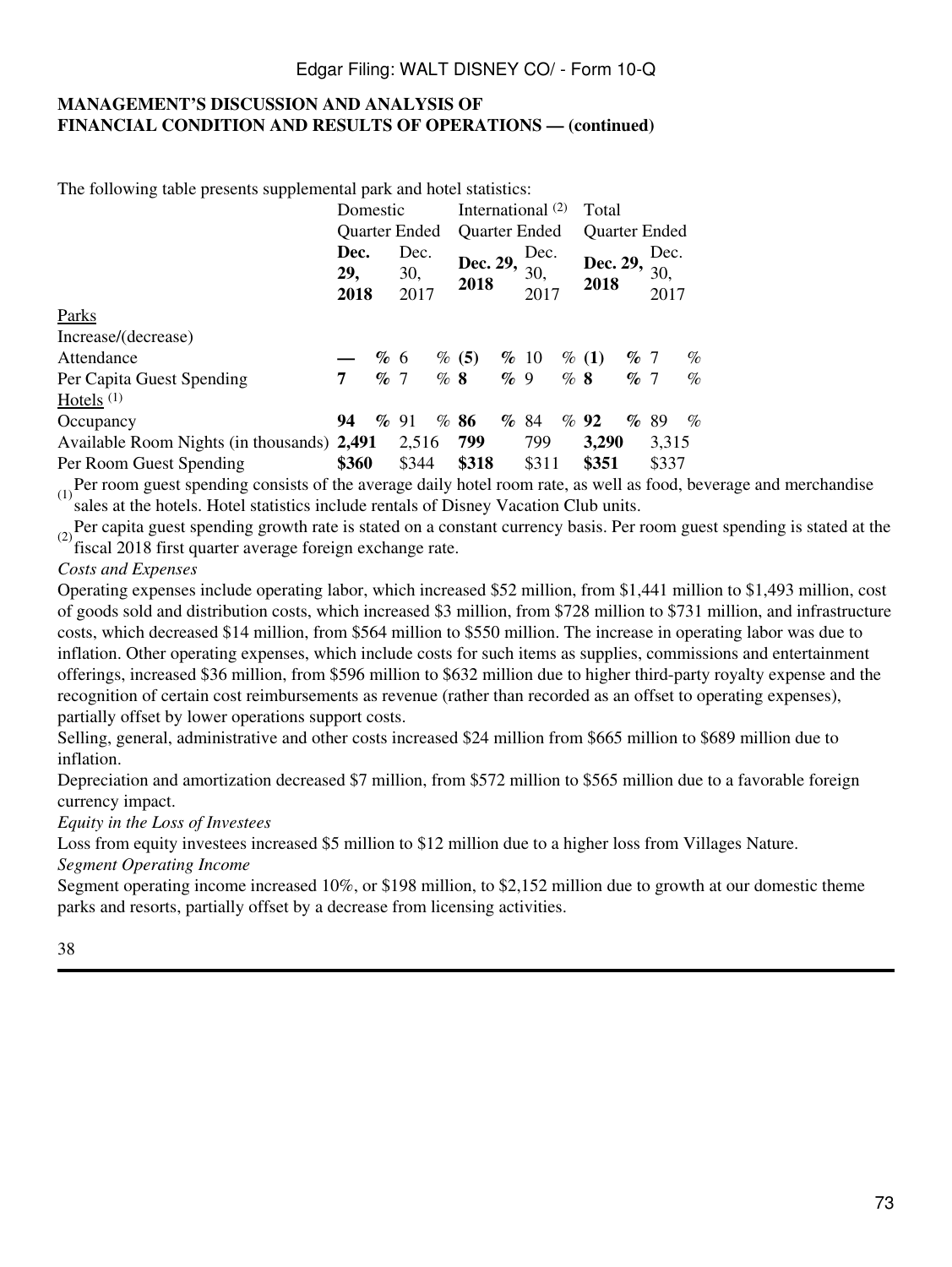### **MANAGEMENT'S DISCUSSION AND ANALYSIS OF FINANCIAL CONDITION AND RESULTS OF OPERATIONS — (continued)**

The following table presents supplemental revenue and operating income detail for the Parks, Experiences  $\&$ Consumer Products segment to provide continuity with our legacy reporting:

|                                      | <b>Quarter Ended</b>          |                   |     | $\%$ Change                 |  |  |
|--------------------------------------|-------------------------------|-------------------|-----|-----------------------------|--|--|
|                                      | Decemble e29mber 30, Better / |                   |     |                             |  |  |
| (in millions)                        | 2018                          | 2017              |     | (Worse)                     |  |  |
| Supplemental revenue detail          |                               |                   |     |                             |  |  |
| Parks & Experiences                  |                               |                   |     |                             |  |  |
| Domestic                             |                               | $$4,473$ \$ 4,171 |     | $\%$                        |  |  |
| International                        | 1,012 985                     |                   | 3   | $\%$                        |  |  |
| <b>Consumer Products</b>             | 1,339 1,371                   |                   | (2) | $\mathcal{O}_{\mathcal{O}}$ |  |  |
|                                      |                               | $$6,824$ \$ 6,527 | 5   | $\%$                        |  |  |
| Supplemental operating income detail |                               |                   |     |                             |  |  |
| Parks & Experiences                  |                               |                   |     |                             |  |  |
| Domestic                             |                               | $$1,481$ \$ 1,240 | 19  | $\%$                        |  |  |
| International                        | 99                            | 109               | (9  | $\mathcal{C}_{\infty}$      |  |  |
| <b>Consumer Products</b>             | 572                           | 605               | (5) | $)\%$                       |  |  |
|                                      |                               | $$2,152$ \$ 1,954 | 10  | $\%$                        |  |  |

#### **Studio Entertainment**

Operating results for the Studio Entertainment segment are as follows:

|                                                        | <b>Quarter Ended</b> | % Change                    |         |      |
|--------------------------------------------------------|----------------------|-----------------------------|---------|------|
|                                                        |                      | Decemberc20pber 30, Better/ |         |      |
| (in millions)                                          |                      | 2018 2017                   | (Worse) |      |
| Revenues                                               |                      |                             |         |      |
| Theatrical distribution                                |                      | $$373 \$1,169$              | (68)    | $\%$ |
| Home entertainment                                     | 425                  | 361                         | 18      | $\%$ |
| TV/SVOD distribution and other                         | 1,026 979            |                             | 5.      | $\%$ |
| Total revenues                                         |                      | 1,824 2,509                 | (27)    | $\%$ |
| Operating expenses                                     |                      | $(876)$ $(1,026)$           | 15      | $\%$ |
| Selling, general, administrative and other (609) (628) |                      |                             | 3       | $\%$ |
| Depreciation and amortization                          | (30                  | (30)                        |         | $\%$ |
| <b>Operating Income</b>                                | \$309                | \$825                       | (63)    | $\%$ |
| $\mathbf{n}$ and $\mathbf{n}$                          |                      |                             |         |      |

#### *Revenues*

The decrease in theatrical distribution revenue was due to the strong performance of *Star Wars: The Last Jedi* and *Thor: Ragnarok* in the prior-year quarter with no comparable Lucas and Marvel titles in the current quarter. Other significant releases in the current quarter included *Ralph Breaks the Internet*, *Mary Poppins Returns* and *The Nutcracker and the Four Realms*, while the prior-year quarter included *Coco*.

Higher home entertainment revenue was due to increases of 10% from unit sales and 7% from net effective pricing. The increase in unit sales was due to the performance of *Incredibles 2* in the current quarter compared to *Cars 3* in the prior-year quarter and the timing of the release of Star Wars titles. The current quarter included the continued performance of *Solo: A Star Wars Story*, which was released in the fourth quarter of fiscal 2018, whereas *Rogue One: A Star Wars Story* was released in the third quarter of fiscal 2017. The increase in net effective pricing was due to an increase in sales of new releases, electronic downloads and Blu-ray titles, which have a higher sales price compared to catalog and DVD titles. Net effective pricing is the wholesale selling price adjusted for discounts, sales incentives and returns.

Growth in TV/SVOD distribution and other revenue was due to an increase of 9% from TV/SVOD distribution, partially offset by a decrease of 4% from Lucasfilm**'**s special effects business due to fewer projects during the current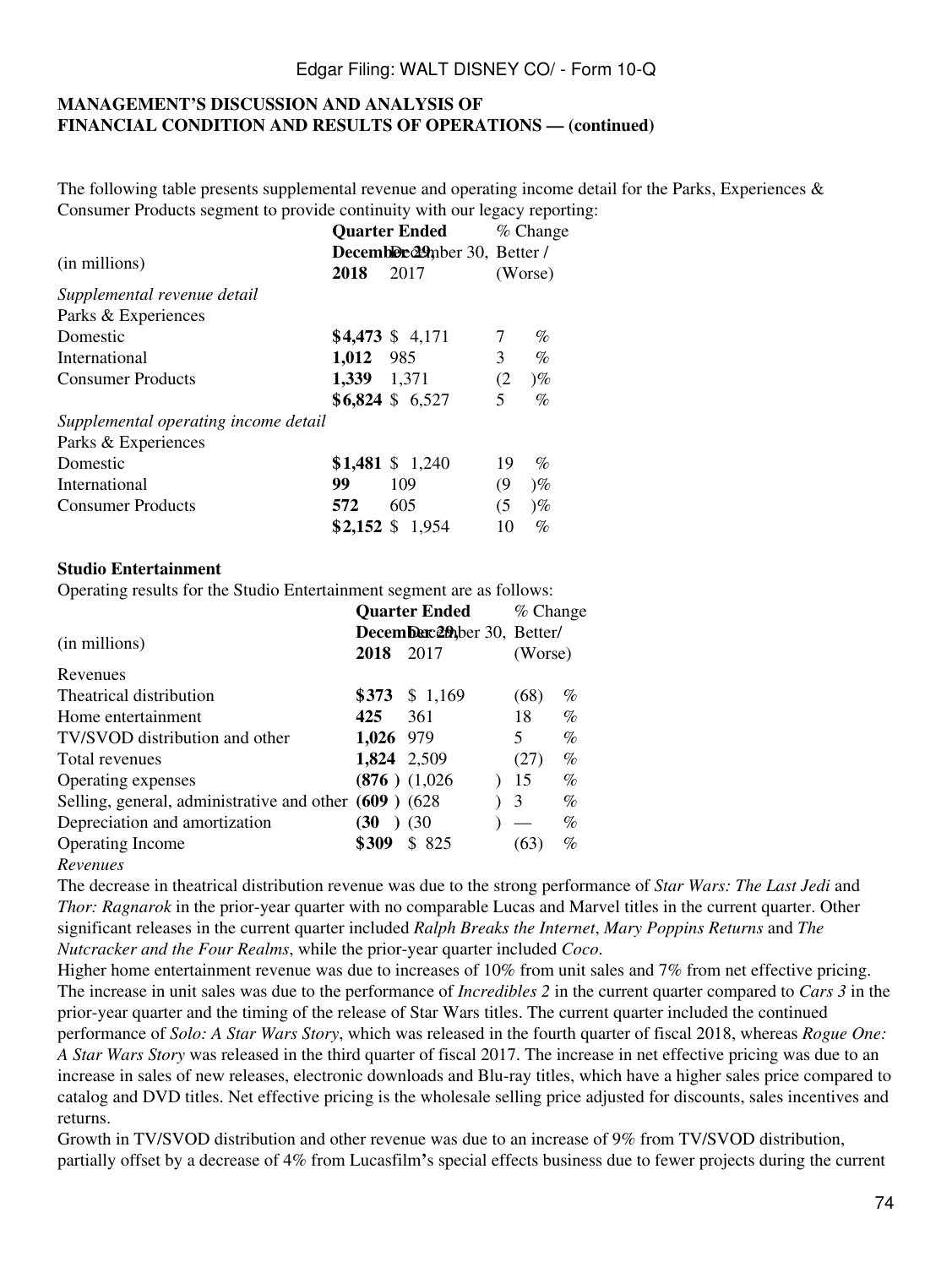quarter. The increase from TV/SVOD distribution was driven by the performance of *Incredibles 2* and *Avengers: Infinity War* in the current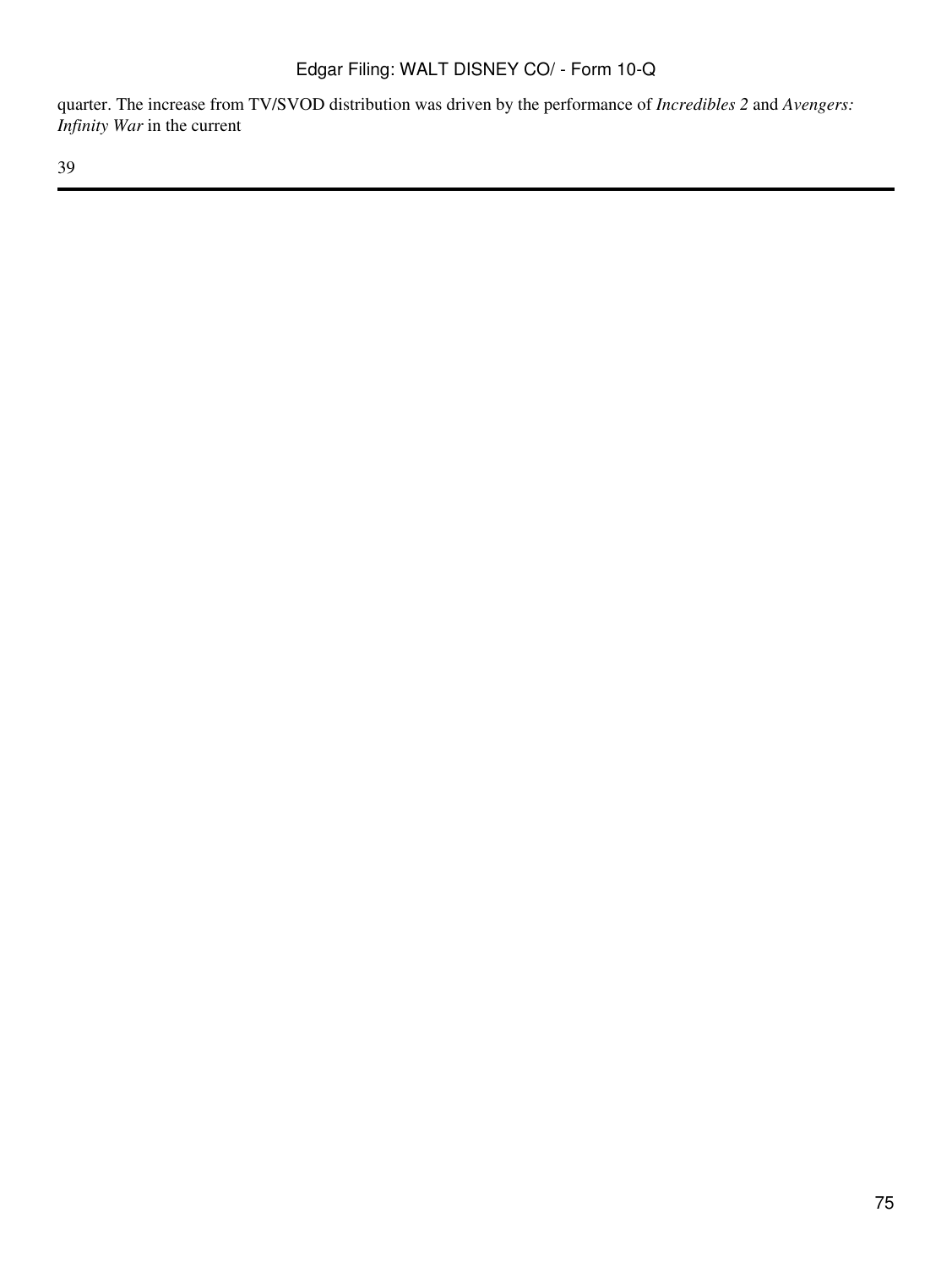## **MANAGEMENT'S DISCUSSION AND ANALYSIS OF FINANCIAL CONDITION AND RESULTS OF OPERATIONS — (continued)**

quarter compared to *Cars 3* and *Guardians of the Galaxy Vol. 2* in the prior-year quarter, more title availabilities and, to a lesser extent, an impact from the adoption of ASC 606.

*Costs and Expenses*

Operating expenses include a decrease of \$93 million in film cost amortization, from \$711 million to \$618 million, due to the lower revenues, partially offset by higher average film cost amortization rates in the current quarter. Operating expenses also include cost of goods sold and distribution costs, which decreased \$57 million, from \$315 million to \$258 million due to lower theatrical distribution costs and decreased costs from Lucasfilm**'**s special effects business.

Selling, general, administrative and other costs decreased \$19 million from \$628 million to \$609 million driven by lower international theatrical marketing costs, partially offset by an increase in pre-release theatrical marketing costs in the current quarter.

*Segment Operating Income*

Segment operating income decreased 63%, or \$516 million, to \$309 million due to lower theatrical distribution results, partially offset by growth in TV/SVOD distribution.

### **Direct-to-Consumer & International**

Operating results for the Direct-to-Consumer & International segment are as follows:

|                                                  |             |  |                             | <b>Quarter Ended</b> | $%$ Change |      |
|--------------------------------------------------|-------------|--|-----------------------------|----------------------|------------|------|
|                                                  |             |  | Decemble 29mber 30, Better/ |                      |            |      |
| (in millions)                                    |             |  | 2017                        |                      | (Worse)    |      |
| Revenues                                         |             |  |                             |                      |            |      |
| Affiliate fees                                   | \$323       |  |                             | \$ 338               | (4)        | $\%$ |
| Advertising                                      | 417         |  | 411                         |                      |            | %    |
| Subscription fees and other                      | 178         |  | 182                         |                      | (2)        | $\%$ |
| Total revenues                                   | 918         |  | 931                         |                      | (1)        | $\%$ |
| Operating expenses                               | (655)       |  | (588)                       |                      | (11)       | $\%$ |
| Selling, general, administrative and other (254) |             |  | (233)                       |                      | (9)        | $\%$ |
| Depreciation and amortization                    | (54         |  | (43)                        |                      | (26)       | %    |
| Equity in the loss of investees                  | (91         |  | (109)                       |                      | 17         | %    |
| <b>Operating Loss</b>                            | $$(136)$ \$ |  |                             | (42)                 | >0100      | %    |
|                                                  |             |  |                             |                      |            |      |

*Revenues*

Affiliate fees decreased 4% due to a decrease of 11% from an unfavorable foreign currency impact, partially offset by increases of 4% from higher contractual rates and 2% from subscriber growth.

Advertising revenues increased 1% as a 7% increase from higher addressable ad sales was largely offset by a 5% decrease from ad sales at our International Channels. Higher addressable ad sales were driven by an increase in impressions. Lower ad sales at our International Channels were due to an unfavorable foreign currency impact and lower impressions.

Subscription fees and other revenue decreased \$4 million due to lower revenue from streaming technology services, partially offset by subscription fees for ESPN+, which launched in April 2018.

#### *Costs and Expenses*

Operating expenses include a \$42 million increase in programming and production costs, from \$404 million to \$446 million and a \$25 million increase in other operating expenses, from \$184 million to \$209 million. The increase in programming and production costs was due to higher sports rights costs and an increase in costs for content obtained from other Company segments, partially offset by a favorable foreign currency impact. The increase in sports rights costs was due to the launch of ESPN+, partially offset by a decrease in soccer rights costs for our International Channels. Other operating expenses, which include technical support and distribution costs, increased due to the launch of ESPN+ and costs associated with the upcoming launch of Disney+.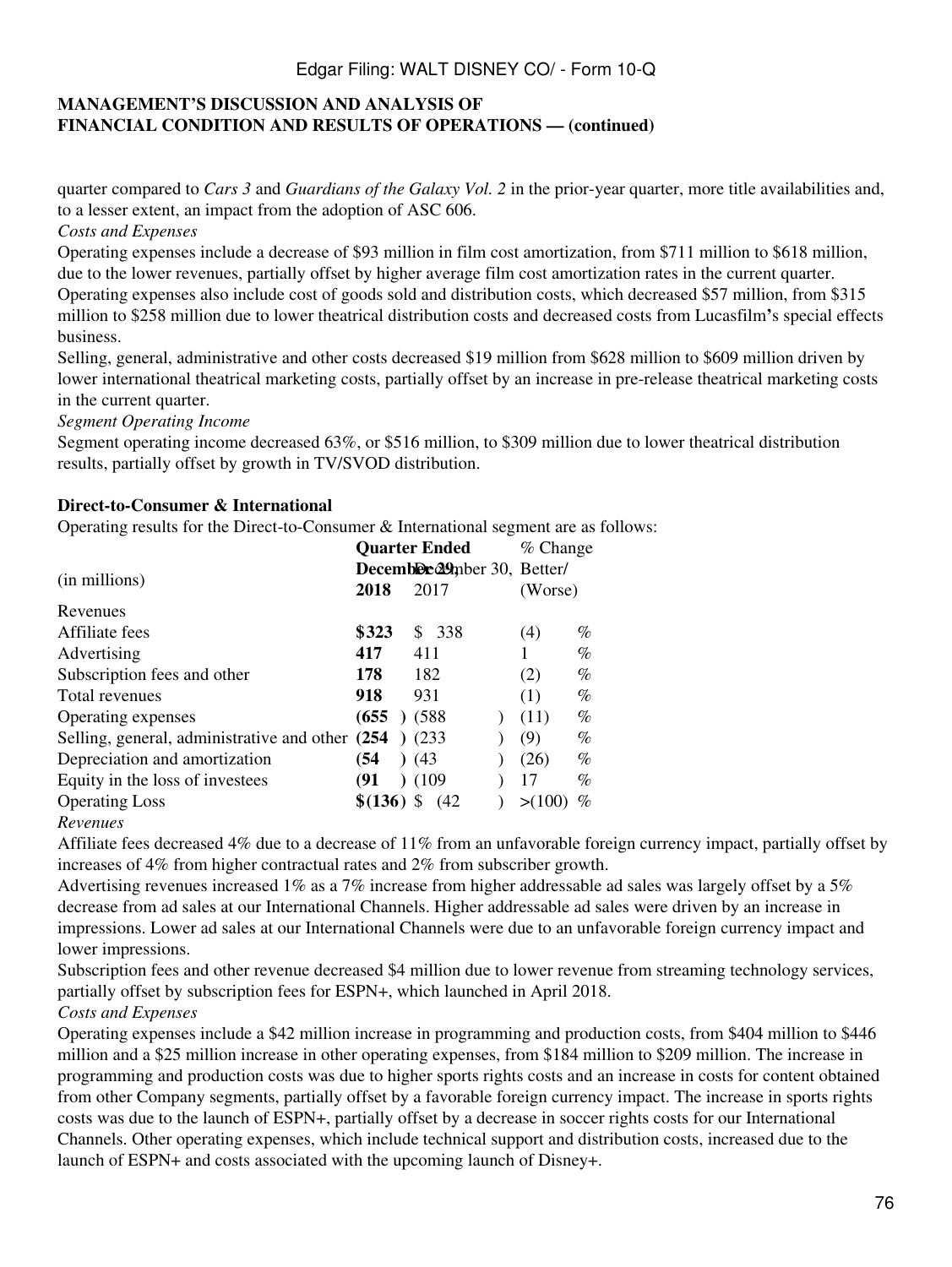Selling, general, administrative and other costs increased \$21 million from \$233 million to \$254 million due to ESPN+ marketing costs and costs associated with the upcoming launch of Disney+.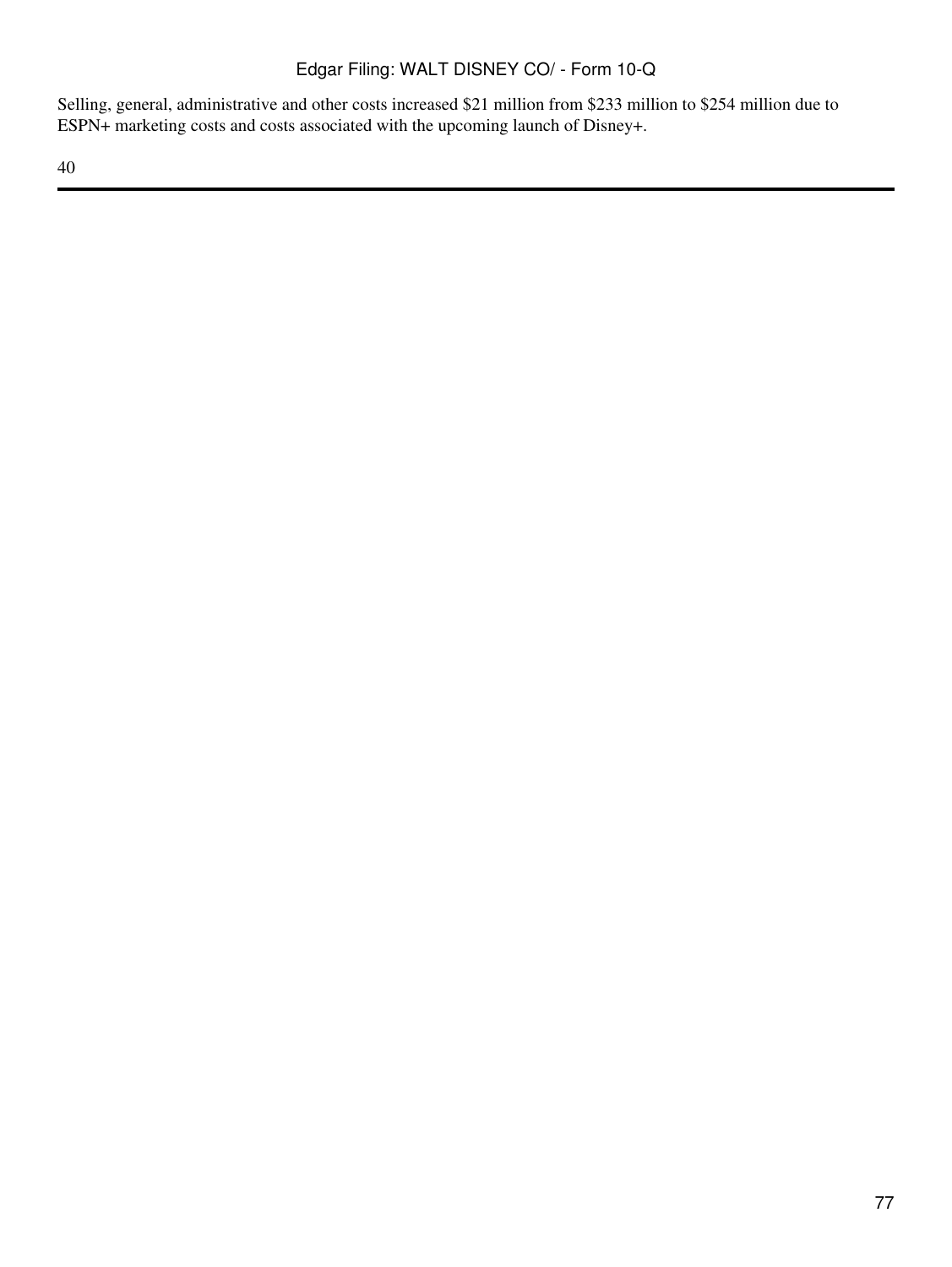### **MANAGEMENT'S DISCUSSION AND ANALYSIS OF FINANCIAL CONDITION AND RESULTS OF OPERATIONS — (continued)**

Depreciation and amortization increased \$11 million from \$43 million to \$54 million driven by increased investment in technology assets.

*Equity in the Loss of Investees*

Loss from equity investees decreased \$18 million from \$109 million to \$91 million driven by a lower loss from Hulu due to increases in subscription and advertising revenue, partially offset by higher programming costs. *Segment Operating Loss*

Segment operating loss increased to \$136 million due to the investment ramp-up in ESPN+ and a loss from streaming technology services, as well as costs associated with the upcoming launch of Disney+. These impacts were partially offset by an increase at our International Channels and a lower equity loss from our investment in Hulu.

The following table presents supplemental revenue and operating income detail for the Direct-to-Consumer  $\&$ International segment to provide information on International Channels that were historically reported in the Media Networks segment:(1)

|                                             |                                | <b>Quarter Ended</b>                  | $%$ Change |      |
|---------------------------------------------|--------------------------------|---------------------------------------|------------|------|
| (in millions)                               | <b>December</b><br>29,<br>2018 | December Better /<br>30, 2017 (Worse) |            |      |
| Supplemental revenue detail                 |                                |                                       |            |      |
| <b>International Channels</b>               | \$494                          | \$ 510                                | (3)        | $\%$ |
| Direct-to-Consumer businesses and other     | 424                            | 421                                   |            | $\%$ |
|                                             | \$918                          | \$931                                 | (1)        | $\%$ |
| Supplemental operating income/(loss) detail |                                |                                       |            |      |
| International Channels                      | \$137                          | \$108                                 | 27         | $\%$ |
| Direct-to-Consumer businesses and other     | $(182)$ $(41)$                 | $\mathcal{L}$                         | > (100)    | %    |
| Equity in the loss of investees             | (91)                           | (109)                                 | 17         | $\%$ |
|                                             | $$(136) \$ (42)$               |                                       | > (100)    |      |

(1) We anticipate providing additional supplemental information for the DTC businesses following the expected consolidation of Hulu and launch of Disney+.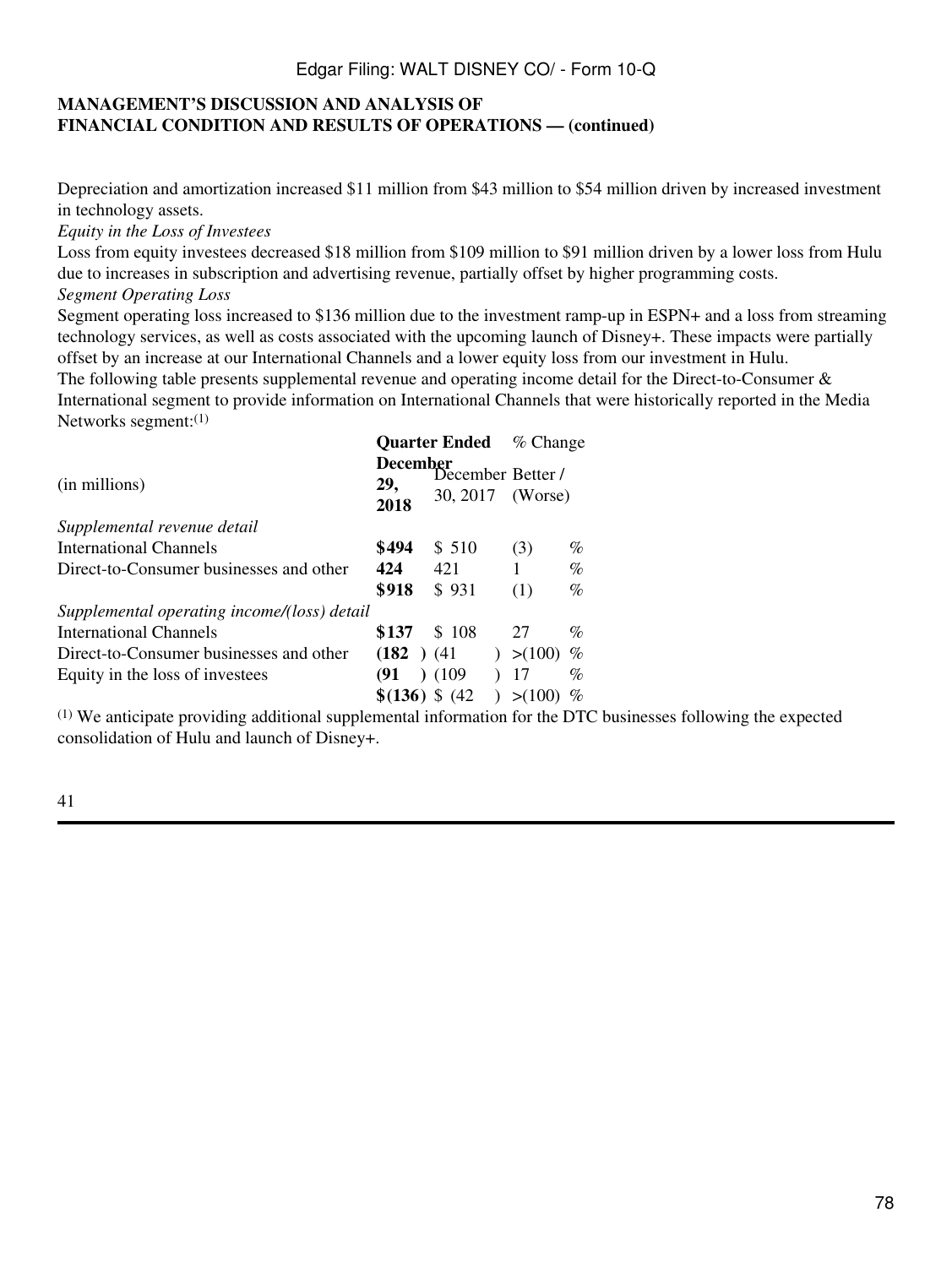#### **MANAGEMENT'S DISCUSSION AND ANALYSIS OF FINANCIAL CONDITION AND RESULTS OF OPERATIONS — (continued)**

### **Eliminations**

The following is a summary of intersegment content transaction revenues and operating income:

|                                                                            |      | <b>Quarter Ended</b>         | % Change |      |
|----------------------------------------------------------------------------|------|------------------------------|----------|------|
|                                                                            |      | Decembled 29mber 30, Better/ |          |      |
| (in millions)                                                              | 2018 | 2017                         | (Worse)  |      |
| Revenues                                                                   |      |                              |          |      |
| Studio Entertainment:                                                      |      |                              |          |      |
| Content transactions with Media Networks                                   |      | $\S(21)$ \$ (31)             | 32       | $\%$ |
| Content transactions with Direct-to-Consumer $\&$ International (18)       |      | (8)                          | > (100)  | $\%$ |
| Media Networks:                                                            |      |                              |          |      |
| Content transactions with Direct-to-Consumer & International $(145)$ (132) |      |                              | (10)     | $\%$ |
| Total revenues                                                             |      | $$(184)$ \$ $(171)$          | (8)      | $\%$ |
|                                                                            |      |                              |          |      |
| Operating income                                                           |      |                              |          |      |
| Studio Entertainment:                                                      |      |                              |          |      |
| Content transactions with Media Networks                                   |      | 7                            | (100)    | $\%$ |
| Content transactions with Direct-to-Consumer & International 2             |      |                              | nm       |      |
| Media Networks:                                                            |      |                              |          |      |
| Content transactions with Direct-to-Consumer & International (2)           |      | (1)                          | (100)    | $\%$ |
| <b>Operating Income</b>                                                    |      | \$.<br>-6                    | (100)    | $\%$ |

#### **CORPORATE AND UNALLOCATED SHARED EXPENSES**

|                                                             |      | <b>Quarter Ended</b>        | $\%$ Change |                                                                                                                        |  |  |  |
|-------------------------------------------------------------|------|-----------------------------|-------------|------------------------------------------------------------------------------------------------------------------------|--|--|--|
|                                                             |      | Decemble 29mber 30, Better/ |             |                                                                                                                        |  |  |  |
| (in millions)                                               | 2018 | 2017                        | (Worse)     |                                                                                                                        |  |  |  |
| Corporate and unallocated shared expenses $$(161)$ \; (150) |      |                             |             | $\mathcal{O}_0$                                                                                                        |  |  |  |
|                                                             |      |                             |             | Corporate and unallocated shared expenses increased \$11 million to \$161 million in the current quarter primarily due |  |  |  |

to costs incurred in connection with the 21CF acquisition, partially offset by lower compensation costs.

#### **FINANCIAL CONDITION**

The change in cash and cash equivalents is as follows:

|                                                                        |       | <b>Quarter Ended</b> | $%$ Change |      |
|------------------------------------------------------------------------|-------|----------------------|------------|------|
| (in millions)<br>2018                                                  |       | December 20, Better/ |            |      |
|                                                                        |       | 2017                 | (Worse)    |      |
| Cash provided by operations                                            |       | $$2,099$ \$ 2,237    | (6)        | $\%$ |
| Cash used in investing activities                                      |       | $(1,336)$ $(1,043)$  | (28)       | $\%$ |
| Cash used in financing activities                                      | (411  | (584)                | 30         | $\%$ |
| Impact of exchange rates on cash, cash equivalents and restricted cash | (44)  | 21                   | nm         |      |
| Change in cash, cash equivalents and restricted cash                   | \$308 | \$631                | (51)       | $\%$ |
| <b>Operating Activities</b>                                            |       |                      |            |      |

Cash provided by operating activities decreased 6% to \$2.1 billion for the current quarter compared to \$2.2 billion in the prior-year quarter primarily due to higher cash taxes, partially offset by higher operating cash flows at Studio Entertainment due to lower film production spending.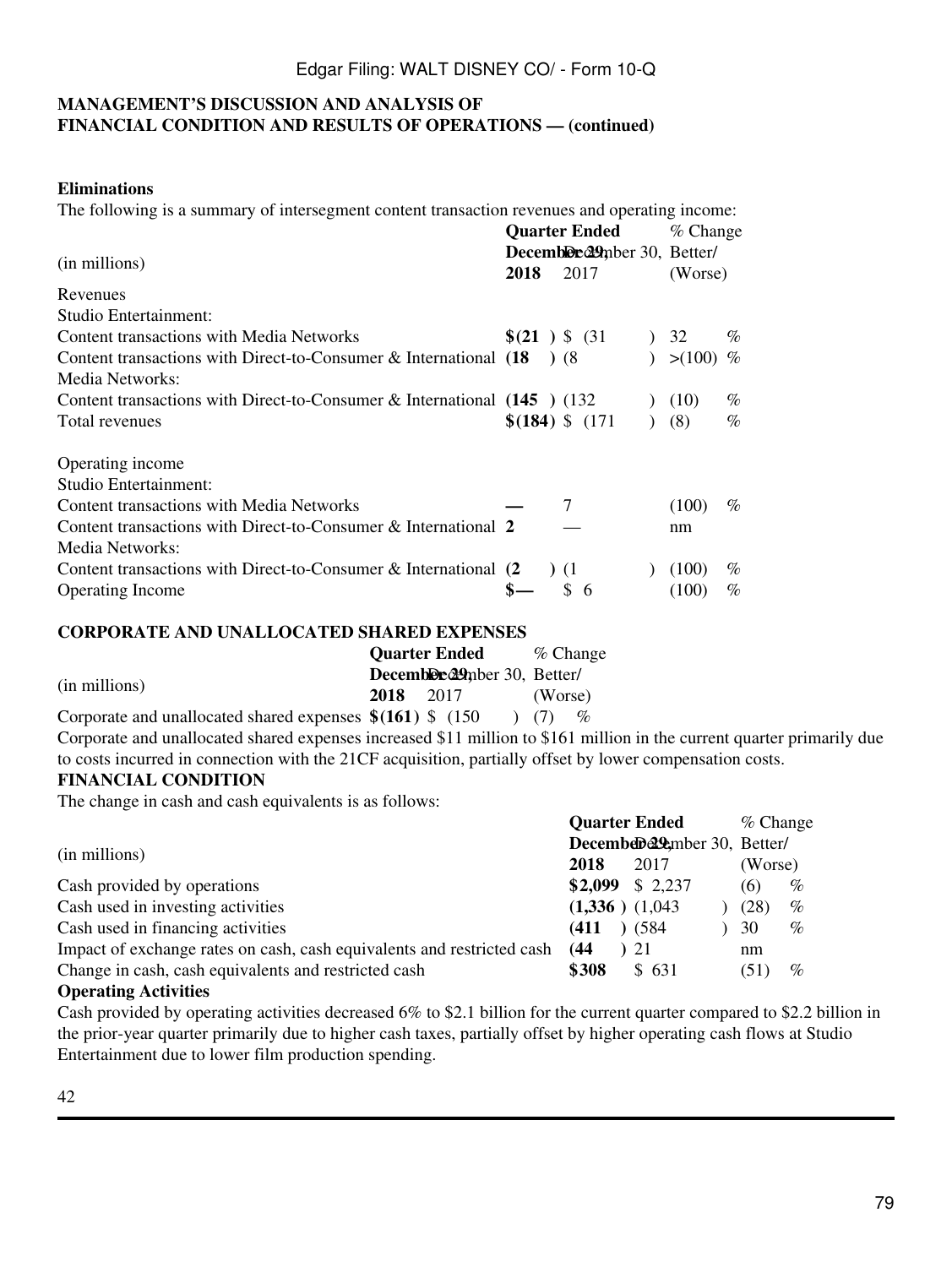### **MANAGEMENT'S DISCUSSION AND ANALYSIS OF FINANCIAL CONDITION AND RESULTS OF OPERATIONS — (continued)**

#### *Film and Television Costs*

The Company's Studio Entertainment, Media Networks and Direct-to-Consumer & International segments incur costs to acquire and produce feature film and television programming. Film and television production costs include all internally produced content such as live-action and animated feature films, animated direct-to-video programming, television series, television specials, theatrical stage plays or other similar product. Programming costs include film or television product licensed for a specific period from third parties for airing on the Company's broadcast and cable networks, television stations and direct-to-consumer streaming services. Programming assets are generally recorded when the programming becomes available to us with a corresponding increase in programming liabilities. Accordingly, we analyze our programming assets net of the related liability.

The Company's film and television production and programming activity for the quarter ended December 29, 2018 and December 30, 2017 are as follows:

|                                                                | <b>Quarter Ended</b> |                        |               |  |  |  |  |
|----------------------------------------------------------------|----------------------|------------------------|---------------|--|--|--|--|
|                                                                |                      | December 29 appear 30, |               |  |  |  |  |
| (in millions)                                                  | 2018                 | 2017                   |               |  |  |  |  |
| Beginning balances:                                            |                      |                        |               |  |  |  |  |
| Production and programming assets                              |                      | $$9,202 \$8,759$       |               |  |  |  |  |
| Programming liabilities                                        | $(1,178)$ $(1,108)$  |                        | $\mathcal{E}$ |  |  |  |  |
|                                                                | 8,024 7,651          |                        |               |  |  |  |  |
| Spending:                                                      |                      |                        |               |  |  |  |  |
| Television program licenses and rights                         | $2,060$ $2,114$      |                        |               |  |  |  |  |
| Film and television production                                 | $1,636$ 1,687        |                        |               |  |  |  |  |
|                                                                | 3,696 3,801          |                        |               |  |  |  |  |
| Amortization:                                                  |                      |                        |               |  |  |  |  |
| Television program licenses and rights                         |                      | $(2,819)$ $(2,728)$    |               |  |  |  |  |
| Film and television production                                 |                      | $(1,345)$ $(1,107)$    |               |  |  |  |  |
|                                                                |                      | $(4,164)$ $(3,835)$    |               |  |  |  |  |
| Change in film and television production and programming costs | $(468)$ $(34)$       |                        |               |  |  |  |  |
| Other non-cash activity                                        | (93)                 | (143)                  |               |  |  |  |  |
| Ending balances:                                               |                      |                        |               |  |  |  |  |
| Production and programming assets                              | 9,001 8,783          |                        |               |  |  |  |  |
| Programming liabilities                                        |                      | $(1,525)$ $(1,309)$    | $\mathcal{E}$ |  |  |  |  |
|                                                                |                      | $$7,476$ \$ 7,474      |               |  |  |  |  |
|                                                                |                      |                        |               |  |  |  |  |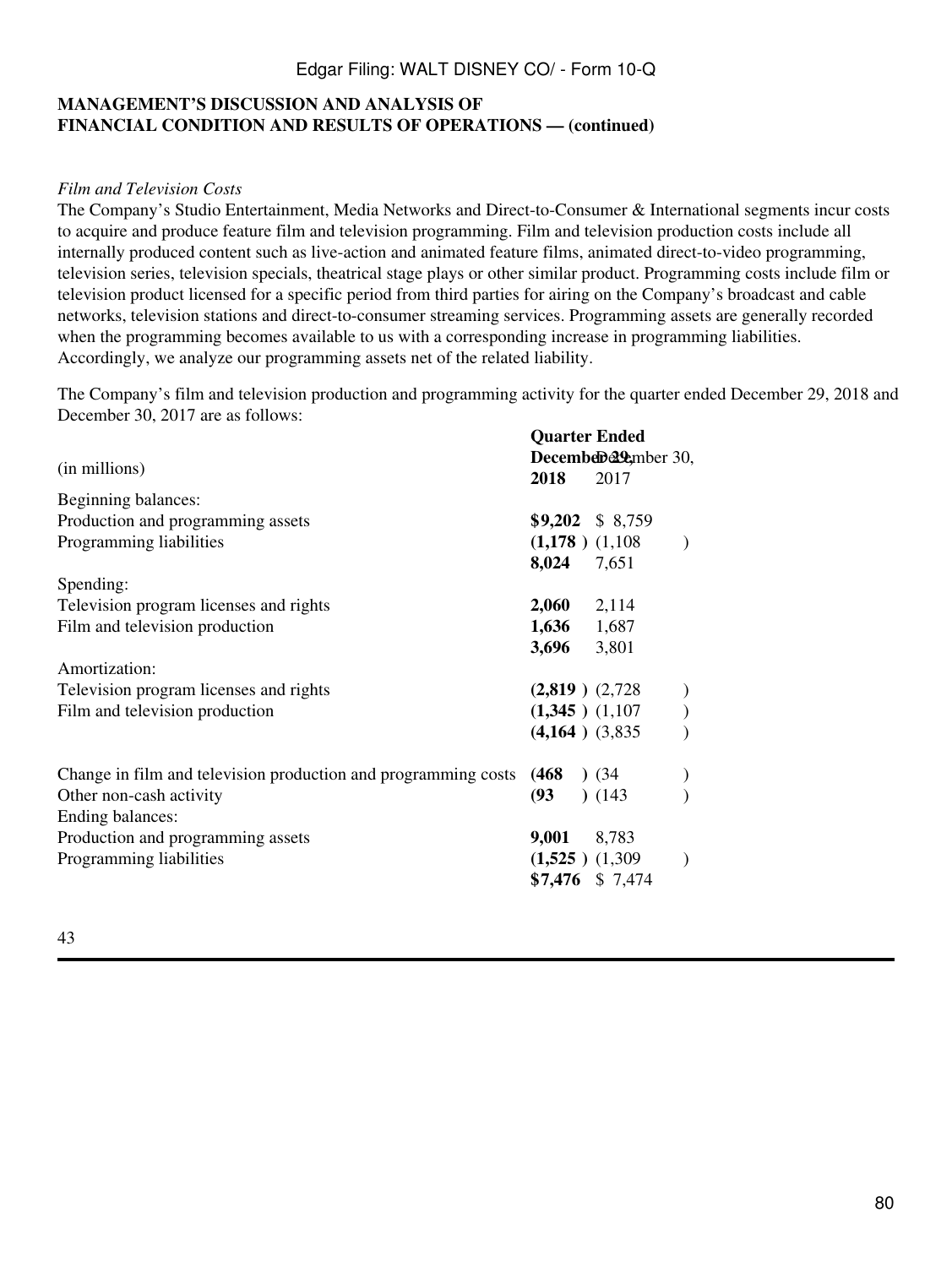## **MANAGEMENT'S DISCUSSION AND ANALYSIS OF FINANCIAL CONDITION AND RESULTS OF OPERATIONS — (continued)**

#### **Investing Activities**

Investing activities consist principally of investments in parks, resorts and other property and acquisition and divestiture activity. The Company's investments in parks, resorts and other property for the quarter ended December 29, 2018 and December 30, 2017 are as follows:

|                                              | <b>Quarter Ended</b> |                     |  |  |  |  |
|----------------------------------------------|----------------------|---------------------|--|--|--|--|
|                                              |                      | Decembere29mber 30, |  |  |  |  |
| (in millions)                                | 2018                 | 2017                |  |  |  |  |
| Media Networks                               |                      |                     |  |  |  |  |
| Cable Networks                               | \$32                 | S<br>46             |  |  |  |  |
| <b>Broadcasting</b>                          | 33                   | 36                  |  |  |  |  |
| <b>Total Media Networks</b>                  | 65                   | 82                  |  |  |  |  |
| Parks, Experiences & Consumer Products       |                      |                     |  |  |  |  |
| Domestic                                     | 838                  | 646                 |  |  |  |  |
| International                                | 206                  | 149                 |  |  |  |  |
| Total Parks, Experiences & Consumer Products | 1,044                | 795                 |  |  |  |  |
| Studio Entertainment                         | 20                   | 22                  |  |  |  |  |
| Direct-to-Consumer & International           | 24                   | 34                  |  |  |  |  |
| Corporate                                    | 42                   | 48                  |  |  |  |  |
|                                              | \$1,195              | S<br>981            |  |  |  |  |

Capital expenditures for the Parks, Experiences & Consumer Products segment are principally for theme park and resort expansion, new attractions, cruise ships, capital improvements and systems infrastructure. Capital expenditures increased \$248 million to \$1.0 billion driven by higher spending on new attractions at our domestic theme parks and resorts.

Capital expenditures at Media Networks primarily reflect investments in facilities and equipment for expanding and upgrading broadcast centers, production facilities and television station facilities.

Capital expenditures at Direct-to-Consumer & International reflect investments in technology.

Capital expenditures at Corporate primarily reflect investments in corporate facilities, information technology infrastructure and equipment.

The Company currently expects its fiscal 2019 capital expenditures will be approximately \$1 billion higher than fiscal 2018 capital expenditures of \$4.5 billion due to increased investments at our domestic and international parks and resorts.

*Other Investing Activities*

The Company has entered into a definitive agreement to acquire 21CF, which, if completed, will require \$35.7 billion of cash and approximately \$35.6 billion in stock consideration (See Note 4 to the Condensed Consolidated Financial Statements).

### **Financing Activities**

Cash used in financing activities was \$0.4 billion in the current quarter, which reflected repayments of commercial paper borrowings.

Cash used in financing activities of \$0.4 billion in the current quarter was \$0.2 billion less than the \$0.6 billion used in the prior-year quarter as a decrease of \$1.3 billion due to no repurchases of common stock in the current period (compared to \$1.3 billion purchased in the prior-year period) was partially offset by a net repayment of borrowings in the current period compared to a net increase in borrowings in the prior-year period (\$0.3 billion decrease in the current period compared to \$0.8 billion increase in the prior-year period).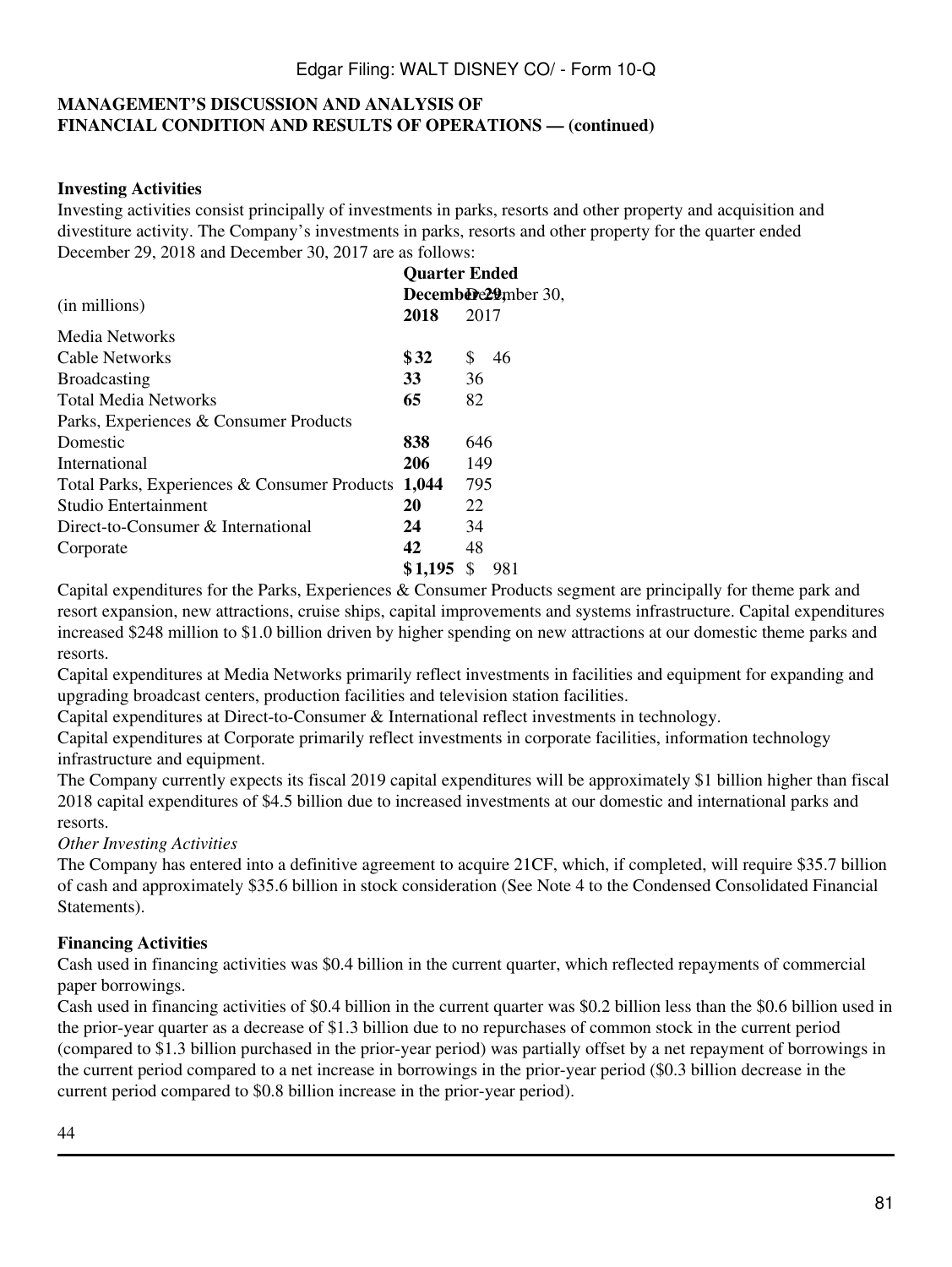## **MANAGEMENT'S DISCUSSION AND ANALYSIS OF FINANCIAL CONDITION AND RESULTS OF OPERATIONS — (continued)**

See Note 5 to the Condensed Consolidated Financial Statements for a summary of the Company's borrowing activities during the quarter ended December 29, 2018 and information regarding the Company's bank facilities. The Company may use commercial paper borrowings up to the amount of its unused bank facilities, in conjunction with term debt issuance and operating cash flow, to retire or refinance other borrowings before or as they come due. See Note 10 to the Condensed Consolidated Financial Statements for a summary of the Company's dividends in fiscal 2019 and 2018. During the quarter ended December 29, 2018, the Company did not repurchase any of its common stock to hold as treasury shares.

We believe that the Company's financial condition is strong and that its cash balances, other liquid assets, operating cash flows, access to debt and equity capital markets and borrowing capacity, taken together, provide adequate resources to fund the cash consideration in the pending acquisition of 21CF, ongoing operating requirements and future capital expenditures related to the expansion of existing businesses and development of new projects. However, the Company's operating cash flow and access to the capital markets can be impacted by macroeconomic factors outside of its control. In addition to macroeconomic factors, the Company's borrowing costs can be impacted by shortand long-term debt ratings assigned by nationally recognized rating agencies, which are based, in significant part, on the Company's performance as measured by certain credit metrics such as interest coverage and leverage ratios. As of December 29, 2018, Moody's Investors Service's long- and short-term debt ratings for the Company were A2 and P-1, respectively, Standard and Poor's long- and short-term debt ratings for the Company were A+ and A-1+, and Fitch's long- and short-term debt ratings for the Company were A and F1, respectively. Each of Moody's Investors Service, Standard and Poor's and Fitch had placed the Company's long- and short-term debt ratings on review for downgrade as a result of the pending acquisition of 21CF. On October 8, 2018, Moody's Investor Service affirmed the Company's long- and short-term debt ratings of A2 and P-1, respectively, with stable outlook following its review of the impact of the acquisition. On January 18, 2019, Fitch affirmed the Company's long- and short-term debt ratings of A and F1, respectively, with stable outlook. The Company currently expects Standard and Poor's to finalize its review of the Company's debt ratings upon closing of the acquisition and may downgrade our long- and short-term debt ratings. Should a downgrade occur, we do not anticipate that it would impact our ability to fund ongoing operating requirements and future capital expenditures. The Company's bank facilities contain only one financial covenant, relating to interest coverage, which the Company met on December 29, 2018, by a significant margin. The Company's bank facilities also specifically exclude certain entities, including the Asia Theme Parks, from any representations, covenants or events of default.

## **COMMITMENTS AND CONTINGENCIES**

*Legal Matters*

As disclosed in Note 12 to the Condensed Consolidated Financial Statements, the Company has exposure for certain legal matters.

*Guarantees*

See Note 14 to the Consolidated Financial Statements in the 2018 Annual Report on Form 10-K for information regarding the Company's guarantees.

*Tax Matters*

As disclosed in Note 9 to the Consolidated Financial Statements in the 2018 Annual Report on Form 10-K, the Company has exposure for certain tax matters.

*Contractual Commitments*

See Note 14 to the Consolidated Financial Statements in the 2018 Annual Report on Form 10-K for information regarding the Company's contractual commitments.

## **OTHER MATTERS**

### **Accounting Policies and Estimates**

We believe that the application of the following accounting policies, which are important to our financial position and results of operations, require significant judgments and estimates on the part of management. For a summary of our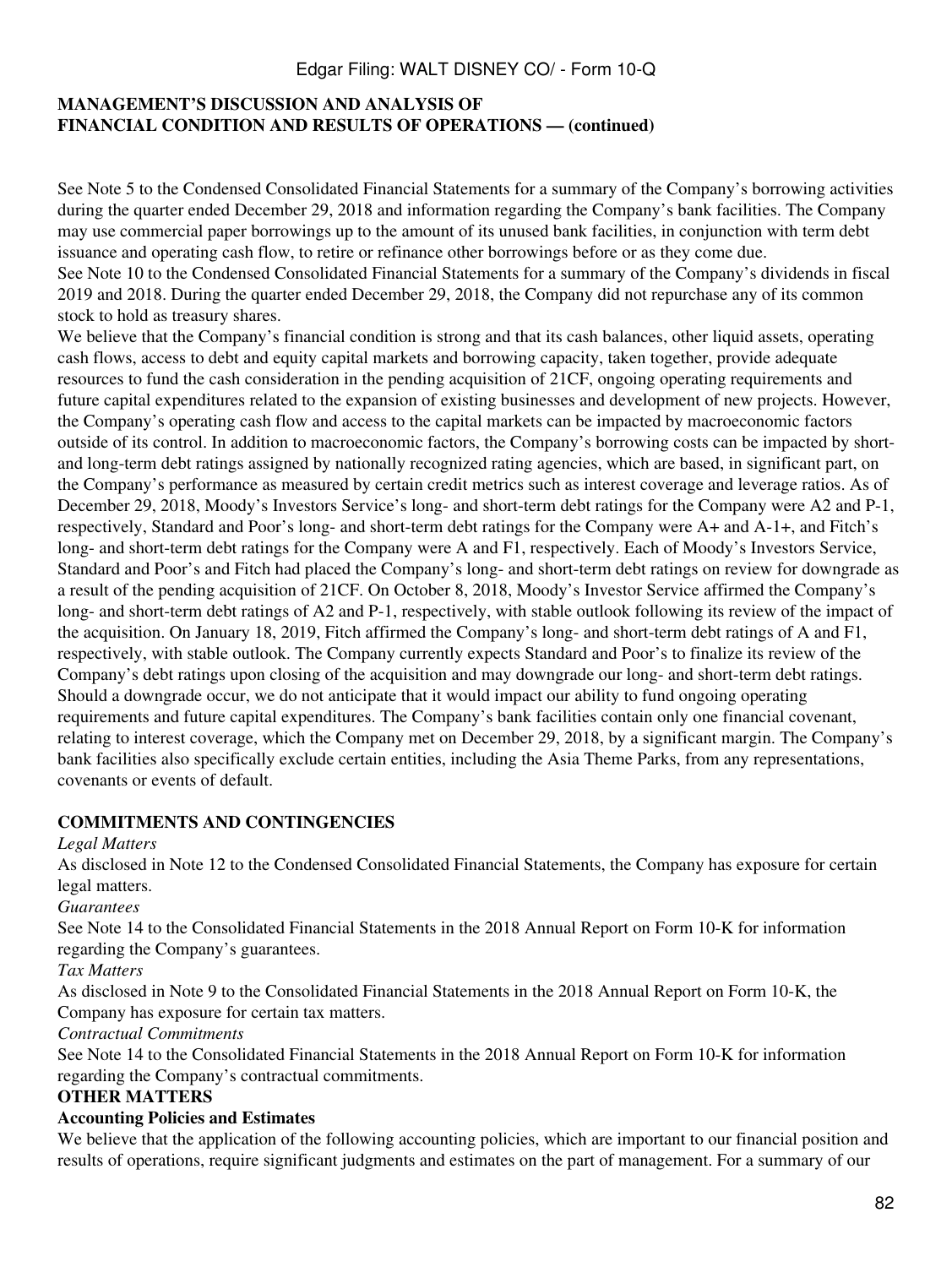significant accounting policies, including the accounting policies discussed below, see Note 2 to the Consolidated Financial Statements in the 2018 Annual Report on Form 10-K. In addition, for our revenue recognition policy, see Note 3 to the Condensed Consolidated Financial Statements.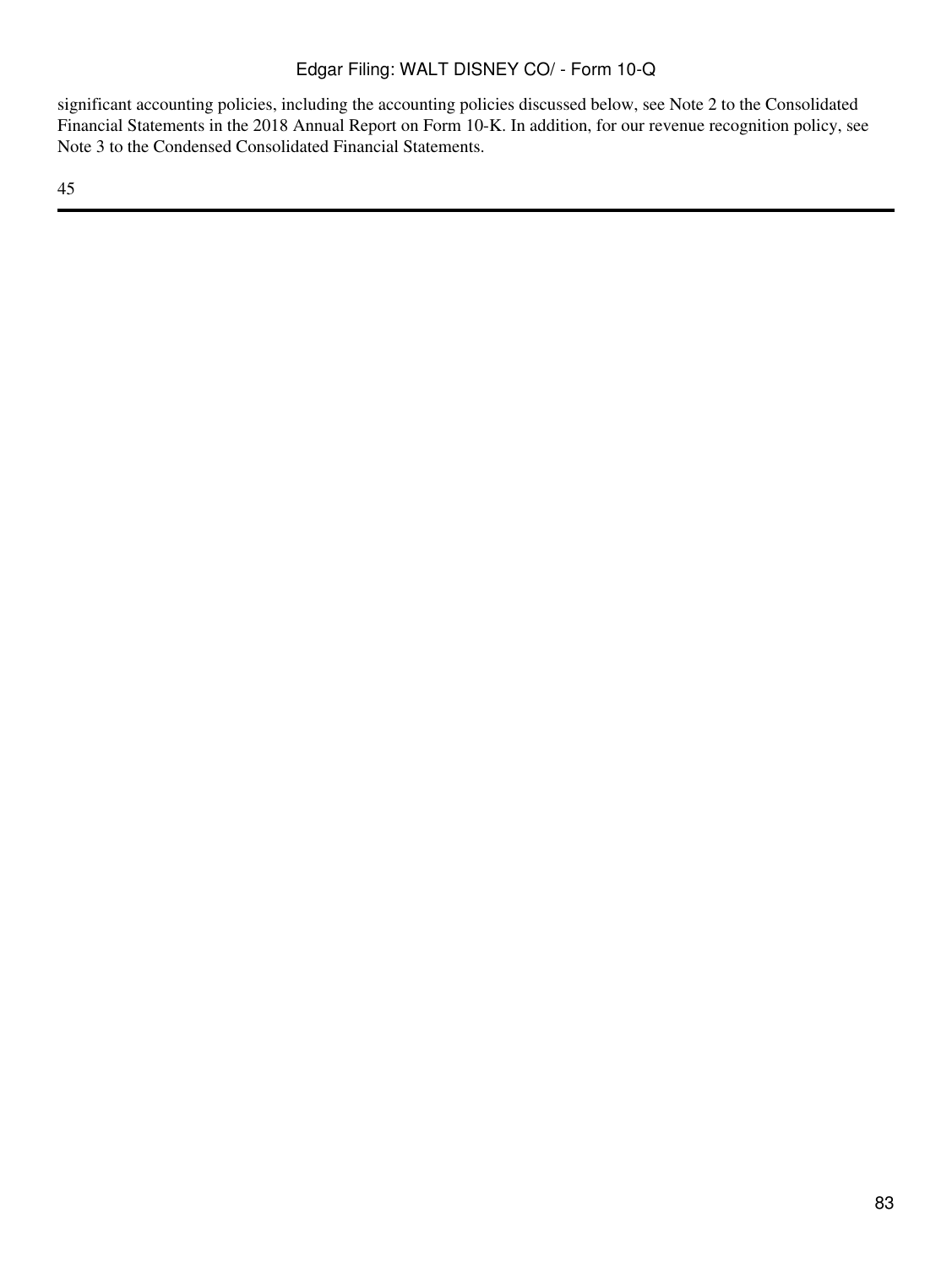### **MANAGEMENT'S DISCUSSION AND ANALYSIS OF FINANCIAL CONDITION AND RESULTS OF OPERATIONS — (continued)**

#### *Film and Television Revenues and Costs*

We expense film and television production, participation and residual costs over the applicable product life cycle based upon the ratio of the current period's revenues to the estimated remaining total revenues (Ultimate Revenues) for each production. If our estimate of Ultimate Revenues decreases, amortization of film and television costs may be accelerated. Conversely, if our estimate of Ultimate Revenues increases, film and television cost amortization may be slowed. For film productions, Ultimate Revenues include revenues from all sources that will be earned within ten years from the date of the initial theatrical release. For television series, Ultimate Revenues include revenues that will be earned within ten years from delivery of the first episode, or if still in production, five years from delivery of the most recent episode, if later.

With respect to films intended for theatrical release, the most sensitive factor affecting our estimate of Ultimate Revenues (and therefore affecting future film cost amortization and/or impairment) is theatrical performance. Revenues derived from other markets subsequent to the theatrical release (e.g., the home entertainment or television markets) have historically been highly correlated with the theatrical performance. Theatrical performance varies primarily based upon the public interest and demand for a particular film, the popularity of competing films at the time of release and the level of marketing effort. Upon a film's release and determination of the theatrical performance, the Company's estimates of revenues from succeeding windows and markets are revised based on historical relationships and an analysis of current market trends. The most sensitive factor affecting our estimate of Ultimate Revenues for released films is the level of expected home entertainment sales. Home entertainment sales vary based on the number and quality of competing home entertainment products, as well as the manner in which retailers market and price our products.

With respect to television series or other television productions intended for broadcast, the most sensitive factors affecting estimates of Ultimate Revenues are program ratings and the strength of the advertising market. Program ratings, which are an indication of market acceptance, directly affect the Company's ability to generate advertising revenues during the airing of the program. In addition, television series with greater market acceptance are more likely to generate incremental revenues through the licensing of program rights worldwide to television distributors, SVOD services and in home entertainment formats. Alternatively, poor ratings may result in cancellation of the program, which would require an immediate write-down of any unamortized production costs. A significant decline in the advertising market would also negatively impact our estimates.

We expense the cost of television broadcast rights for acquired series, movies and other programs based on the number of times the program is expected to be aired or on a straight-line basis over the useful life, as appropriate. Amortization of those television programming assets being amortized on a number of airings basis may be accelerated if we reduce the estimated future airings and slowed if we increase the estimated future airings. The number of future airings of a particular program is impacted primarily by the program's ratings in previous airings, expected advertising rates and availability and quality of alternative programming. Accordingly, planned usage is reviewed periodically and revised if necessary. We amortize rights costs for multi-year sports programming arrangements during the applicable seasons based on the estimated relative value of each year in the arrangement. The estimated value of each year is based on our projections of revenues over the contract period, which include advertising revenue and an allocation of affiliate revenue. If the annual contractual payments related to each season approximate each season's estimated relative value, we expense the related contractual payments during the applicable season. If planned usage patterns or estimated relative values by year were to change significantly, amortization of our sports rights costs may be accelerated or slowed.

Costs of film and television productions are subject to regular recoverability assessments, which compare the estimated fair values with the unamortized costs. The net realizable values of television broadcast program licenses and rights are reviewed using a daypart methodology. A daypart is defined as an aggregation of programs broadcast during a particular time of day or programs of a similar type. The Company's dayparts are: primetime, daytime, late night, news and sports (includes broadcast and cable networks). The net realizable values of other cable programming assets are reviewed on an aggregated basis for each cable network. Individual programs are written off when there are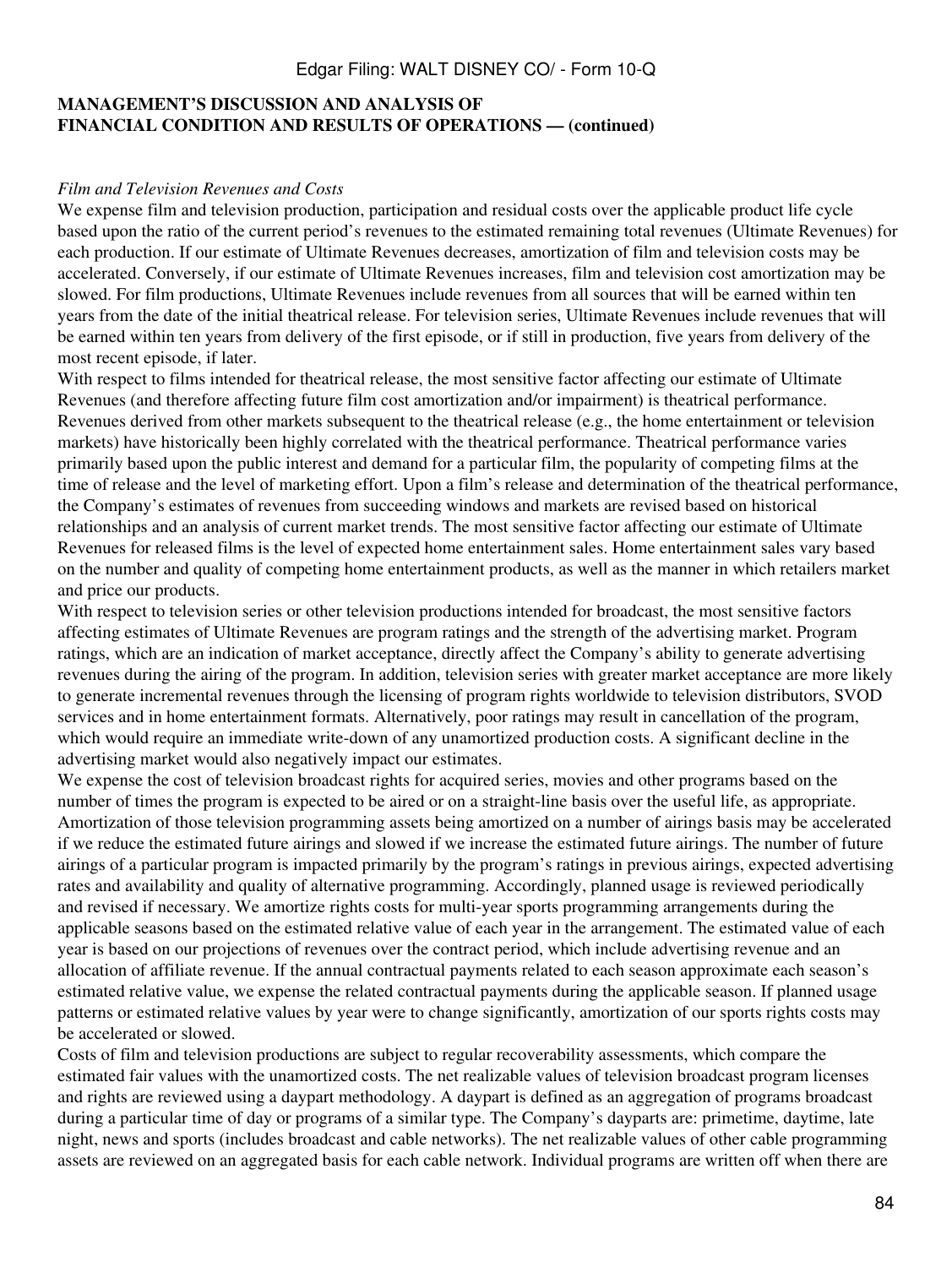no plans to air or sublicense the program. Estimated values are based upon assumptions about future demand and market conditions. If actual demand or market conditions are less favorable than our projections, film, television and programming cost write-downs may be required.

#### *Revenue Recognition*

The Company has revenue recognition policies for its various operating segments that are appropriate to the circumstances of each business. We have updated our revenue recognition policies in conjunction with our adoption of the new revenue recognition standard as further described in Note 3 to the Condensed Consolidated Financial Statements.

Fees charged for the right to use our television and motion picture productions are recognized as revenue when the content is available for use by the licensee. TV/SVOD distribution contracts may contain more than one title and/or provide that certain titles are only available for use during defined periods of time during the contract term. In these instances, each title and/or period of availability is generally considered a separate performance obligation. For these contracts, license fees are allocated to each title and period of availability at contract inception based on relative standalone selling price using management's best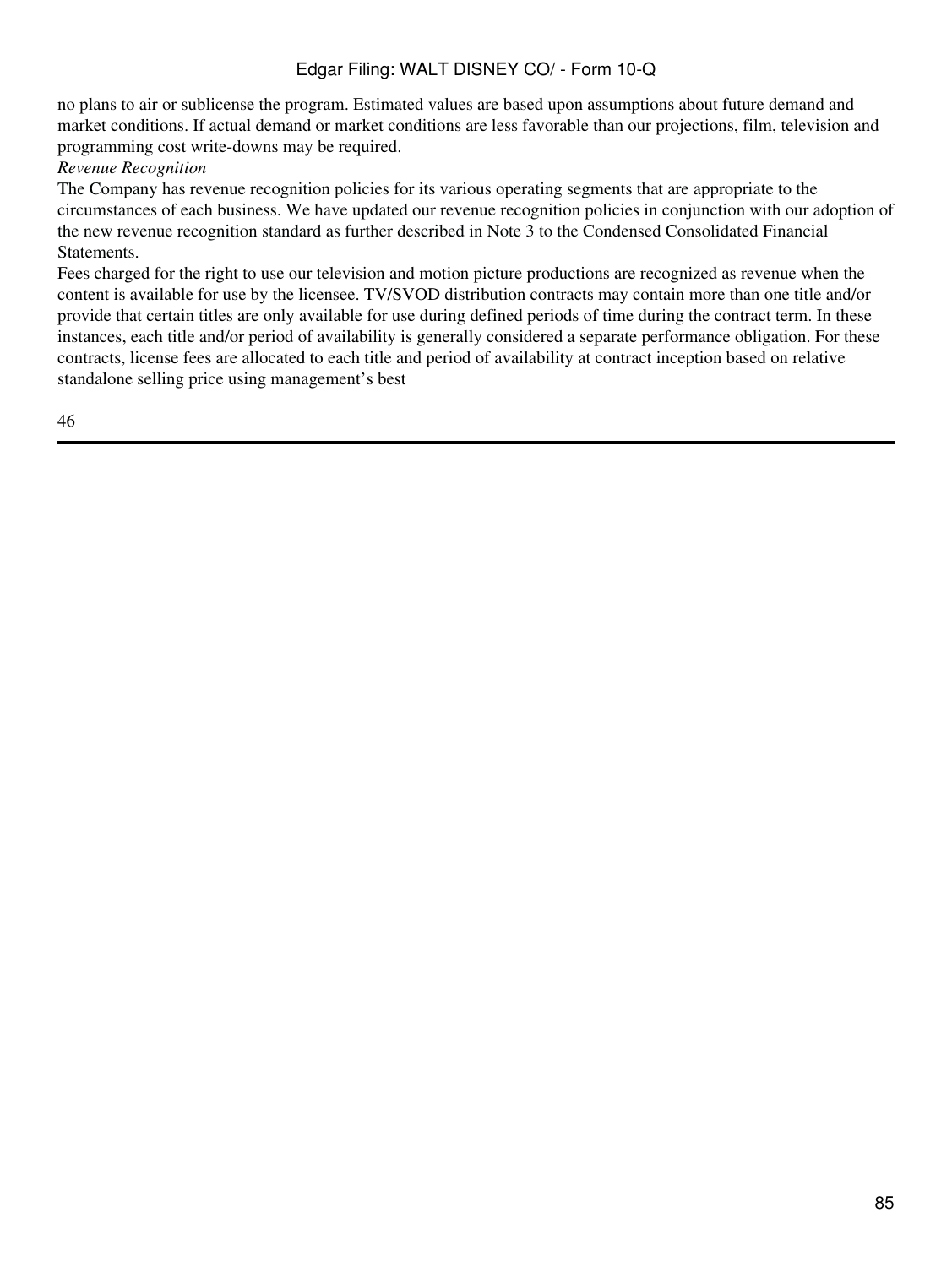## **MANAGEMENT'S DISCUSSION AND ANALYSIS OF FINANCIAL CONDITION AND RESULTS OF OPERATIONS — (continued)**

estimate. Estimates used to determine a performance obligations' standalone selling price impact the timing of revenue recognition, but not the total revenue to be recognized under the arrangements.

#### *Pension and Postretirement Medical Plan Actuarial Assumptions*

The Company's pension and postretirement medical benefit obligations and related costs are calculated using a number of actuarial assumptions. Two critical assumptions, the discount rate and the expected return on plan assets, are important elements of expense and/or liability measurement, which we evaluate annually. Refer to the 2018 Annual Report on Form 10-K for estimated impacts of changes in these assumptions. Other assumptions include the healthcare cost trend rate and employee demographic factors such as retirement patterns, mortality, turnover and rate of compensation increase.

The discount rate enables us to state expected future cash payments for benefits as a present value on the measurement date. A lower discount rate increases the present value of benefit obligations and increases pension expense. The guideline for setting this rate is a high-quality long-term corporate bond rate. The Company's discount rate was determined by considering yield curves constructed of a large population of high-quality corporate bonds and reflects the matching of the plans' liability cash flows to the yield curves.

To determine the expected long-term rate of return on the plan assets, we consider the current and expected asset allocation, as well as historical and expected returns on each plan asset class. A lower expected rate of return on pension plan assets will increase pension expense.

#### *Goodwill, Other Intangible Assets, Long-Lived Assets and Investments*

The Company is required to test goodwill and other indefinite-lived intangible assets for impairment on an annual basis and if current events or circumstances require, on an interim basis. Goodwill is allocated to various reporting units, which are an operating segment or one level below the operating segment. The Company compares the fair value of each reporting unit to its carrying amount, and to the extent the carrying amount exceeds the fair value, an impairment of goodwill is recognized for the excess up to the amount of goodwill allocated to the reporting unit. To determine the fair value of our reporting units, we generally use a present value technique (discounted cash flows) corroborated by market multiples when available and as appropriate. We apply what we believe to be the most appropriate valuation methodology for each of our reporting units. The discounted cash flow analyses are sensitive to our estimates of future revenue growth and margins for these businesses. We include in the projected cash flows an estimate of the revenue we believe the reporting unit would receive if the intellectual property developed by the reporting unit that is being used by other reporting units was licensed to an unrelated third party at its fair market value. We believe our estimates of fair value are consistent with how a marketplace participant would value our reporting units.

In times of adverse economic conditions in the global economy, the Company's long-term cash flow projections are subject to a greater degree of uncertainty than usual. If we had established different reporting units or utilized different valuation methodologies or assumptions, the impairment test results could differ, and we could be required to record impairment charges.

The Company is required to compare the fair values of other indefinite-lived intangible assets to their carrying amounts. If the carrying amount of an indefinite-lived intangible asset exceeds its fair value, an impairment loss is recognized for the excess. Fair values of other indefinite-lived intangible assets are determined based on discounted cash flows or appraised values, as appropriate.

The Company tests long-lived assets, including amortizable intangible assets, for impairment whenever events or changes in circumstances (triggering events) indicate that the carrying amount may not be recoverable. Once a triggering event has occurred, the impairment test employed is based on whether the intent is to hold the asset for continued use or to hold the asset for sale. The impairment test for assets held for use requires a comparison of cash flows expected to be generated over the useful life of an asset group to the carrying value of the asset group. An asset group is established by identifying the lowest level of cash flows generated by a group of assets that are largely independent of the cash flows of other assets and could include assets used across multiple businesses or segments. If the carrying value of an asset group exceeds the estimated undiscounted future cash flows, an impairment would be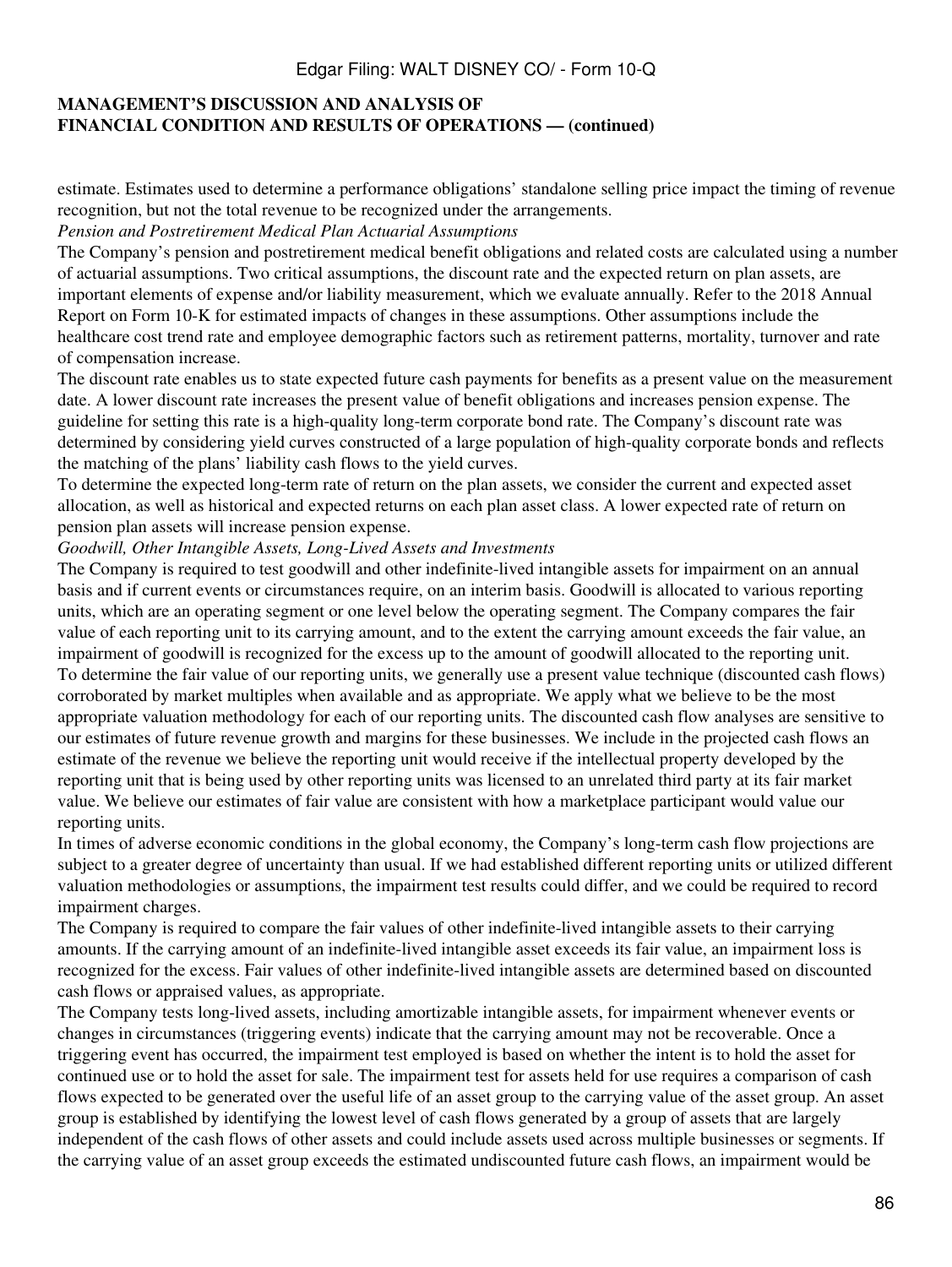measured as the difference between the fair value of the group's long-lived assets and the carrying value of the group's long-lived assets. The impairment is allocated to the long-lived assets of the group on a pro rata basis using the relative carrying amounts, but only to the extent the carrying value of each asset is above its fair value. For assets held for sale, to the extent the carrying value is greater than the asset's fair value less costs to sell, an impairment loss is recognized for the difference. Determining whether a long-lived asset is impaired requires various estimates and assumptions, including whether a triggering event has occurred, the identification of the asset groups, estimates of future cash flows and the discount rate used to determine fair values. If we had established different asset groups or utilized different valuation methodologies or assumptions, the impairment test results could differ, and we could be required to record impairment charges.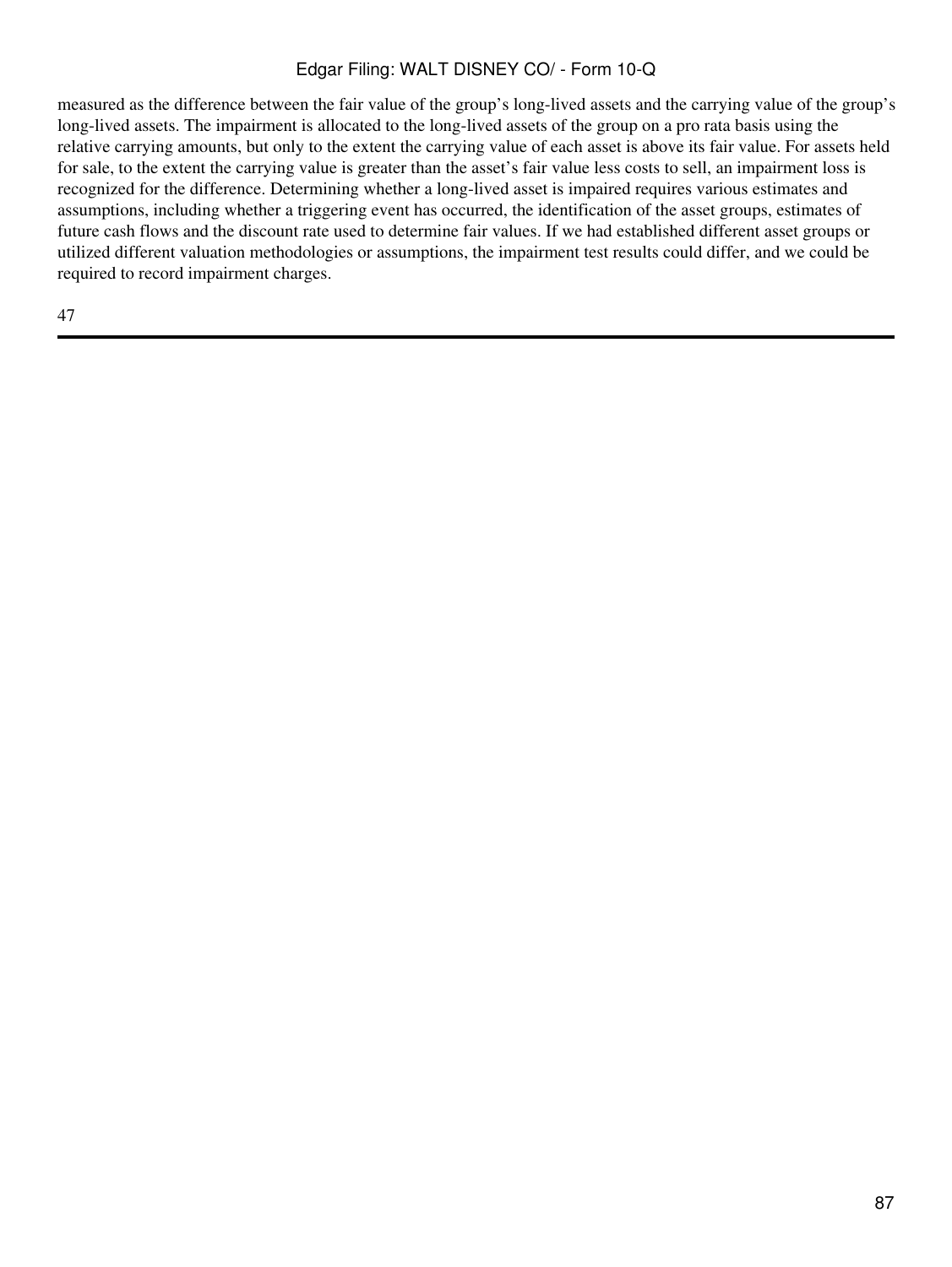## **MANAGEMENT'S DISCUSSION AND ANALYSIS OF FINANCIAL CONDITION AND RESULTS OF OPERATIONS — (continued)**

The Company has cost and equity investments. The fair value of these investments is dependent on the performance of the investee companies as well as volatility inherent in the external markets for these investments. In assessing the potential impairment of these investments, we consider these factors as well as the forecasted financial performance of the investees and market values, where available. If these forecasts are not met or market values indicate an other-than-temporary decline in value, impairment charges may be required.

#### *Allowance for Doubtful Accounts*

We evaluate our allowance for doubtful accounts and estimate collectability of accounts receivable based on our analysis of historical bad debt experience in conjunction with our assessment of the financial condition of individual companies with which we do business. In times of domestic or global economic turmoil, our estimates and judgments with respect to the collectability of our receivables are subject to greater uncertainty than in more stable periods. If our estimate of uncollectible accounts is too low, costs and expenses may increase in future periods, and if it is too high, costs and expenses may decrease in future periods.

#### *Contingencies and Litigation*

We are currently involved in certain legal proceedings and, as required, have accrued estimates of the probable and estimable losses for the resolution of these proceedings. These estimates are based upon an analysis of potential results, assuming a combination of litigation and settlement strategies and have been developed in consultation with outside counsel as appropriate. From time to time, we may also be involved in other contingent matters for which we have accrued estimates for a probable and estimable loss. It is possible, however, that future results of operations for any particular quarterly or annual period could be materially affected by changes in our assumptions or the effectiveness of our strategies related to legal proceedings or our assumptions regarding other contingent matters. See Note 12 to the Condensed Consolidated Financial Statements for more detailed information on litigation exposure. *Income Tax Audits*

As a matter of course, the Company is regularly audited by federal, state and foreign tax authorities. From time to time, these audits result in proposed assessments. Our determinations regarding the recognition of income tax benefits are made in consultation with outside tax and legal counsel, where appropriate, and are based upon the technical merits of our tax positions in consideration of applicable tax statutes and related interpretations and precedents and upon the expected outcome of proceedings (or negotiations) with taxing and legal authorities. The tax benefits ultimately realized by the Company may differ from those recognized in our future financial statements based on a number of factors, including the Company's decision to settle rather than litigate a matter, relevant legal precedent related to similar matters and the Company's success in supporting its filing positions with taxing authorities. *New Accounting Pronouncements*

See Note 16 to the Condensed Consolidated Financial Statements for information regarding new accounting pronouncements.

### **MARKET RISK**

The Company is exposed to the impact of interest rate changes, foreign currency fluctuations, commodity fluctuations and changes in the market values of its investments.

#### **Policies and Procedures**

In the normal course of business, we employ established policies and procedures to manage the Company's exposure to changes in interest rates, foreign currencies and commodities using a variety of financial instruments. Our objectives in managing exposure to interest rate changes are to limit the impact of interest rate volatility on earnings and cash flows and to lower overall borrowing costs. To achieve these objectives, we primarily use interest rate swaps to manage net exposure to interest rate changes related to the Company's portfolio of borrowings. By policy, the Company targets fixed-rate debt as a percentage of its net debt between minimum and maximum percentages.

Our objective in managing exposure to foreign currency fluctuations is to reduce volatility of earnings and cash flow in order to allow management to focus on core business issues and challenges. Accordingly, the Company enters into various contracts that change in value as foreign exchange rates change to protect the U.S. dollar equivalent value of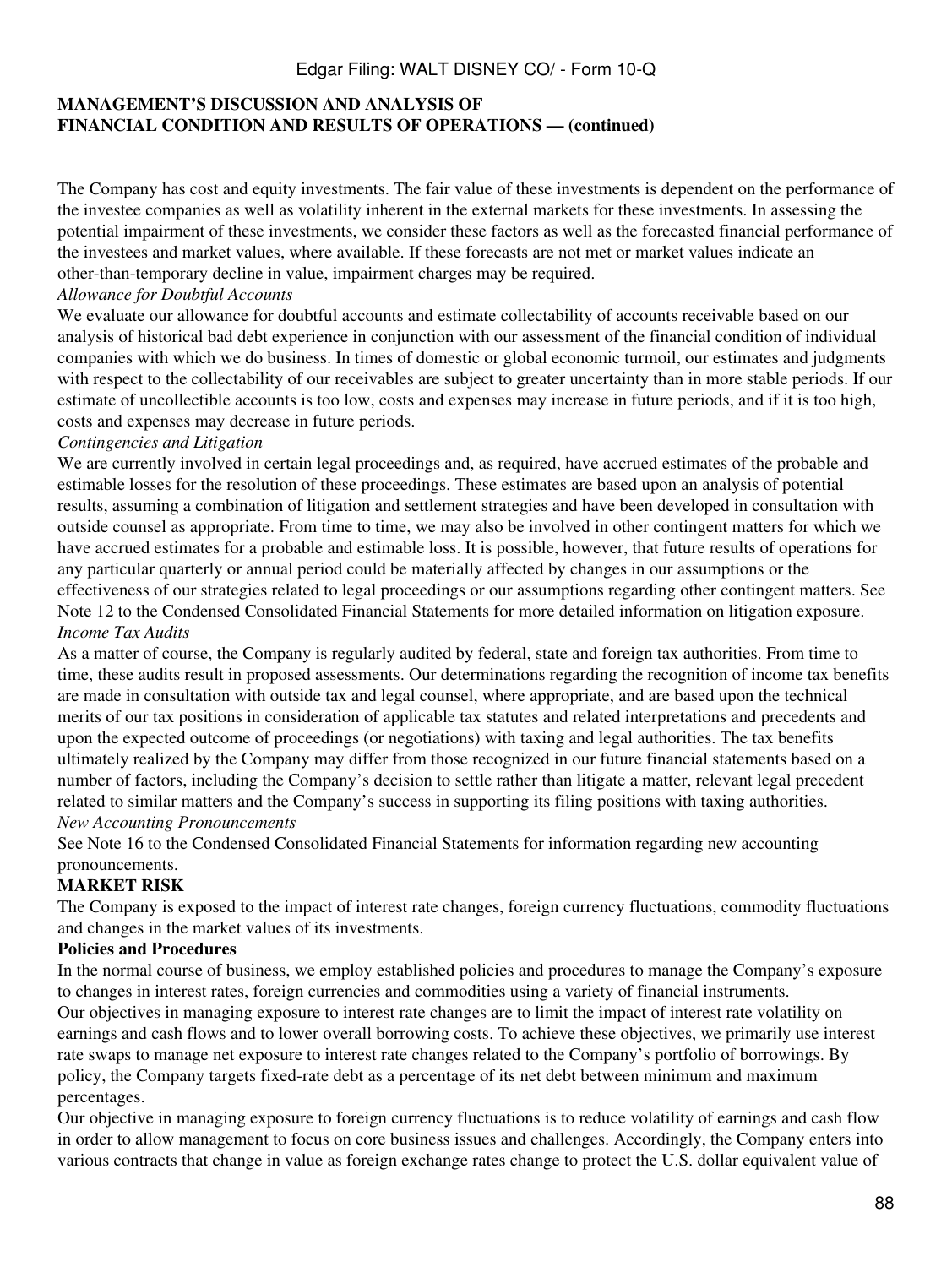its existing foreign currency assets, liabilities, commitments and forecasted foreign currency revenues and expenses. The Company utilizes option strategies and forward contracts that provide for the purchase or sale of foreign currencies to hedge probable, but not firmly committed, transactions. The Company also uses forward and option contracts to hedge foreign currency assets and liabilities.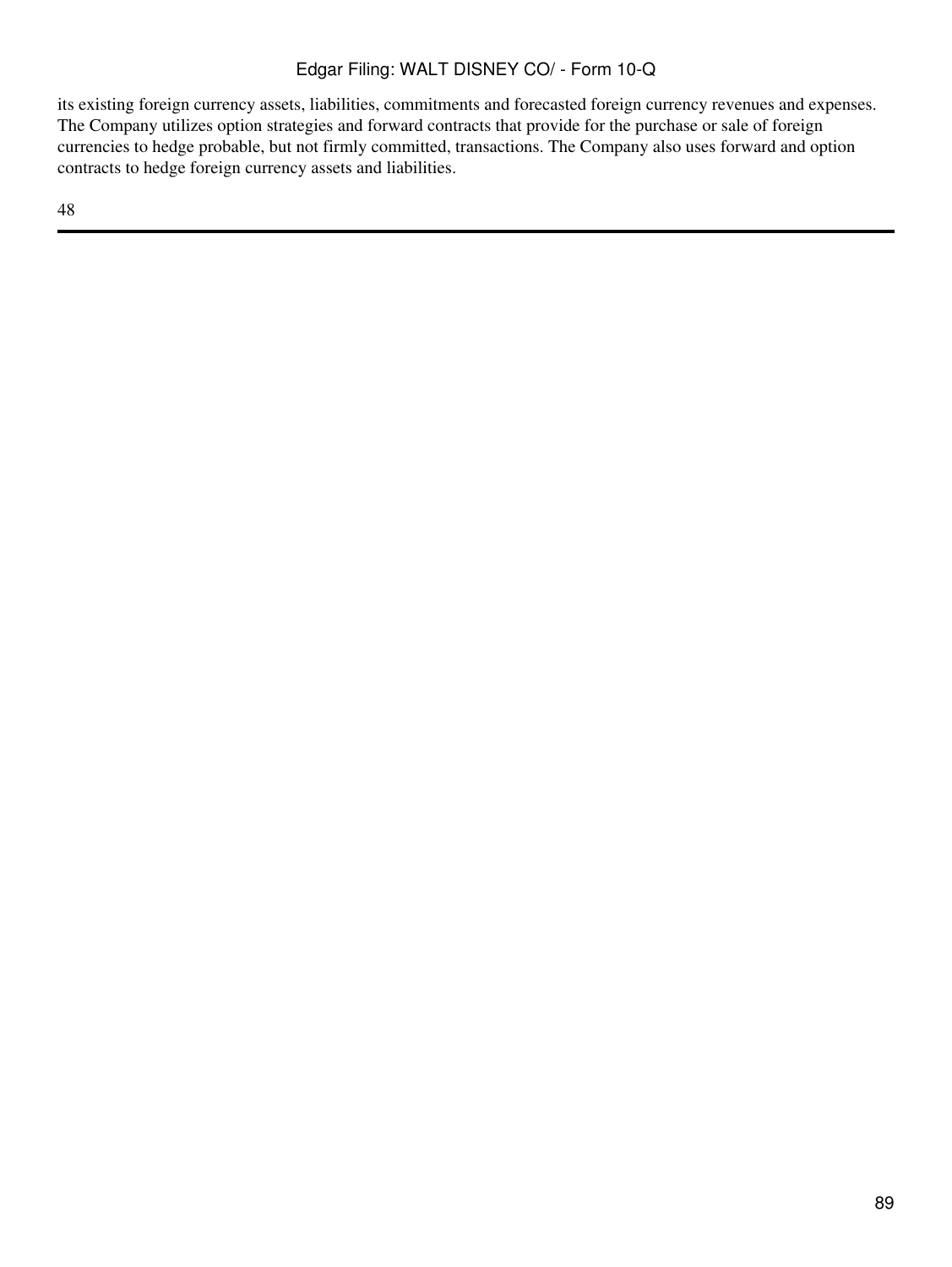### **MANAGEMENT'S DISCUSSION AND ANALYSIS OF FINANCIAL CONDITION AND RESULTS OF OPERATIONS — (continued)**

The principal foreign currencies hedged are the euro, Japanese yen, British pound, Chinese yuan and Canadian dollar. Cross-currency swaps are used to effectively convert foreign currency denominated borrowings to U.S. dollar denominated borrowings. By policy, the Company maintains hedge coverage between minimum and maximum percentages of its forecasted foreign exchange exposures generally for periods not to exceed four years. The gains and losses on these contracts offset changes in the U.S. dollar equivalent value of the related exposures. The economic or political conditions in a country could reduce our ability to hedge exposure to currency fluctuations in the country or our ability to repatriate revenue from the country.

Our objectives in managing exposure to commodity fluctuations are to use commodity derivatives to reduce volatility of earnings and cash flows arising from commodity price changes. The amounts hedged using commodity swap contracts are based on forecasted levels of consumption of certain commodities, such as fuel oil and gasoline. It is the Company's policy to enter into foreign currency and interest rate derivative transactions and other financial instruments only to the extent considered necessary to meet its objectives as stated above. The Company does not enter into these transactions or any other hedging transactions for speculative purposes.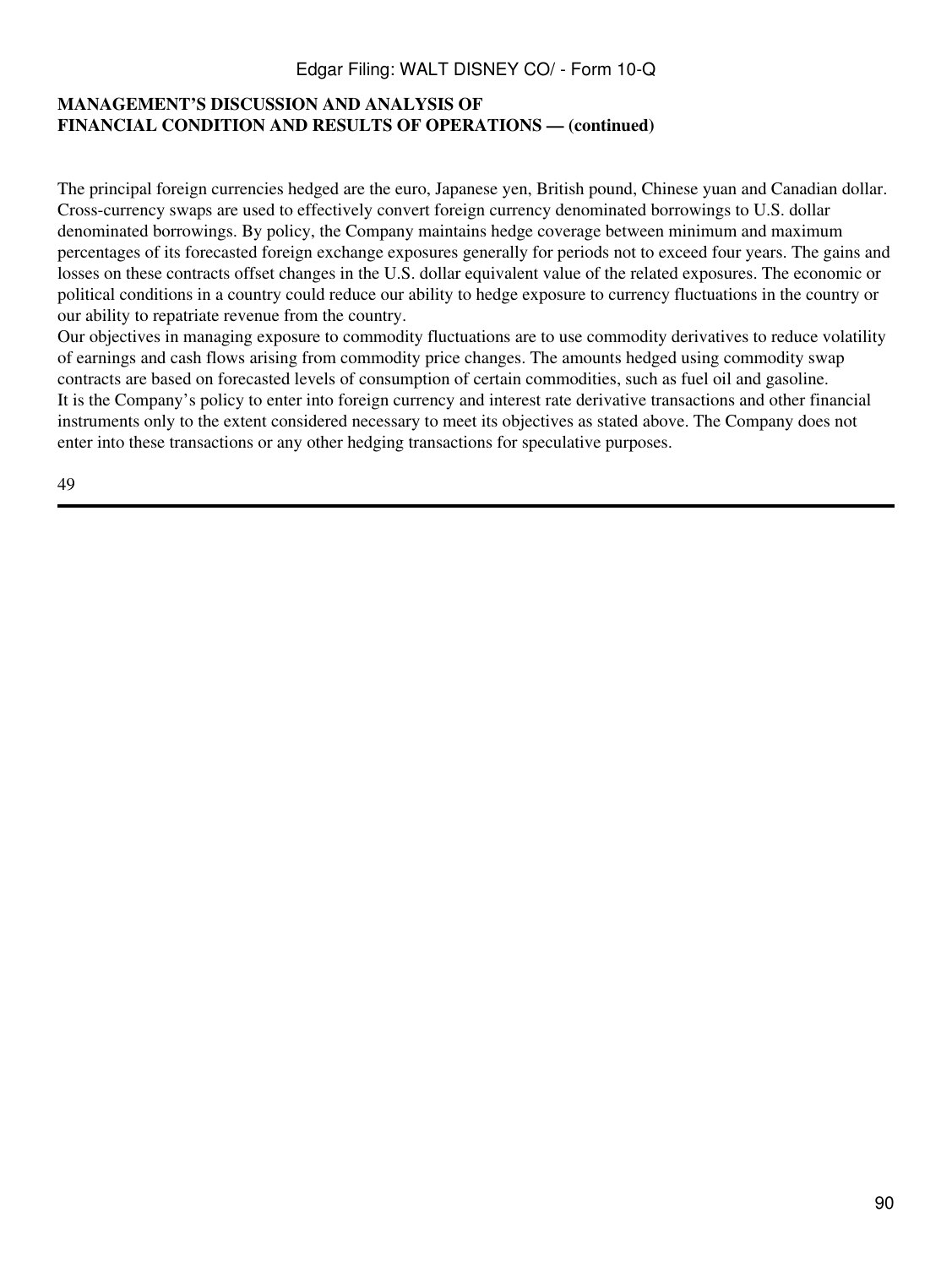#### **Item 3. Quantitative and Qualitative Disclosures about Market Risk.**

See Item 2, Management's Discussion and Analysis of Financial Condition and Results of Operations, and Note 14 to the Condensed Consolidated Financial Statements.

#### **Item 4. Controls and Procedures**

**Evaluation of Disclosure Controls and Procedures** – We have established disclosure controls and procedures to ensure that the information required to be disclosed by the Company in the reports that it files or submits under the Securities Exchange Act of 1934 is recorded, processed, summarized and reported within the time periods specified in SEC rules and forms and that such information is accumulated and made known to the officers who certify the Company's financial reports and to other members of senior management and the Board of Directors as appropriate to allow timely decisions regarding required disclosure.

Based on their evaluation as of December 29, 2018, the principal executive officer and principal financial officer of the Company have concluded that the Company's disclosure controls and procedures (as defined in Rules 13a-15(e) and 15d-15(e) under the Securities Exchange Act of 1934) are effective.

There have been no changes in our internal controls over financial reporting during the first quarter of fiscal 2019 that have materially affected, or are reasonably likely to materially affect, our internal control over financial reporting.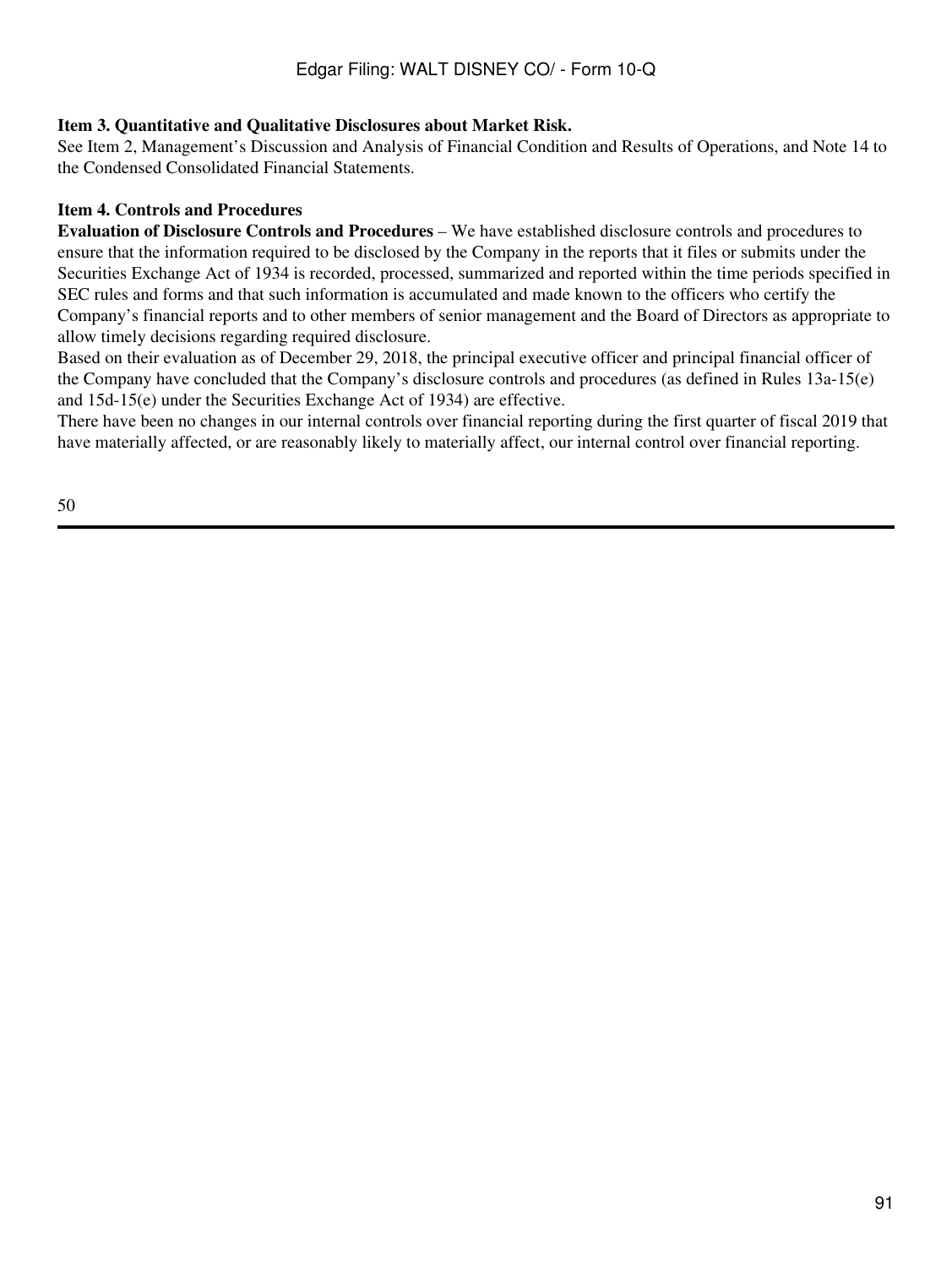## **PART II. OTHER INFORMATION**

#### **ITEM 1. Legal Proceedings**

As disclosed in Note 12 to the Condensed Consolidated Financial Statements, the Company is engaged in certain legal matters, and the disclosure set forth in Note 12 relating to certain legal matters is incorporated herein by reference.

#### **ITEM 1A. Risk Factors**

The Private Securities Litigation Reform Act of 1995 (the Act) provides a safe harbor for "forward-looking statements" made by or on behalf of the Company. We may from time to time make written or oral statements that are "forward-looking," including statements contained in this report and other filings with the Securities and Exchange Commission and in reports to our shareholders. All forward-looking statements are made on the basis of management's views and assumptions regarding future events and business performance as of the time the statements are made and the Company does not undertake any obligation to update its disclosure relating to forward-looking matters. Actual results may differ materially from those expressed or implied. Such differences may result from actions taken by the Company, including restructuring or strategic initiatives (including capital investments or asset acquisitions or dispositions), as well as from developments beyond the Company's control, including: changes in domestic and global economic conditions, competitive conditions and consumer preferences; adverse weather conditions or natural disasters; health concerns; international, political or military developments; and technological developments. Such developments may affect entertainment, travel and leisure businesses generally and may, among other things, affect the performance of the Company's theatrical and home entertainment releases, the advertising market for broadcast and cable television programming, demand for our products and services, expenses of providing medical and pension benefits, performance of some or all company businesses either directly or through their impact on those who distribute our products and the pending transaction with 21CF. Additional factors are discussed in the 2018 Annual Report on Form 10-K under the Item 1A, "Risk Factors."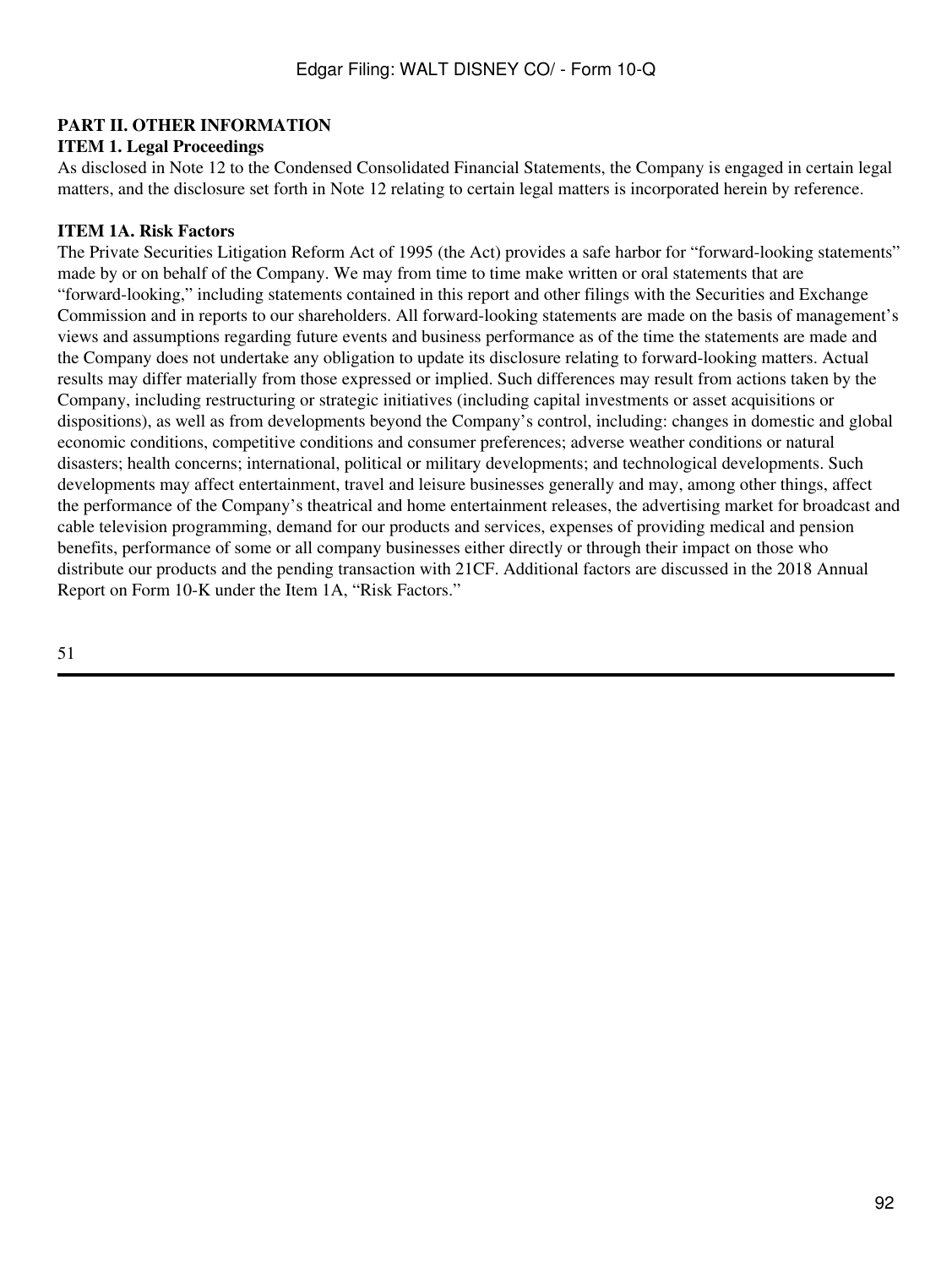#### **ITEM 2. Unregistered Sales of Equity Securities and Use of Proceeds**

(a)The following table provides information about Company purchases of equity securities that are registered by the Company pursuant to Section 12 of the Exchange Act during the quarter ended December 29, 2018:

|                                       |                                              |                     | <b>Total Number Maximum</b>               |                |  |
|---------------------------------------|----------------------------------------------|---------------------|-------------------------------------------|----------------|--|
|                                       |                                              |                     | of Shares                                 | Number of      |  |
|                                       | Total                                        |                     | Weighted Purchased as                     | Shares that    |  |
| Period                                | Number of                                    | Average             | Part of                                   | May Yet Be     |  |
|                                       | <b>Shares</b>                                | Price Paid Publicly |                                           | Purchased      |  |
|                                       | Purchased <sup>(1)</sup> per Share Announced |                     |                                           | Under the      |  |
|                                       |                                              |                     | Plans or                                  | Plans or       |  |
|                                       |                                              |                     | Programs                                  | Programs $(2)$ |  |
| September 30, 2018 - October 31, 2018 | 27,558                                       | \$115.33            |                                           | 158 million    |  |
| November 1, 2018 - November 30, 2018  | 23,282                                       | 113.57              | $\qquad \qquad \overline{\qquad \qquad }$ | 158 million    |  |
| December 1, 2018 - December 29, 2018  | 24,717                                       | 108.74              |                                           | 158 million    |  |
| Total                                 | 75,557                                       | 112.63              |                                           | 158 million    |  |

 $(1)$  75,557 shares were purchased on the open market to provide shares to participants in the Walt Disney Investment Plan (WDIP). These purchases were not made pursuant to a publicly announced repurchase plan or program.

Under a share repurchase program implemented effective June 10, 1998, the Company is authorized to repurchase shares of its common stock. On January 30, 2015, the Company's Board of Directors increased the share repurchase

 $(2)$ authorization to a total of 400 million shares as of that date. The repurchase program does not have an expiration date.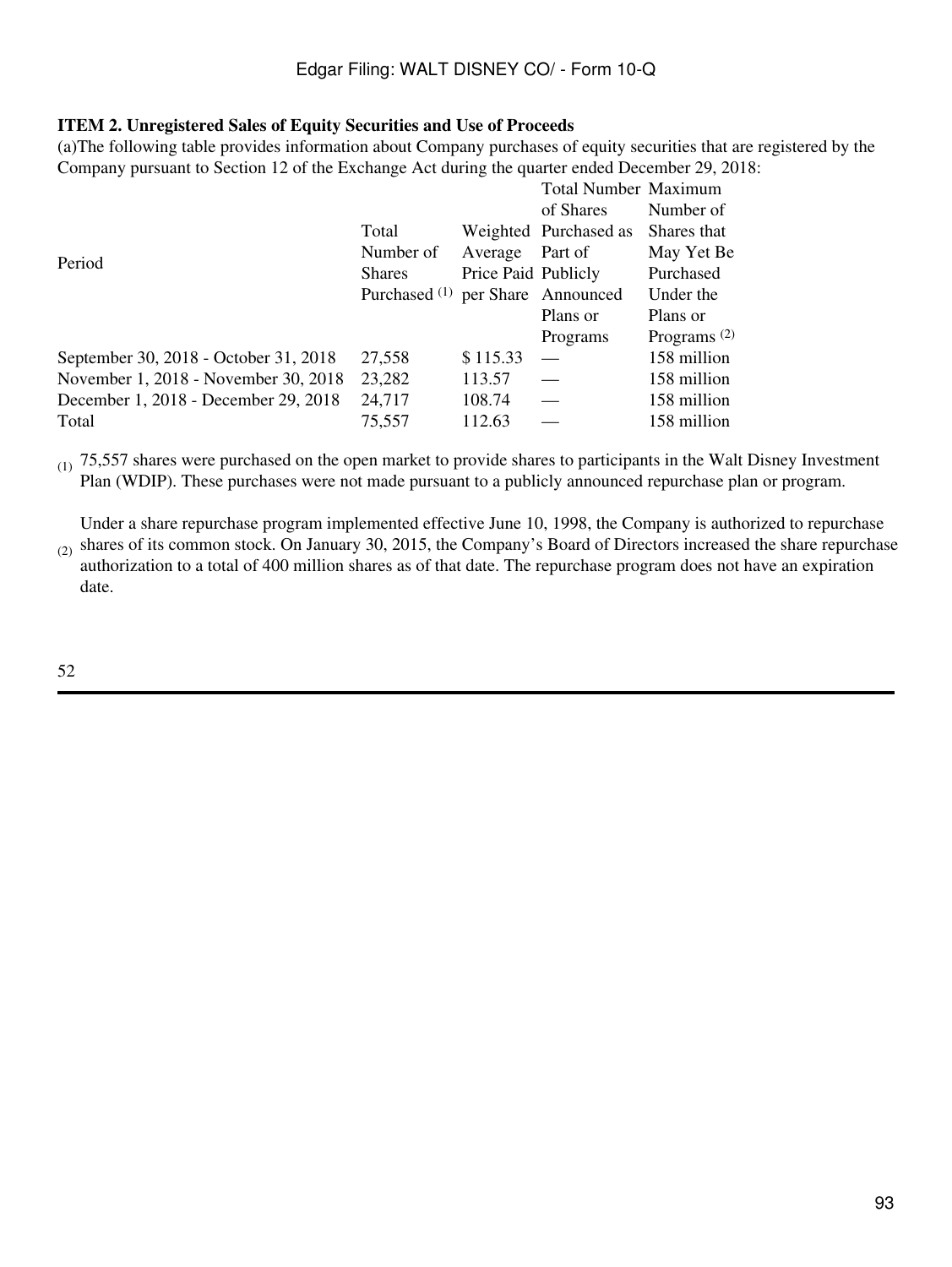**ITEM 6. Exhibits** See Index of Exhibits.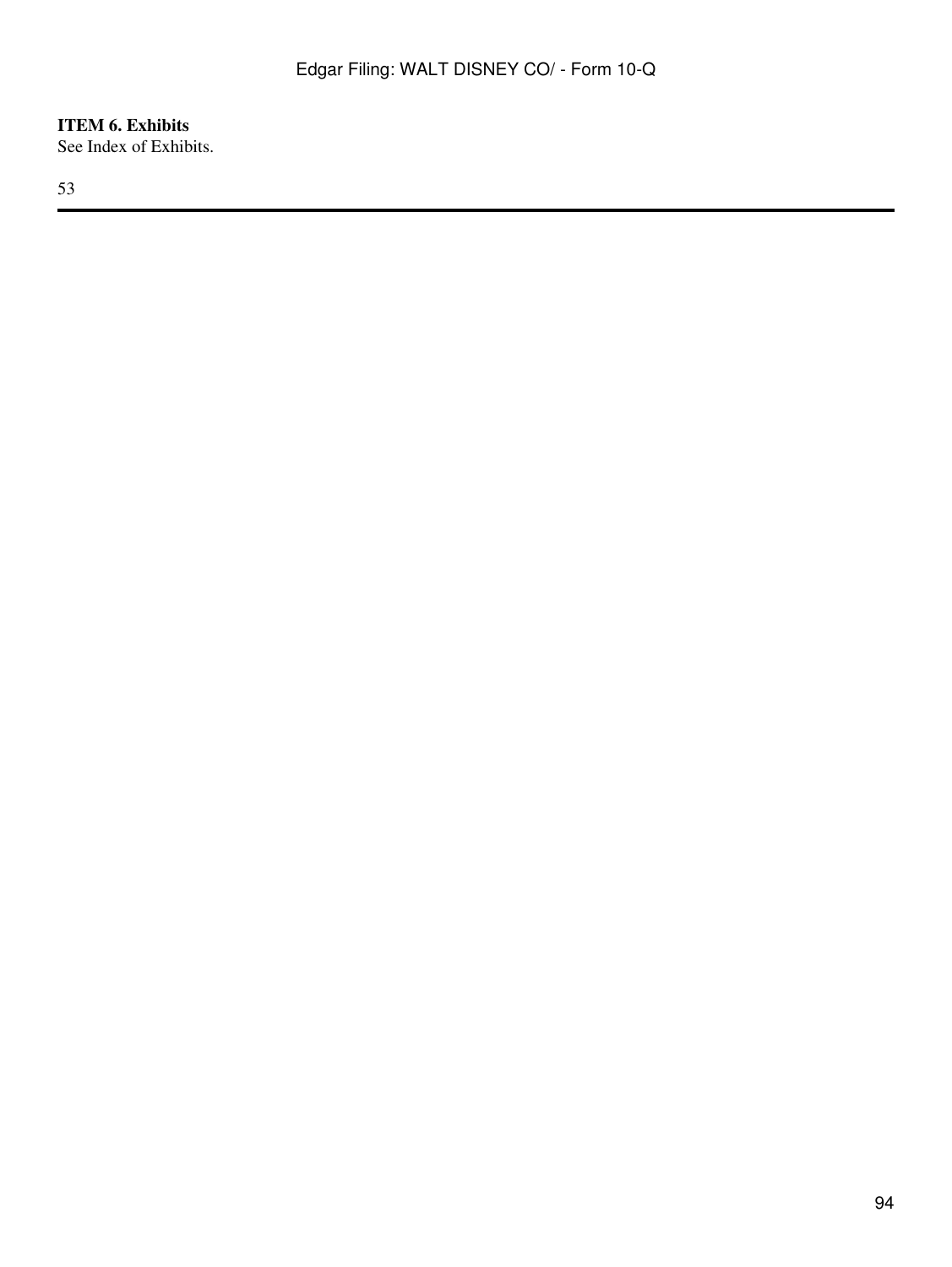### SIGNATURE

Pursuant to the requirements of the Securities Exchange Act of 1934, the registrant has duly caused this report to be signed on its behalf by the undersigned thereunto duly authorized.

THE WALT DISNEY COMPANY (Registrant)

By: /s/ CHRISTINE M. MCCARTHY Christine M. McCarthy, Senior Executive Vice President and Chief Financial Officer February 5, 2019 Burbank, California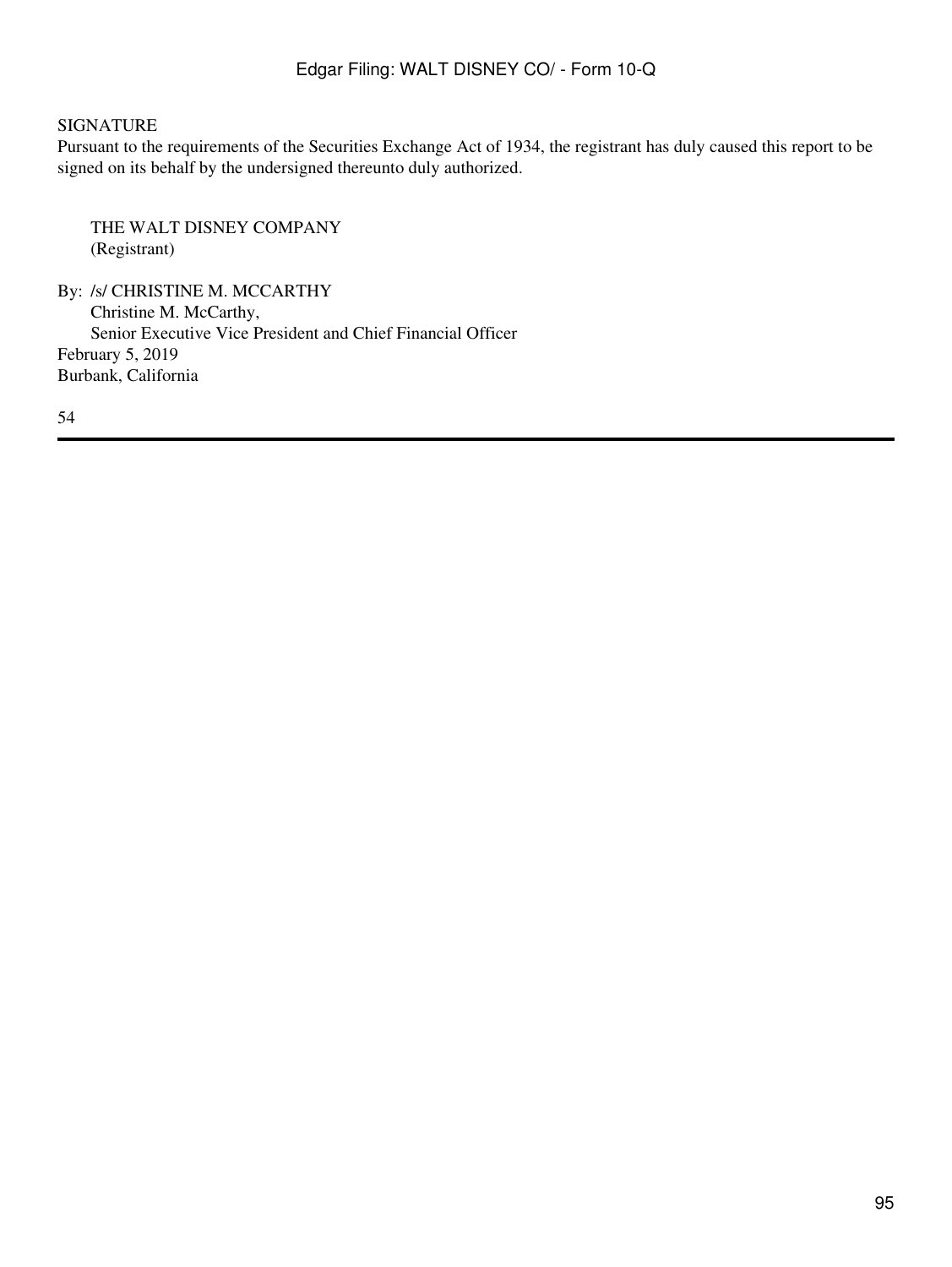## INDEX OF EXHIBITS

Number and Description of Exhibit (Numbers Coincide with Item 601 of Regulation S-K)

3.1 Certificate of Elimination of Series B Convertible Preferred Stock of The Walt Disney Company as filed with the Secretary of State of the State of Delaware on November 28, 2018

10.1 of October 6, 2011, as amended, between the Company and Robert A. Amendment to Amended and Restated Employment Agreement, Dated as Iger, dated November 30, 2018

10.2 Shareholder Return Test) as Amended and Restated November 30, 2018 Performance-Based Stock Unit Award (Four-Year Vesting subject to Total [Exhibit 10.2 to the Current Report](http://www.sec.gov/Archives/edgar/data/1001039/000100103918000210/fy2019_q1x8kxigeramendxex102.htm) by and between the Company and Robert A. Iger

10.3 dated as of September 27, 2013, as amended, between the Company and Amendment dated December 3, 2018 to the Employment Agreement, Alan N. Braverman

10.4 Employment Agreement, dated as of September 27, 2018 between the Emproyment Agreement, dated as or September 27, 2010 between the Filed herewith

10.5 364 Day Credit Agreement dated as of December 19, 2018

10.6 First Amendment dated as of December 19, 2018 to the Five-Year Credit 10.6 Agreement dated as of March 9, 2018

10.7 Second Amendment dated as of December 19, 2018 to the Five-Year Credit Agreement dated as of March 11, 2016

- 10.8 Form of Restricted Stock Unit Award Agreement (Time-Based Vesting) Filed herewith
- 10.9 Form of Restricted Stock Unit Award Agreement (Section 162(m) Vesting Filed herewith<br>Requirement)
- 10.10 Form of Performance-Based Stock Unit Award Agreement (Three-Year Filed herewith Vesting subject to Total Shareholder Return/EPS Growth Tests) Form of Performance-Based Stock Unit Award Agreement (Three-Year
- 10.11 Vesting subject to Total Shareholder Return Test /EPS Growth Test/Section 162(m) Vesting Requirements)
- 10.12 Form of Non-Qualified Stock Option Award Agreement Filed herewith

Document Incorporated by Reference from a Previous Filing or Filed Herewith, as Indicated below

[Exhibit 3.1 to the Current Report](http://www.sec.gov/Archives/edgar/data/1001039/000100103918000208/fy2019_q1x8kxcertofelimxex31.htm) [on Form 8-K of the Company filed](http://www.sec.gov/Archives/edgar/data/1001039/000100103918000208/fy2019_q1x8kxcertofelimxex31.htm) [November 30, 2018](http://www.sec.gov/Archives/edgar/data/1001039/000100103918000208/fy2019_q1x8kxcertofelimxex31.htm)

[Exhibit 10.1 to the Current Report](http://www.sec.gov/Archives/edgar/data/1001039/000100103918000210/fy2019_q1x8kxigeramendxex101.htm) [on Form 8-K of the Company filed](http://www.sec.gov/Archives/edgar/data/1001039/000100103918000210/fy2019_q1x8kxigeramendxex101.htm) [December 3, 2018](http://www.sec.gov/Archives/edgar/data/1001039/000100103918000210/fy2019_q1x8kxigeramendxex101.htm)

[on Form 8-K of the Company filed](http://www.sec.gov/Archives/edgar/data/1001039/000100103918000210/fy2019_q1x8kxigeramendxex102.htm) [December 3, 2018](http://www.sec.gov/Archives/edgar/data/1001039/000100103918000210/fy2019_q1x8kxigeramendxex102.htm)

[Exhibit 10.1 to the Current Report](http://www.sec.gov/Archives/edgar/data/1001039/000100103918000213/fy2019_q1x8kxbravermanamen.htm) [on Form 8-K of the Company filed](http://www.sec.gov/Archives/edgar/data/1001039/000100103918000213/fy2019_q1x8kxbravermanamen.htm) [December 4, 2018](http://www.sec.gov/Archives/edgar/data/1001039/000100103918000213/fy2019_q1x8kxbravermanamen.htm)

[Exhibit 10.1 to the Current Report](http://www.sec.gov/Archives/edgar/data/1001039/000119312518357289/d679415dex101.htm) [on Form 8-K of the Company filed](http://www.sec.gov/Archives/edgar/data/1001039/000119312518357289/d679415dex101.htm) [December 26, 2018](http://www.sec.gov/Archives/edgar/data/1001039/000119312518357289/d679415dex101.htm)

[Exhibit 10.2 to the Current Report](http://www.sec.gov/Archives/edgar/data/1001039/000119312518357289/d679415dex102.htm) [on Form 8-K of the Company filed](http://www.sec.gov/Archives/edgar/data/1001039/000119312518357289/d679415dex102.htm) [December 26, 2018](http://www.sec.gov/Archives/edgar/data/1001039/000119312518357289/d679415dex102.htm)

[Exhibit 10.3 to the Current Report](http://www.sec.gov/Archives/edgar/data/1001039/000119312518357289/d679415dex103.htm) [on Form 8-K of the Company filed](http://www.sec.gov/Archives/edgar/data/1001039/000119312518357289/d679415dex103.htm) [December 26, 2018](http://www.sec.gov/Archives/edgar/data/1001039/000119312518357289/d679415dex103.htm)

Filed herewith

31(a) Filed herewith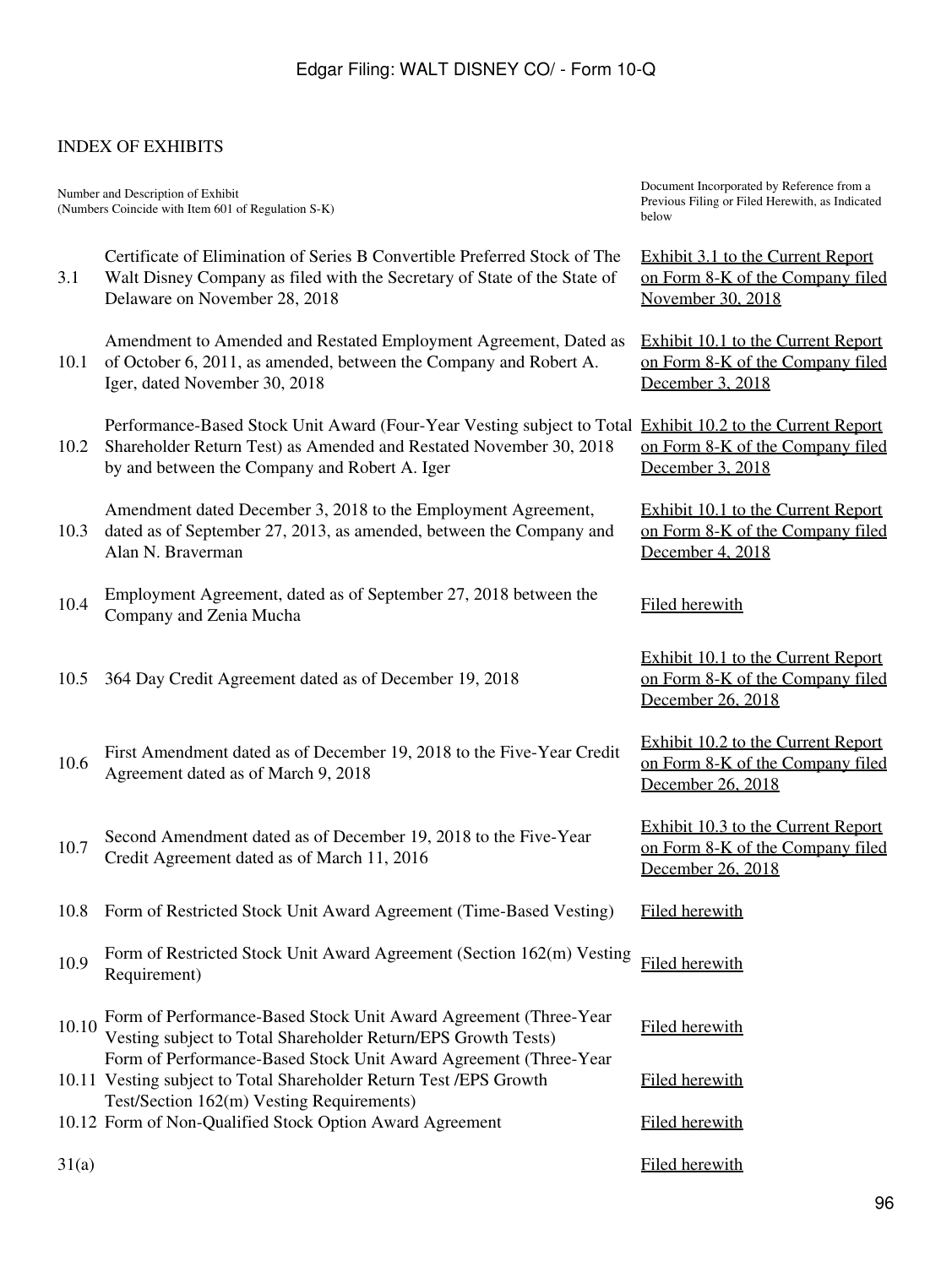Rule 13a-14(a) Certification of Chief Executive Officer of the Company in accordance with Section 302 of the Sarbanes-Oxley Act of 2002

| 31(b) | Rule 13a-14(a) Certification of Chief Financial Officer of the Company in accordance with Section 302 of the Sarbanes-Oxley Act of 2002 | Filed herewith |
|-------|-----------------------------------------------------------------------------------------------------------------------------------------|----------------|
| 32(a) | Section 1350 Certification of Chief Executive Officer of the Company in accordance with Section 906 of the Sarbanes-Oxley Act of 2002*  | Furnished      |
| 32(b) | Section 1350 Certification of Chief Financial Officer of the Company in accordance with Section 906 of the Sarbanes-Oxley Act of 2002*  | Furnished      |